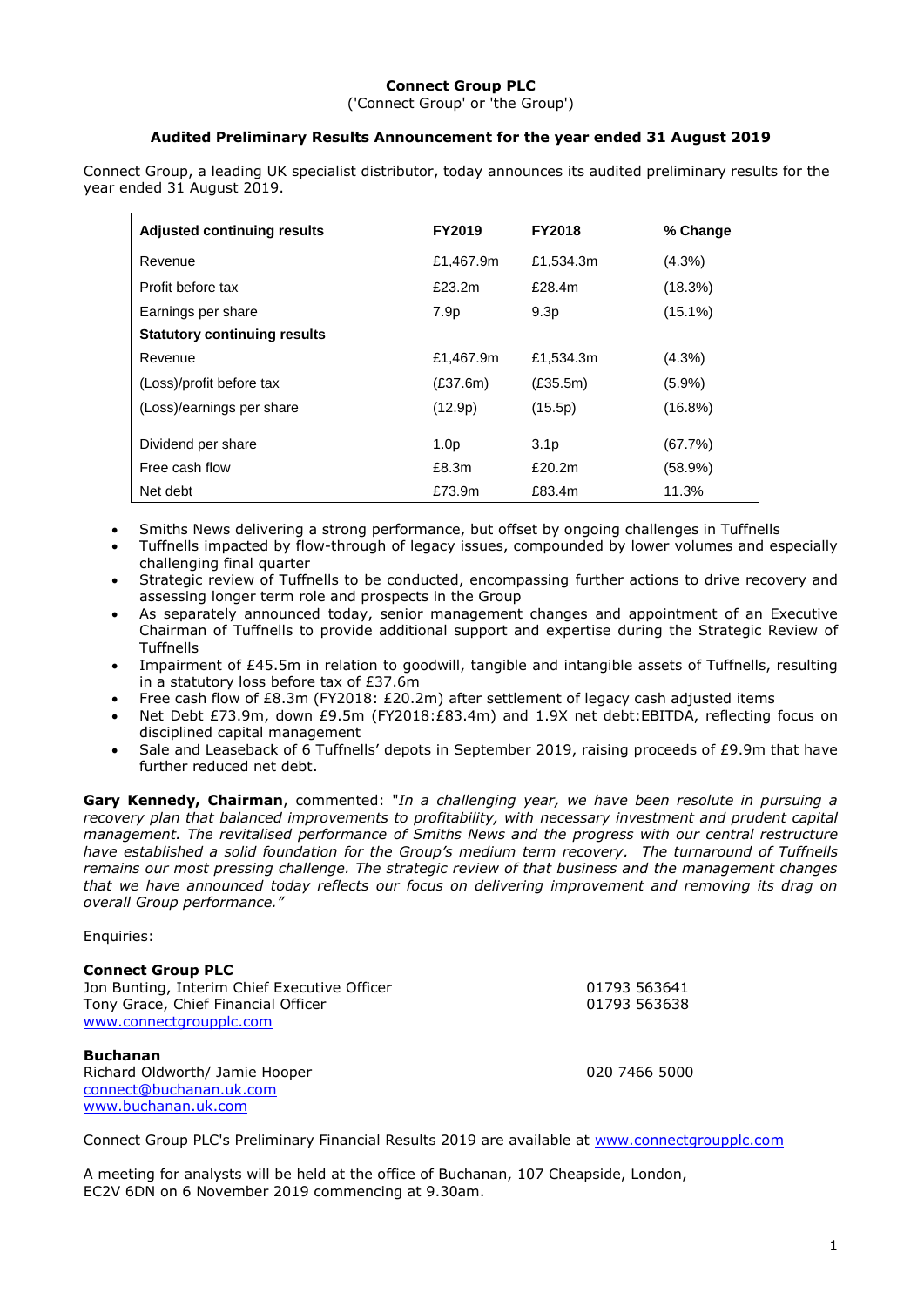### **About Connect Group**

Connect Group PLC is a UK based specialist distributor and a leading provider of distribution solutions in complex and fragmented markets. The Group's networks are focused on serving high drop density early morning deliveries, and the demands of mixed and irregular sized freight.

The Group's core businesses are:

**Smiths News** is the UK's largest newspaper and magazine wholesaling business with an approximate 55 per cent market share. It distributes newspapers and magazines on behalf of the major national and regional publishers, delivering to approximately 25,500 customers across England and Wales on a daily basis. The speed of turnaround and density of Smiths News' coverage is critical to one of the UK's fastest physical supply chains.

**Tuffnells** is a leading distributor of mixed and irregular freight, serving small and medium sized enterprises across the UK. Its national network of depots collects and delivers mixed parcel freight consignments, specialising in items of irregular dimension and weight ("IDW"), examples of which include bulky furnishings, building materials and automotive parts. With a mix of local and national clients, Tuffnells offers a range of timed services that are responsive to customer demand.

### **Notes to Editors:**

This document contains certain forward-looking statements with respect to Connect Group PLC's financial condition, its results of operations and businesses, strategy, plans, objectives and performance. Words such as 'anticipates', 'expects', 'intends', 'plans', 'believes', 'seeks', 'estimates', 'targets', 'may', 'will', 'continue', 'project' and similar expressions, as well as statements in the future tense, identify forward-looking statements. These forward-looking statements are not guarantees of Connect Group PLC's future performance and relate to events and depend on circumstances that may occur in the future and are therefore subject to risks, uncertainties and assumptions. There are a number of factors which could cause actual results and developments to differ materially from those expressed or implied by such forward looking statements, including, among others the enactment of legislation or regulation that may impose costs or restrict activities; the re-negotiation of contracts or licences; fluctuations in demand and pricing in the industry; fluctuations in exchange controls; changes in government policy and taxation; industrial disputes; war and terrorism. For a more detailed description of these risks, uncertainties and other factors, please see the section titled "Principal and Emerging Risks" in the preliminary announcement for the full year ended 31 August 2019. These forward-looking statements speak only as at the date of this document. Unless otherwise required by applicable law, regulation or accounting standard, Connect Group PLC undertakes no responsibility to publicly update any of its forward-looking statements whether as a result of new information, future developments or otherwise. Nothing in this document should be construed as a profit forecast or profit estimate. This document may contain earnings enhancement statements which are not intended to be profit forecasts and so should not be interpreted to mean that earnings per share will necessarily be greater than those for the relevant preceding financial period. The financial information referenced in this document does not contain sufficient detail to allow a full understanding of the results of Connect Group PLC. For more detailed information, please see the preliminary announcement for the full-year ended 31 August 2019 which can be found on the Investor Relations section of the Connect Group PLC website - www.connectgroupplc.com. However, the contents of Connect Group PLC's website are not incorporated into and do not form part of this document.

The Group uses certain performance measures for internal reporting purposes and employee incentive arrangements. The terms 'net debt', 'free cash flow', 'adjusted operating profit', 'adjusted profit before tax', 'adjusted earnings per share' 'adjusted EBITDA' and 'Adjusted' are not defined terms under IFRS and may not be comparable with similar measures disclosed by other companies.

- (1) The following are the key non-IFRS measures identified by the Group in the consolidated Group financial statements as Adjusted results: Adjusted operating profit is defined as statutory operating profit from continuing operations, excluding the impact adjusting items (defined above). This metric is reconciled on the face of the income statement, with detail of each adjusted item disclosed within note 4. Adjusted profit before tax is defined as statutory profit before tax, excluding the impact of adjusting items (defined above). This metric is reconciled on the face of the income statement, with detail of each adjusted item disclosed within note 4. Adjusted earnings per share; is defined as adjusted PBT, less taxation attributable to Adjusted PBT and including any adjustment for minority interest to result in adjusted profit after tax attributable to shareholders, divided by the basic weighted average number of shares in issue. This metric is reconciled in note 10. Adjusted items are items of income or expense that are considered significant, in nature or value, and are excluded in arriving at Adjusted operating profit. The purpose of excluding these items from adjusted measures is to provide additional performance metrics to users of the financial statements that exclude the impact of the items the directors consider to have a significant impact on reported results and do not relate to the underlying trading activity of the Group. The specific items vary between financial years, and for the current year include certain disposal related costs, legal and regulatory provisions, amortisation and impairment of acquired intangibles including goodwill, impairment of property, plant and equipment, integration costs, business restructuring costs and network re-organisation costs including those relating to strategy changes which are not normal operating costs of the underlying business. They are disclosed and described separately in note 4 of the Group Financial Statements to provide further understanding of the financial performance of the Group. A reconciliation of adjusted profit to statutory profit is presented on the income statement.
- (2) Free cash flow is defined as cash flow excluding the following: payment of dividends, dividends from associates, acquisitions and disposals, the repayment of bank loans, Employee Benefit Trust share purchase, proceeds of share issues and cash flows relating to pension deficit repair. This measure shows the cash retained by the Group in the year and is considered by the directors to provide additional information on the cash available for shareholders' returns. A reconciliation of free cash flow to the net movement in cash and cash equivalents is shown in note 35 of the Group Financial Statements.
- (3) Adjusted EBITDA is calculated as Adjusted operating profit (as defined above) before depreciation and amortisation. This metric is reconciled in the Free Cash Flow table within the Financial Review.
- (4) Net debt is calculated as total debt less cash and cash equivalents. Total debt includes loans and borrowings, overdrafts and obligations under finance leases. A reconciliation of net debt is presented in the Group Cash Flow Statement.
- (5) Continuing operations for FY2018 excludes the sale of the Books division which was sold on 14 February 2018. Discontinued profit for the FY2018 is for the Books division up to the point of disposal.
- (6) FY2019 refers to the full year ended 31 August 2019, FY2018 refers to the full year ended 31 August 2018.
- (7) All movements are calculated to round thousands.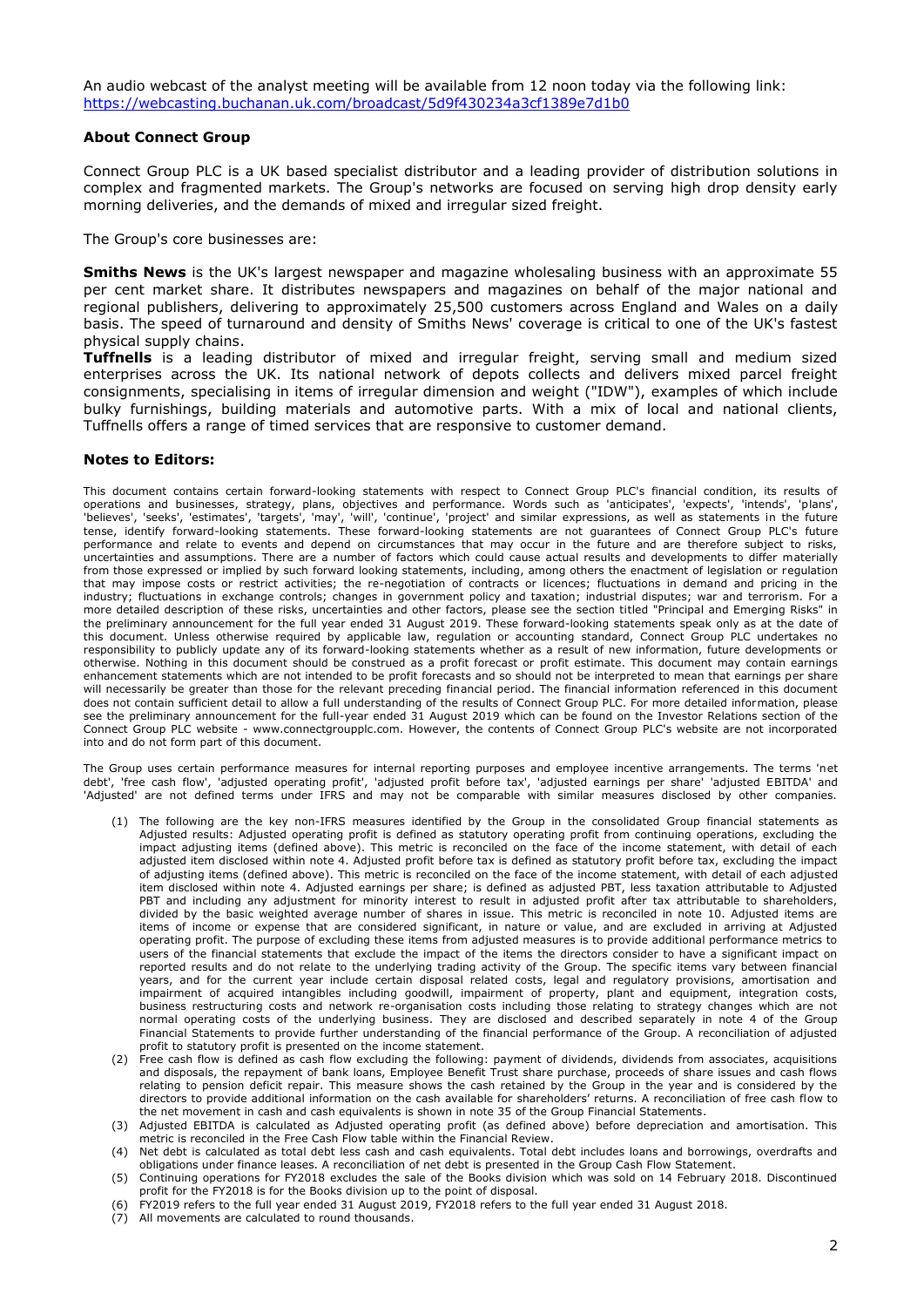# **OPERATING REVIEW**

## **INTRODUCTION**

In a year of considerable change, we have resolutely focused on our plans for a sustainable recovery of the Group in the medium term. Smiths News, our largest business and the major contributor to our cash flows, had a strong year, and our plans for central cost efficiencies are on track with further opportunities underway. Tuffnells, however, had a challenging year, with its performance hampered by a flow through of legacy issues, compounded by weakening market conditions.

While the Group has made significant progress against many of its recovery targets the underperformance of Tuffnells has materially impacted our overall performance and, as a consequence, we have fallen short in our ambition for stakeholders. We are therefore implementing a strategic review of Tuffnells to determine both the further actions required for a sustainable recovery and, more widely, to assess its future role and prospects in the Group.

Following management changes announced today, Chief Executive Officer Jozef (Jos) Opdeweegh has stepped down from both his executive role and as a director of the Board; Jon Bunting (CEO, Smiths News), has become Interim Chief Executive Officer of the Group; and Michael Holt (non-executive director) has agreed to temporarily become Executive Chairman of Tuffnells for the period of the Tuffnells strategic review.

## **FINANCIAL HEADLINES**

Group Adjusted profit before tax for continuing operations of £23.2m is down by 18.3% (FY2018: £28.4m) and Adjusted Earnings per Share of 7.9p is down 15.1% (FY2018: 9.3p).

Following an impairment of £45.5m to the goodwill, tangible and intangible assets of Tuffnells, the Statutory loss before tax is £37.6m (FY2018: loss of £35.5m) and Statutory earnings per share is a loss of 12.9p (FY2018: loss of 15.5p).

The Group generated free cash flow from operations of £8.3m (FY2018: £20.2m), helping to reduce Net Debt by £9.5m to £73.9m (FY2018: £83.4m).

Since the year end, the Group has completed the sale and leaseback of 6 Tuffnells depots for £9.9m, the proceeds of which have been used to further reduce the Group's Net Debt from that reported at the year end. We continue to investigate opportunities for remaining depots, but, with strong underlying finances, our capital management strategy is not dependent on further transactions.

After careful consideration of the Group's overall performance in the year and in light of both ongoing confidence in future positive cash flows and the immediate priorities of the business, the Board has recommended a final and full year dividend for FY2019 of 1.0p (FY2018 3.1p, down 2.1p).

### **SMITHS NEWS**

Smiths News had a strong year, benefiting from the return to focused management and the removal of legacy costs and resultant losses in Pass My Parcel and distractions inherent in the former integration strategy. Adjusted Operating Profit of £43.6m is up 12.1% (FY2018: £38.9m), driven by structured cost cutting which more than offset the margin impact of declining sales. The accelerated renewal of publisher contracts representing 80% of our revenues at current values, provides certainty for our territories through to at least 2024, allowing us to plan further network efficiencies that will help meet the ongoing challenge of offsetting the impact of falling sales.

Newspaper and magazine sales continue to decline in line with long term trends upon which our efficiency plans are based. Newspaper revenue of £826.8m was down 2%, with price continuing to help offset volume declines; Magazine categories were down by 8%, and 6% on a like for like basis after excluding World Cup sales in FY2018. We continue to plan on the basis of gradual declines which we aim to mitigate through supply chain simplification and process efficiencies.

In the second half of the year, the operations and management of DMD were fully merged into Smiths News. The change reflects a progression of closer working over recent years and will help to mitigate the impact of the key contract loss of British Airways within DMD, which took effect from June 2019.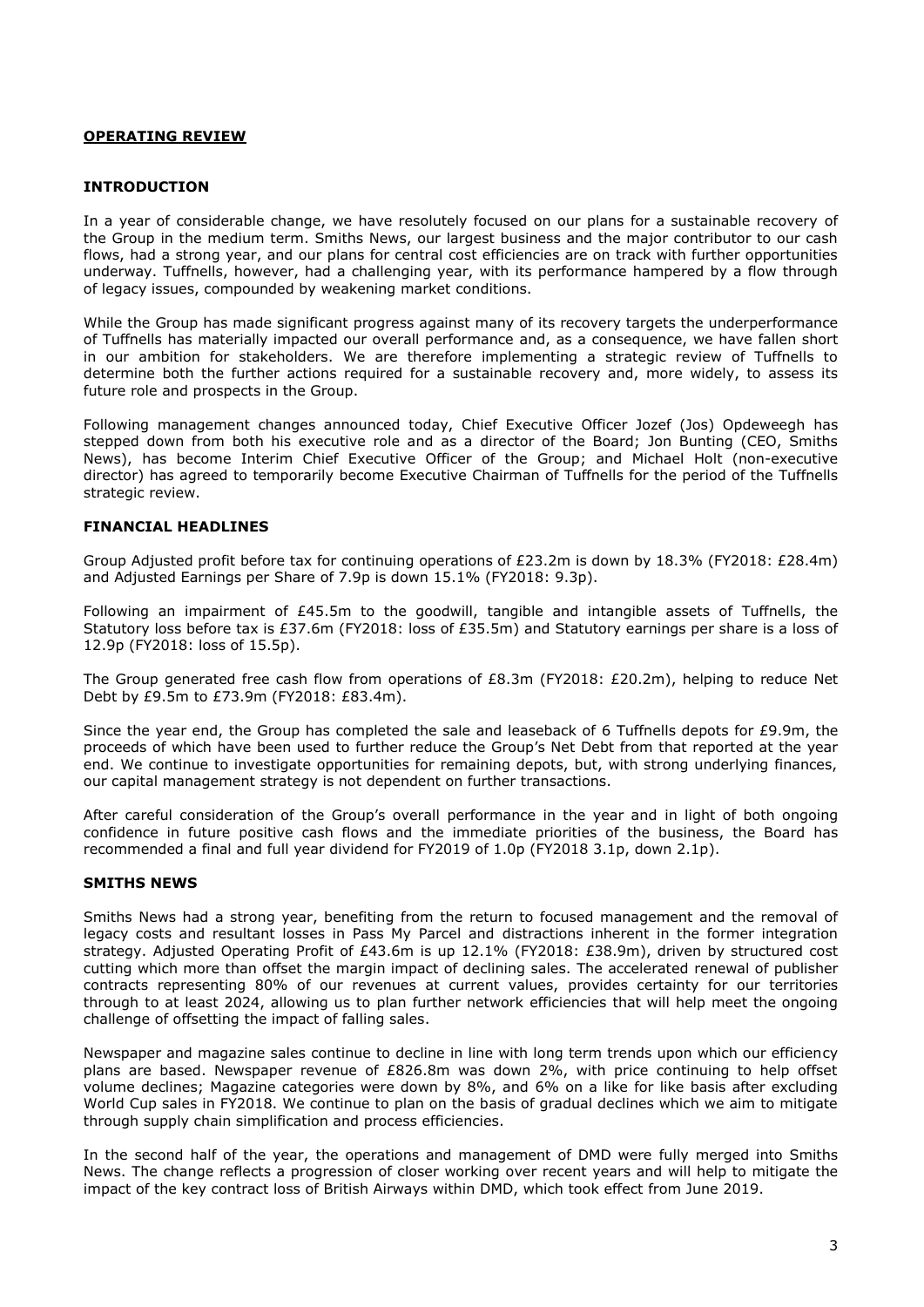Looking ahead, our strategy for Smiths News is unchanged: while we are alert to adjacent opportunities, our primary focus is on delivering unmatched service for publishers and retailers, and securing efficiencies in what is a well-established and predictable business model.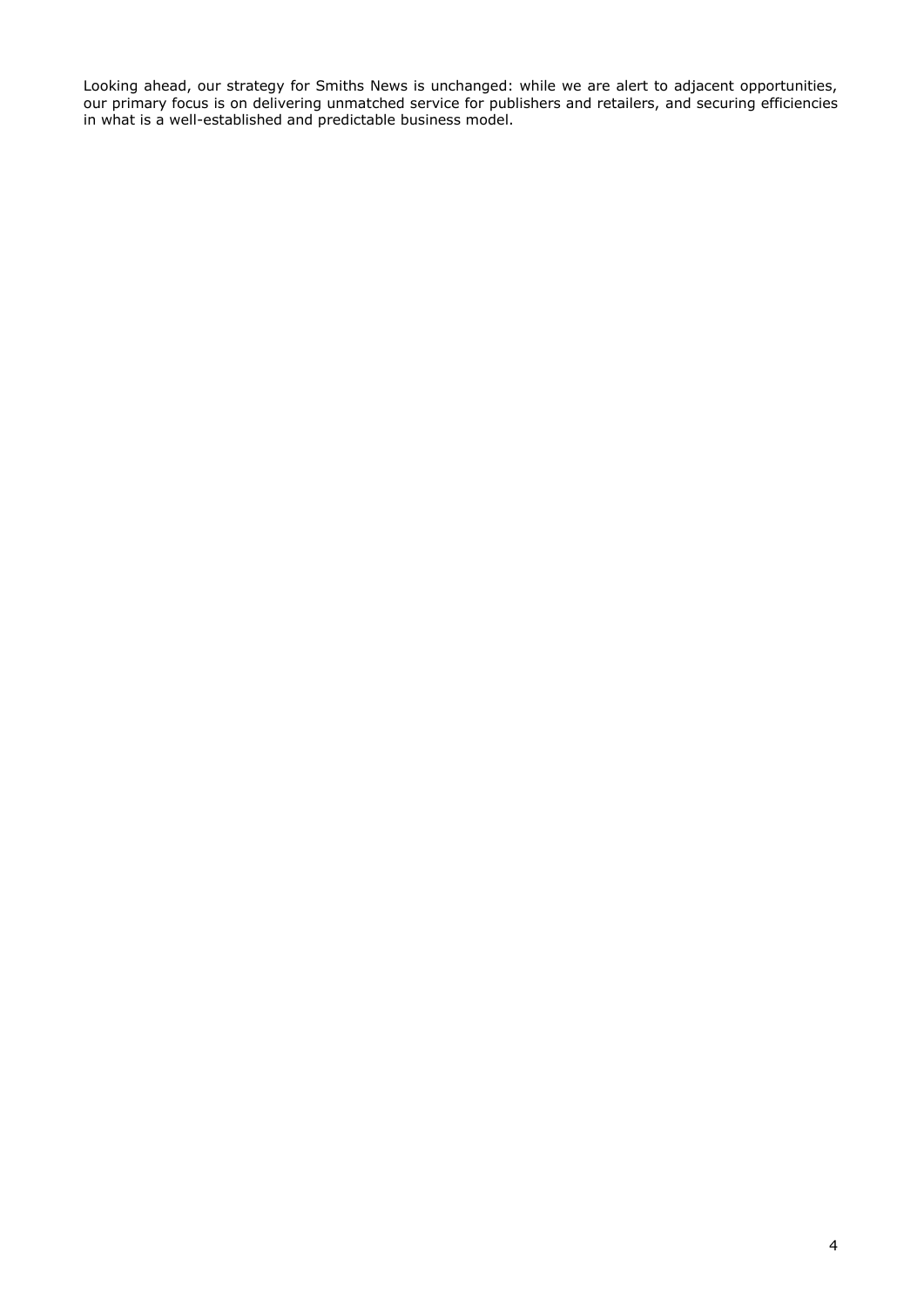# **TUFFNELLS**

Tuffnells' performance was severely challenged by the carry through of legacy issues, including customer losses, poor quality revenues and operational disruption from the prior year. Their impact was made worse by an insufficiently flexible cost base and inconsistent service which resulted in inefficiency and rectification costs. Despite much progress in addressing the underlying issues, the decline in consignment volume, exacerbated by an especially challenging last quarter, has further delayed our expectation of financial performance improvement.

Sales of £164.6m were down by 6.4% (FY2018: £175.2m) resulting in the Adjusted Operating Loss of £14.1m, worsening by £9.1m (FY2018: loss of £5.0m). The disproportionate impact of declining volumes on profitability reflects the legacy operating model, founded on a relatively high fixed cost base and inflexible processes. Actions we took to review customer rates and exit from unprofitable accounts have been successful in increasing the quality of our revenue, but not without further short term impact on volume. New revenue generation at these more sustainable rates proved especially challenging in what have been disruptive markets, leading to loss of share to competitors over the course of year.

Given the ongoing challenges to performance improvement, an impairment of  $E45.5m$  was made to the goodwill, tangible and intangible assets of the business. Furthermore, we have initiated a strategic review of Tuffnells which will be led by our chairman, Gary Kennedy.

While the strategic review will determine our long term plans for Tuffnells, we remain focused on addressing immediate issues. Swift action has been taken to further reduce operating costs through improved last mile routing, and a wider network efficiency programme is underway. The business has ended the financial year with a lower cost base, which will have a positive impact on any volume improvements. Our immediate plans are therefore focused on increasing consignment volumes, new customer wins without undermining profitable rates, the delivery of leaner and more flexible costs and improving the quality of service. These KPIs will spearhead our recovery plans in tandem with the strategic review and we will report on progress in due course.

## **STRATEGIC REVIEW OF TUFFNELLS**

We continue to believe that the operational performance of Tuffnells can be improved, with the immediate priority being to identify measures to reduce costs and improve operational flexibility. However, in the light of its continued drag on overall Group performance, the strategic review will also determine the most appropriate structure and strategy for the business, and more widely to consider its role and future in the Group.

To support the strategic review and performance improvement plans, Michael Holt has agreed to become Executive Chairman of Tuffnells for the duration of the process. Michael has been a non-executive director of the Group since October 2018; with deep experience in the distribution and logistics sector he is well qualified to provide insight and direction that will complement the current management team.

While the strategic review will primarily focus on the necessary actions and investment for a medium term recovery, we will maintain our vigorous pursuit of more immediate cost savings, network efficiencies and quality revenue generation in response to the recent decline in consignment volumes. Throughout the review period, we are conscious of minimising uncertainty for all stakeholders and commit to communicating our progress and conclusions as quickly as possible.

# **GROUP STRUCTURE AND CENTRAL SERVICES**

In October 2018, the Group halted its former integration plans, returning operational management to Smiths News and Tuffnells under a business unit structure, supported by shared central services. Operationally, the change has been a success, removing distraction while driving ownership and accountability of the two distinct businesses. The structure is now well established and we envisage no material changes as we continue with our medium term plans.

The establishment of the business unit model was delivered in parallel with the creation of a Shared Services Centre, designed to streamline central functions and deliver cost savings while improving service to the operating businesses. Outcomes of particular note include: the off-shoring of select technology, customer and finance services which, when fully implemented, will deliver substantial savings to overheads and future capital requirements; the development and trial of revised operating procedures to ensure consistent best practice in both Smiths News and Tuffnells; and the consolidation of finance functions into a single centre which will commence in December 2019.

Currently underway is a further resizing exercise to ensure our Head Office functions reflect the reduced scope of the Group.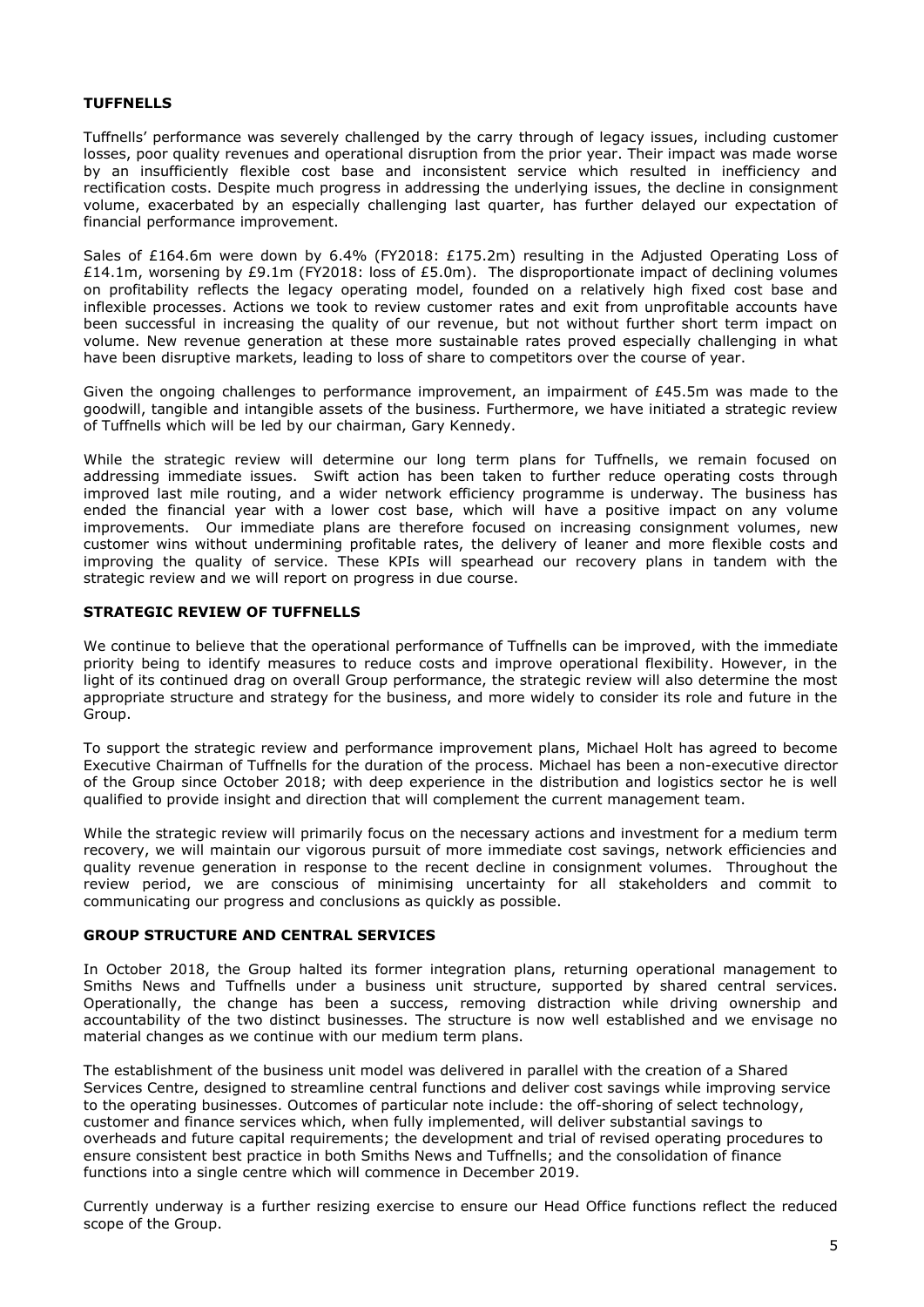# **PRIORITIES FOR FY2020**

The Group's strategy is founded on building the capability of Smiths News and Tuffnells, through actions and investments that deliver sustainable value over time. While we continue to explore and evaluate potential adjacent opportunities, we do not plan to diversify into new sectors.

The following priorities will spearhead the next phase of our recovery, backed by a commitment to update stakeholders on a regular basis.

- 1. **Tuffnells Strategic Review –** determining the necessary actions and investment for a sustainable recovery of Tuffnells, while evaluating their impact on the overall Group and long term shareholder value. Revenue generation and cost saving initiatives will be pursued in tandem with the review.
- 2. **Smiths News cost savings –** achieving sustainable efficiencies that aim to offset the margin impact of any decline in core sales.
- 3. **Network optimisation –** delivering efficiencies in both Smiths News and Tuffnells, while improving service and coverage for customers.
- 4. **Optimising head-office functions –** optimising our central costs in line with the new Group structure.
- 5. **Capital discipline –** continuing to reduce Net Debt while meeting the investment needs of the business and delivering attractive returns for shareholders.
- 6. **Leveraging and energising our people –** harnessing the skills and commitment of colleagues as we address immediate challenges and continue our path to performance recovery.

# **CAPITAL MANAGEMENT**

Following review of our Capital Management strategy, we have followed a strict capital discipline, ensuring that free cash from operations funds the investment needed for recovery, with the surplus used to achieve a reduction in Net Debt while maintaining a focus shareholder returns.

The Group's operations continue to generate strong free cash and we anticipate capital requirements remaining within the guidance of 30%-50% of EBITDA. Net Debt at £73.9m represents 1.9x EBITDA, before the benefit of proceeds from the sale and leaseback of selected Tuffnells depots. We remain committed and on track to reducing net debt to 1x EBITDA by the end of FY2021.

The final and full year dividend of 1.0p reflects our ongoing confidence in the Group's cash generative model.

# **DIRECTORATE CHANGES**

Chief Executive Officer, Jozef (Jos) Opdeweegh, has stepped down from both his executive role and as a director of the Board with immediate effect. Jos has been instrumental in the past 12 months in helping to bring focus to the Group and many changes he has led position us well to meet our ambition in more closely aligning the Group's performance to shareholders' expectations.

Jon Bunting (CEO, Smiths News), who joined Smiths News in 1994 and was appointed to the Board in 2010, has stepped up to become Interim Chief Executive Officer of the Group. In the light of the strategic review of the Tuffnells business we will review this position at the end of that process. Jon will retain accountability as CEO of Smiths News through this interim period.

Michael Holt (non-executive director) has agreed for the period of the strategic review process to become Executive Chairman of Tuffnells, with responsibility for providing relevant and current insight to aid both the broader strategic review and targeted profit recovery at Tuffnells. In order to ensure we retain his expertise and contribution to our wider strategy, Michael will continue as a director of the Group and member of the Board albeit, for the duration of this additional role, he will temporarily relinquish being a member of each of the Audit, Remuneration and Nominations Committees. However, given the short term and specific nature of his interim role, the Board does not currently consider that it will permanently impair Michael's future independence in accordance with the UK Corporate Governance Code.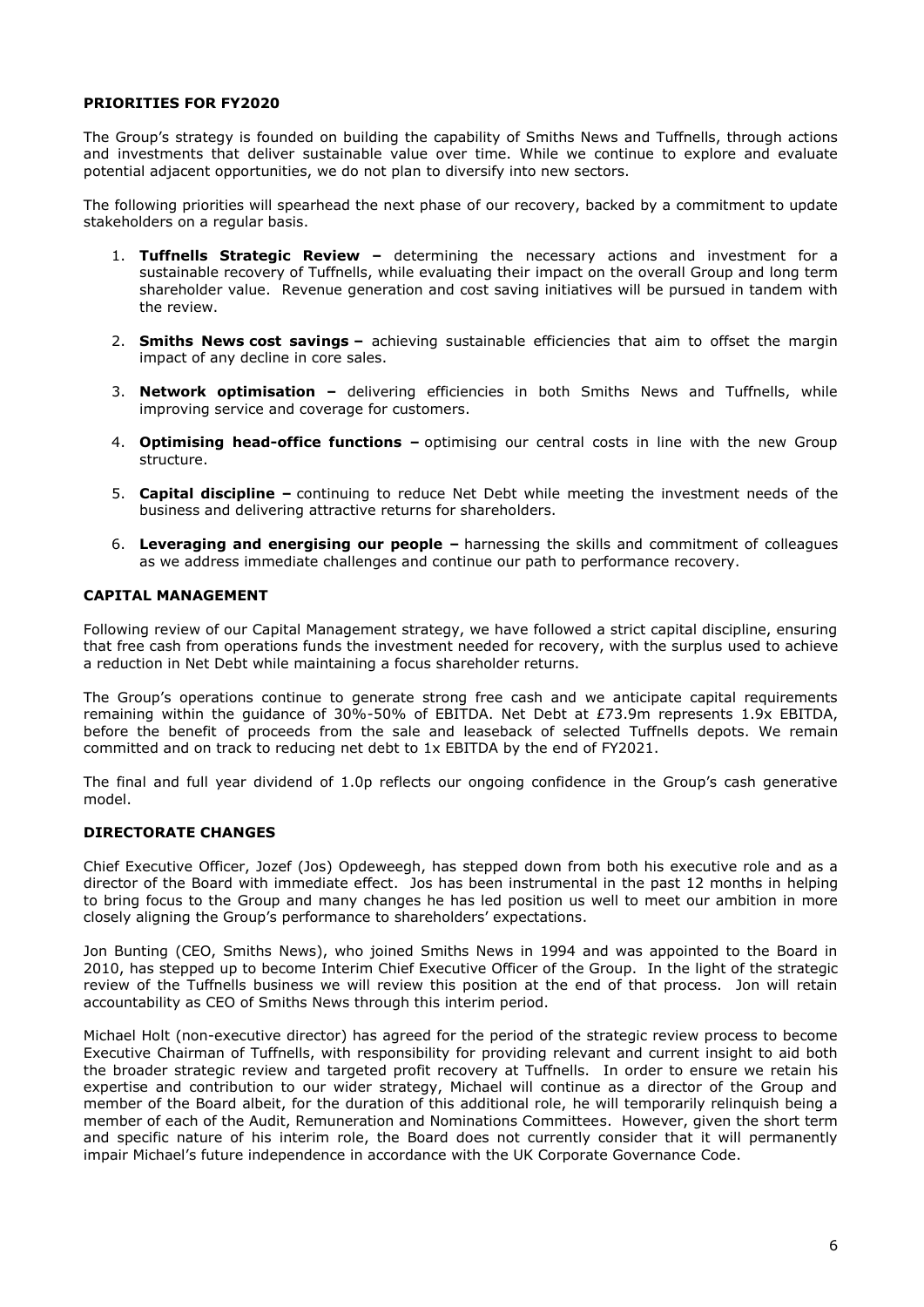# **SUMMARY AND OUTLOOK**

The Group remains focused on a turnaround that is founded on the sustainable improvement of our core businesses underpinned by prudent capital management. Sales in Smiths News have started the year a little slowly but we are confident that performance will be brought back on track over the remainder of the year. In Tuffnells, trading in the year to date is more difficult than anticipated but is expected to stabilise in H2. Our actions to reduce costs and increase the flexibility of the operating model in Tuffnells will continue as we pursue a wider strategic review of the business.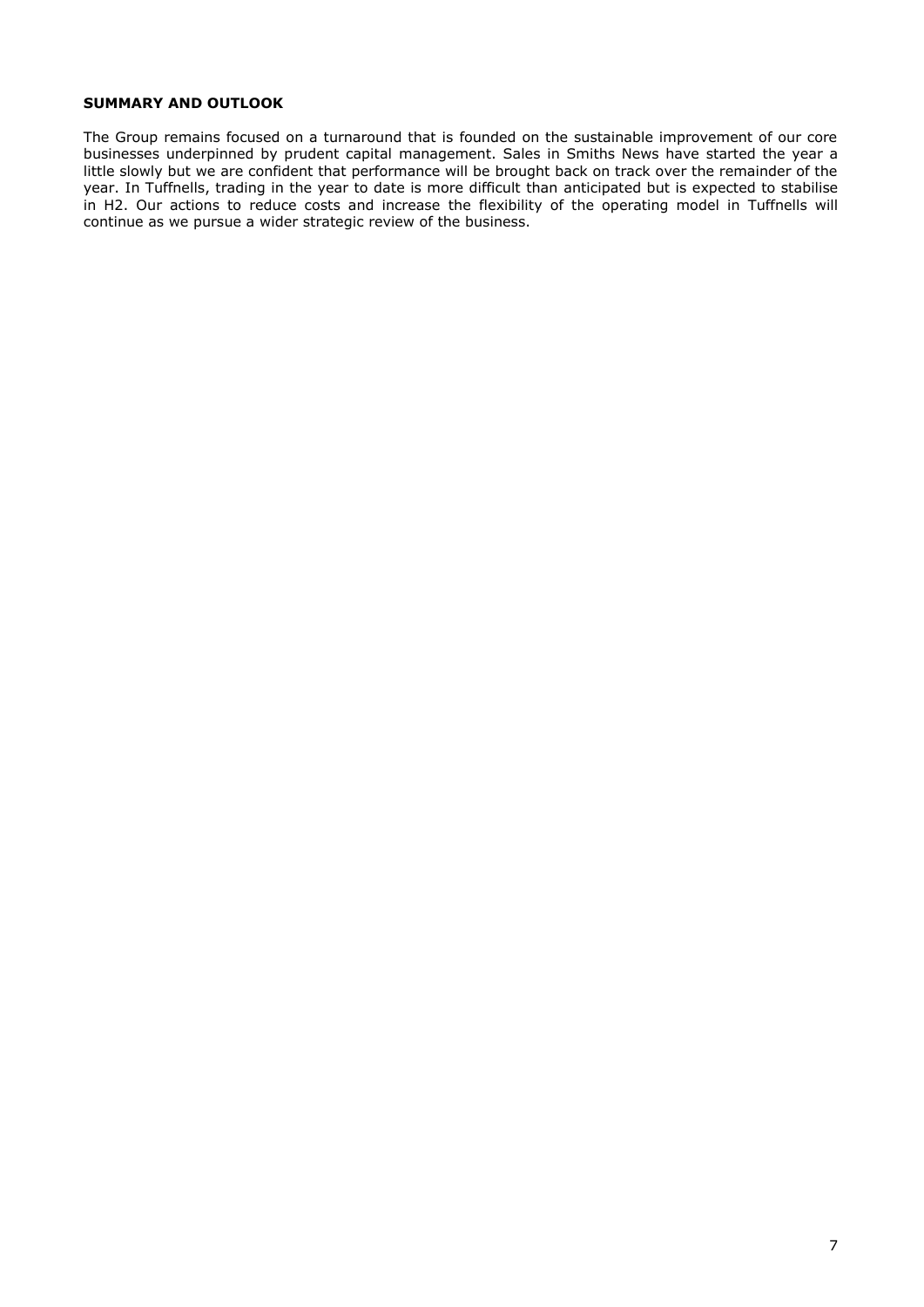# **FINANCIAL REVIEW**

Overall performance is slightly below market expectations as we continue to address the underlying issues that impacted revenue and costs in FY2018 and flowed through into this year. Smiths News re-established its cost saving rhythm to improve margins, which offset the delayed turnaround in Tuffnells performance. The financial position of the Group benefited from positive free cash flow in the year of £8.3m, which reduced Net Debt at year end to £73.9m (FY2018: £83.4m).

## **CONTINUING ADJUSTED RESULTS - GROUP**

| <b>Continuing Adjusted results £m</b> | 2019    | 2018    | Change     |
|---------------------------------------|---------|---------|------------|
| Revenue                               | 1,467.9 | 1,534.3 | $(4.3\%)$  |
| Operating profit                      | 29.5    | 33.9    | $(13.0\%)$ |
| Net finance costs                     | (6.3)   | (5.5)   | $(14.5\%)$ |
| Profit before tax                     | 23.2    | 28.4    | $(18.3\%)$ |
| Taxation                              | (3.8)   | (5.5)   | 30.9%      |
| Effective tax rate                    | 16.4%   | 19.4%   |            |
| Profit after tax                      | 19.4    | 22.9    | $(15.3\%)$ |

Continuing adjusted operating profit of £29.5m, was down £4.4m (13.0%) on the prior year, a recovery in financial performance at Smiths News which was more than offset by the challenging turnaround at Tuffnells.

Smiths News Adjusted operating profit was up by £4.7m to £43.6m. The structural decline in newspaper and magazine sales, and resultant margin decline, was successfully mitigated by the restoration and catch-up of the network saving programme of £6.5m. In the prior year, Smiths News Adjusted operating profit was favourably impacted by World Cup magazine and sticker sales which generated profits of £2.8m but adversely impacted by a loss in Pass My Parcel of £5.4m. The execution of the closure of the Pass My Parcel proposition has progressed smoothly.

The revenue and profit of DMD has been absorbed into the Smiths News results following the loss of the British Airways contract from June 2019, reflecting the decision to fully integrate the respective operations and marketing functions. Revenue of £24.1m was down £2.4m (9.1%) and Adjusted operating profit reduced by £0.4m (13.3%) to £2.6m, driven primarily by the loss of the British Airways contract from June 2019 and the annualised impact of two publisher contract losses.

Tuffnells reported an Adjusted operating loss of £14.1m, an increase of £9.1m on the prior year (FY2018: £5.0m loss). Performance was hindered by the carry-over of customer losses suffered in the second half of prior year, whilst the second half of FY2019 saw further pressure from a continuing competitive market resulting in lower consignment volumes. Despite the challenging year, management actions to prioritise improvements to revenue quality, cost reduction and standard operating processes have gained traction as we enter the new financial year.

As part of the strategic goal to streamline head office services, an offshore shared service centre has been established with an outsourcing partner, to manage customer service, technology and finance functions. A restructuring provision of £2.5m was made at year end.

Net finance charges of £6.3m (FY2018: £5.5m) were up on prior year. Included within net finance charges are: interest costs on borrowing incurred in the period of  $E5.1m$  (FY2018:  $E4.1m$ ), an increase year-on-year as the annualised interest margin charge was higher under the new facility; finance lease interest of £0.1m (FY2018: £0.6m); amortisation of bank arrangement fees £0.5m (FY2018: £0.5m); and pension interest costs £0.2m (FY2018: £0.2m).

Adjusted profit before tax was £23.2m, down 18.3% on last year.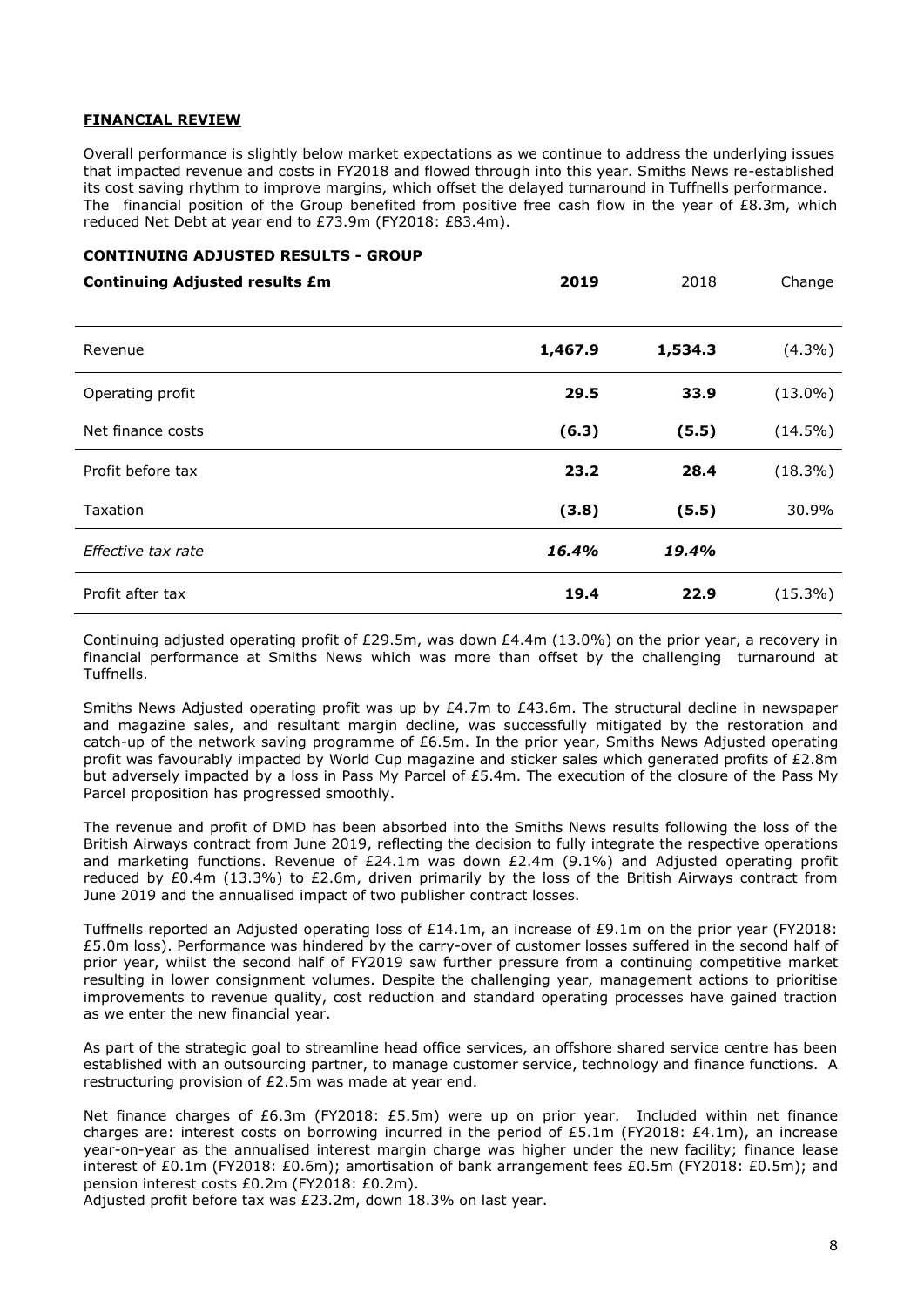Taxation of £3.8m resulted in an effective tax rate of 16.4%, effective tax rate was lower than last year driven by movements in deferred tax and tax provision in the prior year.

**STATUTORY CONTINUING RESULTS – GROUP**

|                                           | 2019   | 2019    | 2018   | 2018      |            |
|-------------------------------------------|--------|---------|--------|-----------|------------|
| <b>Statutory continuing results</b><br>£m |        |         |        |           | Change     |
| Revenue                                   |        | 1,467.9 |        | 1,534.3   | $(4.3\%)$  |
| Operating (loss)/profit:                  |        |         |        |           |            |
| <b>Smiths News</b>                        | 36.3   |         | 27.7   |           | 31.0%      |
| Tuffnells                                 | (67.6) |         | (57.7) |           | $(17.2\%)$ |
| Operating (loss)/profit                   |        | (31.3)  |        | (30.0)    | $(4.3\%)$  |
| Net finance costs                         |        | (6.3)   |        | (5.5)     | $(14.5\%)$ |
| Loss before tax                           |        | (37.6)  |        | (35.5)    | (5.9%)     |
| Taxation                                  |        | 6.1     |        | (2.6)     | n/a        |
| Effective tax rate                        |        | 16.2%   |        | $(7.3\%)$ |            |
| Loss after tax                            |        | (31.5)  |        | (38.1)    | 17.3%      |

Statutory continuing loss before tax of £37.6m is an increase on the prior year by £2.1m (FY2018: £35.5m loss), primarily driven by: an increase in Adjusted trading losses at Tuffnells of £9.1m, impairment charge relating to goodwill and assets of Tuffnells of £45.5m (FY2018: £46.1m); amortisation of acquired intangibles of £6.8m (FY2018: £7.1m); Pass My Parcel exit costs of £0.3m (FY2018 £6.7m); and network and reorganisation costs of £6.4m (FY2018: £3.1m).

At the divisional level, Smiths News statutory operating profit of £36.3m, was up 31.0% on prior year after  $E7.3$ m of Adjusted items which included  $E5.7$ m network and re-organisation costs; Tuffnells statutory operating loss was £67.6m down £9.9m after impairment of goodwill, tangible and intangible assets of £45.5m and amortisation of acquired intangibles of £6.6m.

The effective statutory income tax rate for continuing operations was 16.2% (FY2018: 7.3%), as the tax impact of Adjusted items was £9.9m (FY2018: £2.9m).

Statutory continuing loss after tax of £31.5m is down by £6.6m (FY2018: £38.1m loss), and Statutory continuing loss per share of 12.9p is up 2.6p (FY2018:15.5p loss).

As a consequence of the Tuffnells impairment, the net liabilities on the balance sheet have increased £28.4m to a reported net liability at 31 August 2019 of £74.3m (FY2018 £45.9m). Following a corporate restructuring in July 2019, the Connect Group PLC company entity balance sheet continues to have distributable reserves of £131.5m to allow future dividend payments.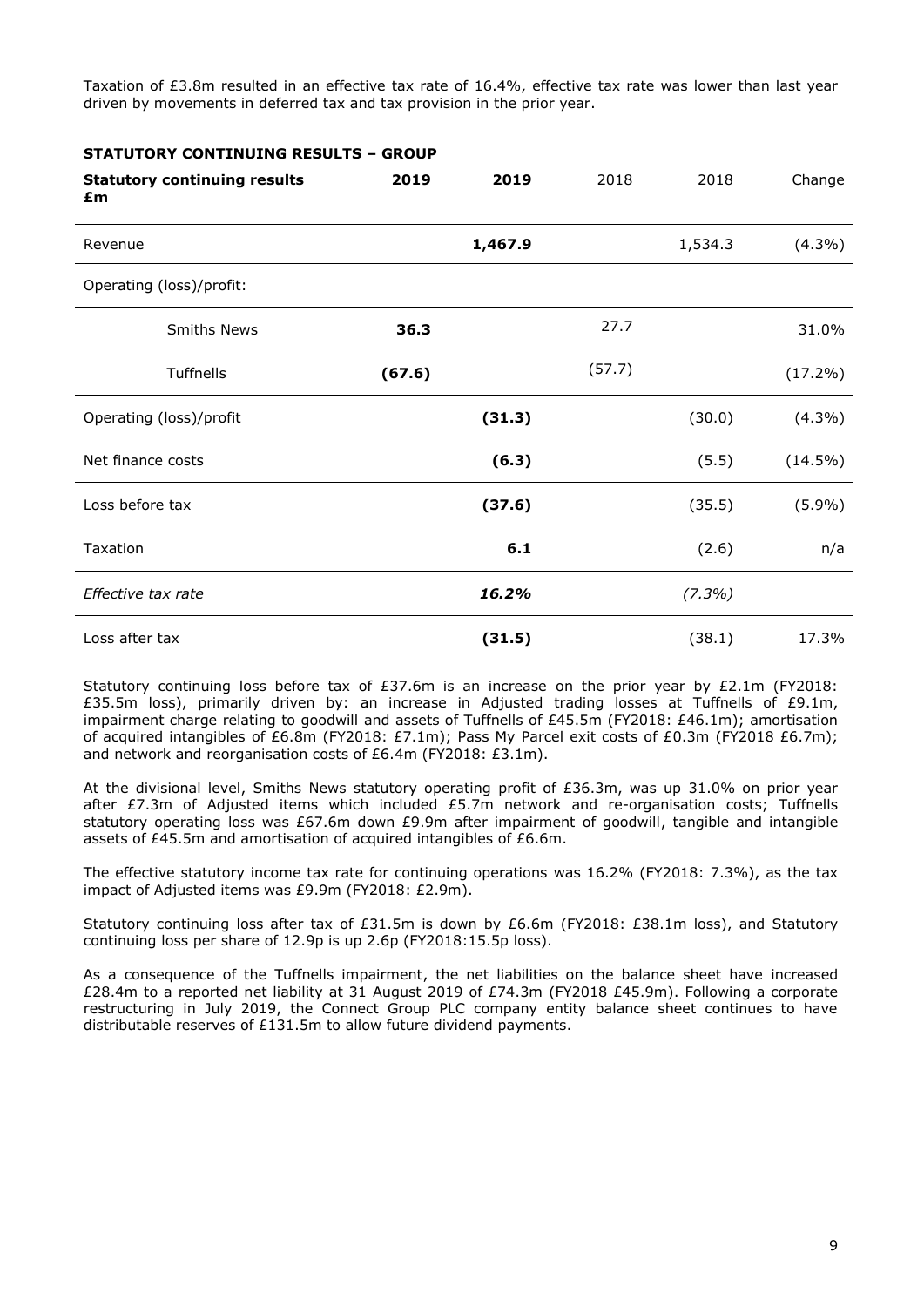# **EARNINGS PER SHARE**

|                                                                        | Continuing Adjusted |                  | Continuing Statutory |         |
|------------------------------------------------------------------------|---------------------|------------------|----------------------|---------|
|                                                                        | 2019                | 2018             | 2019                 | 2018    |
| Earnings/(loss) attributable to ordinary shareholders<br>$(\text{Em})$ | 19.4                | 22.9             | (31.5)               | (38.1)  |
| Basic weighted average number of shares (millions)                     | 246.4               | 246.0            | 246.4                | 246.0   |
| Basic Earnings/(loss) per share                                        | 7.9 <sub>p</sub>    | 9.3 <sub>p</sub> | (12.9p)              | (15.5p) |
| Diluted weighted number of shares (millions)                           | 247.1               | 246.7            | 247.1                | 246.7   |
| Diluted Earnings/(loss) per share                                      | 7.9 <sub>p</sub>    | 9.3 <sub>p</sub> | (12.9p)              | (15.5p) |

Earnings attributable to shareholders on a continuing Adjusted basis of £19.4m resulted in an Adjusted EPS of 7.9p, a decrease of 1.4p on last year, driven by a recovery in Smiths News margins and network restructuring programme, but offset by challenging trading conditions in Tuffnells.

The fully diluted weighted number of shares was 247.1m (FY2018: 246.7m). Fully diluted shares includes a 0.7m diluted share adjustment for employee incentive schemes (FY2018: 0.7m).

Including Adjusted items, statutory earnings per share is up 2.6p to 12.9p (loss per share) (FY2018: 15.5p loss per share).

# **DIVIDEND**

|                                      | 2019             | 2018             |
|--------------------------------------|------------------|------------------|
| Dividend per share (paid & proposed) | 1.0 <sub>p</sub> | 3.1 <sub>p</sub> |
| Dividend per share (recognised)      | nil              | 9.8 <sub>p</sub> |

After careful consideration of the Group's overall performance in the year and in light of both ongoing confidence in future positive cash flows and the immediate priorities of the business, the Board has resolved to recommend a final dividend of 1.0p, leaving the full year dividend as 1.0p to be paid in February 2020, a reduction of 2.1p or 67.7% (FY2018: 3.1p).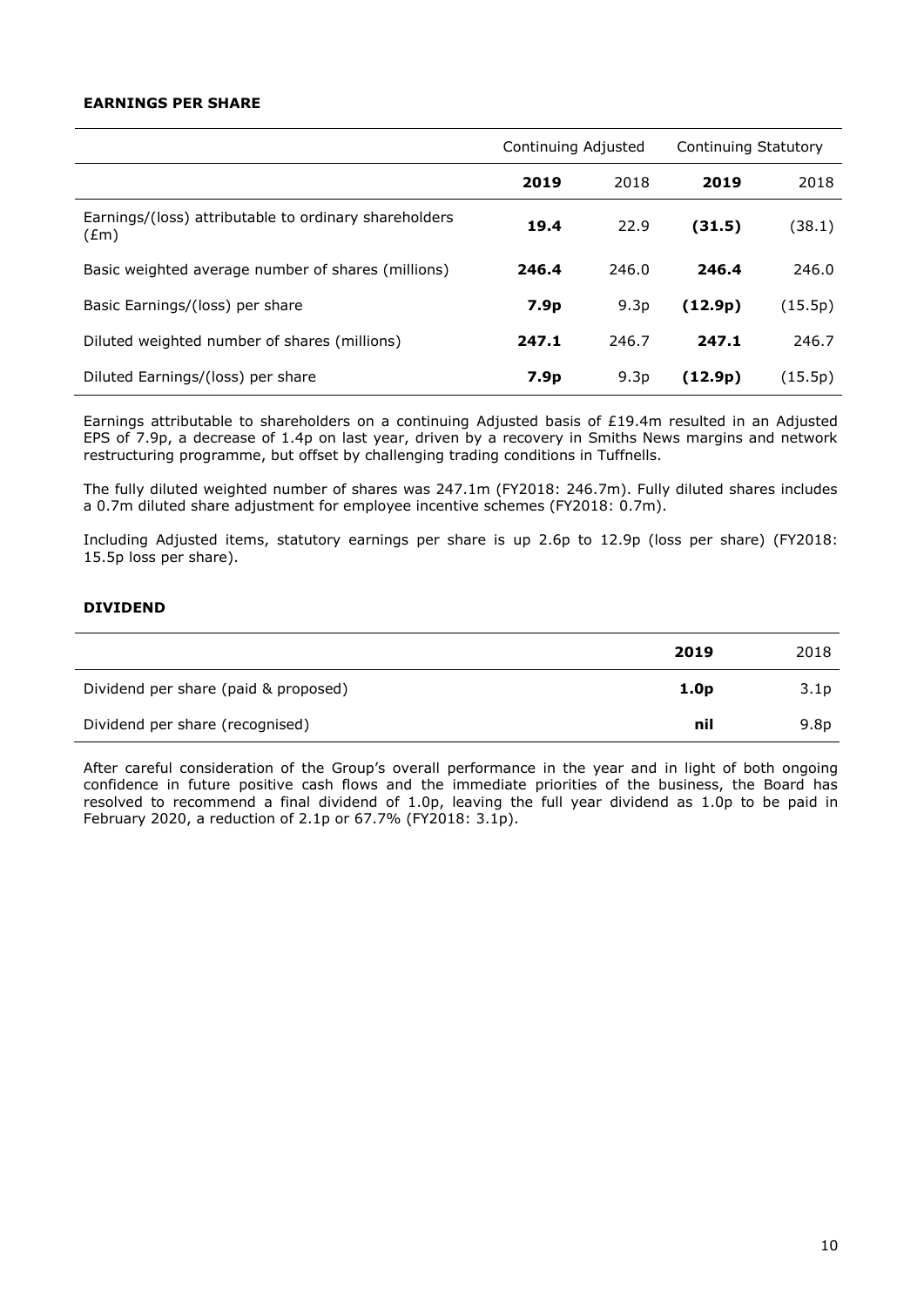# **SMITHS NEWS (including DMD)**

| Adjusted figures $-Em$ | 2019    | 2018    | Change    |  |
|------------------------|---------|---------|-----------|--|
| Revenue                | 1,303.3 | 1,361.6 | $(4.3\%)$ |  |
| Operating profit       | 43.6    | 38.9    | 12.1%     |  |
| Operating margin       | 3.3%    | 2.9%    | 40bps     |  |

The return to focused accountability has restored stability to the Group's largest business.

Revenue was £1,303.3m (FY2018: £1,361.6m) down 4.3%. Newspaper and magazine sales have continued to perform in line with long term trends, with a relatively stronger performance than expected from newspapers helping to offset weaker magazine sales. Newspaper sales of £826.8m were down 2%, with price increases helping to offset volume declines. Combined sales of all magazine categories were down by 8%, on a like-for-like basis they were down 6% after excluding the benefit of the FIFA World Cup album and sticker sales in FY2018.

Good progress has been made with the accelerated renewal of publisher contracts, with new agreements securing 98% of Smiths News' magazine revenues and 80% of its total current revenues, for an average contract extension of five years. All our existing territories have been retained, providing the necessary certainty to unlock supply chain efficiencies over the contract periods.

Adjusted operating profit of £43.6m (FY2018: £38.9m) was up £4.7m (12.1%). The new Group structure with two separate accountable business units in Smiths News and Tuffnells, has restored a more focused approach by the Smiths News management team. The restoration and catch-up of the Smiths News network saving programme generated £6.5m of savings in year which mitigates the decline in revenue from newspaper and magazine sales. Network savings were generated from final mile route reductions and the closure of a single depot at the end of the financial year. The execution of the decision to close Pass my Parcel in the second half of FY2018 has progressed smoothly and exit cost were in line with expected prior year-end provisions. Adjusted Operating profit in the prior year was favourably impacted by the World Cup sales and profits of £2.8m, but offset by Pass My Parcel losses of £5.4m. These have been the primary drivers in the improvement of operating margin in the year to 3.3%.

In January 2019, the Group disposed of its vending coffee business known as Jack's Beans. This sale was in line with the strategy to divest of non-core assets; the business made negligible contribution and there will be no impact on financial performance in the year.

The revenue and profit of DMD has been absorbed into the Smiths News results, reflecting the way in which the business is now managed following the decision to integrate the respective operations and marketing. Revenue of £24.1m was down £2.4m (9.1%) and Adjusted operating profit reduced by £0.4m (13.3%) to £2.6m, in part driven by the loss of two publisher contracts and the British Airways contract from June 2019. Costs were mitigated by prompt action to restructure the operational structure into the Smiths News' Slough depot.

# **TUFFNELLS**

| Adjusted figures - £m   | 2019      | 2018      | Change              |  |
|-------------------------|-----------|-----------|---------------------|--|
| Revenue                 | 164.6     | 175.2     | $(6.1\%)$           |  |
| Operating (loss)/profit | (14.1)    |           | $(5.0)$ $(182.0\%)$ |  |
| Operating margin        | $(8.6\%)$ | $(2.9\%)$ | n/a                 |  |

Tuffnells had a particularly challenging year, achieving total revenue of £164.6m down 6.1%, (FY2018: £175.2m), and returning an Adjusted operating loss of £14.1m, down £9.1m (FY2018: £5.0m loss).

Losses were driven by a number of legacy issues carried over from FY2018 which affected consignment volumes and operating cost efficiency. In what became an increasingly competitive market, variability in service standards and customer attrition among the customer base, led to a further loss of volumes, which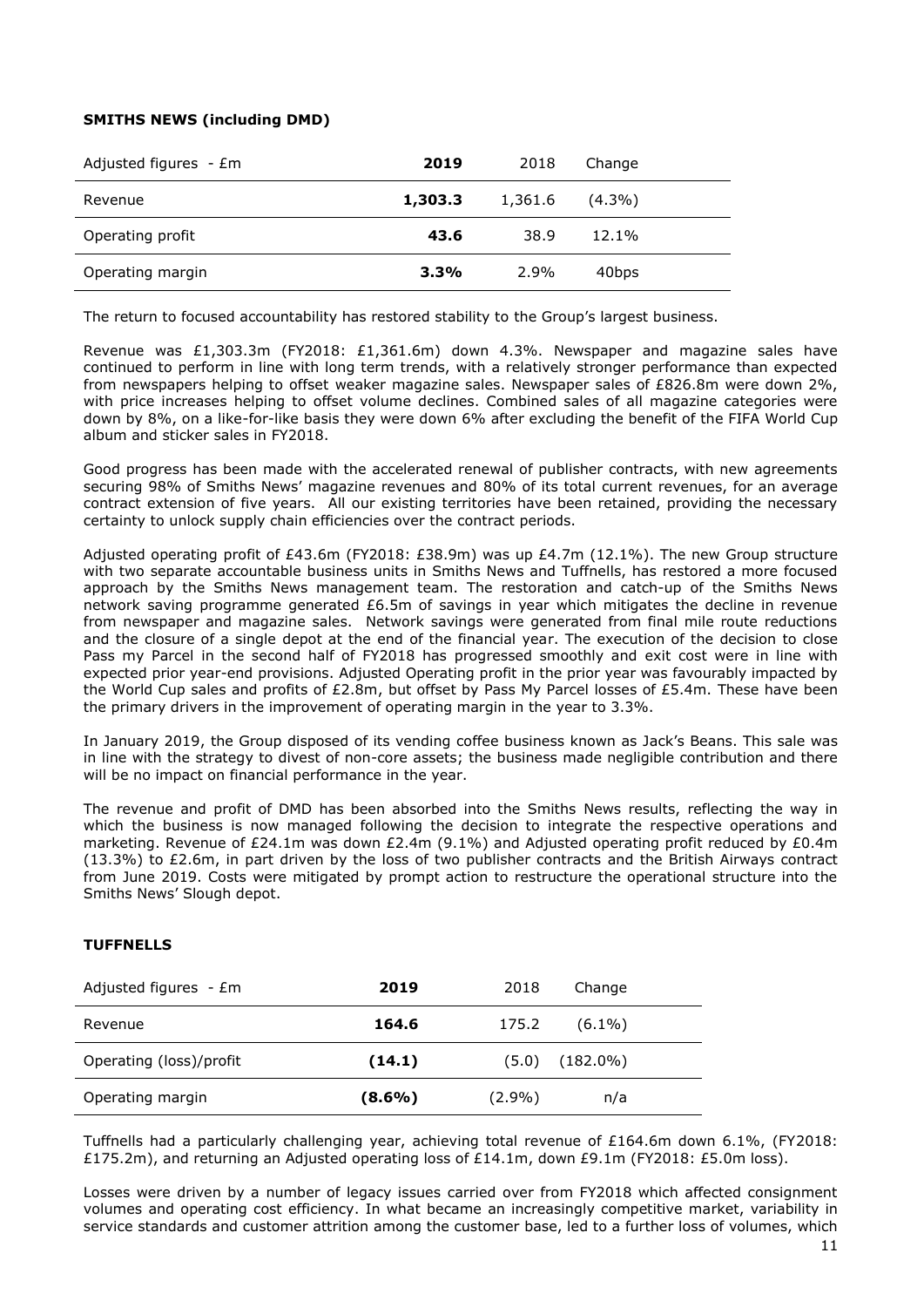continued into the second half of the year, but at a slower rate. The decline in parcel volumes combined with a high proportion of operating costs at a depot level being fixed resulted in continuing losses in the second half of FY2019. Separately, operational costs rose from increases in national living wage and higher sub-contractor rates further squeezed margins. The decline in margins was addressed by management actions to: improve revenue quality with targeted price rises; and changes to final mile deliveries at a regional level to ensure optimum routing and amalgamation of rounds.

Despite the challenging period, we believe that management actions are the right ones for a sustainable recovery. We continue to prioritise improvements to revenue quality, cost reduction and standard operating processes – these actions are beginning to achieve traction as we enter the new financial year.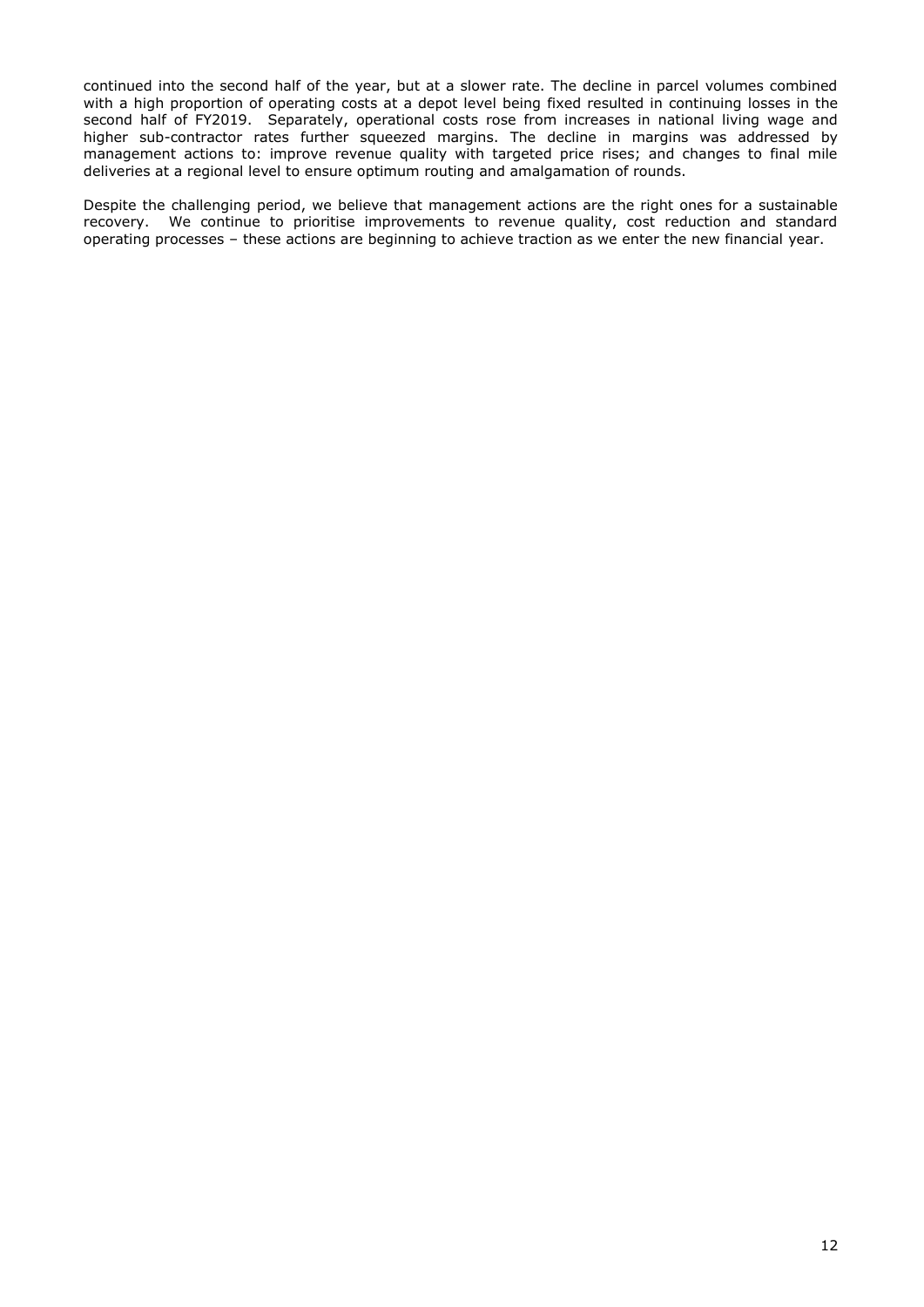# **ADJUSTED ITEMS Continuing Operations**

| £m                                                     |             | 2019   | 2018   |
|--------------------------------------------------------|-------------|--------|--------|
|                                                        |             |        |        |
| Network and re-organisation costs                      | a           | (6.4)  | (3.1)  |
| Property                                               | $\mathbf b$ |        | 0.7    |
| Sale and leaseback costs                               | c           | (0.7)  |        |
| Amortisation of acquired intangibles                   | d           | (6.8)  | (7.1)  |
| Pension                                                | e           | (2.2)  |        |
| Brierley Hill insurance claim                          | f           | (0.2)  |        |
| Impairment of Tuffnells tangible and intangible assets | g           | (45.5) | (46.1) |
| Pass My Parcel exit costs                              | h           | 0.3    | (6.7)  |
| Impairment of tangible assets                          | i           |        | (1.1)  |
| NMW regulatory compliance                              | j           | 0.2    | (0.5)  |
| IPR settlement income                                  | k           | 0.5    |        |
| <b>Total before taxation</b>                           |             | (60.8) | (63.9) |
| Taxation                                               |             | 9.9    | 2.9    |
| <b>Total after taxation</b>                            |             | (50.9) | (61.0) |

The Group incurred a total of £50.9m of adjusted items on a continuing basis, after tax (FY2018: £61.0m).

Adjusting items are defined in the accounting policies in note 1 and in the glossary, in the directors' opinion the impact of removing these items from the adjusted profit give the true underlying performance of the Group and comprises:

# **(a) Network and re-organisation costs**

These are analysed as follows:

- Executive Team redundancies of £0.9m
- Outsourcing of £3.2m
- DMD Restructure of £1.2m
- Other redundancy and re-organisation costs of £1.1m

### *Executive Team redundancies*

Costs of £0.9m have been incurred relating to the restructure of the Group's previous executive team (FY2018: £nil). These costs are considered to be adjusting given the size and they enable comparability between years with equivalent costs of the executive team.

### *Outsourcing central functions*

£3.2m of the current year cost relates to the off-shoring of selected technology, customer services and finance functions. This process has been communicated to employees. The  $£3.2m$  comprises a provision of £2.5m related to expected redundancy costs as part of this transition and £0.7m related to legal and set up costs. Further costs of the offshoring are expected to be incurred during the next financial year. These costs are considered adjusting as the impact of the transition to an off shored central function is considered a one off. The running costs once the centre is fully operational will be treated as non-adjusting.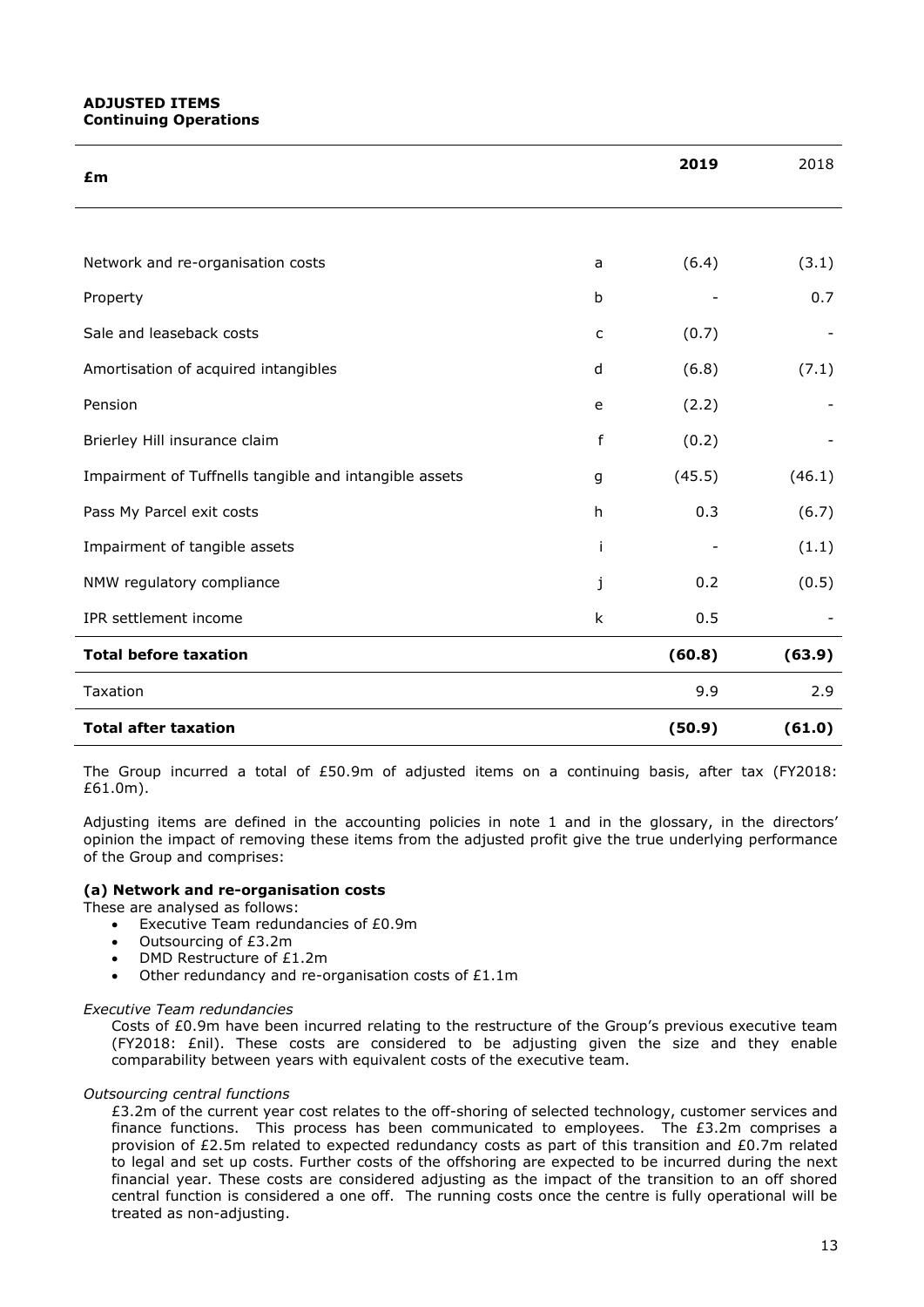## *DMD Restructure costs*

In May 2019, DMD's biggest contract with British Airways was ended. As soon as notice was given, the business set about a change programme to right size the operations, close sites and reduce teams to reflect the loss of this contract. This was designed to ensure the business was able to continue to deliver profits in future with its smaller customer contract base. In total, costs of  $£1.2m$  have been incurred or provided.

These costs are considered to be adjusting given the size and they enable comparability between years with equivalent costs of the day to day operations of the business.

## *Other redundancy and re-organisation costs*

£1.1m has been incurred in redundancy and other reorganisation in streamlining the Smiths News and Tuffnells businesses (FY2018 £nil). This is net of a release of £0.4m of redundancy provisions made in the prior year but not incurred.

The prior vear included abortive integration costs of £1.6m with regard to the integration programme announced at the end of the previous financial year.

Costs associated with the re-organisation programmes are considered adjusting items given they are part of a strategic programme to drive future cost savings and are significant in value to the results of the Group.

# **(b) Property**

During the prior year the Group made the strategic decision to transfer the vacant Slough depot to the Tuffnells business, resulting in a credit from the release of its onerous lease provision. Onerous charges on property are charged through adjusted items as they form part of the Group's strategic restructuring programme. The reversal of charges has also been made in adjusted items for consistency.

## **(c) Sale and leaseback professional fees**

In January 2019, the Group took the decision to sell the Tuffnells freehold and long leasehold property portfolio and lease it back. During the year the Group incurred £0.7m of costs related to the sale and leaseback programme. The Group subsequently announced the sale of 6 properties on 23 September 2019. Given the magnitude and one-off nature of the transaction as a whole it is considered to be an adjusting item.

# **(d) Amortisation of acquired intangibles**

A charge of £6.8m (FY2018: £7.1m) has been recognised relating to amortisation of acquired intangibles in Tuffnells. This is considered an adjusting item as it allows comparison between segments and, therefore, consistency in the performance of the Group at a consolidated level.

# **(e) Pensions**

Smiths News incurred professional costs of £2.1m, as a result of the WH Smith Pension Trust (one of the Group's defined benefit pension schemes) entering into an insurance backed annuity 'buy-in' of the Scheme assets, within the section of the Trust sponsored by Smiths News, which minimises the Group's exposure to future pension obligations. These pension charges are not considered to be part of normal operations due to their size and nature and are therefore considered to be an adjusted item.

There is a further £0.1m in relation to equalisation of Guaranteed Minimum Payments (GMP) of the Tuffnells Parcel Express pension scheme. This is considered to be an adjusting item as it was due to a one off change in the interpretation of the law relating to previously recognised cost, this is considered out of control of management and the charge relates to service in prior periods and therefore is considered an adjusting item.

# **(f) Brierley Hill insurance claim**

The Group incurred £0.2m of insurance settlement costs this year in relation to a fatality at Tuffnells' Brierley Hill depot that occurred in January 2016. The Group had previously recognised the cost of the fine and legal costs in relation to this. Given the magnitude, one-off nature and to ensure consistent treatment with previously reported costs it is considered to be an adjusting item.

# **(g) Impairment of Tuffnells assets**

Management reviewed the carrying value of the Tuffnells business unit and concluded that an impairment charge of £45.5m (FY2018: £46.1m) is required. This comprises: goodwill £6.0m (FY2018: £46.1m) , acquired intangibles £26.4m (FY2018: nil), other intangibles £0.4m (FY2018: nil) and property, plant and equipment £12.7m (FY2018: nil).

The impairment of Goodwill has no tax impact, the impairment of acquired intangibles has resulted in the release of £4.5m deferred tax liability as a credit to adjusted items income tax. A deferred tax asset of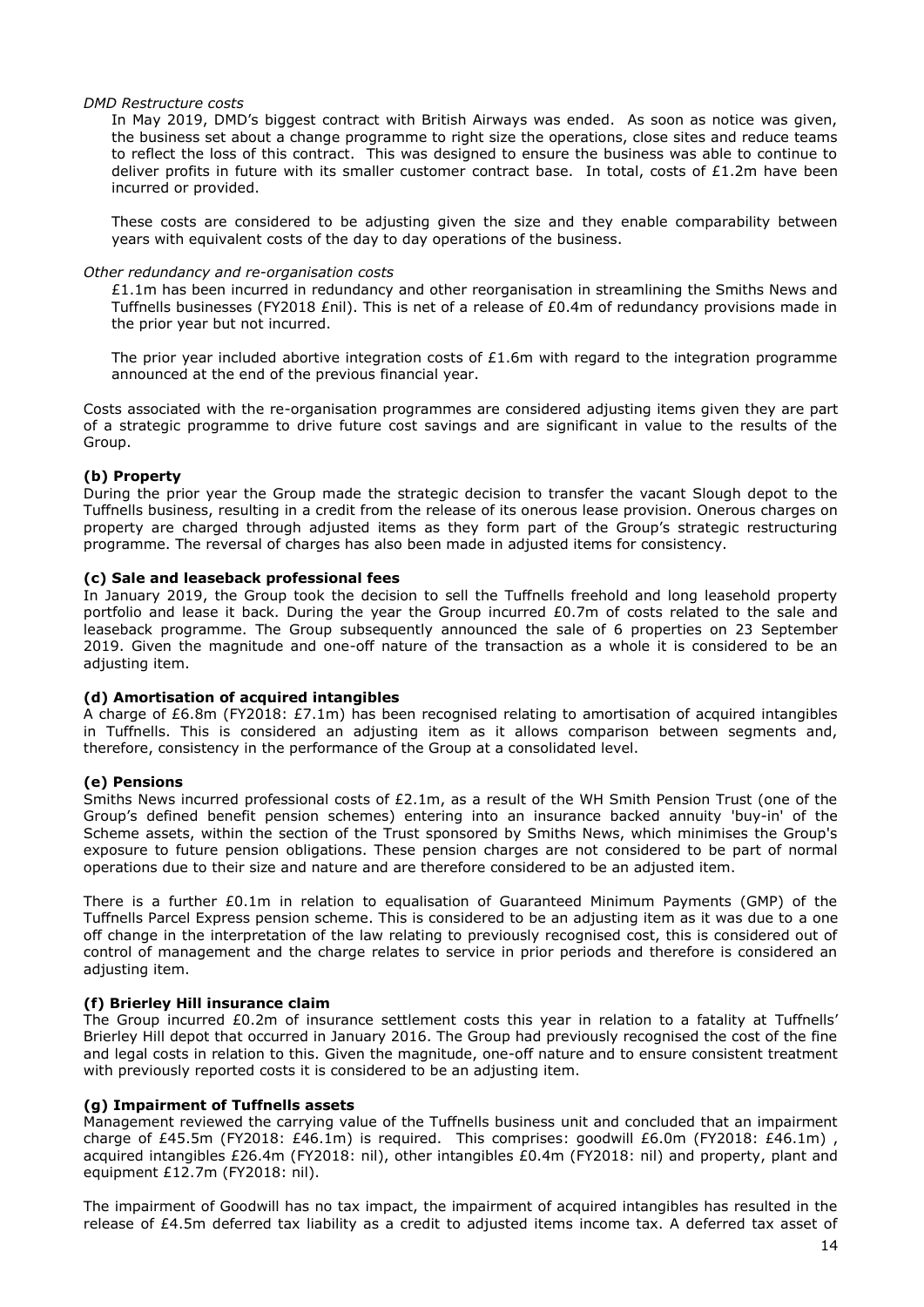£2.5m has been recognised which has credited adjusted items income tax as a result of the impairment of the other assets.

It is considered adjusting due to its significant value and aids comparability between years to show the underlying performance of the Group.

## **(h) Pass My Parcel (PMP) exit costs**

Following a review of the PMP proposition on 23 May 2018, the Board decided to close the business unit and as a result a charge of £6.7m was booked in the prior year. This was split £4.7m of contract losses and £2.0m of impairment of associated assets.

Management concluded that losses on winding down the division represented an onerous contract with a cost of £4.7m recognised. This represented the forecast excess of costs over income from the date the Group took the decision to close the division. Of this balance,  $£2.5m$  in provisions was held at the year ended 31 August 2018 to cover the remaining costs to close all contracts. In 2019, £2.2m of costs were incurred and booked against this provision. The remaining £0.3m of the provision has been released this year.

A further £2.0m of impairment charges split £1.0m tangible and £1.0m intangible were recognised to write off the non-current assets relating to the division.

# **(i) Impairment of tangible assets**

In 2018, the Group took the decision to consider the sale of the Jack's Beans division to focus on its core businesses. Bids received indicated that the net book value of the Jack's Beans assets were overstated and so they were impaired by  $£1.1m$ . The Group subsequently disposed of the assets for proceeds equivalent to their revised net book value in January 2019. Given the magnitude, the one-off nature and the Group's strategy to focus on its core businesses it was considered to be an adjusting item.

## **(j) NMW regulatory compliance**

The Group has been in discussion with HMRC regarding an historical underpayment in relation to a misapplication of national minimum wage legislation in Tuffnells. A provision amounting to £1.3m was made in the prior year financial statements. Of this balance, £0.5m related specifically to the estimated fine. The £0.5m fine was classified as adjusting in FY2018. The underpayments and fines were all settled during FY2019. The remaining £0.2m of the £0.5m fine provision has been released in FY2019. The release was also recognised as an adjusting item to be consistent with prior periods and due to its one-off nature and magnitude.

### **(k) IPR settlement income**

The Group received a one-off £0.5m of income in relation to the settlement of an IPR dispute concerning the proposed use of a similar brand to one of the Group's brands. This is considered adjusting given its size and one-off nature.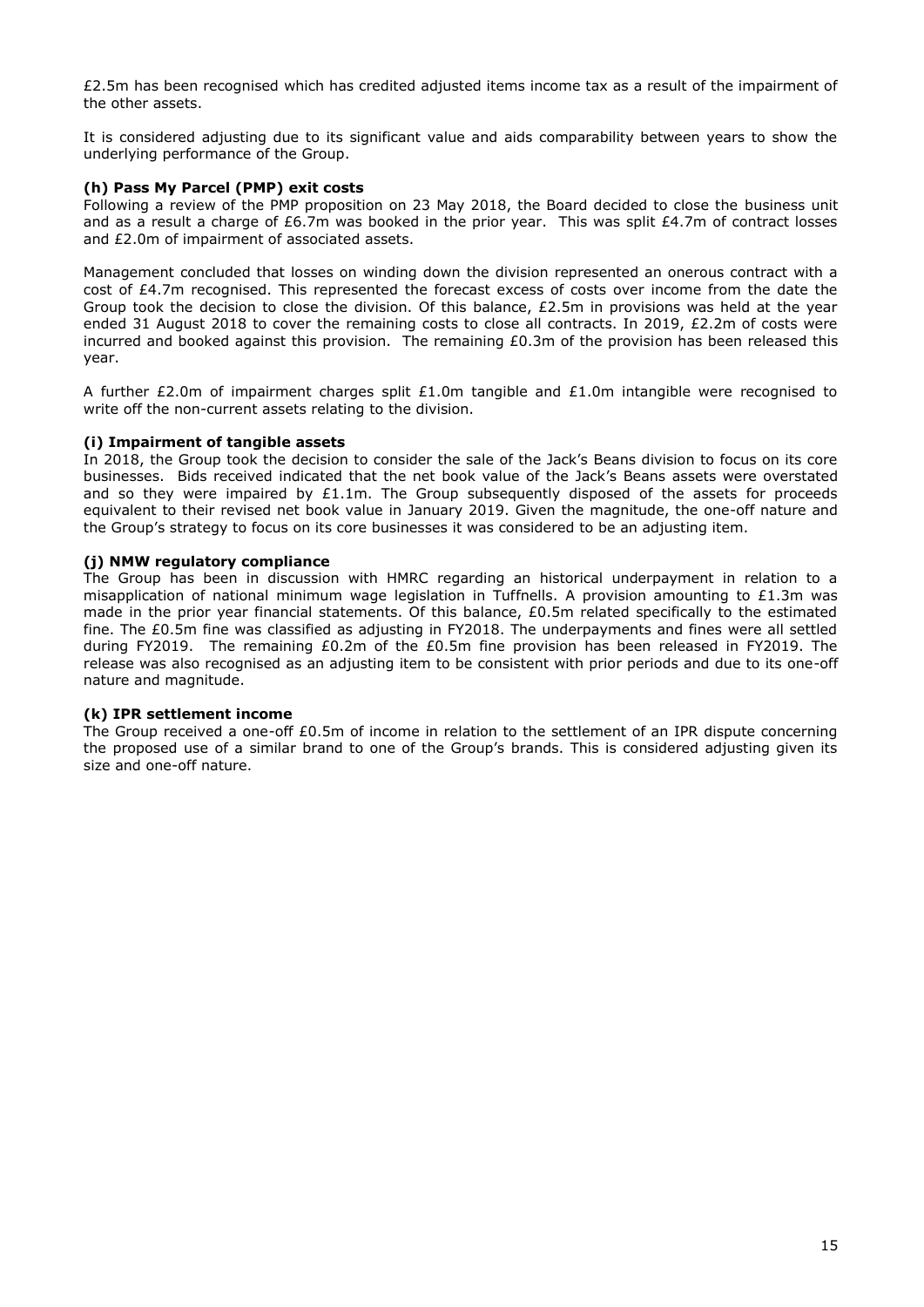# **FREE CASH FLOW**

Free cash flow generation remains one of the Group's key strengths. Free cash flow includes finance lease payments, Adjusted items, interest and tax; but it excludes pension deficit recovery payments.

| £m                                                     | 2019   | 2018   |
|--------------------------------------------------------|--------|--------|
| Operating (loss) continuing (including Adjusted items) | (31.3) | (30.0) |
| Adjusted items                                         | 60.8   | 63.9   |
| Depreciation & amortisation                            | 9.3    | 11.9   |
| Adjusted EBITDA                                        | 38.8   | 45.8   |
| Working capital movements                              | (3.9)  | 7.7    |
| Capital expenditure                                    | (8.6)  | (8.5)  |
| Finance lease payments                                 | (2.8)  | (3.8)  |
| Net interest and fees                                  | (5.1)  | (5.8)  |
| Taxation                                               | (2.6)  | (6.5)  |
| Other                                                  | 0.8    | (0.4)  |
| Free cash flow (excluding adjusted items)              | 16.6   | 28.5   |
| Adjusted items - cash effect                           | (8.3)  | (8.3)  |
| <b>Free cash flow</b>                                  | 8.3    | 20.2   |

We continue to focus on cash performance in the period, with the Group generating  $£8.3m$  in free cash flow, a decrease of £11.9m (58.9%) on the prior year.

Adjusted EBITDA of £38.8m compared to FY2018 of £45.8m, is down by £7.0m 15.3%, driven by mixed trading performance, recovery in Smith News EBITDA margin offset by higher trading losses at Tuffnells. Depreciation and amortisation was lower by £2.6m from a combination of Tuffnells properties being treated as held for sale from January 2019 and prior year write off of Pass My Parcel assets which are no longer depreciated.

The increase in working capital in the period was £3.9m (FY2018: decrease £7.7m) driven by a decrease in provisions and unfavourable timing of weekly receipt and monthly payment cycles relative to the yearend date.

Capital expenditure in the year was £8.6m (FY2018: £8.5m) an increase of £0.1m. New and existing depot and network investments were £2.6m (FY2018: £2.1m). Fleet investment was £1.7m (FY2018: £1.7m). Technology and equipment investment was £4.3m (FY2018: £4.7m). Finance lease payments of £2.8m (FY2018: £3.8m) have declined by £1.0m as existing IT finance lease arrangements are expiring.

Net interest and fees of £5.1m (FY2018: £5.8m) has decreased by £0.7m. The movement comprises increased interest cash costs from a higher margin on the facility of £0.9m, offset by prior year included the cash payment of a bank arrangement fee of £1.6m paid on the new £175m bank facility concluded in October 2017.

Cash tax costs of £2.6m (FY2018: £6.5m) have decreased in the year reflecting the cash lag from declining profits in the current and prior year.

The total net cash impact of Adjusted items was £8.3m (FY2018: £8.3m). This comprised: £4.0m (FY2018: £6.8m) of network reorganisation and restructuring costs; pension buy-in costs £2.0m (FY2018: £nil) and resolution of legacy regulatory matters £2.0m (FY2018:£nil)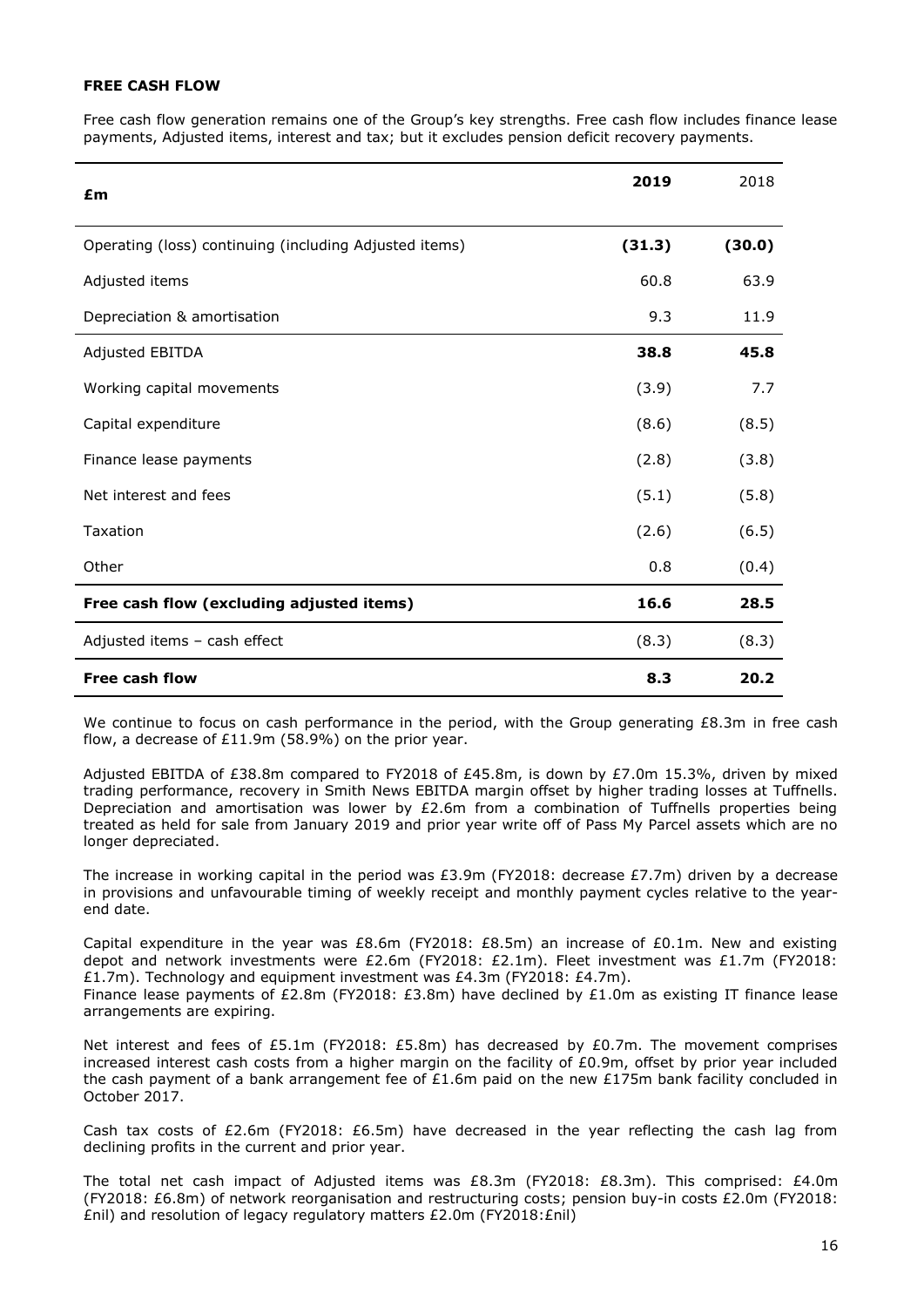### **NET DEBT**

| £m                                                | 2019   | 2018   |
|---------------------------------------------------|--------|--------|
| <b>Opening net debt</b>                           | (83.4) | (82.1) |
| Free cash flow                                    | 8.3    | 20.2   |
| Finance lease creditor movement                   | 2.8    | 3.2    |
| Pension deficit recovery                          | (1.6)  | (4.7)  |
| Dividend paid                                     |        | (24.1) |
| Disposal proceeds                                 |        | 12.9   |
| Discontinued disposal proceeds to repay overdraft |        | (12.7) |
| Discontinued operations cash flow                 |        | 3.9    |
| <b>Closing net debt</b>                           | (73.9) | (83.4) |

Net debt closed the period at £73.9m, of which £2.5m (FY2018: £5.3m) relates to finance leases.

Net debt reduced compared to prior year, however the Group's Net debt/EBITDA ratio rose to 1.9x, (FY2018: 1.8x) due to the decline in EBITDA. The reduction in net debt by  $E9.5m$  was driven predominantly by free cash flow generation of £8.3m from restored Smiths News EBITDA growth and their cash generation which remained sufficient to offset the deterioration in EBITDA from Tuffnells as it met its trading challenges.

The intra-month working capital cash flow cycle at Smiths News generates a routine and predictable cash swing of around £40m which utilises the Revolving Credit Facility (RCF) of £125m. This results in a predictable fluctuation of net debt during the course of the month compared to the closing net debt position.

Pension funding reduced to £1.6m (FY2018: £4.7m). The reduction of £3.1m resulted from deficit repair contributions to WH Smith Pension Trust no longer being required from October 2018 following the completion of the annuity backed pension 'buy-in'. Pension deficit repair payments are considered as a non-free cash flow item.

Free cash flow generation (after Adjusted items) in the year went towards the repayment of debt as there were no dividend payments in the year (FY2018: £24.1m).

We have a bank facility commitment of £175m with six relationship banks which runs from October 2017 to January 2021. The facility comprises of a term loan of £50m with no amortisation and an RCF for £125m.

# **PENSION SCHEMES**

The Group operates two defined benefit schemes, both closed to new entrants and WH Smith Pension Trust closed to future accrual.

The largest scheme across the Group is the Smiths News defined benefit pension scheme (the WH Smith Pension Trust) which as at 31 August 2019 had an IAS 19 surplus of £24.0m (31 August 2018: £154.5m). However, as the pension scheme is closed to future accrual, this IAS 19 surplus cannot be used to reduce future contributions or as a funding holiday, and as a result the Group has not recognised this surplus on the balance sheet. The Smiths News section of the WH Smith Pension Trust completed the actuarial triennial valuation as at 31 March 2018 and concluded it no longer required funding.

Smiths News had previously agreed with the WH Smith Pension Trust a schedule of cash contributions of £3.3m per annum to March 2020. In October 2018, the Trust entered into an insurance backed annuity to the 'buy-in' of the Scheme assets within the section of the Trust sponsored by Smiths News. This 'buy-in' annuity is recognised as a plan asset and the difference in value is considered an actuarial remeasurement. Further, the schemes actuary to the Trustees notified the Group that no further deficit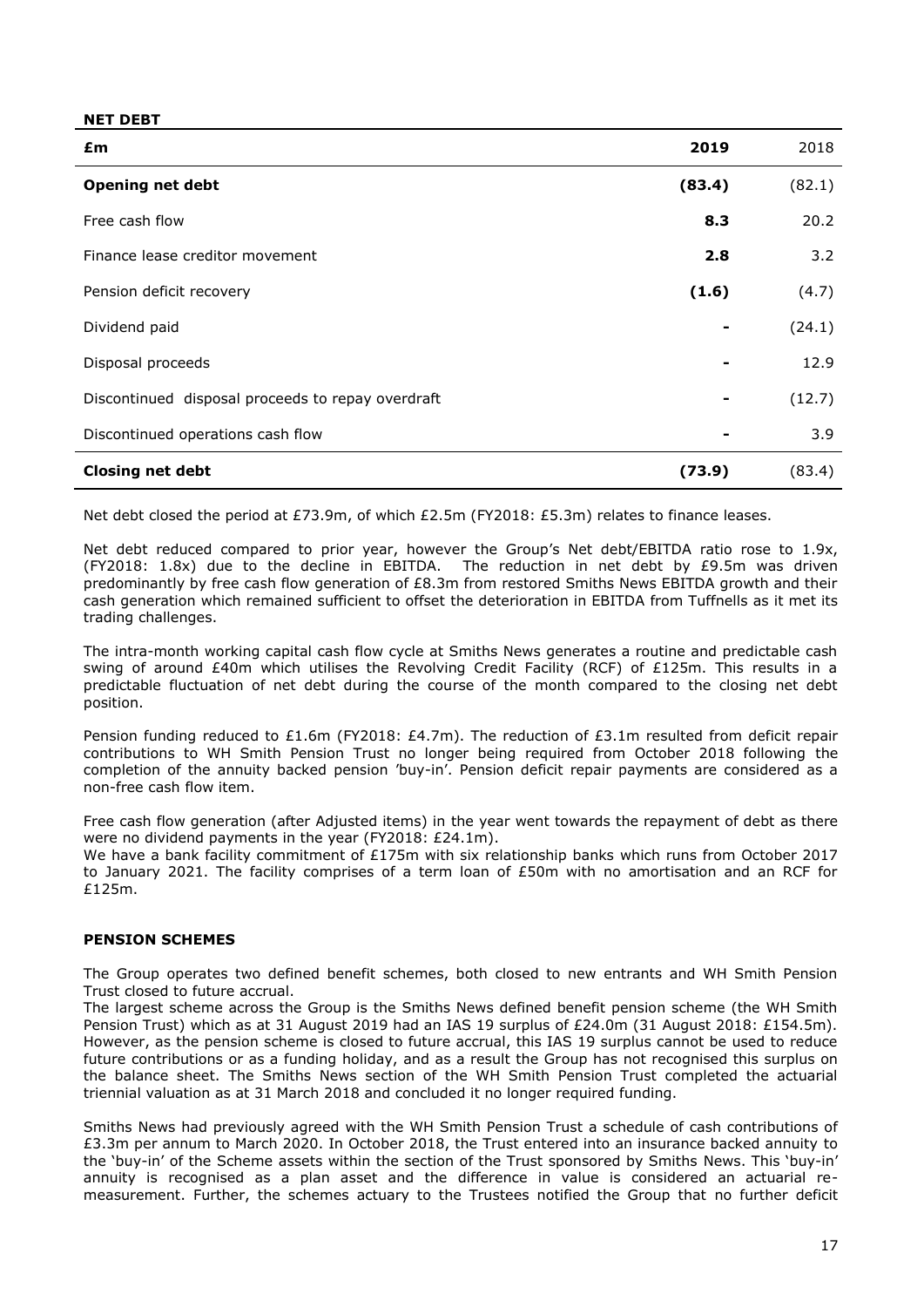repair cash contributions will need to be made. As a result the IFRIC 14 deficit repair liability has been released at 31 August 2019 £nil (31 August 2018: £6.7m).

Pension 'buy-in' costs of £2.2m were recorded within Adjusted Items during the year.

The Tuffnells defined benefit scheme IAS19 deficit at 31 August 2019 was £2.9m (31 August 2018: £2.2m). The triennial actuarial valuation of the Tuffnells Parcels Express scheme as at 1 April 2016 was a scheme deficit of £4.3m. Deficit recovery contributions have been agreed and remain at £0.3m per annum.

The total cash contribution for both defined benefit schemes, which include pension administration fees and disclosed within the cash flow statement, amounted to £1.6m for FY2019 (FY2018: £4.7m).

## **DISCONTINUED OPERATIONS**

There were no discontinued operations in the year.

In the prior year on 14 February 2018, the Group completed the sale of the Books business at a loss of £10.5m. This represented Adjusted operating profit for the Group of £1.8m and adjusted profit before tax of £1.7m in FY2018.

## **GOING CONCERN**

The Group meets its day-to-day working capital requirements through its bank facilities of £175m, agreed in October 2017, with a term to January 2021. The Group's forecasts, taking into account the Board's future expectations of the Group's performance, indicate that there is sufficient headroom within these bank facilities and the Group will continue to operate within the covenants attaching to those facilities.

Considering the principal risks discussed in this report, the directors have a reasonable expectation that the Group and the Parent Company have adequate resources to continue in operation and meet its liabilities as they fall due for a period of at least twelve months from the date of approval of the financial statements and for the period of the three year viability assessment. Thus, the Group and the Parent Company continue to adopt the going concern basis in preparing its consolidated financial statements.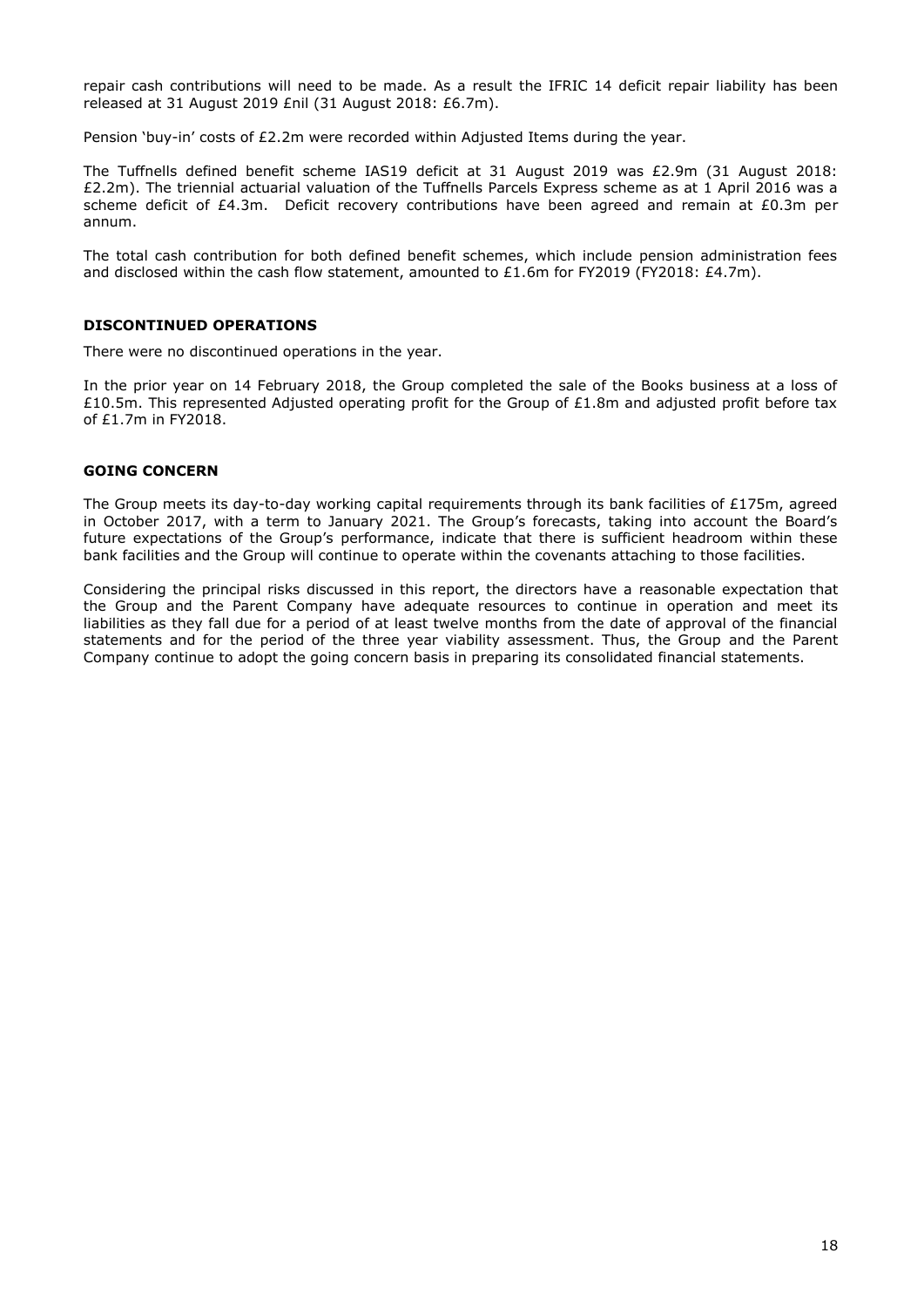# **PRINCIPAL AND EMERGING RISKS**

The Group has a clear framework in place to continuously identify and review both the principal and emerging risks to the Group.

Key risks are plotted on risk maps with descriptions, owners, and mitigating actions, reporting against a level of materiality (principally relating to impact and likelihood) consistent with its size. These risk maps are reviewed and challenged by the Executive Team and Audit Committee and reconciled against the Group's risk appetite. As part of the regular principal risk process, a review of emerging risks (internal and external) is also conducted and a list of emerging risks is maintained and rolled-forward to future discussions by the Executive Team and Audit Committee. Where appropriate, these emerging risks may be brought into the principal risk registers. Additional risk management support is provided by external experts in areas of technical complexity to complete our bottom-up and top-down exercises.

As part of the Board's ongoing assessment of the principal and emerging risks, the Board has considered the performance of the Group, its markets, the changing regulatory landscape and the Group's future strategic direction and ambition. Principal risks previously reported have been reviewed in detail and they have been refined and made more specific compared to the principal risks reported in the 2018 Annual Report. Two risks that were separately identified in the 2018 Annual Report have been absorbed into principal risks 2 and 4 in this Preliminary Announcement:

- failure to adequately monitor financial performance and/or delays in the Group's financial performance recovery; and
- inadequate processes in place to support People initiatives.

Risks are still subject to ongoing monitoring and appropriate mitigation.

The table below details each principal business risk, those aspects that would be impacted were the risk to materialise, our assessment of the current status of the risk and how each is mitigated.

|    | <b>Principal risks</b>                                                                                                                                                                                                                                                                                                                                                                                                                                                                                                                                | Change<br>during the<br>year | <b>Potential impact</b>                                                                                                                                                                                                                                                                                                                                        | <b>Mitigating actions and</b><br>assurance                                                                                                                                                                                                                                                                                                                                                                                                                                                                                                                                                                                                                                                                                                                                                                                                                                |
|----|-------------------------------------------------------------------------------------------------------------------------------------------------------------------------------------------------------------------------------------------------------------------------------------------------------------------------------------------------------------------------------------------------------------------------------------------------------------------------------------------------------------------------------------------------------|------------------------------|----------------------------------------------------------------------------------------------------------------------------------------------------------------------------------------------------------------------------------------------------------------------------------------------------------------------------------------------------------------|---------------------------------------------------------------------------------------------------------------------------------------------------------------------------------------------------------------------------------------------------------------------------------------------------------------------------------------------------------------------------------------------------------------------------------------------------------------------------------------------------------------------------------------------------------------------------------------------------------------------------------------------------------------------------------------------------------------------------------------------------------------------------------------------------------------------------------------------------------------------------|
| 1. | <b>Deterioration of the</b><br>macro economic<br>environment - The risk<br>of volatility and/or<br>prolonged economic<br>downturn causes a<br>decline in demand for our<br>services including the<br>uncertainty associated<br>with EU Exit, impacts<br>current and/or projected<br>business performance<br>above that included in the<br>business planning and<br>review process and the<br>ability of the Group to<br>access the debt capital<br>market to refinance its<br>existing levels of debt at<br>commercially prudent<br>levels or at all. | <b>Increasing</b>            | Reductions in<br>discretionary spending<br>may impact sales of<br>newspapers or<br>magazines and/or see<br>a reduction in parcel<br>volumes. Uncertainty<br>from EU Exit may<br>affect the business in<br>both the short and<br>medium term on trade<br>arrangements, future<br>capital investment<br>strategies, debt<br>refinancing and<br>resourcing costs. | Annual budgets and<br>$\bullet$<br>forecasts take into account<br>the current macro-<br>economic environment to<br>set expectations internally<br>and externally, allowing for<br>or changing objectives to<br>meet short and medium<br>term financial targets.<br>A thorough EU Exit<br>planning exercise has been<br>undertaken and<br>accountability for the<br>associated actions and<br>risks has been assigned to<br>the relevant Executive<br>Team members.<br>The Group continues to be<br>$\bullet$<br>significantly cash<br>generating which supports<br>opportunities for<br>refinancing and<br>investment.<br>The Group will continue to<br>explore Sale & Leaseback<br>opportunities for the<br>Tuffnells property portfolio<br>as a means of reducing net<br>debt, and will separately<br>look at refinancing<br>opportunities and timing in<br>the market. |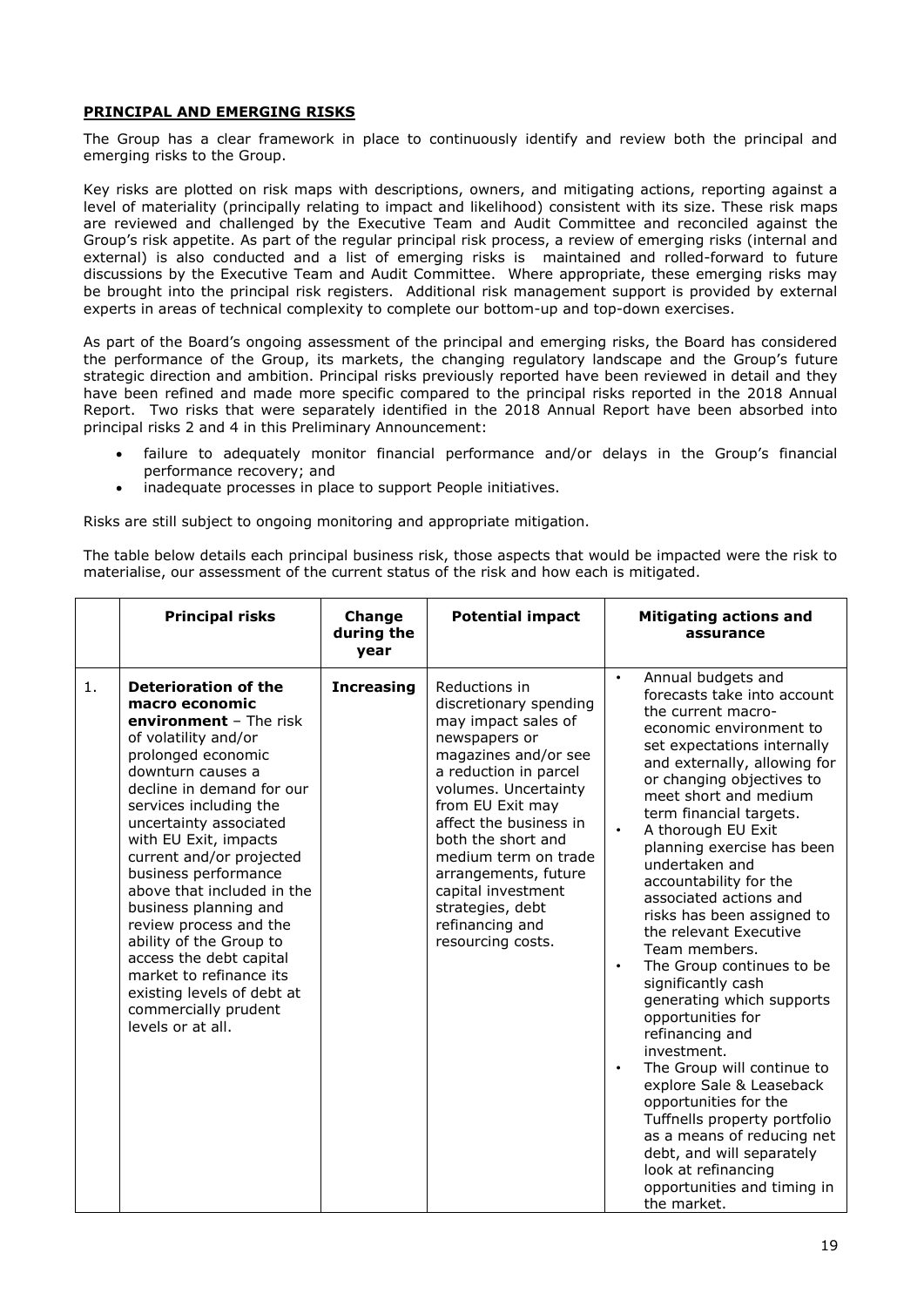| 2. | Failure to refine,<br>execute and/or<br>monitor the Group's<br>strategy and direction<br>- The risk of not<br>establishing business<br>plans and a clear vision<br>for the Group impacts<br>employee engagement,<br>financial returns, external<br>confidence and<br>stakeholders' perception.                                                                                                                                                                                                                                                                                                                                                                                           | No change         | Sales and/or profit<br>expectations may not<br>be met and/or the<br>Company's reputation<br>and stakeholders'<br>support for a recovery<br>plan may be<br>challenged.<br>The change<br>management culture<br>required in the short<br>term for restructuring<br>may result in reduced<br>performance and<br>financial returns. | The strategy and direction<br>is being defined and will be<br>supported by a clear plan<br>for execution and budget.<br>Accountability at<br>leadership level is clearly<br>defined.<br>Performance to the<br>$\bullet$<br>business plan and budget<br>is reviewed regularly using<br>a balanced framework.<br>This ensures effective and<br>timely monitoring of<br>performance with action to<br>be taken in the event of<br>shortfalls to expectations.<br>Financial and operational<br>$\bullet$<br>metrics are considered<br>along with risk<br>assessments and<br>management impact<br>before remedial action is<br>taken.                                                                                                                                                                                                                                                                                                                                                                                                                                                                                                                                  |
|----|------------------------------------------------------------------------------------------------------------------------------------------------------------------------------------------------------------------------------------------------------------------------------------------------------------------------------------------------------------------------------------------------------------------------------------------------------------------------------------------------------------------------------------------------------------------------------------------------------------------------------------------------------------------------------------------|-------------------|--------------------------------------------------------------------------------------------------------------------------------------------------------------------------------------------------------------------------------------------------------------------------------------------------------------------------------|-------------------------------------------------------------------------------------------------------------------------------------------------------------------------------------------------------------------------------------------------------------------------------------------------------------------------------------------------------------------------------------------------------------------------------------------------------------------------------------------------------------------------------------------------------------------------------------------------------------------------------------------------------------------------------------------------------------------------------------------------------------------------------------------------------------------------------------------------------------------------------------------------------------------------------------------------------------------------------------------------------------------------------------------------------------------------------------------------------------------------------------------------------------------|
| 3. | <b>Failing to achieve</b><br>recovery of Tuffnells<br>business, including<br>addressing challenges<br>in customer service<br>levels, revenues,<br>operational efficiency<br>and cash and/or not<br>adapting to the<br>competitive<br>environment - The risk<br>that the turnaround of<br>Tuffnells may take longer<br>and require greater<br>investment and/or<br>generate lower returns.<br>The risk of not<br>maintaining customer<br>service standards and/or<br>not understanding or<br>adapting to new<br>technologies, competitors<br>and demographics which<br>drive change in customer<br>behaviour and/or that<br>result in deep and<br>expedited structural<br>market changes. | <b>Increasing</b> | Impact on growth and<br>profitability within<br>Tuffnells if consistent<br>service standards are<br>not understood and<br>addressed, and/or if<br>organisational<br>efficiency goals and/or<br>commercial<br>opportunities are not<br>met.                                                                                     | Improved control and<br>insight of Tuffnells'<br>financial performance has<br>led to more timely action<br>both regionally and<br>nationally to respond to<br>changing revenue and cost<br>drivers. Trading<br>performance is monitored<br>in real time.<br>The Tuffnells turnaround<br>plan is monitored through<br>the PMO Steering<br>Committee although,<br>overall, there is still further<br>progress to make against<br>the turnaround plan.<br>The team has been<br>strengthened with relevant<br>industry skills and there<br>are various 'change<br>programme' initiatives<br>underway to improve<br>business efficiency.<br>More work is planned to<br>understand the changes in<br>customer expectations and<br>to improve customer<br>service, in particular<br>around the operating<br>model, the management<br>information, supporting<br>technology, IT<br>infrastructure and safe<br>workplace. Data analytics<br>are now available,<br>supporting a more forensic<br>approach to customer<br>profitability modelling and<br>cost forecasting at depot<br>level.<br>A variety of sales and<br>operational KPIs are being<br>tracked to benchmark |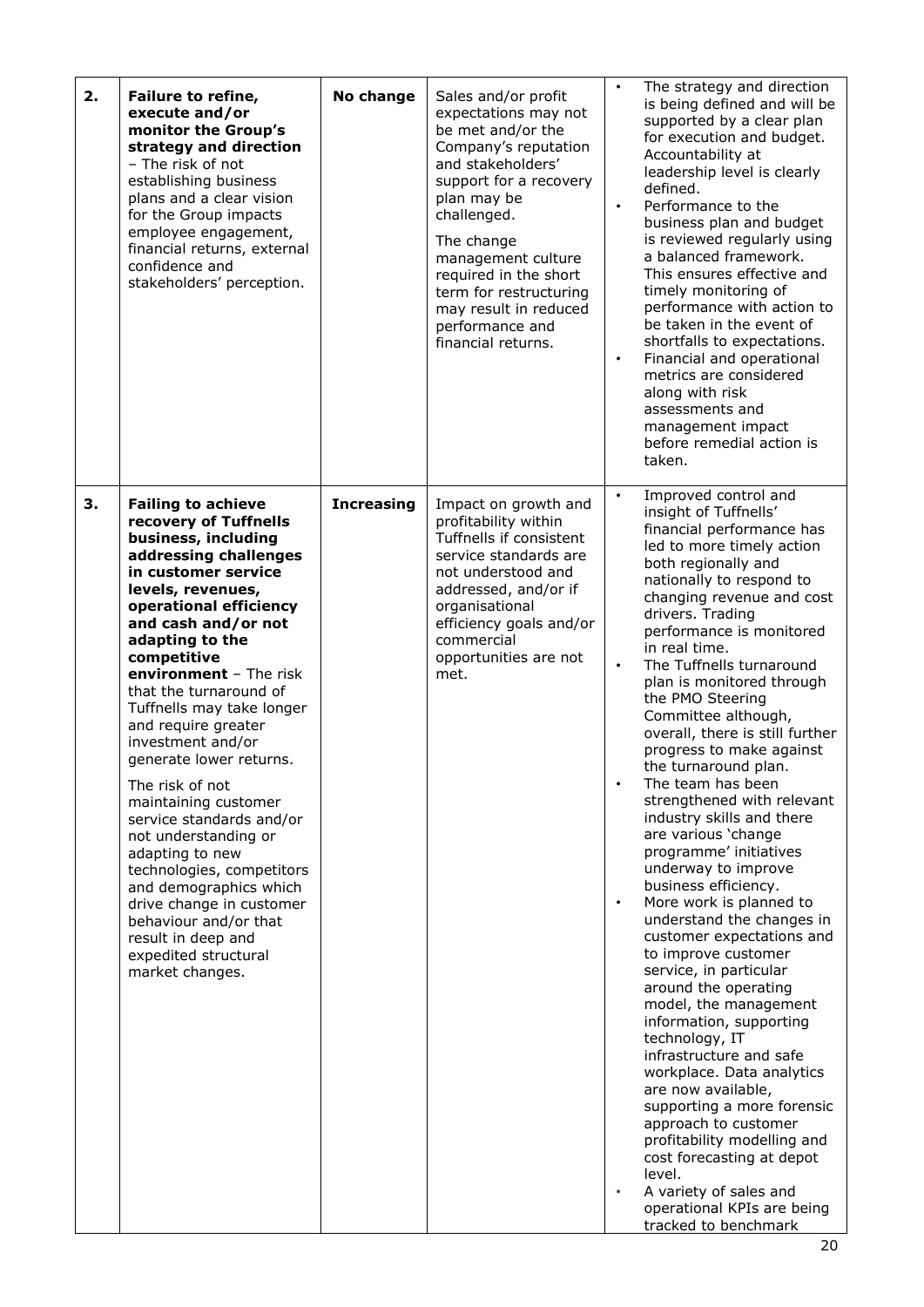|    |                                                                                                                                                                                                                                                                                                                                                                                                                   |                   |                                                                                                                                                                       | Tuffnells' customer offering<br>and experience to the<br>market place. Combined<br>investment is being made<br>across the Tuffnells<br>business, including talent,<br>fleet, properties, and<br>network optimisation.                                                                                                                                                                                                                                                                                                                                                                                                                                                                                                                               |
|----|-------------------------------------------------------------------------------------------------------------------------------------------------------------------------------------------------------------------------------------------------------------------------------------------------------------------------------------------------------------------------------------------------------------------|-------------------|-----------------------------------------------------------------------------------------------------------------------------------------------------------------------|-----------------------------------------------------------------------------------------------------------------------------------------------------------------------------------------------------------------------------------------------------------------------------------------------------------------------------------------------------------------------------------------------------------------------------------------------------------------------------------------------------------------------------------------------------------------------------------------------------------------------------------------------------------------------------------------------------------------------------------------------------|
| 4. | <b>Capacity and capability</b><br>to deliver the scale of<br>change - The risk that<br>lack of capacity and<br>bandwidth to manage<br>numerous change<br>projects may hinder the<br>transformational change<br>or lead to the breakdown<br>of key controls required<br>across the Group to<br>improve financial<br>performance.                                                                                   | <b>New</b>        | Impact on the ability<br>to address the<br>strategic priorities and<br>to deliver the forecast<br>performance for the<br>Group.                                       | Through the establishment<br>of Connect Way (the<br>Group's lean process<br>management and<br>continuous improvement<br>programme), six sigma<br>black belt expertise and<br>the introduction of core<br>project management skills<br>in place to lead and project<br>manage the numerous<br>change programmes<br>underway across the<br>Group, with all projects<br>now being managed<br>through PMO.<br>Each project has its own<br>risk register with progress<br>showing as a RAG status. A<br>PMO Steering Committee<br>meets weekly as the<br>oversight body to monitor<br>progress, resource<br>adequacy and other<br>constraints. This<br>Committee also considers<br>new projects and<br>reprioritises the project<br>portfolio as needed. |
| 5. | Failing to attract,<br>engage and retain<br>talent within a high<br>performance and<br>values-based culture -<br>The risk that we do not<br>attract or retain the<br>people and the skills we<br>need to take the Group<br>forward and that<br>employees are not<br>motivated towards, or are<br>disengaged from, the<br>task in hand.<br>Risk that the level of<br>change affects staff and<br>retention levels. | <b>Increasing</b> | Impact on the ability<br>to address the<br>strategic priorities and<br>to deliver the forecast<br>performance for the<br>Group.                                       | We seek to offer market<br>$\bullet$<br>competitive terms to<br>ensure talent remains<br>engaged.<br>We undertake workforce<br>planning; performance,<br>talent and succession<br>initiatives; learning and<br>development programmes;<br>and promote the Group's<br>culture and core values.<br>Retention plans are being<br>$\bullet$<br>reviewed to address key<br>risk areas, and attrition<br>across each business is<br>regularly monitored.<br>Regular surveys are<br>$\bullet$<br>undertaken to monitor the<br>engagement of employees.                                                                                                                                                                                                     |
| 6. | <b>Increased labour</b><br>market constraints and<br>costs - The risk of<br>legislative changes or<br>interpretation, coupled<br>with the EU Exit and<br>political uncertainty<br>drives demographic or                                                                                                                                                                                                           | <b>No Change</b>  | In the event of any<br>legal claim as to<br>worker status by<br>consultants,<br>subcontractors or<br>agency workers, the<br>business could be<br>liable for increased | The Group regularly<br>$\bullet$<br>reviews its legal terms of<br>engagement with<br>contractors and<br>consultants and has<br>appropriate contractual<br>and operational<br>arrangements in place.<br>Self-employed delivery                                                                                                                                                                                                                                                                                                                                                                                                                                                                                                                       |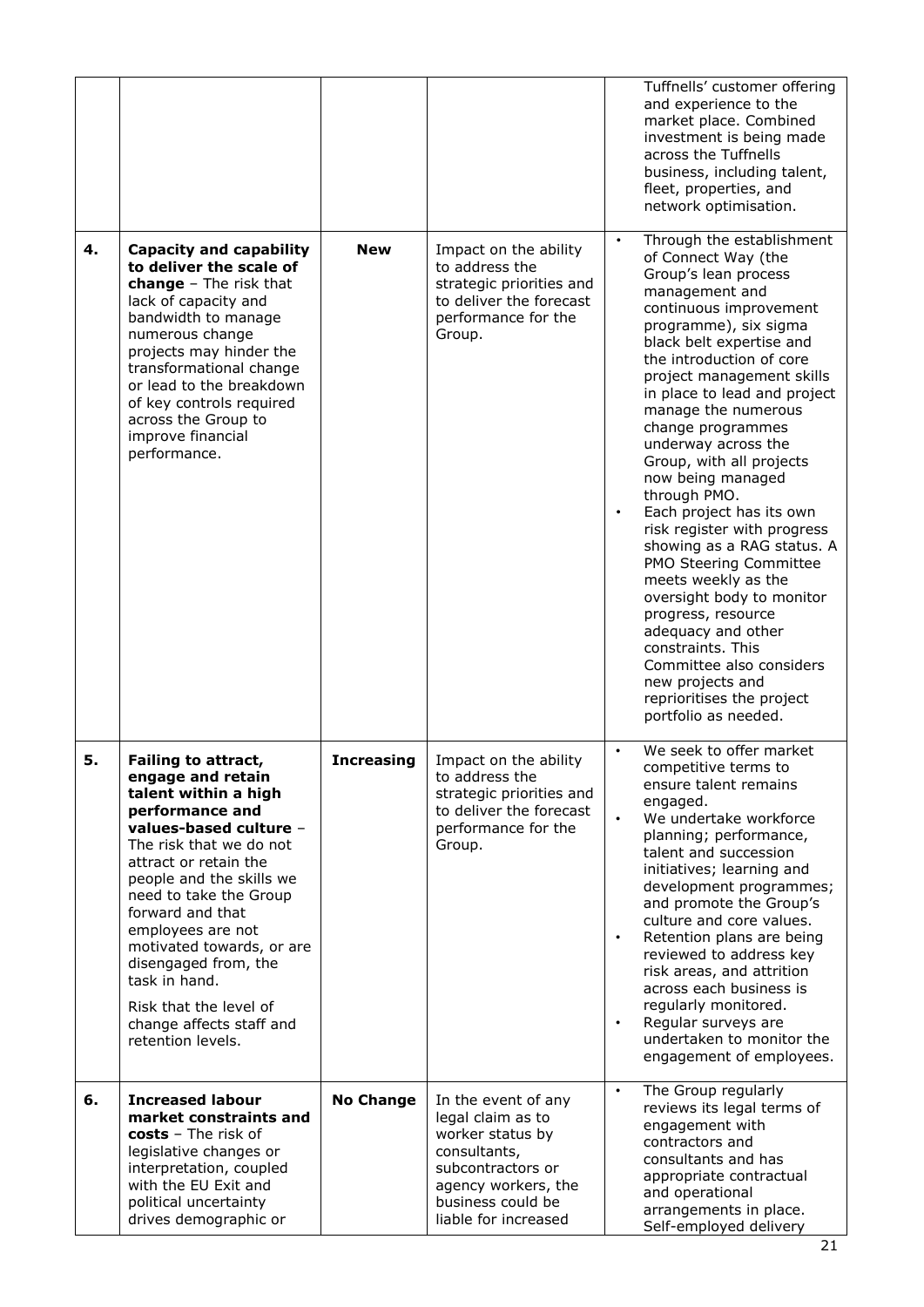|    | legislative changes or<br>interpretation impacting<br>the ability to recruit and<br>retain warehouse and<br>delivery contractors<br>resulting in higher<br>attrition risk in<br>warehousing and<br>distribution and/or<br>increasing liabilities and<br>costs.                                                                                                                                                                                |          | costs (PAYE and<br>undeclared National<br>Insurance<br>contributions) and<br>liabilities (such as<br>employee rights). The<br>inability to pass on<br>such statutory<br>increases to our<br>customers could<br>impact profitability,<br>and affect the cost of<br>future efficiency<br>programmes. The<br>implications of EU Exit<br>include a decreasing<br>pool of available,<br>suitably qualified<br>employees and<br>subcontractors. | contractors have clearly<br>articulated agreements<br>which define tasks they are<br>contracted to provide,<br>whether personally or by a<br>substitute.<br>Known increases to<br>employment cost<br>associated with National<br>Living<br>Wage/Apprenticeship Levy/<br>Auto Enrolment have been<br>factored into latest<br>budgets. Future changes in<br>this area as a result of<br>political changes /<br>decisions and the full<br>impact of EU Exit on<br>employment risks are<br>unknown at the current<br>time but are being tracked.<br>Commercial contracts<br>$\bullet$<br>across Smiths News permit<br>the renegotiation of long<br>term supply agreements in<br>the event of changes in law<br>which impact the status of<br>the Group's self-employed<br>delivery contractors.<br>Legal developments are<br>$\bullet$<br>monitored to ensure that<br>the business maintains<br>compliance with legislation<br>and best practice.<br>Workforce planning<br>$\bullet$<br>initiatives including<br>apprenticeship and training<br>programmes, such as<br>Warehouse to Wheels, are<br>supporting the longer term<br>mitigation of driver<br>shortage.<br>Contractor processes,<br>$\bullet$<br>including monitoring<br>compliance, are well<br>established in Smiths<br>News. Work is on-going to<br>strengthen processes<br>within Tuffnells. |
|----|-----------------------------------------------------------------------------------------------------------------------------------------------------------------------------------------------------------------------------------------------------------------------------------------------------------------------------------------------------------------------------------------------------------------------------------------------|----------|-------------------------------------------------------------------------------------------------------------------------------------------------------------------------------------------------------------------------------------------------------------------------------------------------------------------------------------------------------------------------------------------------------------------------------------------|---------------------------------------------------------------------------------------------------------------------------------------------------------------------------------------------------------------------------------------------------------------------------------------------------------------------------------------------------------------------------------------------------------------------------------------------------------------------------------------------------------------------------------------------------------------------------------------------------------------------------------------------------------------------------------------------------------------------------------------------------------------------------------------------------------------------------------------------------------------------------------------------------------------------------------------------------------------------------------------------------------------------------------------------------------------------------------------------------------------------------------------------------------------------------------------------------------------------------------------------------------------------------------------------------------------------------------------------------------|
| 7. | <b>Failing to meet high</b><br>health & safety<br>standards - The risk of<br>an inadequate health &<br>safety framework and<br>insufficiently enforcing a<br>health & safety culture<br>results in serious injury to<br>employees and/or the<br>public, and/or a breach of<br>relevant health & safety<br>legislation.<br>The risk of failing to<br>adhere to external laws<br>and regulations by<br>employees, sub-<br>contractors and third | Reducing | In addition to the<br>danger to staff or the<br>public, the impact of a<br>health and safety<br>failure negatively<br>impacts operations,<br>profitability and/or<br>corporate reputation,<br>together with the risk<br>of possible<br>enforcement action.<br>The risk of transport<br>compliance failures<br>may impact consistent<br>service standards<br>and/or the ability to<br>deliver the forecast                                 | Safety is a key priority of<br>$\bullet$<br>the Group. Health and<br>Safety performance is<br>reviewed by the Board,<br>Audit Committee and<br>Executive Team.<br>$\bullet$<br>A dedicated Health & Safety<br>team executes<br>improvement programmes,<br>undertakes audits and<br>promotes a safety culture.<br>$\bullet$<br>The Group continues to<br>invest in H&S<br>improvements, including<br>the role of H&S Director<br>and better management<br>reporting.<br>Within Smiths News the<br>٠                                                                                                                                                                                                                                                                                                                                                                                                                                                                                                                                                                                                                                                                                                                                                                                                                                                      |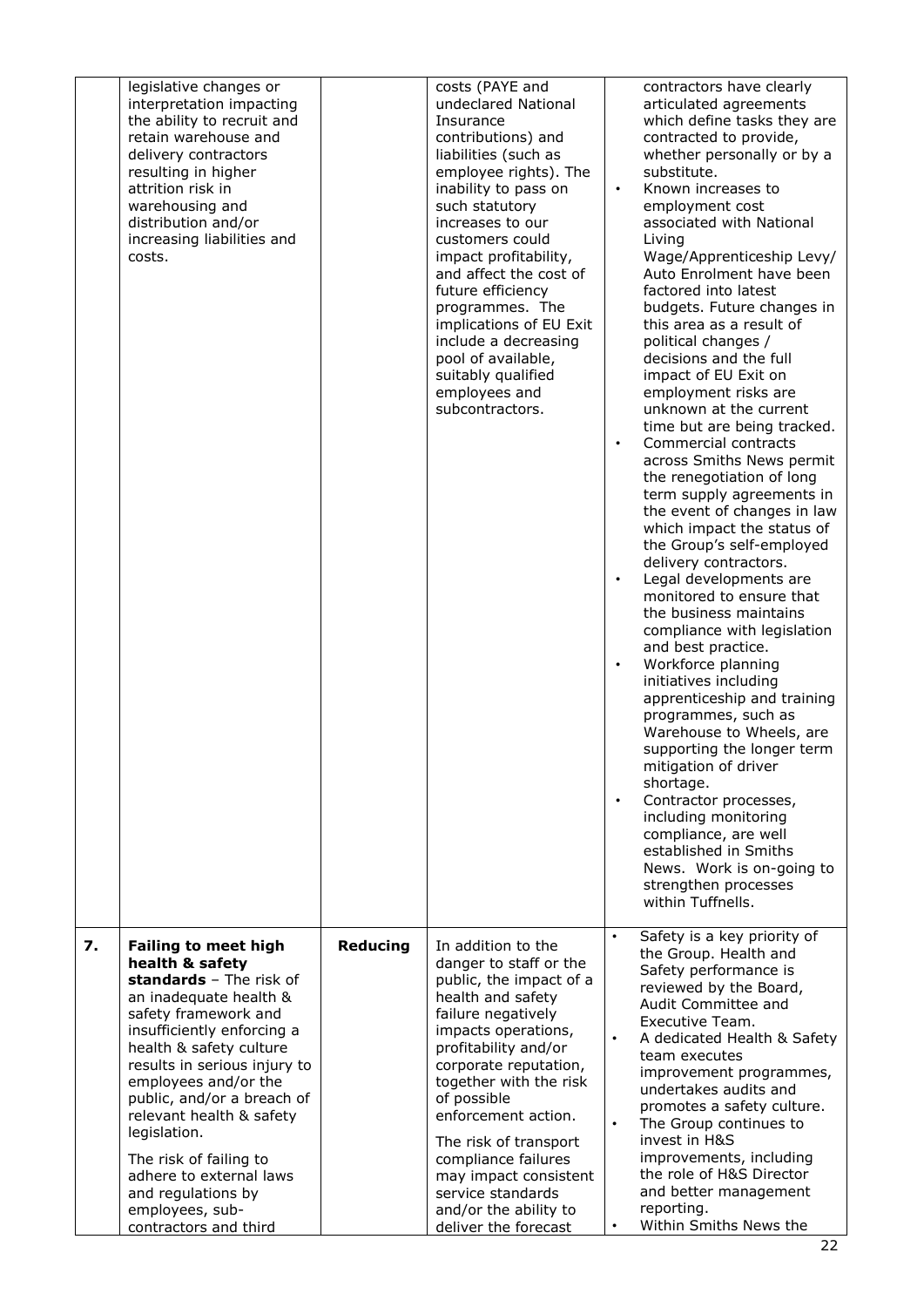| parties resulting in a<br>breach of our Transport<br>Operator Licence<br>conditions. | performance for the<br>Group. | risk is considered to be well<br>managed and the ambition<br>continues to promote<br>consistency in standards<br>and culture.<br>Dedicated Transport<br>$\bullet$<br>Compliance teams exist<br>specifically focused on<br>transport-related<br>compliance. Improvement<br>programs have been<br>underway exist to ensure<br>continued legal compliance,<br>operational efficiencies and<br>to minimise mistakes.<br>Management information is<br>in place to monitor<br>compliance on an ongoing<br>basis. |
|--------------------------------------------------------------------------------------|-------------------------------|------------------------------------------------------------------------------------------------------------------------------------------------------------------------------------------------------------------------------------------------------------------------------------------------------------------------------------------------------------------------------------------------------------------------------------------------------------------------------------------------------------|
|--------------------------------------------------------------------------------------|-------------------------------|------------------------------------------------------------------------------------------------------------------------------------------------------------------------------------------------------------------------------------------------------------------------------------------------------------------------------------------------------------------------------------------------------------------------------------------------------------------------------------------------------------|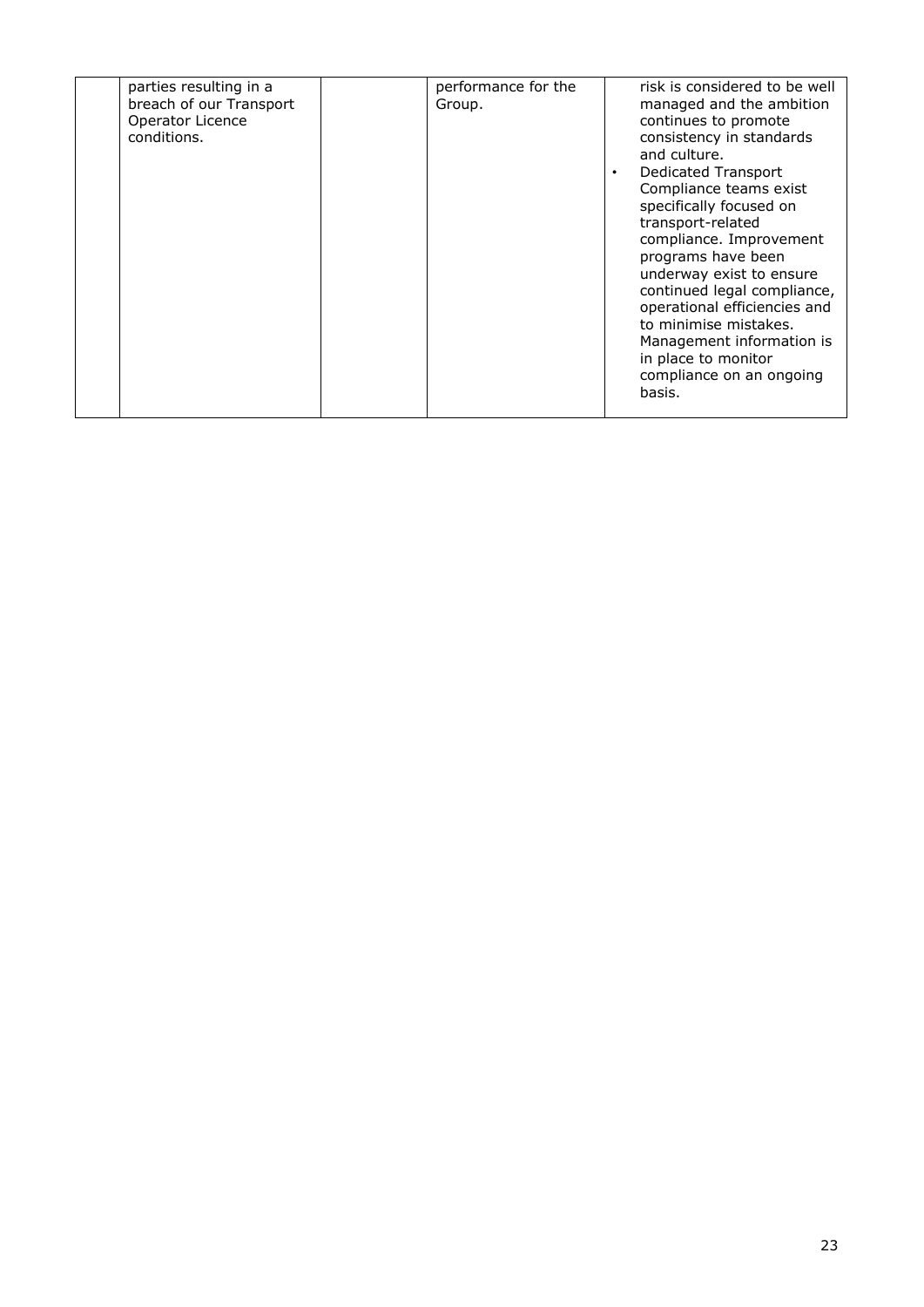# **GROUP FINANCIAL STATEMENTS**

# **Group Income Statement for the year ended 31 August 2019**

| £m                                                                                                |                |                | 2019                     |                  |           | $2018^{1}$        |                  |
|---------------------------------------------------------------------------------------------------|----------------|----------------|--------------------------|------------------|-----------|-------------------|------------------|
|                                                                                                   |                | Note Adjusted* | Adjusted<br>items        | <b>Total</b>     | Adjusted* | Adjusted<br>items | <b>Total</b>     |
| Revenue                                                                                           | $\overline{c}$ | 1,467.9        | $\overline{\phantom{a}}$ | 1,467.9          | 1,534.3   |                   | 1,534.3          |
| <b>Cost of Sales</b>                                                                              | 3              | (1,386.0)      | (1.0)                    | (1,387.0)        | (1,429.6) | (3.6)             | (1,433.2)        |
| Gross profit/(loss)                                                                               | 3              | 81.9           | (1.0)                    | 80.9             | 104.7     | (3.6)             | 101.1            |
| Administrative expenses                                                                           | 3              | (53.0)         | (59.8)                   | (112.8)          | (71.3)    | (60.3)            | (131.6)          |
| Income from joint ventures                                                                        |                | 0.6            |                          | 0.6              | 0.5       |                   | 0.5              |
| <b>Operating (loss)/profit</b>                                                                    | 2,3            | 29.5           | (60.8)                   | (31.3)           | 33.9      | (63.9)            | (30.0)           |
| Finance costs                                                                                     | 7              | (6.3)          |                          | (6.3)            | (5.5)     |                   | (5.5)            |
| (Loss)/profit before tax                                                                          |                | 23.2           | (60.8)                   | (37.6)           | 28.4      | (63.9)            | (35.5)           |
| Income tax credit/(expense)                                                                       | 8              | (3.8)          | 9.9                      | 6.1              | (5.5)     | 2.9               | (2.6)            |
| (Loss)/profit for the year<br>from continuing operations                                          |                | 19.4           | (50.9)                   | (31.5)           | 22.9      | (61.0)            | (38.1)           |
| <b>Discontinued operations</b>                                                                    |                |                |                          |                  |           |                   |                  |
| (Loss)/Profit for the year from<br>discontinued operations                                        | 11             |                |                          | $\blacksquare$   | 1.3       | (10.2)            | (8.9)            |
| (Loss)/Profit attributable to<br>equity shareholders<br>continuing and<br>discontinued operations |                | 19.4           | (50.9)                   | (31.5)           | 24.2      | (71.2)            | (47.0)           |
|                                                                                                   |                |                |                          |                  |           |                   |                  |
| (Loss)/earnings per share from<br>continuing operations                                           |                |                |                          |                  |           |                   |                  |
| <b>Basic</b>                                                                                      | 10             | 7.9p           |                          | (12.9p)          | 9.3p      |                   | (15.5p)          |
| <b>Diluted</b>                                                                                    | 10             | 7.9p           |                          | (12.9p)          | 9.3p      |                   | (15.5p)          |
| Equity dividends per share<br>(paid and proposed)                                                 | 9              |                |                          | 1.0 <sub>p</sub> |           |                   | 3.1 <sub>p</sub> |

\* This measure is described in note 1(4) of the accounting policies and the Glossary to the Accounts on page 45. Adjusted items are set out in note 4 to the Group Accounts.

 $*1$  The income statement has been restated to show an analysis of costs see note 1.27 for details.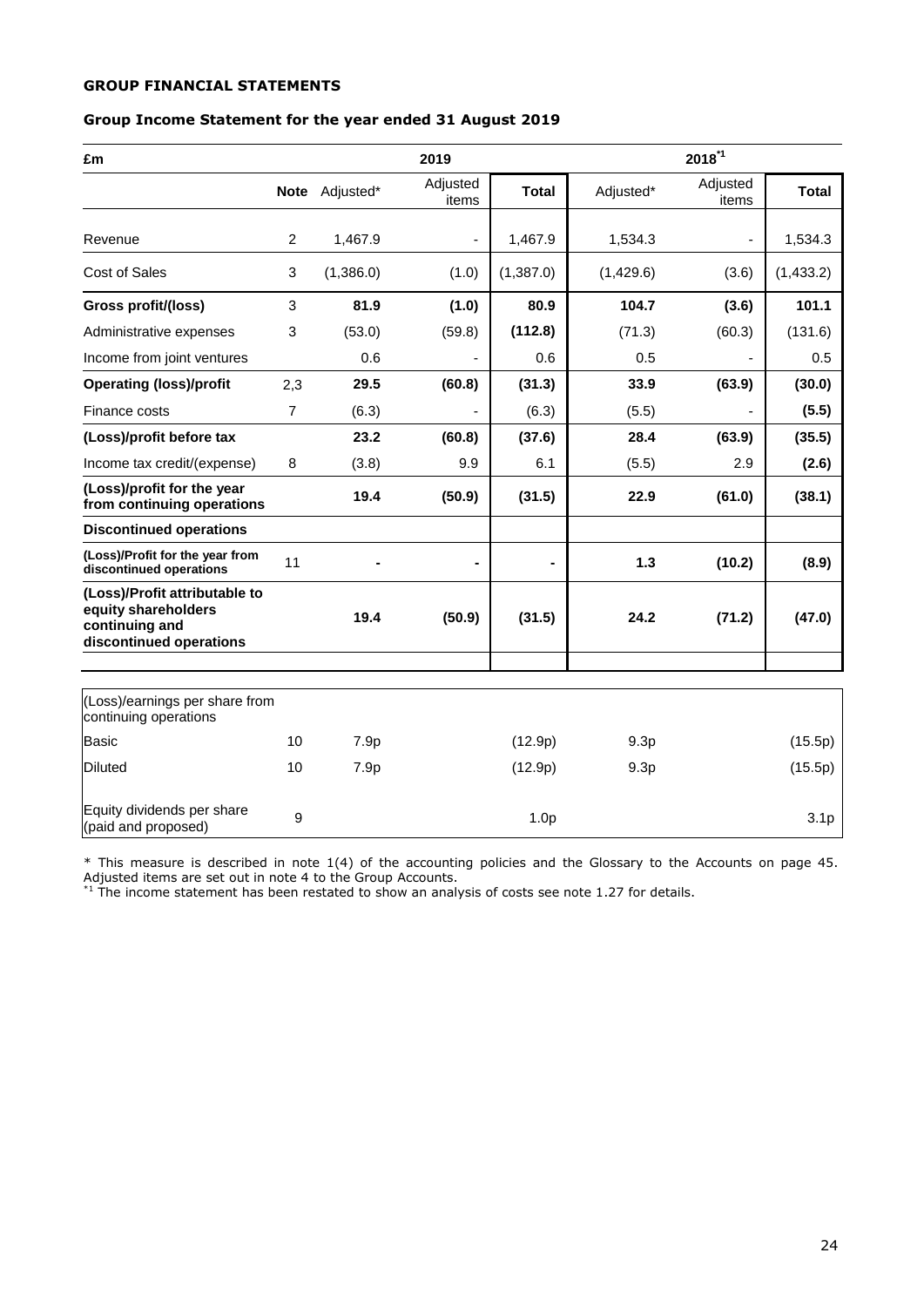# **Group Statement of Comprehensive Income for the year ended 31 August 2019**

| £m<br>Continuing                                                                          | <b>Note</b> | 2019    | 2018   |
|-------------------------------------------------------------------------------------------|-------------|---------|--------|
| Items that will not be reclassified to the Group Income Statement                         |             |         |        |
| Actuarial (loss) on defined benefit pension scheme                                        | 6           | (136.3) | (2.1)  |
| Impact of IFRIC 14 on defined benefit pension scheme                                      | 6           | 139.7   | 2.1    |
| Tax relating to components of other comprehensive income that will not<br>be reclassified | 8           | (0.7)   |        |
| Items that may be subsequently reclassified to the Group Income<br><b>Statement</b>       |             | 2.7     |        |
| Currency translation differences                                                          |             | 0.1     | (0.3)  |
|                                                                                           |             | 0.1     | (0.3)  |
| Other comprehensive result/(loss) for the year - continuing                               |             | 2.8     | (0.3)  |
| Loss for the year - continuing                                                            |             | (31.5)  | (38.1) |
| Total comprehensive (expense)/income for the year - continuing                            |             | (28.7)  | (38.4) |
| Loss for the year - discontinued                                                          |             |         | (8.9)  |
| Total comprehensive (expense)/income for the year - discontinued                          |             |         | (8.9)  |
| Total comprehensive (expense)/income for the year                                         |             | (28.7)  | (47.3) |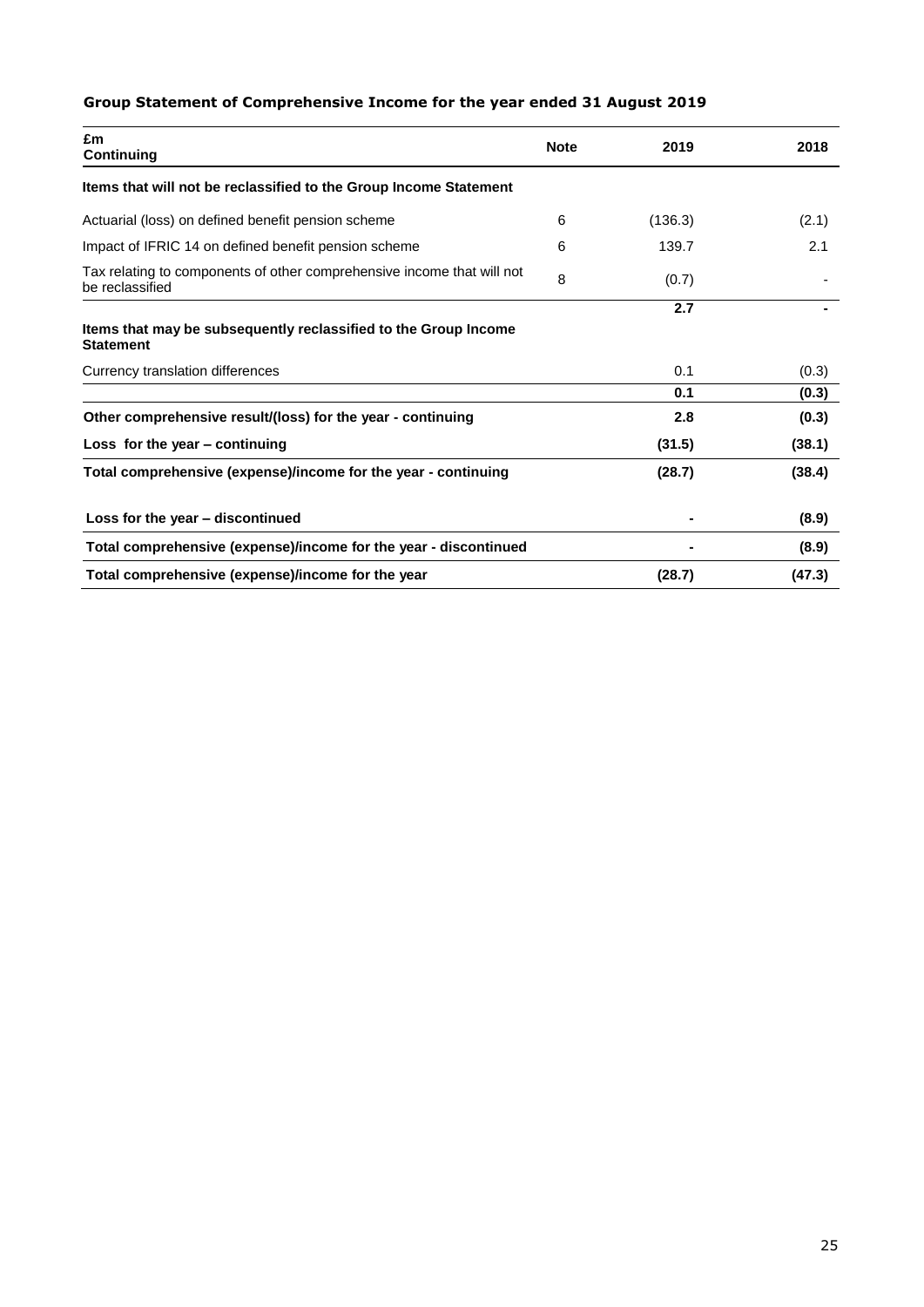# **Group Balance Sheet at 31 August 2019**

| £m                                 | <b>Note</b> | 2019    | Restated <sup>1</sup><br>2018 |
|------------------------------------|-------------|---------|-------------------------------|
| <b>Non-current assets</b>          |             |         |                               |
| Intangible assets                  | 13          | 10.1    | 50.8                          |
| Property, plant and equipment      | 14          | 10.9    | 38.8                          |
| Interest in joint ventures         | 15          | 5.3     | 5.1                           |
| Deferred tax assets                | 23          | 5.2     |                               |
|                                    |             | 31.5    | 94.7                          |
| <b>Current assets</b>              |             |         |                               |
| Inventories                        | 16          | 16.2    | 13.3                          |
| Trade and other receivables        | 17          | 124.2   | 129.7                         |
| Cash and bank deposits             | 19          | 24.0    | 18.0                          |
| Current tax asset                  |             |         | 0.3                           |
| Assets classified as held for sale | 11          | 16.8    | 0.5                           |
|                                    |             | 181.2   | 161.8                         |
| <b>Total assets</b>                |             | 212.7   | 256.5                         |
| <b>Current liabilities</b>         |             |         |                               |
| Trade and other payables           | 18          | (173.7) | (175.6)                       |
| <b>Current tax liabilities</b>     |             |         | (0.8)                         |
| Bank loans and other borrowings    | 19          | (46.1)  | (47.2)                        |
| Obligations under finance leases   | 21          | (2.2)   | (2.8)                         |
| Retirement benefit obligations     | 6           | (0.4)   | (3.7)                         |
| Provisions                         | 24          | (7.3)   | (9.5)                         |
|                                    |             | (229.7) | (239.6)                       |
| <b>Non-current liabilities</b>     |             |         |                               |
| Retirement benefit obligations     | 6           | (2.5)   | (3.6)                         |
| Bank loans and other borrowings    | 19          | (49.3)  | (48.8)                        |
| Obligations under finance leases   | 21          | (0.3)   | (2.5)                         |
| Other non-current liabilities      | 22          | (1.2)   | (0.6)                         |
| Deferred tax liabilities           | 23          |         | (2.5)                         |
| Non-current provisions             | 24          | (4.0)   | (4.8)                         |
|                                    |             | (57.3)  | (62.8)                        |
| <b>Total liabilities</b>           |             | (287.0) | (302.4)                       |
| Total net liabilities              |             | (74.3)  | (45.9)                        |

1. The Group has applied IFRS 15 using the fully retrospective method. See note 36.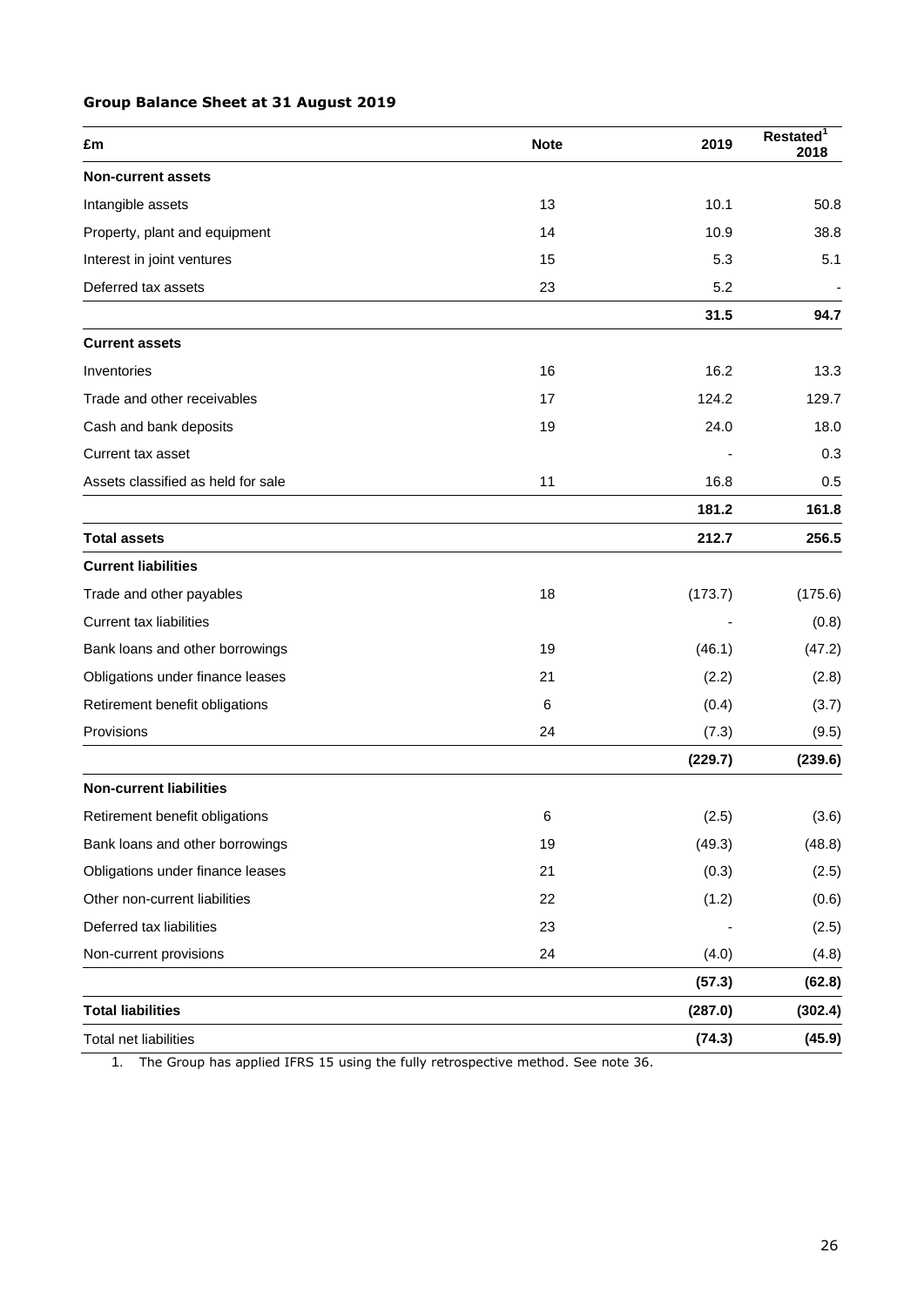# **Group Balance Sheet at 31 August 2019 (continued)**

| £m                          | <b>Note</b> | 2019    | 2018    |
|-----------------------------|-------------|---------|---------|
| <b>Equity</b>               |             |         |         |
| Called up share capital     | 28(a)       | 12.4    | 12.4    |
| Share premium account       | 28(c)       | 60.5    | 60.5    |
| Demerger reserve            | 29(a)       | (280.1) | (280.1) |
| Own shares reserve          | 29(b)       | (1.7)   | (2.1)   |
| <b>Translation reserve</b>  | 29(c)       | 0.3     | 0.2     |
| Retained earnings           | 30          | 134.3   | 163.2   |
| Total shareholders' deficit |             | (74.3)  | (45.9)  |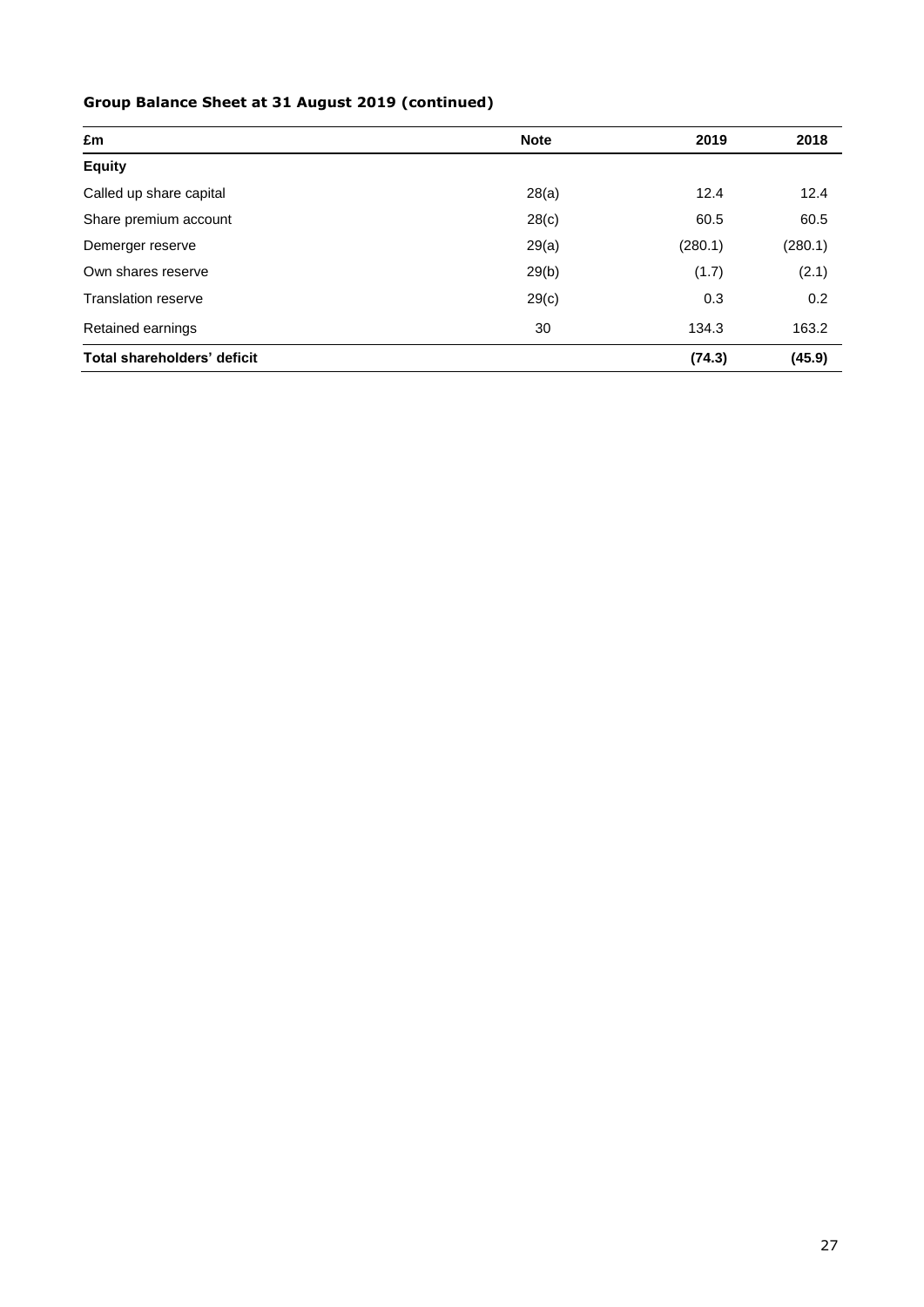# **Group Statement of Changes in Equity for the year ended 31 August 2019**

| £m                                                             | <b>Note</b> | <b>Share</b><br>capital  | <b>Share</b><br>premium<br>account | Demerger<br>reserve | Own<br>shares<br>reserve | Hedging &<br>translation<br>reserve | <b>Retained</b><br>earnings | <b>Total</b> |
|----------------------------------------------------------------|-------------|--------------------------|------------------------------------|---------------------|--------------------------|-------------------------------------|-----------------------------|--------------|
| <b>Balance at 31 August</b><br>2017                            |             | 12.4                     | 60.5                               | (280.1)             | (3.1)                    | 0.5                                 | 234.9                       | 25.1         |
| Loss for the year                                              |             |                          |                                    |                     |                          |                                     | (47.0)                      | (47.0)       |
| Actuarial loss on defined<br>benefit pension scheme            |             |                          |                                    |                     |                          |                                     | (2.1)                       | (2.1)        |
| Impact of IFRIC 14 on<br>defined benefit pension<br>scheme     |             |                          |                                    |                     |                          |                                     | 2.1                         | 2.1          |
| Currency translation<br>differences                            |             |                          |                                    |                     |                          | (0.3)                               |                             | (0.3)        |
| Tax relating to<br>components of other<br>comprehensive income |             |                          |                                    |                     |                          |                                     |                             |              |
| <b>Total comprehensive</b><br>income for the year              |             |                          |                                    |                     |                          | (0.3)                               | (47.0)                      | (47.3)       |
| Issue of share capital                                         | 28          |                          |                                    |                     |                          | ÷                                   |                             |              |
| Purchase of own shares                                         |             |                          |                                    |                     | ٠                        | $\overline{\phantom{a}}$            |                             |              |
| Dividends paid                                                 | 9           |                          |                                    |                     |                          | -                                   | (24.1)                      | (24.1)       |
| Employee share<br>schemes                                      |             |                          |                                    |                     | 1.0                      | ÷,                                  | (1.0)                       |              |
| Recognition of share<br>based payments net of<br>tax           |             |                          |                                    |                     |                          |                                     | 0.4                         | 0.4          |
| <b>Balance at 31 August</b><br>2018                            |             | 12.4                     | 60.5                               | (280.1)             | (2.1)                    | 0.2                                 | 163.2                       | (45.9)       |
| Loss for the year                                              |             | $\overline{\phantom{a}}$ | $\overline{a}$                     | ÷,                  | ÷,                       | $\blacksquare$                      | (31.5)                      | (31.5)       |
| Actuarial loss on defined<br>benefit pension scheme            | 6           |                          |                                    |                     |                          | $\frac{1}{2}$                       | (136.1)                     | (136.1)      |
| Impact of IFRIC 14 on<br>defined benefit pension<br>scheme     | 6           |                          |                                    |                     |                          | ä,                                  | 139.7                       | 139.7        |
| Currency translation<br>differences                            |             |                          |                                    |                     |                          | 0.1                                 |                             | 0.1          |
| Tax relating to<br>components of other<br>comprehensive income |             |                          |                                    |                     |                          | ٠                                   | (0.7)                       | (0.7)        |
| <b>Total comprehensive</b><br>expense for the year             |             |                          |                                    |                     |                          | 0.1                                 | (28.6)                      | (28.5)       |
| Issue of share capital                                         | 28          |                          |                                    |                     |                          |                                     |                             |              |
| Purchase of own shares                                         |             |                          |                                    |                     |                          |                                     |                             |              |
| Dividends paid                                                 | 9           |                          |                                    |                     |                          |                                     |                             |              |
| Employee share<br>schemes                                      |             |                          |                                    |                     | 0.4                      |                                     | (0.4)                       |              |
| Recognition of share<br>based payments net of<br>tax           |             |                          |                                    |                     |                          |                                     | 0.1                         | 0.1          |
| <b>Balance at 31 August</b><br>2019                            |             | 12.4                     | 60.5                               | (280.1)             | (1.7)                    | 0.3                                 | 134.3                       | (74.3)       |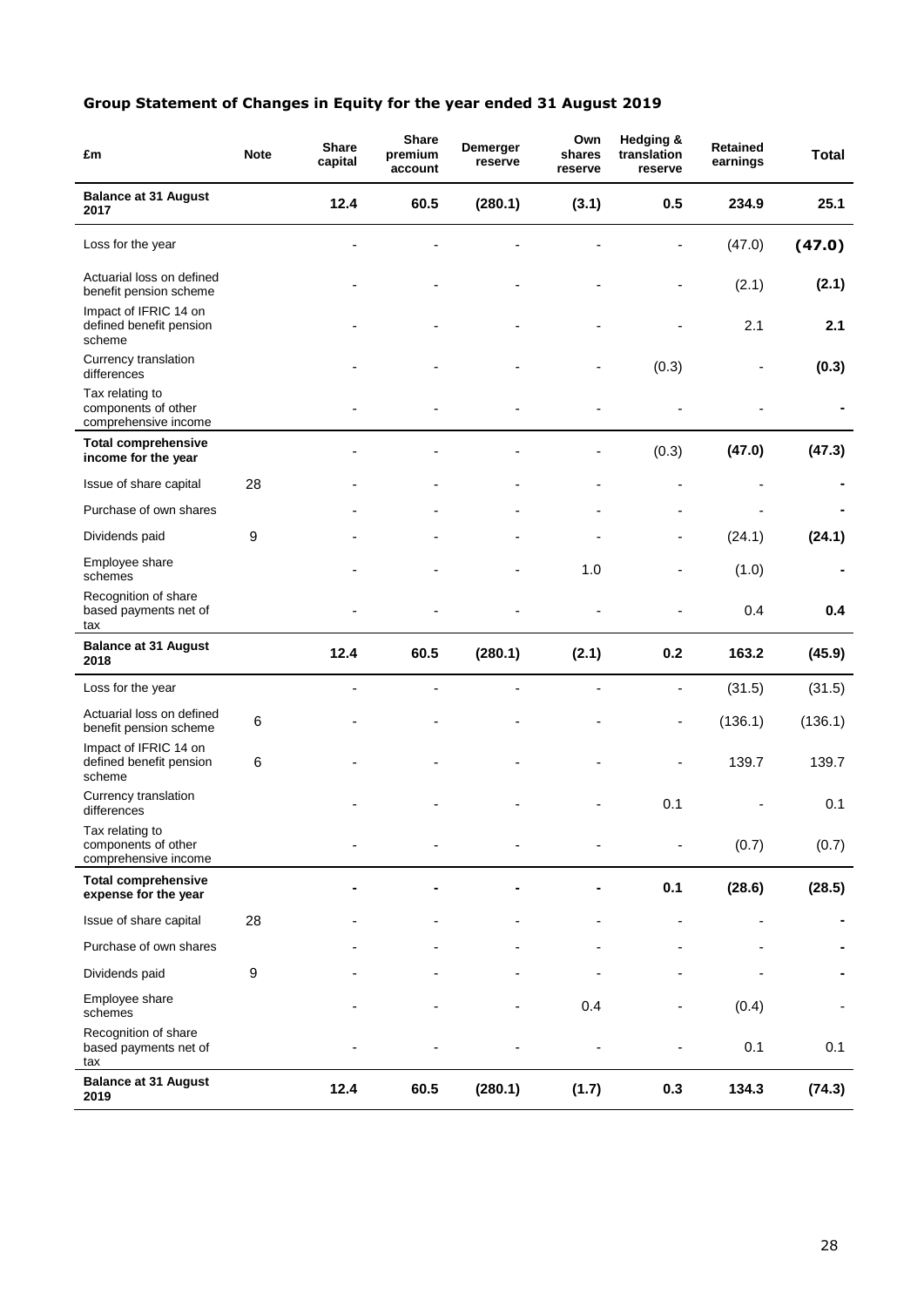# **Group Cash Flow Statement for the year ended 31 August 2019**

| £m                                                       | <b>Note</b> | 2019   | 2018   |
|----------------------------------------------------------|-------------|--------|--------|
| Net cash inflow from operating activities                | 27          | 23.0   | 37.5   |
| <b>Investing activities</b>                              |             |        |        |
| Dividends received from joint ventures                   |             | 0.1    | 0.2    |
| Purchase of property, plant and equipment                |             | (7.4)  | (6.1)  |
| Purchase of intangible assets                            |             | (1.2)  | (2.4)  |
| Proceeds on sale of property, plant and equipment        |             | 0.5    |        |
| Proceeds on sale of subsidiary (net of disposal costs)   |             |        | 12.9   |
| Net cash (used in) / generated from investing activities |             | (8.0)  | 4.6    |
| <b>Financing activities</b>                              |             |        |        |
| Interest paid                                            |             | (5.1)  | (5.8)  |
| Dividend paid                                            | 9           |        | (24.1) |
| Repayments of obligations under finance leases           |             | (2.8)  | (3.8)  |
| Net (decrease) / increase in revolving credit facility   |             | (8.0)  | 25.3   |
| New bank loans raised                                    |             |        | 48.8   |
| Repayment of borrowings                                  |             |        | (80.0) |
| Net cash used in financing activities                    |             | (15.9) | (39.6) |
| Net (decrease)/increase in cash and cash equivalents     |             | (0.9)  | 2.5    |
| Effect of foreign exchange rate changes                  |             | 0.1    | (0.2)  |
|                                                          |             | (0.8)  | 2.3    |
| Opening net cash and cash equivalents                    |             | 8.7    | 6.4    |
| Closing net cash and cash equivalents                    | 19          | 7.9    | 8.7    |

During the year, cash outflow from operating activities attributed to discontinued operations amounted to £nil (2018: £8.8m inflow) and paid £nil (2018: £4.3m) in respect of investing activities. There were no cash flows associated with financing activities attributable to discontinued operations.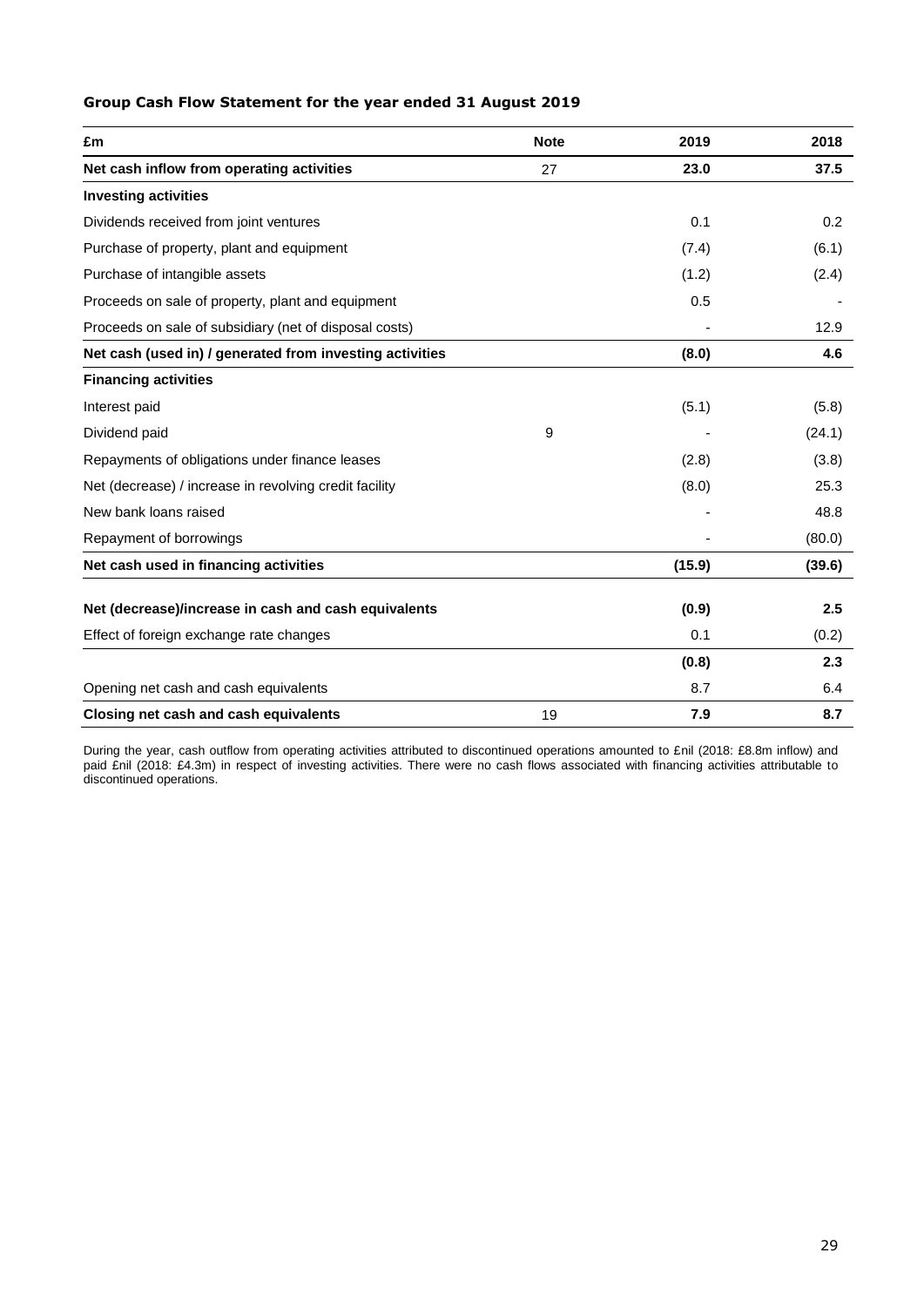### **Notes to the accounts**

### **1. Accounting policies**

### **(1) Basis of consolidation**

Connect Group PLC ('the Company') is a company incorporated in England UK under Companies Act 2006. The Group accounts for the year ended 31 August 2019 comprise the Company and its subsidiaries (together referred to as the 'Group') and the Group's interests in joint ventures and associates. Subsidiary undertakings acquired during the period are included in the Group Accounts from the date of acquisition. All significant subsidiary accounts are made up to 31 August and are included in the Group Accounts. Further to the EU IAS Regulation (Article 4) the Group Accounts have been prepared in accordance with International Financial Reporting Standards ('IFRS') as adopted by the European Union ('adopted IFRS') with those parts of the Companies Act 2006 applicable to companies reporting under IFRS.

Unless otherwise noted references to 2018 and 2019 relate to fiscal year ended 31 August 2018 and 31 August 2019 as opposed to calendar year.

The accounts were authorised for issue by the directors on 5 November 2019.

### **(2) Accounting basis of preparation**

The financial information contained within this preliminary announcement for the 12 months to 31 August 2019 and 12 months to 31 August 2018 does not comprise statutory financial statements for the purpose of the Companies Act 2006, but is derived from those statements. The statutory accounts for Connect Group Plc for the 12 months to 31 August 2018 have been filed with the Registrar of Companies and those for the 12 months to 31 August 2019 will be filed following the Company's annual general meeting. The auditor's reports on the accounts for both the 12 months to 31 August 2019 and 12 months to 31 August 2018 were unqualified, did not draw attention to any matters by way of emphasis, and did not include a statement under Section 498 (2) or (3) of the Companies Act 2006. The Annual Report and Accounts will be available for shareholders in December 2019.

#### **(3) Going concern**

The Group currently has a net liability position of £74.3m as at 31 August 2019. Given this position the directors have carefully considered the ability of the Group to meet its debts as they fall due. The Group's current banking facility is considered to have adequate headroom, with a total facility of £175m available to the Group and with a balance undrawn of £95.0m at the 31 August 2019. The Group's forecasts and projections, taking account of reasonable potential variations in trading performance, show that the Group should be able to operate within the level of its current banking covenants defined as a period of not less than 12 months from the date of approval of this report. The directors expect that the Group will be able to negotiate a facility post January 2021 to enable the Group to trade for the foreseeable future.

Despite the uncertain economic environment, the directors have a reasonable expectation that the Group has adequate resources to continue in operational existence for the foreseeable future. The Group therefore continues to adopt the going concern basis in preparing its consolidated financial statements.

#### **(4) Alternate performance measures**

The Company uses a number of Alternative Performance Measures (APMs) in addition to those reported in accordance with IFRS. The directors believe that the APMs, listed in the glossary to this document, are important when assessing the underlying financial and operating performance of the Group and its segments. The APMs do not have standardised meaning prescribed by IFRS and therefore may not be directly comparable to similar measures presented by other companies.

#### (5) **Estimates and judgements**

The preparation of these accounts requires management to make judgements, estimates and assumptions that affect the application of accounting policies and the reported amounts of assets and liabilities, income and expense. Actual results may differ from these estimates.

### **Key sources of estimation uncertainty**

Estimates and underlying assumptions are reviewed on an ongoing basis. Revisions to accounting estimates are recognised in the period in which the estimate is revised if the revision affects only that period, or in the period of the revision and future periods if the revision affects both current and future periods.

The key assumption concerning the future, and other key sources of estimation uncertainty at the end of the reporting period that may have a significant risk of causing a material adjustment to the carrying amounts of assets and liabilities within the next financial year.

### Estimated impairment of goodwill, intangibles and property plant and equipment (PPE)

The Group tests annually whether goodwill has suffered any impairment, it also tests intangibles and PPE when impairment indicators exist in accordance with the accounting policy.

The carrying amounts of cash-generating units (CGU's) have been determined based on value in use calculations. The value determined on the cash generating units has been compared against the assets of the division to calculate impairments. These calculations require the use of estimates (note 13).

### Tuffnells

The deterioration in trading performance of the Tuffnells business unit, a current year loss of £14.1m (2018: loss £5.0m), resulted in the Group performing an impairment assessment of goodwill, intangibles and PPE. As a result of the review, the goodwill, acquired intangibles and PPE were impaired, the value of the remaining assets in the division has been written down to their fair value less costs to sell as the value in use does not support them.

Given the results of the value in use review, an impairment charge of £6.0m, £26.4m and £13.2m arose to goodwill, intangibles and PPE respectively. The Directors consider that the assets should be valued based on the fair value less cost to sell and is based on the best estimates. note 13 and 14 include details of directors' assumptions and impact of changing these.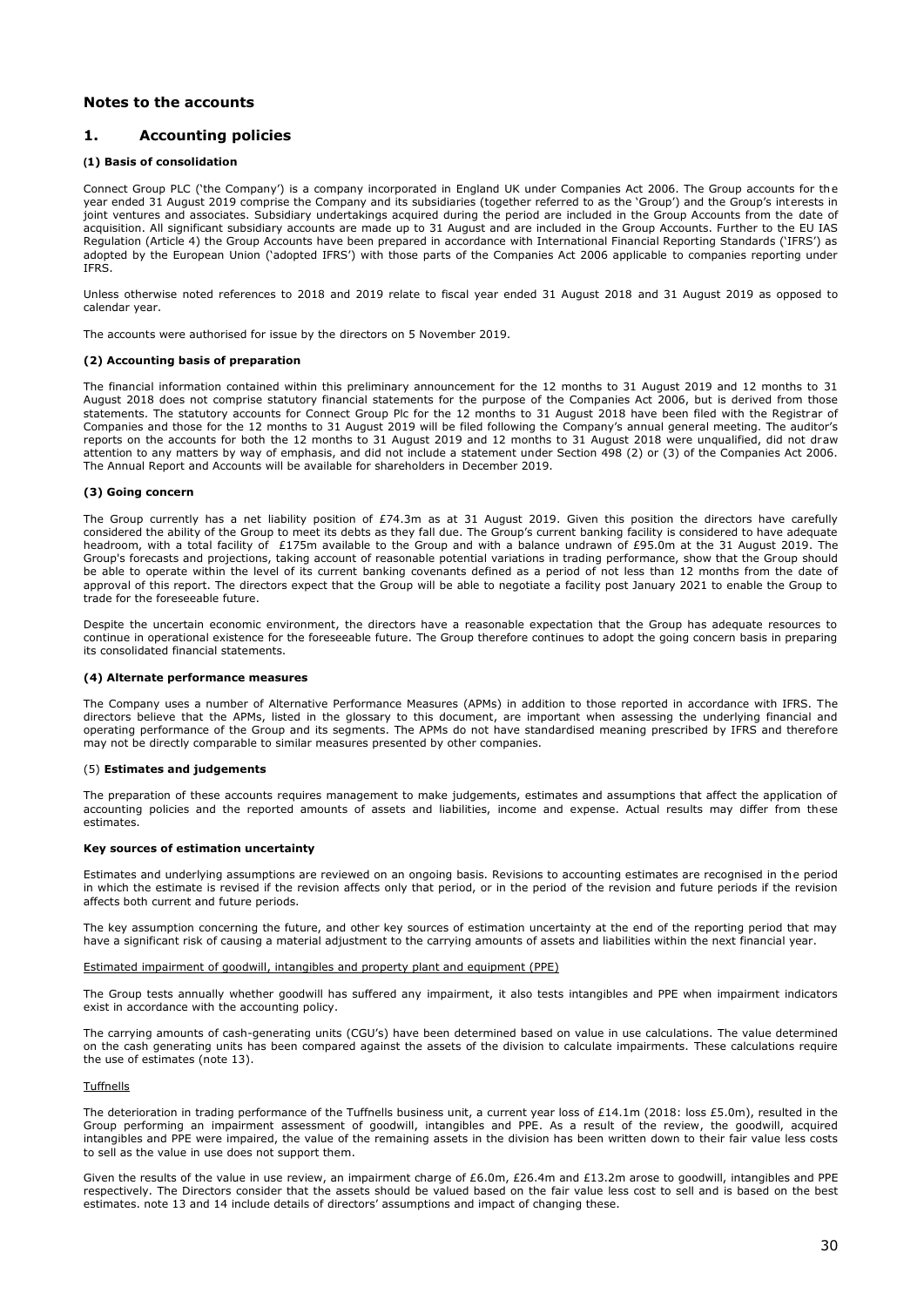### Dawson Media Direct (DMD) – Estimated value of goodwill

The loss of a major contract in DMD has resulted in the value in use of the business unit being sensitive to changes in estimations of future performance. Changes to these estimates would result in an impairment to the goodwill. For details of the sensitivities and the assumptions used to calculate the value in use see note 13.

#### **Provisions**

The Group holds a number of provisions which are subject to estimates. The key provisions established in the year relate to restructuring provisions of the offshoring of certain of the Group's central functions and specific operational restructuring projects for further details see note 24.

#### **Key accounting judgements**

The significant judgements made in the accounts for the year ended 31 August 2019 are:

### Revenue

The Group recognises the wholesale sales price for its sales of newspapers and magazines. The Group is considered to be the principal based on the following indicators of control over its inventory: discretion to establish prices, it holds some of the risk of obsolescence once in control of the inventory and has the responsibility of fulfilling the performance obligation on delivery of inventory to its customers. If the Group were considered to be the agent, revenue and cost of sales would reduce by £1,111.0m (2018: £1,154.5m).

### Retirement benefits

Following the completion of the 'buy-in' in October 2018 where the WH Smith Pension Trust entered into an insurance backed annuity of the Scheme assets within the section of the Trust sponsored by Smiths News, the pension schemes actuary notified the Group that future cash contributions by the Group to address the deficit would no longer be required and the Group has released the IFRIC 14 liability. The 'buy-in' annuity is recognised as a plan asset and the difference in value between the value of the insurance asset received of £425m at the date of transaction and the asset transferred in exchange for the policy £555m is considered an actuarial remeasurement recognised within other comprehensive income and is offset by the release of the IFRIC 14 liability.

If this was not considered to be an actuarial re-measurement the resulting difference of £130m would need to be recognised as a charge in the FY2019 income statement. The offsetting £130m, being the release of the restriction, would continue to be included within other comprehensive income.

#### Adjusting items

Adjusting items of income or expense that are excluded in arriving at Adjusted operating profit. This enhances the users understanding of the Group's performance as it aids the comparability of information between reporting periods and business units by adjusting for non-recurring or uncontrollable factors which affect IFRS measures, adjusted measures are defined with other APM's in the glossary to this document.

Based on the nature of the transactions that it had Adjusting items totalling £60.8m (2018: £63.9m) and a breakdown is included within note 4.

#### Onerous contracts

This judgment relates to the year ended 31 August 2018. Present obligations arising under onerous contracts are recognised and measured as provisions. An onerous contract are considered to exist where the Group has a contract under which the unavoidable costs of meeting the obligations under the contract exceed the economic benefits expected to be received from the contract. The calculation of onerous contract provisions includes estimates of all future costs and income to occur. Significant judgement is applied in the determination of when contracts become onerous. Management concluded that as result of the decision to close the PMP division on 28 May 2018 all further losses of £4.7m would be recognised as an onerous contract loss. See note 24 for further details.

### Held for sale assets

In January 2019, the Group took the decision to actively market the Tuffnells freehold, long leasehold property and related assets. Postsale, the Group would then leaseback these properties. Given the above, the Group considered that the following criteria for recognition of assets held for sale had been met:

- The properties were available for immediate sale,
- The properties were being actively marketed,
- The sale was considered highly probable,
- The sale was expected to conclude within 1 year of January 2019.

Therefore these properties have been reclassified as assets held for sale. This has resulted in £0.6m of depreciation relating to these properties not being charged. For further details see note 11.

#### **(6) Non-current assets held for sale and disposal groups**

Non-current assets held for sale and disposal groups are classified as assets held for sale when their carrying amount is to be recovered principally through a sale transaction and a sale is considered highly probable. They are stated at the lower of their carrying amount or fair value less costs to sell.

Held for sale as assets are assets that have met all the criteria required by IFRS 5 to be classified as held for sale, at which point they are derecognised as non-current assets.

### **(7) Discontinued operations**

In accordance with IFRS 5 'Non-current assets held for sale and Discontinued operations', the net results of discontinued operations are presented separately in the Group Income statement (and the comparatives restated) and the assets and liabilities of operations are presented separately in the Group balance sheet if they meet the held for sale criteria at the balance sheet date.

A cash generating unit would meet the classification of a discontinued operation when considered a material to the Group's overall results.

### **(8) Revenue**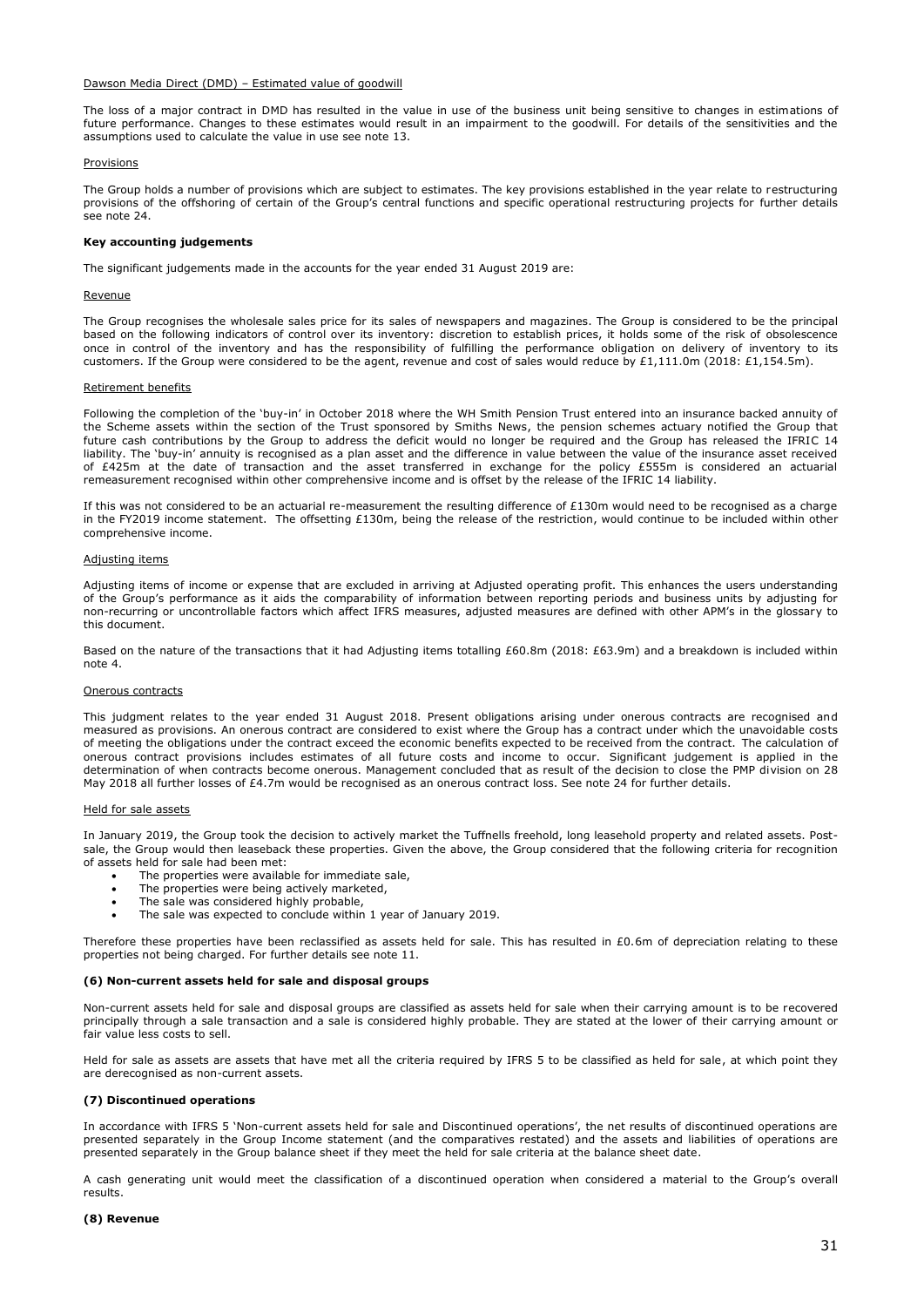### Smiths News - Sales of Newspapers and Magazines

Sales of Newspapers and Magazines are recognised when control of the products has transferred, that is, when the products are delivered to the retailer and there is no unfulfilled obligation that could affect the retailer's acceptance of the products, the risks of obsolescence and loss have been transferred to the retailer. Goods are sold to retailers on a sale or return basis.

Revenue for goods supplied with a right of return is stated net of the value of any returns. Newspapers and magazines are often sold with retrospective volume discounts based on aggregate sales. Revenue from these sales is recognised based on the price specified in the contract, net of the estimated volume discounts. Accumulated experience is used to estimate and provide for the discount and returns, using the expected value method, and revenue is only recognised to the extent that it is highly probable that a significant reversal will not occur. A returns reserve accrual and discount accrual (included in trade and other payables) is recognised for expected volume discounts and refunds payable to customers in relation to sales made until the end of the reporting period. A right to the returned goods (included in other current assets) are recognised for the products expected to be returned. No element of financing is deemed present, because the sales are made with short credit terms, which is consistent with market practice.

A receivable is recognised when the goods are delivered, since this is the point in time that the consideration is unconditional because only the passage of time is required before the payment is due.

#### Tuffnells - Delivery revenue

Delivery revenue is recognised on delivery when there are no unfulfilled obligations. Retrospective volume discounts based on aggregate sales are often given based on the aggregate sales over a short period. Revenue is only recognised to the extent that it is highly probable and a significant reversal will not occur.

A receivable is recognised when the goods are delivered, since this is the point in time that the consideration is unconditional because only the passage of time is required before the payment is due.

Accrued income on all revenue is recognised when a service has been performed but an invoice has not been raised, the Group accrued income is short term and invoiced close to the service being provided.

### **(9) Cost of Sales and Gross profit**

The Group considers cost of sales to equate to cost of inventories recognised as an expense, net impairment losses on financial assets and distribution costs as these are considered to represent for the Group direct costs of making a sale.

The Group considers gross profit to equal revenue less cost of sales.

### **(10) Taxation**

Tax on the profit or loss for the year comprises current and deferred tax. Tax is recognised in the income statement, except to the extent it relates to items recognised in other comprehensive income or directly in equity. Current tax is the expected tax payable based on the taxable profit for the year, using tax rates enacted, or substantively enacted at the balance sheet date and any adjustment to tax payable in respect of previous years.

Deferred tax is provided on the balance sheet liability method, providing for temporary differences between the carrying amounts of assets and liabilities for financial reporting purposes and the amounts used for taxation purposes. The amount of deferred tax provided is calculated using tax rates enacted or substantively enacted at the balance sheet date and are expected to apply when the related deferred tax asset is realised or the deferred tax liability is settled. Deferred tax assets are recognised to the extent that it is probable that future taxable profits will be available against which these temporary differences can be utilised.

### **(11) Dividends**

Interim and final dividends are recorded in the financial statements in the period in which they are paid.

### **(12) Capitalisation of internally generated development costs**

Expenditure on developed software is capitalised when the Group is able to demonstrate all of the following: the technical feasibility of the resulting asset; the ability (and intention) to complete the development and use it; how the asset will generate probable future economic benefits; and the ability to measure reliably the expenditure attributable to the asset during its development. Subsequent to initial recognition, internally generated intangible assets are reported at cost less accumulated amortisation and accumulated impairment losses, on the same basis as intangible assets that are acquired separately.

### **(13) Joint ventures**

The Group Accounts include the Group's share of the total recognised gains and losses in its joint ventures on an equity accounted basis.

Investments in joint ventures are carried in the balance sheet at cost adjusted by post-acquisition changes in the Group's share of the net assets of the joint ventures, less any impairment losses. The carrying values of investments in joint ventures include acquired goodwill. Losses in joint ventures that are in excess of the Group's interest in the joint venture are recognised only to the extent that the Group has incurred legal or constructive obligations or made payments on behalf of the joint venture.

### **(14) Business combinations goodwill and intangibles**

The Group uses the acquisition method of accounting to account for business combinations. The cost of an acquisition is measured at the fair value of the assets given, equity instruments issued, liabilities incurred or assumed at the date of exchange. Acquisition related costs are recognised in profit or loss as incurred. Any deferred or contingent purchase consideration is recognised at fair value over the period of entitlement. If the contingent purchase consideration is classified as equity, it is not remeasured and settlement is accounted for in equity. Any deferred or contingent payment deemed to be remuneration as opposed to purchase consideration in nature is recognised in profit or loss as incurred, and excluded from the acquisition method of accounting for business combinations. Identifiable assets acquired and liabilities and contingent liabilities assumed in a business combination are measured, initially, at their fair values at the acquisition date, irrespective of the extent of any non-controlling interest. The non-controlling interest is measured, initially, at the non-controlling interest's proportion of the net fair value of the assets, liabilities and contingent liabilities recognised. Goodwill is measured as the excess of the sum of the consideration transferred, the amount of any non-controlling interests in the acquiree, and the fair value of the acquirer's previously held equity interest in the acquiree (if any) over the net of the acquisition-date amounts of the identifiable assets acquired and the liabilities assumed.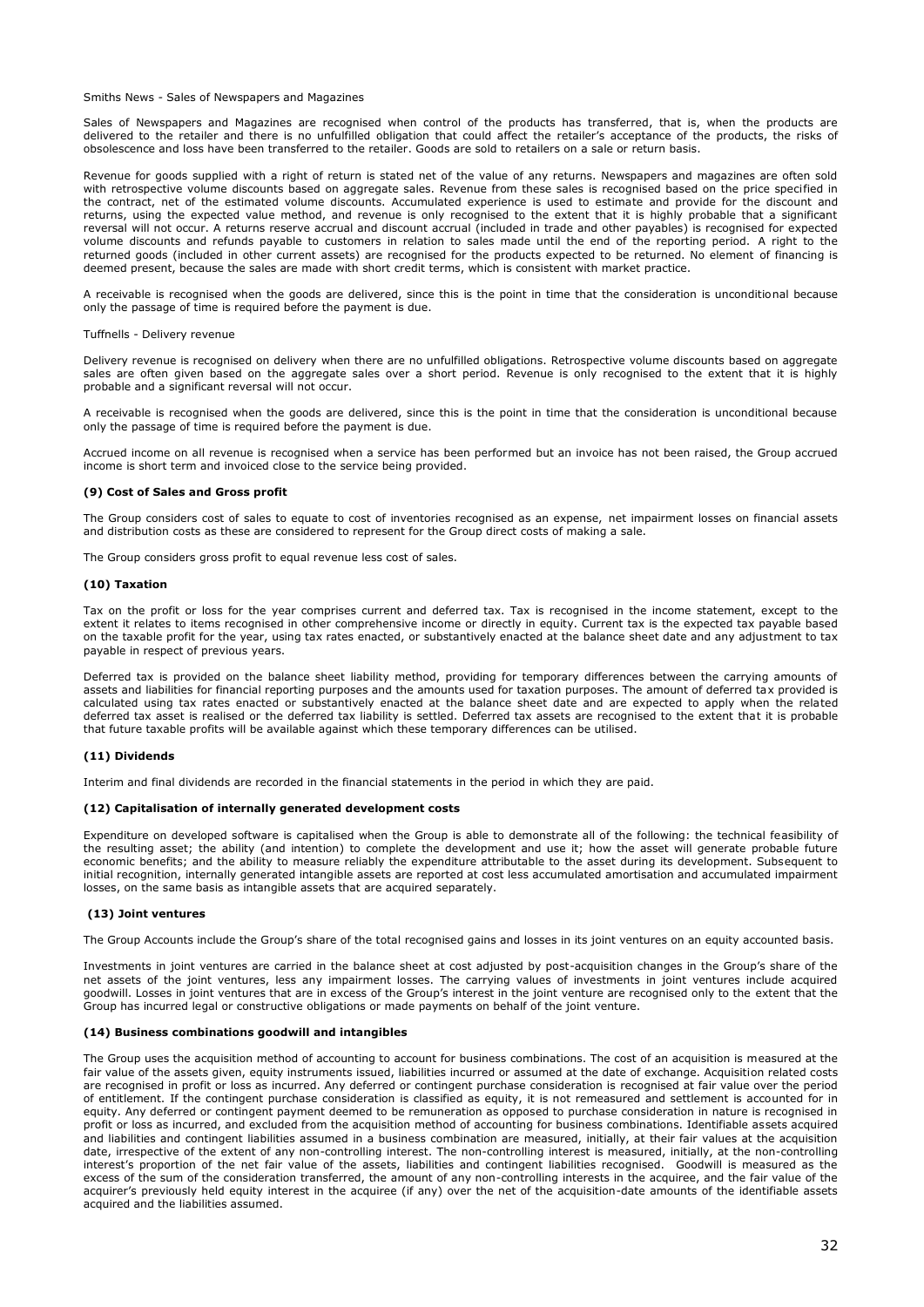Goodwill arising on all acquisitions is initially recognised as an asset at cost and is subsequently measured at cost less any accumulated impairment losses.

The carrying value is reviewed annually for impairment or whenever events or changes in circumstances indicate that the carrying amount may not be recoverable. Intangible assets arising under a business combination (acquired intangibles) are capitalised at fair value as determined at the date of exchange and are stated at fair value less accumulated amortisation and impairment losses. Amortisation of acquired intangibles is charged to the income statement on a straight-line basis over the estimated useful lives as follows:

| Customer relationships         | - 2.5 to 7.5 years |
|--------------------------------|--------------------|
| Trade name                     | $-5$ to 10 years   |
| Software and development costs | - 3 to 7 years     |

Computer software and internally generated development costs which are not integral to the related hardware are capitalised separately as an intangible asset and stated at cost less accumulated amortisation and impairment losses.

Assets held under finance leases are depreciated over their expected useful lives on the same basis as owned assets or, where shorter, over the term of the relevant lease. All intangible assets are reviewed for impairment in accordance with IAS 36 'Impairment of Assets' when there are indications that the carrying value may not be recoverable.

### **(15) Property, plant and equipment**

Property, plant and equipment assets are stated at cost less accumulated depreciation and any recognised impairment losses. No depreciation has been charged on freehold land. Other assets are depreciated, to a residual value, on a straight-line over their estimated useful lives, as follows:

| Freehold and long term leasehold properties | - over 20 vears                                                         |
|---------------------------------------------|-------------------------------------------------------------------------|
| Short term leasehold properties             | - shorter of the lease period and the estimated remaining economic life |
| Fixtures and fittings                       | $-3$ to 15 years                                                        |
| Equipment                                   | $-5$ to 12 years                                                        |
| Computer equipment                          | - up to 5 years                                                         |
| Vehicles                                    | - up to 5 years                                                         |

Assets held under finance leases are depreciated over their expected useful lives on the same basis as owned assets or, where shorter, over the term of the relevant lease. All property, plant and equipment is reviewed for impairment in accordance with IAS 36 'Impairment of Assets' when there are indications that the carrying value may not be recoverable.

### **(16) Leasing**

Leases are classified as finance leases whenever the terms of the lease transfer substantially all the risks and rewards of ownership to the lessee. All other leases are classified as operating leases. Property, plant and equipment held under finance leases is capitalised in the balance sheet at the lower of the fair value or the present value of the minimum lease payments and is depreciated over its useful life. The capital elements of future obligations under leases are included as liabilities in the balance sheet. Lease payments are apportioned between finance charges and reduction of the lease obligation so as to achieve a constant rate of return on the remaining balance of the liability.

Property and equipment and vehicle rentals paid under operating leases are charged to income on a straight line basis over the lease term. The benefits of rent free periods and similar incentives are credited to the income statement on a straight-line basis to the first break clause.

### **(17) Inventories**

Inventories comprise goods held for resale and are stated at the lower of cost or net realisable value. Inventories are valued using a weighted average cost method. Cost comprises direct materials and, where applicable, direct labour costs and those overheads that have been incurred in bringing the inventories to their present location and condition.

### **(18) Financial instruments**

Financial assets and financial liabilities are recognised on the Group's balance sheet when the Group becomes a party to the contractual provisions of the instrument. The Group derecognises financial assets and liabilities only when the contractual rights and obligations are transferred, discharged or expire.

Financial assets comprise trade and other receivables and cash and cash equivalents. Financial liabilities comprise trade payables, financing liabilities, bank borrowings.

### **(19) Trade receivables**

Trade and other receivables are initially measured at fair value, which for trade receivables is equal to the consideration expected to be received from the satisfaction of performance obligations, plus any directly attributable transaction costs. Subsequent to initial recognition these assets are measured at amortised cost less any provision for impairment losses including expected credit losses. In accordance with IFRS 9 the Group applies the simplified approach to measuring expected credit losses which uses a lifetime expected loss allowance for all trade receivables. To measure the expected credit losses, trade receivables have been grouped based on shared credit risk characteristics such as the ageing of the debt and the credit risk of the customers. An historical credit loss rate is then calculated for each group and then adjusted to reflect expectations about future credit losses. The Group does not have any significant contract assets.

### Classification as trade receivables

Trade receivables are amounts due from customers for goods sold or services performed in the ordinary course of business. They are generally due for settlement within 30 days and are therefore all classified as current. Trade receivables are recognised initially at the amount of consideration that is unconditional, unless they contain significant financing components, in which case they are recognised at fair value. The Group holds the trade receivables with the objective of collecting the contractual cash flows, and so it measures them subsequently at amortised cost using the effective interest method. Details about the Group's impairment policies and the calculation of the loss allowance are provided in note 17.

Due to the short-term nature of the current receivables, their carrying amount is considered to be the same as their fair value.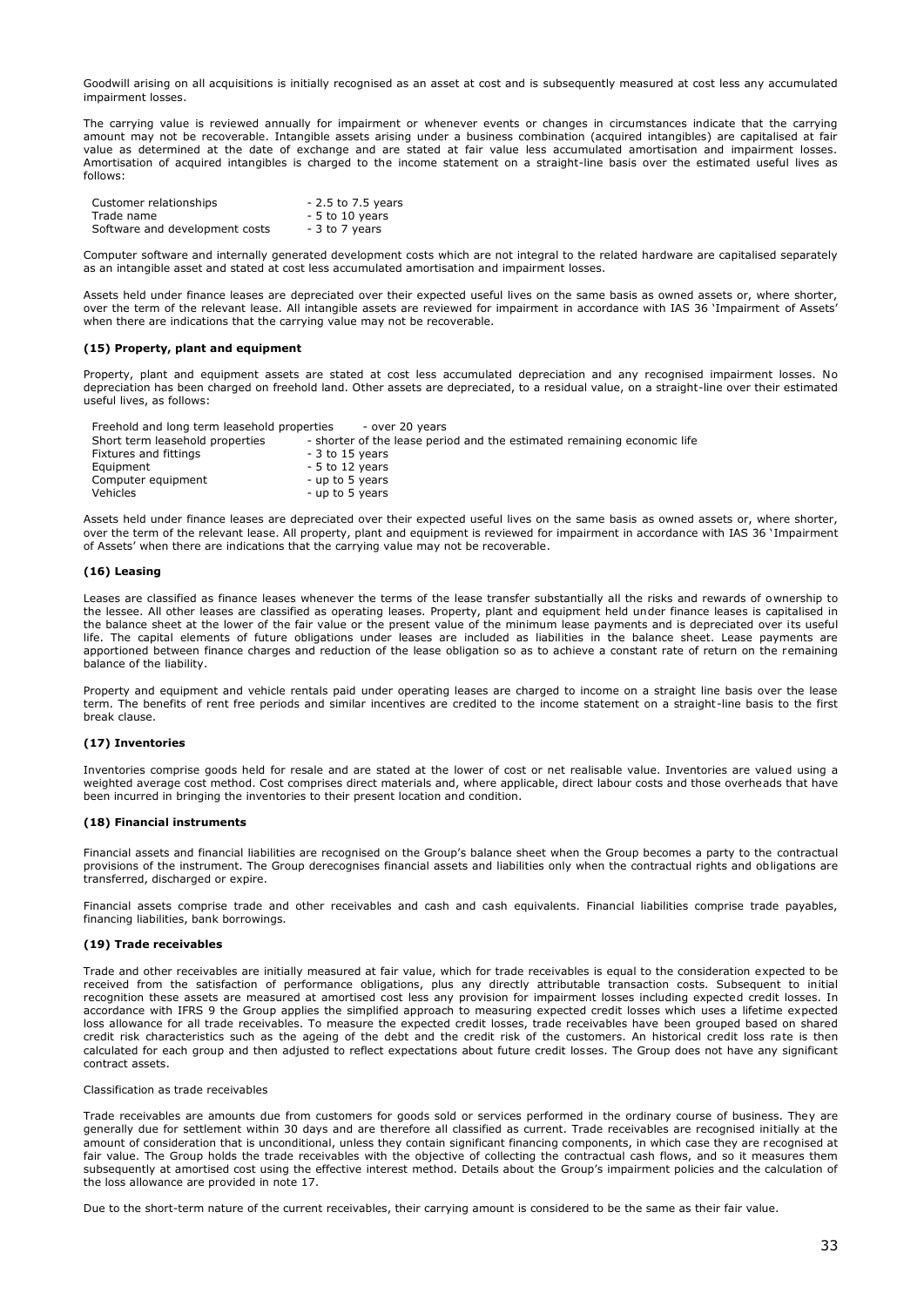### **(20) Trade and other payables**

These amounts represent liabilities for goods and services provided to the Group prior to the end of the financial year which are unpaid. The amounts are unsecured and are usually paid within 30 days of recognition. Trade and other payables are presented as current liabilities unless payment is not due within 12 months after the reporting period. They are recognised initially at their fair value and subsequently measured at amortised cost using the effective interest method.

### **(21) Treasury**

#### Cash and bank deposits

Cash and cash equivalents in the balance sheet comprise cash at bank and in hand and short term deposits with an original maturity of three months or less. In the consolidated balance sheet, bank overdrafts are shown within borrowings in current liabilities. Cash and cash equivalents in the cash flow statement comprise cash at bank and in hand and bank overdrafts held for trading purposes.

### Financial liabilities and equity

Financial liabilities and equity instruments are classified according to the substance of the contractual arrangements entered into. An equity instrument is any contract that evidences a residual interest in the assets of the Group after deducting all of its liabilities. Equity instruments issued are recorded at the proceeds received, net of direct issue costs.

#### Bank borrowings

Interest bearing bank loans and overdrafts are initially measured at fair value (being proceeds received, net of direct issue costs), and are subsequently measured at amortised cost, using the effective interest rate method. Finance charges, including premiums payable on settlement or redemptions and direct issue costs are accounted for on an accruals basis and taken to the income statement using the effective interest rate method and are added to the carrying value of the instrument to the extent that they are not settled in the period in which they arise.

### *Foreign currencies*

### *Financial statements of foreign operations*

The assets and liabilities of foreign operations, including goodwill and fair value adjustments arising on acquisition of a foreign entity are treated as assets and liabilities of the foreign entity and are translated at foreign exchange rates ruling at the balance sheet date. The revenues and expenses of foreign operations are translated at an average rate for the period where this rate approximates to the foreign exchange rates ruling at the dates of the transactions.

#### *Foreign currency transactions*

Transactions in foreign currencies are recorded using the rate ruling at the date of the transaction. Monetary assets and liabilities denominated in foreign currencies at the balance sheet date are translated at the foreign exchange rate ruling at that date. Foreign exchange differences arising on translation are recognised in the income statement. Non-monetary assets and liabilities that are measured in terms of historical cost in a foreign currency are translated using the exchange rate at the date of the transaction. Nonmonetary assets and liabilities denominated in foreign currencies that are stated at fair value are translated at foreign exchange rates ruling at the dates the fair value was determined.

### **(22) Provisions**

Provisions are recognised when the Group has a present legal or constructive obligation as a result of a past event and it is probable that an outflow of economic benefits will be required to settle the obligation. Provisions are measured at the directors' best estimate of the expenditure required to settle the obligation at the balance sheet date and if this amount is capable of being reliably estimated. If such an obligation is not capable of being reliably estimated, no provision is recognised and the item is disclosed as a contingent liability where material. Where the effect is material, the provision is determined by discounting the expected future cash flows.

### **(23) Retirement benefit costs**

The Group operates a number of defined contribution schemes for the benefit of its employees. Payments to the Group's schemes are recognised as an expense in the income statement as incurred. The Group operates two defined benefit pension schemes. The largest scheme The WH Smith Pension Trust is closed to further accrual. The charge to the Group of providing benefits for these two schemes is determined by the Projected Unit Credit Method, with actuarial calculations being carried out at the balance sheet date. Actuarial gains and losses are recognised in full in the period in which they occur in the group statement of comprehensive income. The retirement benefit obligation recognised in the balance sheet represents the present value of the defined benefit, reduced by the fair value of scheme assets. An asset ceiling cap is applied in accordance with IFRIC 14 with an additional liability recognised where there is a contractual obligation to make further payments into the scheme.

### **(24) Employee Benefit Trust**

Smiths News Employee Benefit Trust

The shares held by the Smiths News Employee Benefit Trust are valued at the historical cost of the shares acquired. This value is deducted in arriving at shareholders' funds and presented as the own share reserve in line with IAS 32 'Financial Instruments: Disclosure and Presentation'.

### **(25) Share schemes**

#### Share based payments

The Group operates several share-based payment schemes, being the Sharesave Scheme, the Executive Share Option Scheme, the LTIP and the Deferred Bonus Plan. Details of these are provided in the Directors' Remuneration report and in note 31.

Equity-settled share-based schemes are measured at fair value at the date of grant. The fair value is expensed with a corresponding increase in equity on a straight-line basis over the period during which employees become unconditionally entitled to the options. The fair values are calculated using an appropriate option pricing model. The income statement charge is then adjusted to reflect expected and actual levels of vesting based on non-market performance related criteria.

Administrative expenses and distribution and marketing expenses include the cost of the share-based payment schemes.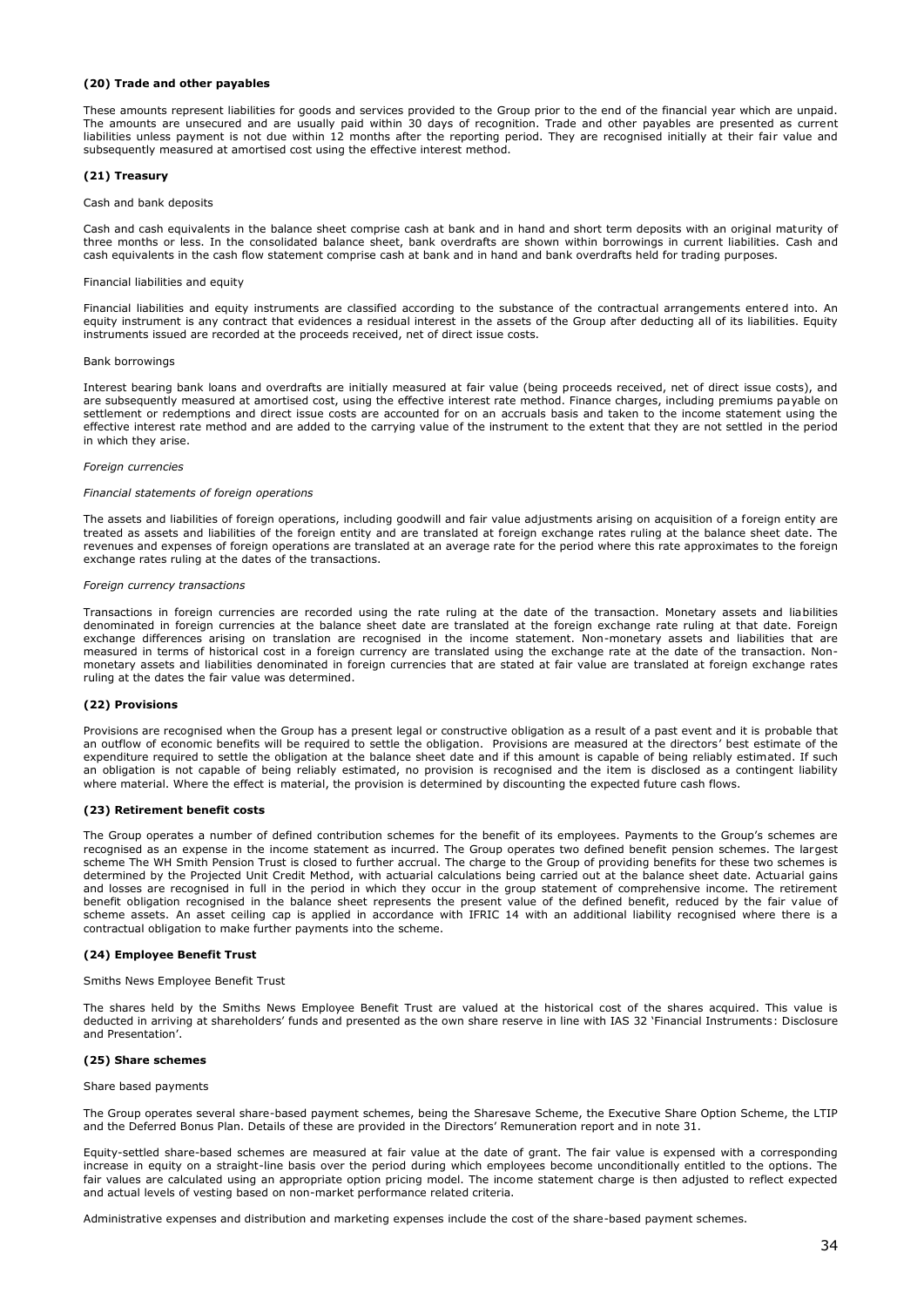### **(26) Changes in accounting policies**

The Group has applied the following standards and amendments for the first time for their annual reporting period commencing 1 September 2018:

- IFRS 9, 'Financial Instruments';
- IFRS 15, 'Revenue from Contracts with Customers';
- Classification and Measurement of Share-based Payment Transactions Amendments to IFRS 2;
- Annual Improvements 2014–2016 cycle;
- Transfers to Investment Property Amendments to IAS 40; and
- Interpretation 22, 'Foreign Currency Transactions and Advance Consideration'.

The Group had to change its accounting policies and make certain retrospective adjustments following the adoption of IFRS 9 and IFRS 15. This is disclosed in note 36. Most of the other amendments listed above did not have any impact on the amounts recognised in prior periods and are not expected to significantly affect the current or future periods.

#### New Standards and Interpretations not yet applied

At the date of authorisation of these financial statements, the following Standards and Interpretations that are potentially relevant to the Group and which have not been applied in these financial statements were in issue but not yet effective (and in some cases had not yet been adopted by the EU):

- IFRS 16 Leases
	- IFRS 17 Insurance Contracts
	- IFRIC 23 Uncertainty over Tax Treatments
	- Amendments to IFRS 9 Prepayment Features with Negative Compensation
	- Amendments to IAS 19: Plan Amendment, Curtailment or Settlement
	- Amendments to IAS 28: Long-term Interests in Associates and Joint Ventures
	- Annual Improvements to IFRS Standards 2015-2017 Cycle.

The Group will apply IFRS 16, which replaces IAS 17, with effect from 1 September 2019. The standard will have a material impact for the Group as it introduces a new lessee accounting model and requires the recognition of assets and liabilities for the majority of leases. Rental costs currently recognised in operating profit will be replaced by depreciation of the assets and finance costs on the liabilities. The total cash outflow for lease payments will not change. However, the payments related to the principal liabilities will be presented as cash outflows from financing activities, as opposed to the current treatment as cash outflow from operating activities.

The Group intends to apply IFRS 16 using the modified retrospective approach; the cumulative effect of initial adoption being recognised as an adjustment to the opening balance of retained earnings as at 1 September 2019 with no restatement of comparative information. The lease liabilities on transition will be the present value of lease payments discounted using the incremental borrowing rate at 1 September 2019. The right-of-use asset will be valued at an amount equal to either the lease liability or the carrying amount as if IFRS 16 had been applied since the start of the lease, but using the discount rate at 1 September 2019 (the date of initial application), determined on a lease by lease basis. The Group plans to take advantage of practical expedients to:

- apply IFRS 16 only to contracts previously identified as leases under IAS 17 Leases and IFRIC 14 Determining whether an Arrangement contains a Lease;
- exclude leases where the lease term is 12 months or less from the date of initial application and class such leases as short term leases;
- exclude low value assets;
- exclude initial direct costs from the measurement of the right-of-use asset at the date of initial application;
- use hindsight, such as in determining the lease term if the contract contains options to extend or terminate;
- apply a single discount rate to a portfolio of leases with similar characteristics; and
- rely on its assessment as to whether a lease is onerous by applying IAS 37 Provisions, Contingent Liabilities and Contingent Assets immediately before the date of initial application as an alternative to performing an impairment review.

At 31 August 2019, the Group held a significant number of operating leases for which the future undiscounted minimum lease payments amounted to £79.3m as disclosed in note 25 to the consolidated financial statements. On adoption of IFRS 16, the expected effect on the balance sheet is the recognition of 'right of use' assets of around £74.5m, a corresponding lease liability of around £74.5m. The expected effect on the income statement in 2020, based on the leases held on transition, will be an increase in the Group annual depreciation charge of around £16.8m offset by a decrease in rental charges by £18.9m and an improvement in operating profit by £2.1m. The interest charge relating to leased creditors will also increase by £3.4m. The Group currently has £1.4m of lease incentives, £0.4m of onerous lease provisions, these will be included within the right of use asset on transition. Post year end the Group entered into a sale and leaseback for 6 of its properties the IFRS 16 impact is disclosed within note 11.

As the lease liability is expected to match the right of use asset at 1 September 2019 there is no expected change to deferred tax.

The Group will continue to implement and refine procedures and processes to apply the new requirements of IFRS 16. As a result of this ongoing work, it is possible that there may be some changes to the adoption impact outlined above, before the half year results to 28 February 2019 are issued. However, at this time these are not expected to be material.

The covenant requirements for the Group's committed financing facilities are based on "Frozen GAAP" and therefore are not impacted by the transition to IFRS 16.

There are no other standards that are not yet effective and that would be expected to have a material impact on the entity in the current or future reporting periods and on foreseeable future transactions.

#### **(27) Restatement of Income Statement**

The prior year income statement has been restated, to present a split of costs to comply with the principles of IAS 1, this has no impact on overall result for the period.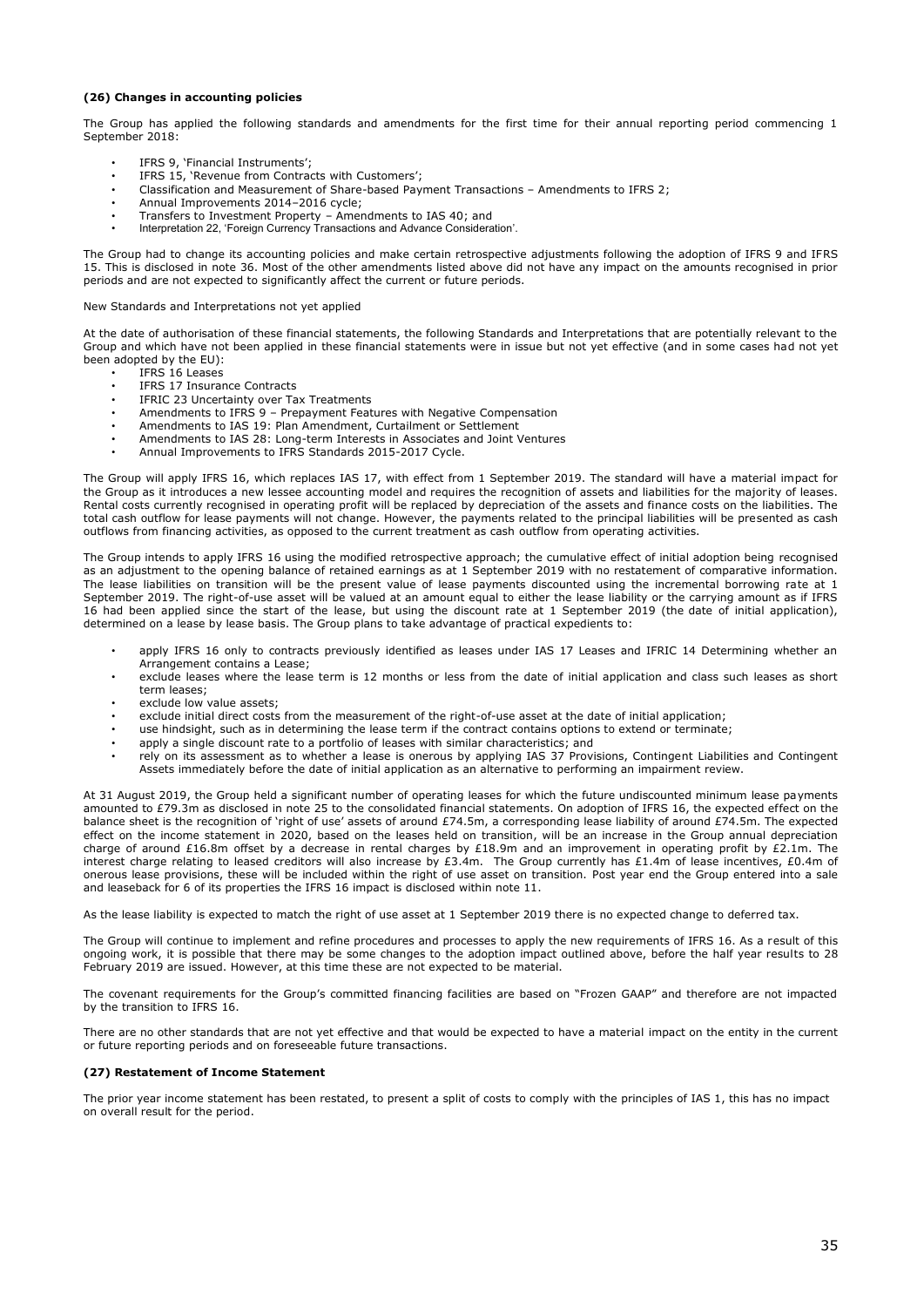# **2. Segmental analysis**

In accordance with IFRS 8 'Operating Segments', management has identified its operating segments. The performance of these operating segments is reviewed, on a monthly basis, by the Board. The Board primarily uses a measure of Adjusted operating profit before tax to assess the performance of the operating segments. However, the Board also receives information about the segments' revenue.

The continuing operating segments are:

| <b>Smiths News</b> | The UK market leading distributor of newspapers and magazines to 27,000 retailers<br>across England and Wales from 39 distribution centres. |
|--------------------|---------------------------------------------------------------------------------------------------------------------------------------------|
| Tuffnells          | A leading provider of next day B2B delivery of irregular weight and dimensions<br>consignments.                                             |

The Board no longer consider the previously reported DMD segment a reportable segment. The Board took the decision to rationalise the proposition and it is now included within the results of Smiths News. The results of Smiths News have been restated to include the results of the previously reported DMD segment.

As explained in note 11, the Books business, a leading UK distributor of physical and digital books was disposed of on 14 February 2018. The business has been presented as a discontinued operation and has been included below where necessary for the purpose of reconciliation.

The following is an analysis of the Group's revenue and results by reportable segment:

|                                              | Revenue |                   |
|----------------------------------------------|---------|-------------------|
| £m                                           | 2019    | Restated*<br>2018 |
| <b>Smiths News</b>                           | 1,303.3 | 1,361.6           |
| <b>Tuffnells</b>                             | 164.6   | 175.2             |
| Elimination of Intra group revenue           | ۰       | (2.5)             |
| Continuing operations                        | 1,467.9 | 1,534.3           |
| Discontinued operations                      |         | 114.3             |
| Total continuing and discontinued operations | 1,467.9 | 1,648.6           |

The accounting policies of the reportable segments are the same as the Group's accounting policies described in note 1.

Intra group revenue relates to services provided by Tuffnells to Smiths News in respect of Pass My Parcel.

|                                                           |                                        | 2019                  |                                         |                                        | Restated*<br>2018     |                                         |
|-----------------------------------------------------------|----------------------------------------|-----------------------|-----------------------------------------|----------------------------------------|-----------------------|-----------------------------------------|
| £m                                                        | <b>Adjusted</b><br>operating<br>profit | <b>Adjusted items</b> | <b>Statutory</b><br>operating<br>profit | <b>Adjusted</b><br>operating<br>profit | <b>Adjusted items</b> | <b>Statutory</b><br>operating<br>profit |
| <b>Smiths News</b>                                        | 43.6                                   | (7.3)                 | 36.3                                    | 38.9                                   | (11.2)                | 27.7                                    |
| <b>Tuffnells</b>                                          | (14.1)                                 | (53.5)                | (67.6)                                  | (5.0)                                  | (52.7)                | (57.7)                                  |
| Continuing operations                                     | 29.5                                   | (60.8)                | (31.3)                                  | 33.9                                   | (63.9)                | (30.0)                                  |
| Discontinued<br>operations*                               | $\overline{\phantom{0}}$               |                       |                                         | 1.8                                    | (10.6)                | (8.8)                                   |
| <b>Total continuing and</b><br>discontinued<br>operations | 29.5                                   | (60.8)                | (31.3)                                  | 35.7                                   | (74.5)                | (38.8)                                  |
| Net finance expense                                       | (6.3)                                  |                       | (6.3)                                   | (5.5)                                  |                       | (5.5)                                   |
| Profit before taxation                                    | 23.2                                   | (60.8)                | (37.6)                                  | 30.2                                   | (74.5)                | (44.3)                                  |

Discontinued operations in the table above are pre-tax measures. Presentation in the Group income statement for discontinued operations are post tax measures.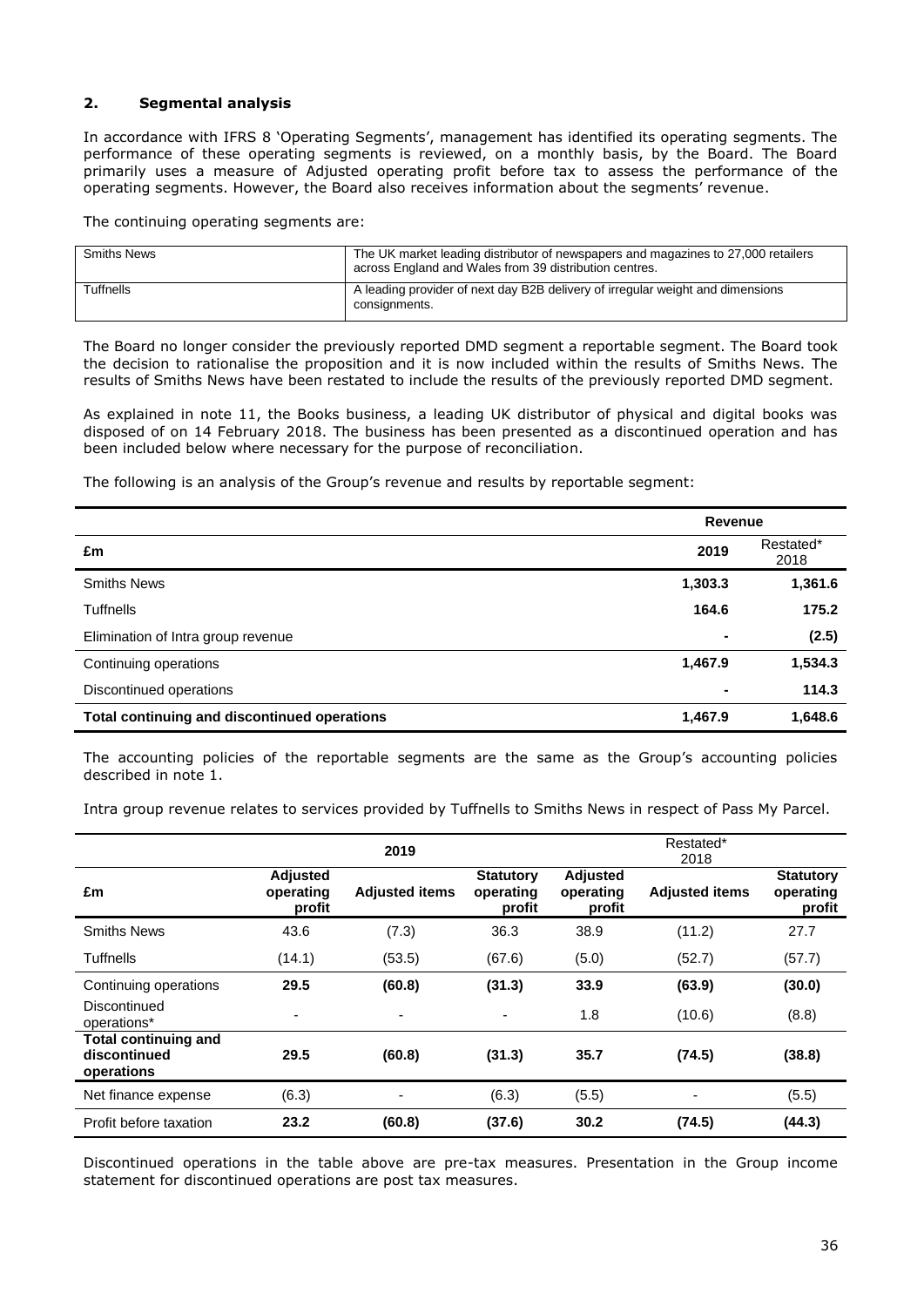\*The above tables have been restated to consolidate the results of DMD within the results of Smiths News. DMD results for 2018 were as follows: £26.5m revenue, £3.0m of Adjusted operating profit, (£0.3m) of Adjusting items, £2.7m of operating profit.

# **Information about major customers**

Included in revenues arising from Smiths News are revenues of approximately £136.5m (2018: £141.3m) which arose from sales to the Group's largest customer. No other single customer contributed 5.9% or more of the Group's revenue in 2019 (2018: 6.0%).

|                           | <b>Depreciation</b> |                    | Amortisation   |                     |                | <b>Impairment</b>  |      | <b>Additions to non-</b><br>current assets |
|---------------------------|---------------------|--------------------|----------------|---------------------|----------------|--------------------|------|--------------------------------------------|
|                           |                     | Restated<br>$\ast$ |                | Restated<br>$\star$ |                | Restated<br>$\ast$ |      | Restated<br>$\star$                        |
| £m                        | 2019                | 2018               | 2019           | 2018                | 2019           | 2018               | 2019 | 2018                                       |
| <b>Smiths News</b>        | (2.8)               | (4.0)              | (2.4)          | (3.5)               | $\blacksquare$ | (3.0)              | 5.4  | 3.9                                        |
| <b>Tuffnells</b>          | (4.1)               | (4.6)              | (6.8)          | (6.8)               | (45.5)         | (46.1)             | 4.8  | 4.4                                        |
| Continuing operations     | (6.9)               | (8.6)              | (9.2)          | (10.3)              | (45.5)         | (49.1)             | 10.2 | 8.3                                        |
| Discontinued operations   | ۰                   |                    | $\blacksquare$ |                     | ٠              |                    | ٠    | 0.6                                        |
| <b>Consolidated total</b> | (6.9)               | (8.6)              | (9.2)          | (10.3)              | (45.5)         | (49.1)             | 10.2 | 8.9                                        |

# **Segment depreciation, amortisation and non-current asset additions**

Additions to non-current assets include intangible assets and property, plant and equipment.

\*The above tables have been restated to consolidate the results of DMD within the results of Smiths News. DMD results for 2018 were as follows £0.2m depreciation, £0.3m of amortisation, £0.1m of additions to non-current assets.

# **Geographical analysis**

| £m                                                     | <b>Revenue by destination</b> |         | Non-current assets by location of<br>operation |      |  |
|--------------------------------------------------------|-------------------------------|---------|------------------------------------------------|------|--|
|                                                        | 2019                          | 2018    | 2019                                           | 2018 |  |
| United Kingdom                                         | 1,454.9                       | 1,521.2 | 40.2                                           | 94.6 |  |
| Spain                                                  | 0.5                           | 0.7     | $\blacksquare$                                 |      |  |
| France                                                 | 1.2                           | 1.7     |                                                |      |  |
| Germany                                                | 2.9                           | 2.6     | $\blacksquare$                                 |      |  |
| <b>Netherlands</b>                                     | 4.1                           | 3.6     |                                                |      |  |
| <b>Rest of World</b>                                   | 4.3                           | 4.5     | $\blacksquare$                                 |      |  |
| <b>Continuing operations</b>                           | 1,467.9                       | 1,534.3 | 40.2                                           | 94.6 |  |
| <b>Discontinued operations</b>                         |                               | 114.3   | $\blacksquare$                                 |      |  |
| <b>Total Continuing and</b><br>discontinued operations | 1,467.9                       | 1,648.6 | 40.2                                           | 94.6 |  |

IFRS 8 requires that a measure of segment assets should be disclosed only if that amount is regularly provided to the chief operating decision maker and consequently no segment assets are disclosed.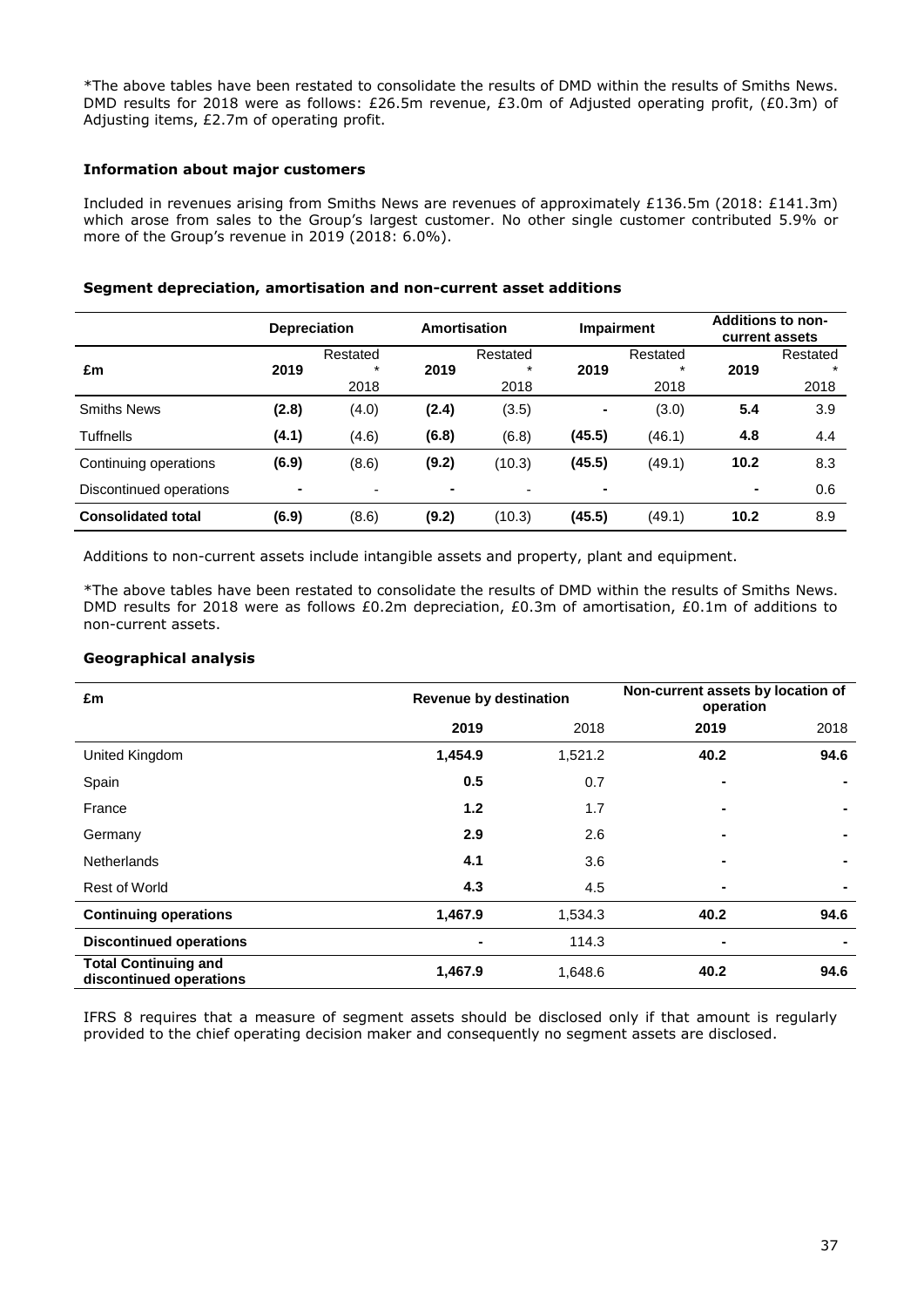# **3. Operating profit/(loss)**

The Group's results are analysed as follows:

| £m                                              |             |                 | 2019                     |              |            | Restated*<br>2018 |            |
|-------------------------------------------------|-------------|-----------------|--------------------------|--------------|------------|-------------------|------------|
| <b>Continuing operations</b>                    | <b>Note</b> | <b>Adjusted</b> | <b>Adjusted</b><br>items | <b>Total</b> | Adjusted   | Adjusted<br>items | Total      |
| <b>Revenue</b>                                  |             | 1,467.9         | ۰                        | 1,467.9      | 1,534.3    | ۰                 | 1,534.3    |
| Cost of inventories<br>recognised as an expense |             | (1, 111.0)      |                          | (1, 111.0)   | (1, 154.5) |                   | (1, 154.5) |
| Net impairment losses on<br>financial assets    |             | (0.1)           |                          | (0.1)        | (0.4)      |                   | (0.4)      |
| <b>Distribution costs</b>                       |             | (274.9)         | (1.0)                    | (275.9)      | (274.7)    | (3.6)             | (278.3)    |
| <b>Gross profit</b>                             |             | 81.9            | (1.0)                    | 80.9         | 104.7      | (3.6)             | 101.1      |
| Other administrative<br>expenses                |             | (50.2)          | (7.5)                    | (57.7)       | (68.3)     | (7.1)             | (75.4)     |
| Share-based payment<br>expense                  | 31          | (0.4)           |                          | (0.4)        |            |                   |            |
| Impairment of assets                            | 13          |                 | (45.5)                   | (45.5)       |            | (46.1)            | (46.1)     |
| Amortisation of intangibles                     | 13          | (2.4)           | (6.8)                    | (9.2)        | (3.0)      | (7.1)             | (10.1)     |
| <b>Administrative expenses</b>                  |             | (53.0)          | (59.8)                   | (112.8)      | (71.3)     | (60.3)            | (131.6)    |
| Share of profits from joint<br>ventures         | 15          | 0.6             |                          | 0.6          | 0.5        |                   | 0.5        |
| <b>Operating profit</b>                         |             | 29.5            | (60.8)                   | (31.3)       | 33.9       | (63.9)            | (30.0)     |

\*The above note has been restated to combine other cost of sales and distribution costs as the Group considers these to equate to the same type of expense.

The operating profit/(loss) is stated after charging/ (crediting):

| £m                                                                | <b>Note</b> |                   | 2019                |              |            | 2018           |        |
|-------------------------------------------------------------------|-------------|-------------------|---------------------|--------------|------------|----------------|--------|
|                                                                   |             | <b>Continuing</b> | <b>Discontinued</b> | <b>Total</b> | Continuing | Discontinued   | Total  |
| Depreciation on property,<br>plant & equipment                    | 14          | 6.9               | $\blacksquare$      | 6.9          | 8.6        | $\blacksquare$ | 8.6    |
| Amortisation of intangible<br>assets                              | 13          | 9.2               |                     | 9.2          | 10.3       | $\blacksquare$ | 10.3   |
| Operating lease charges                                           |             |                   |                     |              |            |                |        |
| occupied land and<br>$\bullet$<br>buildings                       |             | 10.1              | $\blacksquare$      | 10.1         | 10.2       | 0.5            | 10.7   |
| equipment and<br>$\bullet$<br>vehicles                            |             | 15.5              |                     | 15.5         | 16.7       | 0.1            | 16.8   |
| Operating lease rental<br>income - land and buildings             |             | (0.3)             |                     | (0.3)        | (0.2)      | $\blacksquare$ | (0.2)  |
| Write down of inventories<br>recognised as an expense             |             |                   |                     |              |            |                |        |
| (loss)/gain on disposal of<br>non-current assets                  |             | (0.3)             | -                   | (0.3)        | (0.4)      | -              | (0.4)  |
| (loss)/gain on disposal of<br>non-current assets held for<br>sale | 12          |                   |                     |              |            | (10.5)         | (10.5) |
| Staff costs (excluding share<br>based payments)                   | 5           | (124.5)           |                     | (124.5)      | 125.5      | 6.7            | 132.2  |

Included in administrative expenses are amounts payable by the Company and its subsidiary undertakings in respect of audit and non-audit services which are as follows: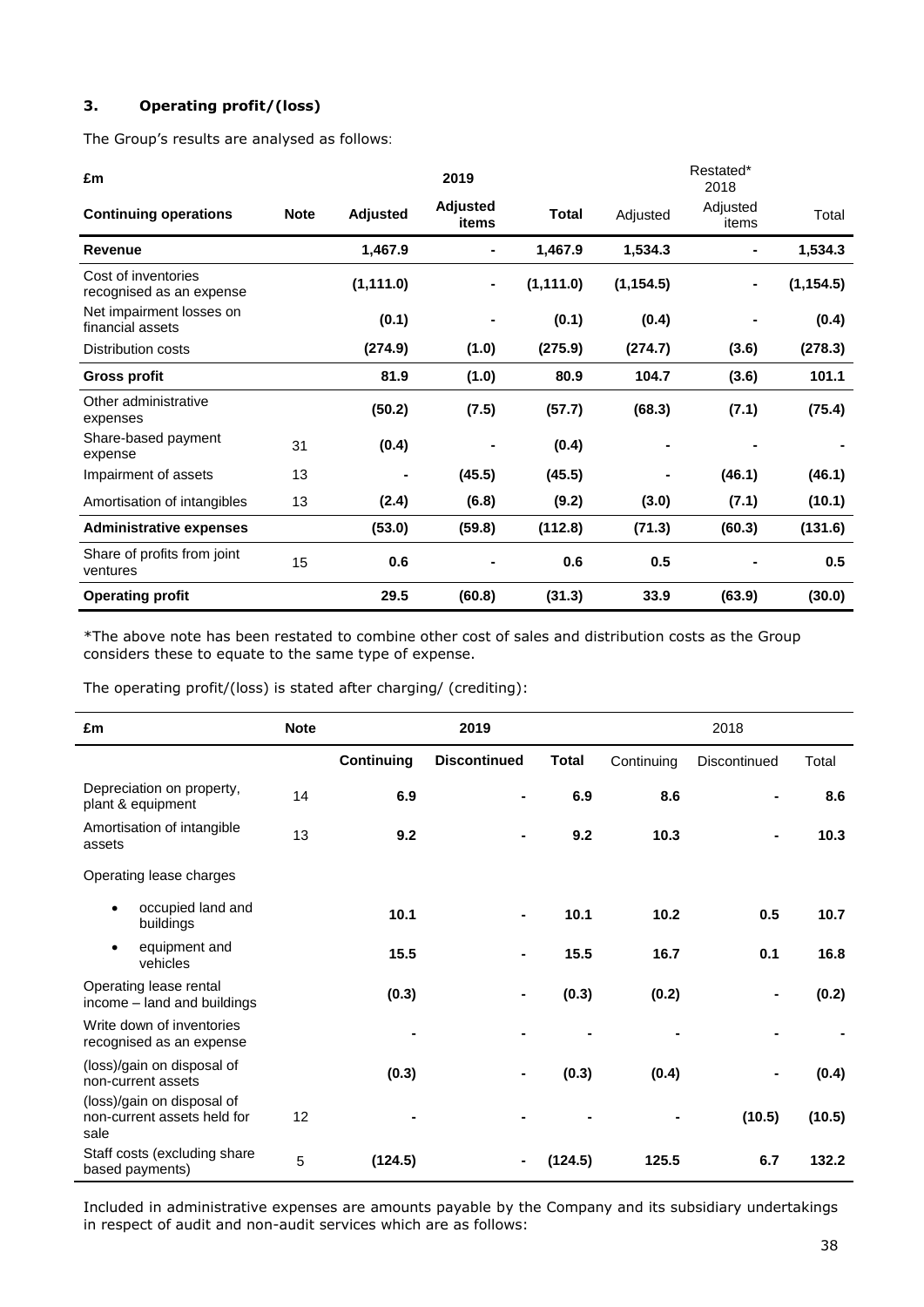| £m                                                                                                     | 2019 | 2018 |
|--------------------------------------------------------------------------------------------------------|------|------|
| Fees payable to the Company's auditor for the audit of the Company's<br>annual accounts - Deloitte LLP |      | 0.5  |
| Fees payable to the Company's auditor for the audit of the Company's<br>subsidiaries - Deloitte LLP    | 0.1  | 0.2  |
| Fees payable to the Company's auditor for the audit of the Company's<br>annual accounts $-$ BDO LLP    | 0.2  |      |
| Fees payable to the Company's auditor for the audit of the Company's<br>subsidiaries - BDO LLP         | 0.2  |      |
| Total non-audit fees                                                                                   | 0.1  |      |
| <b>Total fees</b>                                                                                      | 0.6  | 0.7  |

Details of the Company's policy on the use of auditors for non-audit services and how the auditor's independence and objectivity was safeguarded are set out in the Audit Committee report.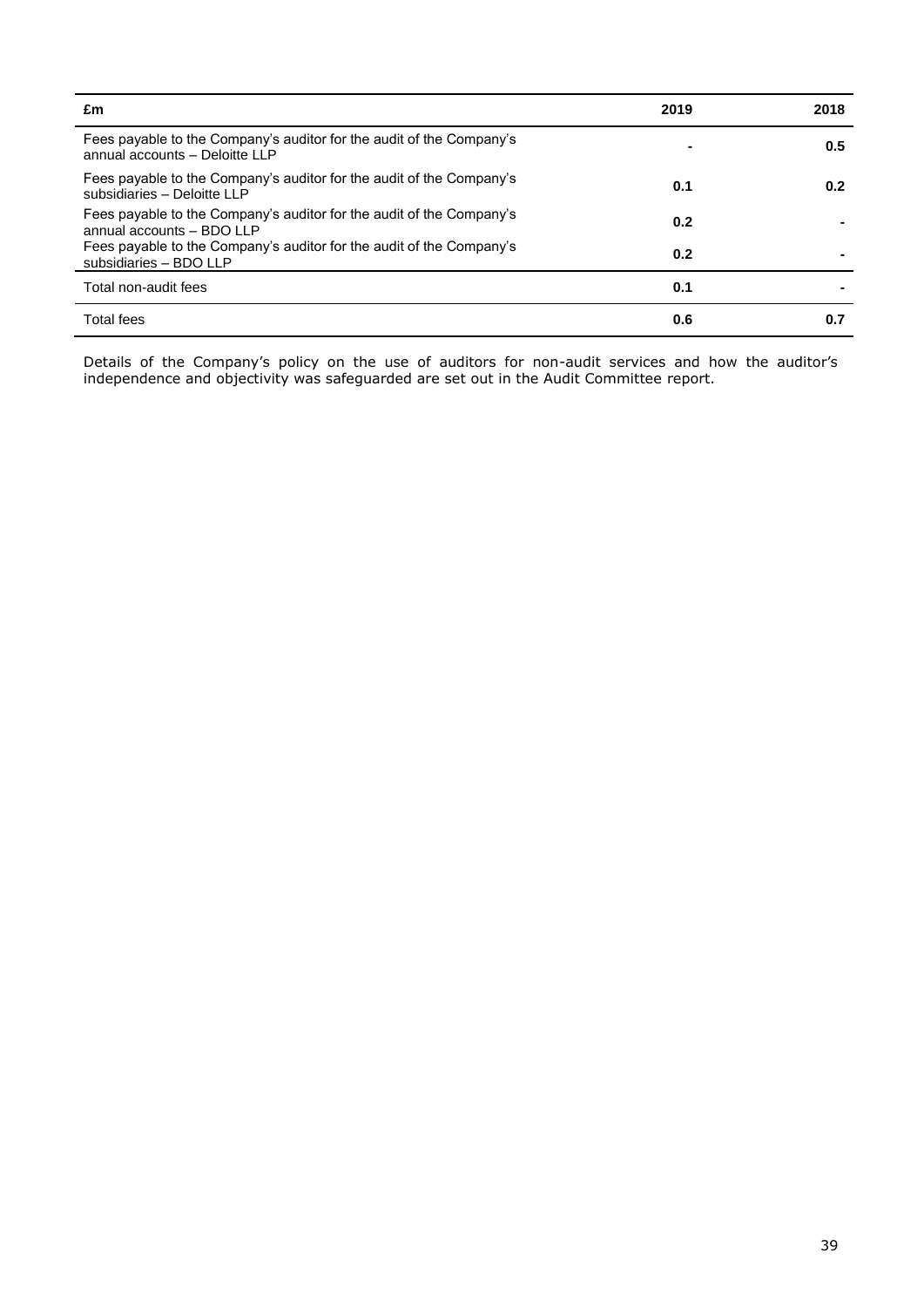# **4. Adjusted items**

| £m                                            |     | 2019           | 2018   |
|-----------------------------------------------|-----|----------------|--------|
| <b>Continuing operations</b>                  |     |                |        |
| Network and re-organisation costs             | (a) | (6.4)          | (3.1)  |
| Property                                      | (b) |                | 0.7    |
| Sale and leaseback costs                      | (c) | (0.7)          |        |
| Amortisation of acquired intangibles          | (d) | (6.8)          | (7.1)  |
| Pension                                       | (e) | (2.2)          |        |
| Brierley hill insurance claim                 | (f) | (0.2)          |        |
| Impairment of Tuffnells assets                | (g) | (45.5)         | (46.1) |
| Pass My Parcel exit costs                     | (h) | 0.3            | (6.7)  |
| Impairment of Jacks Beans                     | (i) |                | (1.1)  |
| NMW regulatory compliance                     | (j) | 0.2            | (0.5)  |
| <b>IPR</b> settlement income                  | (k) | 0.5            |        |
| <b>Total before tax</b>                       |     | (60.8)         | (63.9) |
| Taxation                                      |     | 9.9            | 2.9    |
| <b>Total after taxation</b>                   |     | (50.9)         | (61.0) |
| <b>Discontinued operations</b>                |     |                |        |
| Loss on disposal of subsidiary                | (1) |                | (10.5) |
| Re-organisation costs                         | (m) |                | (0.1)  |
| <b>Total before tax</b>                       |     |                | (10.6) |
| Taxation                                      |     |                |        |
| <b>Total after taxation</b>                   |     | $\blacksquare$ | (10.6) |
| <b>Continuing and discontinued operations</b> |     |                |        |
| Total before tax                              |     | (60.8)         | (71.6) |
| Taxation                                      |     | 9.9            | 2.9    |
| <b>Total after taxation</b>                   |     | (50.9)         | (68.7) |

The Group incurred a total of £60.8m (2018: £63.9m) of Adjusted items on a continuing basis, after tax £50.9m (2018: £61.0m).

Adjusting items are defined in the accounting policies in note 1 and in the glossary to this document, in the directors opinion the impact of removing these items from the adjusted profit give the true underlying performance of the Group and comprises:

# **(a) Network and re-organisation costs**

These are analysed as follows:

- Executive Team redundancies of £0.9m
- Outsourcing of the shared service centre £3.2m
- DMD Restructure of £1.2m
- Other redundancy and reorganisation costs of £1.1m

#### *Executive Team redundancies*

Costs of £0.9m have been incurred relating to the restructure of the Group's previous Executive Team (2018: £nil). These costs are considered to be adjusting given the size and they enable comparability between years with equivalent costs of the Executive Team. As the restructure of the previous Executive Team has been completed, no further costs are expected to be incurred.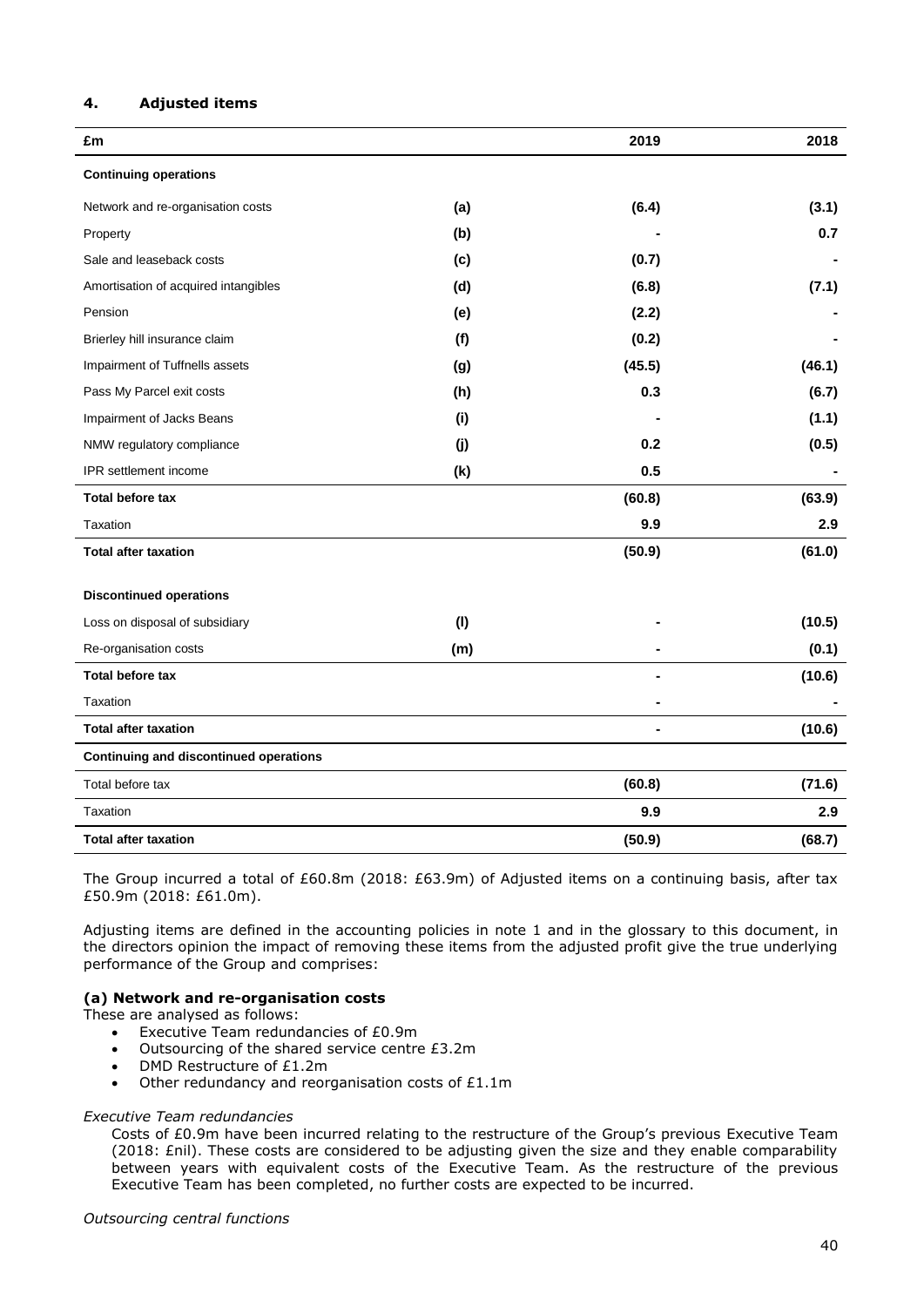£3.2m of the current year cost relates to the off-shoring of selected technology, customer services and finance functions. This process has been communicated to employees. The  $£3.2m$  comprises a provision of £2.5m related to expected redundancy costs as part of this transition and £0.7m related to legal and set up costs. Further costs of the offshoring are expected to be incurred during the next financial year. These costs are considered adjusting as the impact of the transition to an off shored central function is considered a one off. The running costs once the centre is fully operational will be treated as non-adjusting.

# *DMD Restructure costs*

In June 2019, DMD's biggest contract with British Airways was ended. As soon as notice was given, the business set about a change programme to right size the operations, close sites and reduce teams to reflect the loss of this contract. This was designed to ensure the business was able to continue to deliver profits in future with its smaller customer contract base. In total, costs of £1.2m have been incurred on redundancies and transferring operations into the Smiths News Slough depot.

These costs are considered to be adjusting given the size and they enable comparability between years with equivalent costs of the day to day operations of the business.

#### *Other redundancy and re-organisation costs*

 $£1.1m$  has been incurred in redundancy and other re-organisation in streamlining the Smiths News and Tuffnells businesses (2018: £nil).

The prior year included abortive integration costs of  $£1.6m$  with regard to the integration programme announced at the end of the previous financial year.

Costs associated with the reorganisation programmes are considered Adjusting items given they are part of a strategic programme to drive future cost savings and therefore the impact of the costs in the current year distorts the true underlying performance of the Group.

# **(b) Property**

During the prior year, the Group made the strategic decision to transfer the previously vacant Slough depot to the Tuffnells business, resulting in a credit from the release of its onerous lease provision. Onerous charges on properties are charged through Adjusted items as they form part of the Group's strategic restructuring programme to generate future cost savings. The reversal of charges has also been made in Adjusted items for consistency.

#### **(c) Sale and leaseback professional fees**

In January 2019, the Group took the decision to sell the Tuffnells freehold and long leasehold property portfolio and lease it back. During the year the Group incurred £0.7m of costs related to the sale and leaseback programme. The Group announced the sale of some properties post year end - for further details see note 11. Given the magnitude and one-off nature of the transaction as a whole it is considered to be an Adjusting item.

# **(d) Amortisation of acquired intangibles**

A charge of £6.8m (2018: £7.1m) has been recognised relating to amortisation of acquired intangibles in Tuffnells. This is considered an Adjusting item as it allows comparison between segments and, therefore, consistency in the performance of the Group at a consolidated level.

# **(e) Pensions**

Smiths News incurred professional costs of £2.1m, as a result of the WH Smith Pension Trust (one of the Group's defined benefit pension schemes) entering into an insurance backed annuity 'buy-in' of the Scheme assets, within the section of the Trust sponsored by Smiths News, which minimises the Group's exposure to future pension obligations. These pension charges are not considered to be part of normal operations due to their size and nature and are therefore considered to be an Adjusted item.

There is a further  $£0.1m$  in relation to equalisation of Guaranteed Minimum Payments (GMP) of the Tuffnells Parcel Express pension scheme. This is considered to be an Adjusting item as it was due to a one off change in the interpretation of the law relating to previously recognised cost, this is considered out of control of management and the charge relates to service in prior periods and therefore is considered an Adjusting item.

# **(f) Brierley Hill insurance claim**

The Group incurred £0.2m of insurance settlement costs this year in relation to a fatality at Tuffnells' Brierley Hill depot that occurred in January 2016. The Group had previously recognised the cost of the fine and legal costs in relation to this. Given the magnitude, one-off nature and to ensure consistent treatment with previously reported costs it is considered to be an adjusting item.

# **(g) Impairment of Tuffnells assets**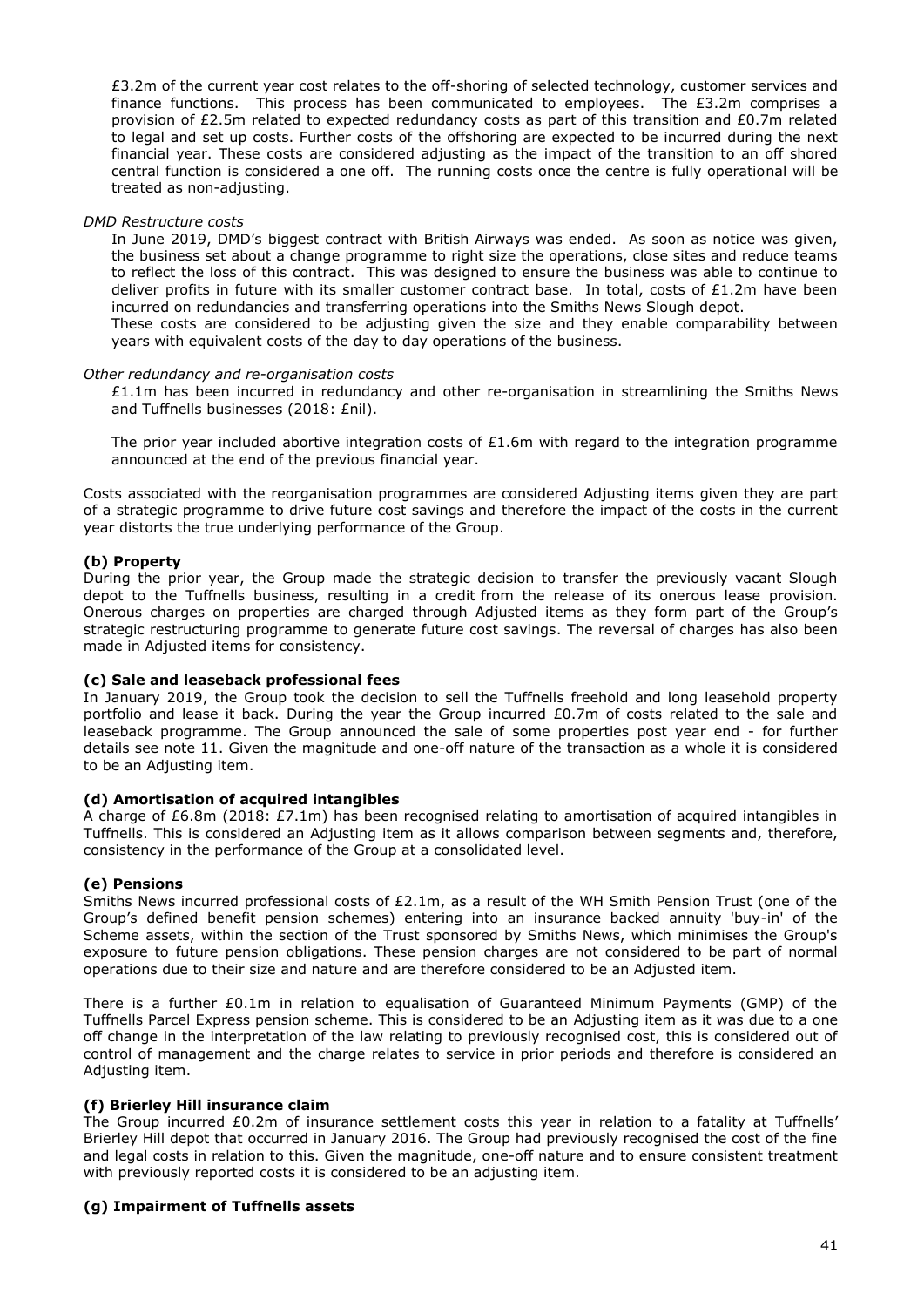Management reviewed the carrying value of the Tuffnells business unit and concluded that an impairment charge of £45.5m (2018: £46.1m) is required. This comprises £6.0m (2018: £46.1m) Goodwill, £26.4m (2018: nil) acquired intangibles, £0.4m (2018: nil) other intangibles and £12.7m (2018: nil) property, plant and equipment. For further details for the reason and how the impairments were calculated see note 13 and 14.

The impairment of Goodwill has no tax impact, the impairment of acquired intangibles has resulted in the release of £4.5m deferred tax liability as a credit to adjusted items income tax. A deferred tax asset of £2.5m has been recognised which has credited adjusted items income tax as a result of the impairment of the other assets.

It is considered adjusting due to its significant value and aids comparability between years to show the underlying performance of the Group.

# **(h) Pass My Parcel (PMP) exit costs**

Following a review of the PMP proposition on 23 May 2018, the Board decided to close the division and as a result a charge of £6.7m was booked in the prior year. This was split £4.7m of contract losses and £2.0m of impairment of associated assets.

Management concluded that losses on winding down the division represented an onerous contract with a cost of £4.7m recognised. This represented the forecast excess of costs over income from the date the Group took the decision to close the division. Of this balance,  $E2.5m$  in provisions was held at the year ended 31 August 2018 to cover the remaining costs to close all contracts. In 2019, £2.2m of costs were incurred and booked against this provision. The remaining  $£0.3m$  of the provision has been released this year.

A further £2.0m of impairment charges split £1.0m tangible and £1.0m intangible were recognised to write off the non-current assets relating to the division.

#### **(i) Impairment of Jack's Beans**

In 2018, the Group took the decision to consider the sale of the Jack's Beans division to focus on its core businesses. Bids received indicated that the net book value of the Jacks Beans assets were overstated and so they were impaired by  $£1.1m$ . The Group subsequently disposed of the assets for proceeds equivalent to their revised net book value in January 2019. Given the magnitude, the one-off nature and the Group's strategy to focus on its core businesses it was considered to be an Adjusting item.

# **(j) NMW regulatory compliance**

The Group has been in discussion with HMRC regarding an historical underpayment in relation to a misapplication of national minimum wage legislation in Tuffnells. A provision amounting to £1.3m was made in the prior year financial statements. Of this balance, £0.5m related specifically to the estimated fine. The £0.5m fine was classified as adjusting in 2018. The underpayments and fines were all settled during 2019. The remaining  $£0.2m$  of the  $£0.5m$  fine provision has been released in 2019. The release was also recognised as an Adjusting item to be consistent with prior periods and due to its one-off nature and magnitude.

# **(k) IPR settlement income**

The Group received a one-off £0.5m of income in relation to the settlement of an IPR dispute concerning the proposed use of a similar brand to one of the Group's brands. This is considered adjusting given its size and one-off nature.

# **(l) Loss on disposal of subsidiary**

On 14 February 2018, the Group completed the sale of the Books business at a loss of £10.5m - full details are provided in note 12.

#### **(m) Re-organisation costs**

Re-organisation costs of £nil (2018 £0.1m) were incurred by the Books business during the year. Reorganisation costs are considered to be adjusted items as they are part of the Group's wider restructuring programme to deliver cost savings and were incurred prior to the disposal. These are disclosed separately from other reorganisation costs on the basis the Books business was discontinued.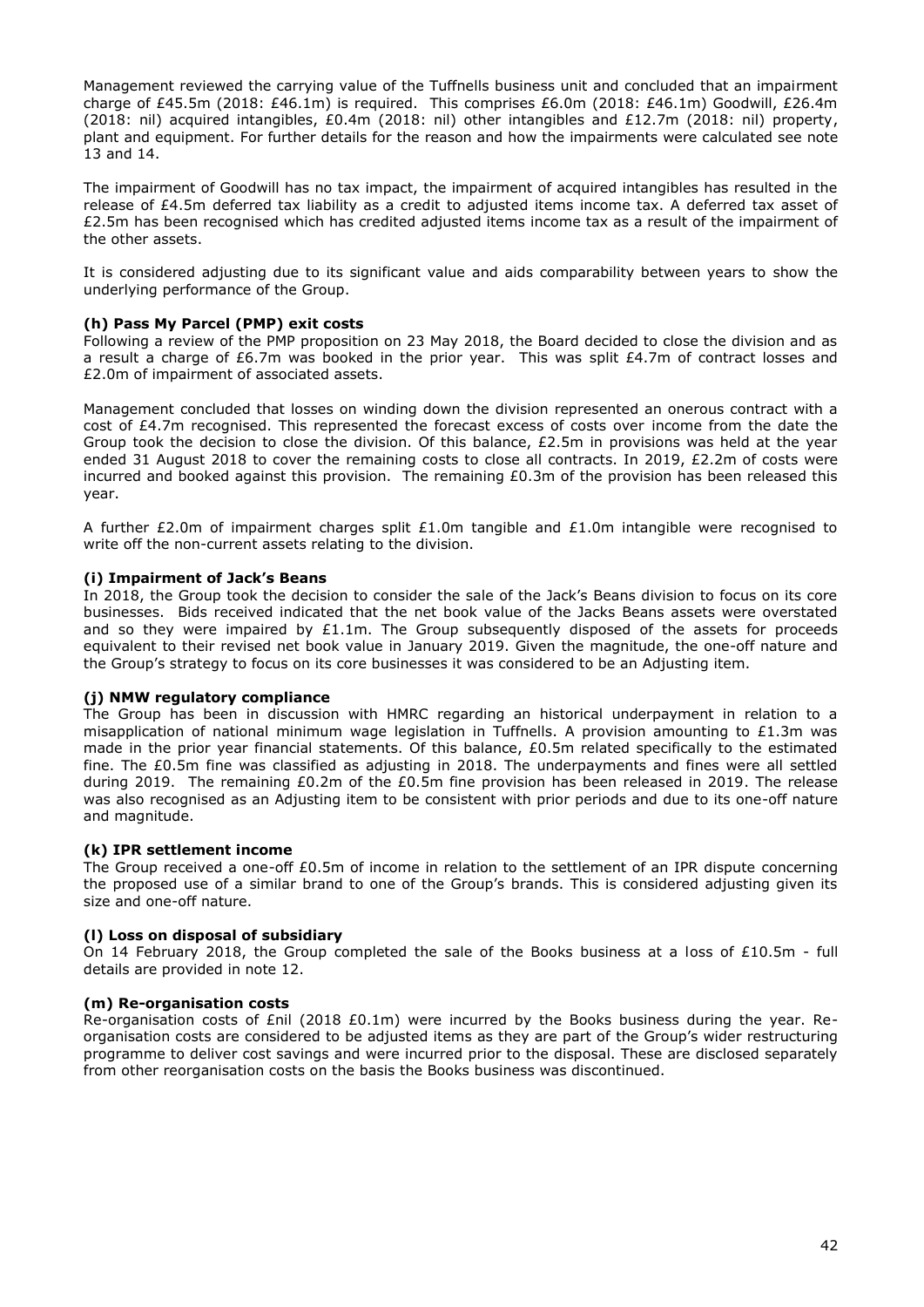# **5. Staff costs and employees**

# **(a) Staff costs**

The aggregate remuneration of employees (including executive directors) was:

| £m<br>Continuing   | <b>Note</b> | 2019  | 2018  |
|--------------------|-------------|-------|-------|
| Wages and salaries |             | 113.5 | 112.6 |
| Social security    |             | 9.5   | 11.0  |
| Pension costs      | 6           | 1.9   | 1.9   |
| <b>Total</b>       |             | 124.9 | 125.5 |

Pension costs shown above exclude charges and credits for pension scheme financing and actuarial gains and losses arising on the pension schemes. Wages and salaries shown above exclude amounts related to share based payment charges. On a continuing basis there was a charge of £0.4m in 2019 (2018: £nil) relating to share based payments (refer to note 3). There was £nil (2018: £6.7m) of staff costs relating to discontinued operations these are not included in the above table.

# **(b) Employee numbers**

The average total monthly number of employees relating to continuing operations (including executive directors) was:

| <b>Number</b>     | 2019  | 2018  |
|-------------------|-------|-------|
| Operations        | 3,263 | 3,707 |
| Support functions | 1,763 | 1,137 |
| <b>Total</b>      | 5,026 | 4,844 |

# **6. Retirement benefit obligation**

# **Defined benefit pension schemes**

The Group operates two defined benefit schemes, the WH Smith Pension Trust (the 'Pension Trust') and the Tuffnells Parcels Express Pension Scheme.

The Group's defined benefit pension plans are final salary pension plans, which provide benefits to members in the form of a guaranteed level of pension payable for life. The level of benefits provided depends on members' length of service and their salary in the final years leading up to retirement. Benefits are paid to members from trustee-administered funds. The trustees are responsible for ensuring that the plan is sufficiently funded to meet current and future benefit payments. If investment experience is worse than expected, the Group's obligations are increased.

The trustees must agree a funding plan with the sponsoring company such that any funding shortfall is expected to be met by additional contributions and investment performance. In order to assess the level of contributions required, triennial valuations are carried out with plan's obligations measured using prudent assumptions (relative to those used to measure accounting liabilities). The trustees' other duties include managing the investment of plan assets, administration of plan benefits and exercising of discretionary powers.

The amounts recognised in the balance sheet are as follows:

| £m                                                | <b>WH Smith</b><br>Pension Trust | Tuffnells Parcels<br><b>Express</b> | 2019    | <b>WH Smith</b><br><b>Pension Trust</b> | <b>Tuffnells Parcels</b><br><b>Express</b> | 2018    |
|---------------------------------------------------|----------------------------------|-------------------------------------|---------|-----------------------------------------|--------------------------------------------|---------|
| Present value of<br>defined benefit<br>obligation | (470.2)                          | (13.4)                              | (483.6) | (428.6)                                 | (11.8)                                     | (440.4) |
| Fair value of assets                              | 494.2                            | 10.5                                | 504.7   | 583.1                                   | 9.6                                        | 592.7   |
| Net surplus/ (loss)                               | 24.0                             | (2.9)                               | 21.1    | 154.5                                   | (2.2)                                      | 152.3   |
| Amounts not<br>recognised due to<br>asset limit   | (24.0)                           | $\overline{\phantom{a}}$            | (24.0)  | (154.5)                                 |                                            | (154.5) |
|                                                   |                                  | (2.9)                               | (2.9)   | ٠                                       | (2.2)                                      | (2.2)   |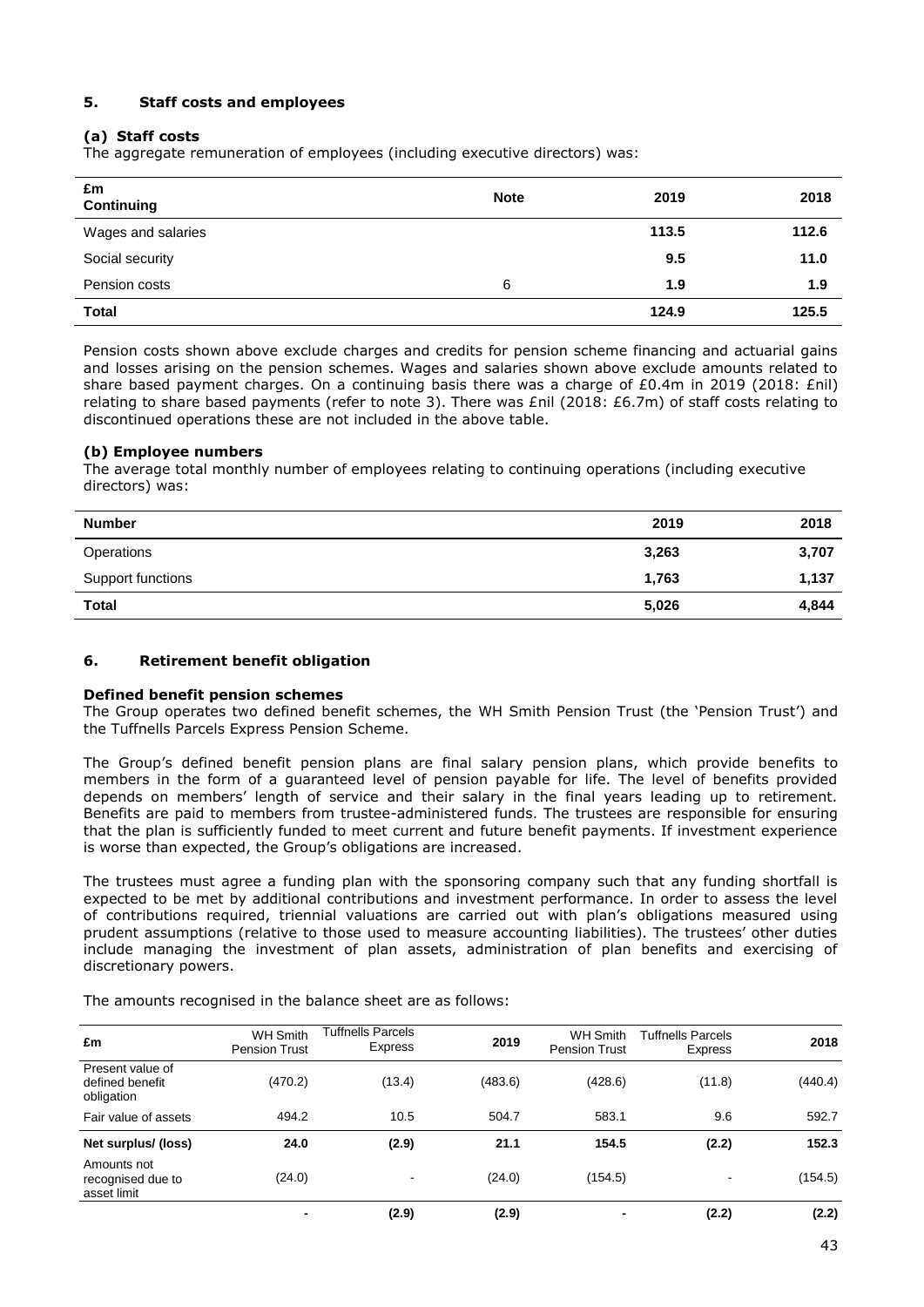| <b>Pension liability</b> | (2.9)                    | (2.9) | (5.1) | (2.2)                    | (7.3) |
|--------------------------|--------------------------|-------|-------|--------------------------|-------|
| requirements             |                          |       |       |                          |       |
| minimum funding          |                          |       |       |                          |       |
| recognised due to        | $\overline{\phantom{0}}$ |       | (5.1  | $\overline{\phantom{a}}$ | (5.1) |
| Additional liability     |                          |       |       |                          |       |

The primary defined benefit pension scheme (the Smiths News Section of the WH Smith Pension Trust) has an IAS 19 surplus of £24.0m at 31 August 2019 (2018: £154.5m surplus) which the Group does not recognise in the accounts as the Group do not have an unconditional right to either a reduction of future contributions or right to a refund on closure of the scheme. The valuation of the defined benefit schemes for the IAS 19 disclosures have been carried out by independent qualified actuaries based on updating the most recent funding valuations of the respective schemes, adjusted as appropriate for membership experience and changes in the actuarial assumptions.

The actuarial valuation for funding purposes produces a scheme deficit due to different assumptions and calculation methodologies used compared to those under IAS 19, most notably the use of a discount rate that reflects the actual investment strategy, rather than corporate bond yields as required under IAS 19.

# **WH Smith Pension Trust**

The actuarial valuation of the Smiths News section of the WH Smith Pension Trust at 31 March 2018 was completed and resulted in no further funding being required from the Group at this time. Following the completion of the 'buy-in' in October 2018 where the WH Smith Pension Trust entered into an insurance backed annuity of the Scheme assets within the section of the Trust sponsored by Smiths News the pension schemes actuary notified the Group that future cash contributions by the Group to address the deficit would no longer be required and the Group has released the IFRIC 14 liability. The 'buy-in' annuity is recognised as a plan asset and the difference in value between the value of the insurance asset received of £425m at the date of transaction and the asset transferred in exchange for the policy £555m is considered an actuarial remeasurement recognised within other comprehensive income and is offset by the release of the IFRIC 14 liability.

# **Tuffnells Parcels Express scheme**

The triennial actuarial valuation of the Tuffnells Parcels Express scheme as at 1 April 2016 was an agreed liability of £4.3m. Guaranteed Minimum Pension ("GMP") equalisation has led to an increase in scheme liabilities by £0.1m. Deficit recovery contributions to the scheme have been agreed at £0.3m per annum.

The weighted average duration of the schemes is 17 years for the Pension Trust and 25 years for the Tuffnells Parcels Express scheme.

The principal long-term assumptions used to calculate scheme liabilities on all Group schemes are:

| % p.a.                                                           | 2019 |        | 2018 |        |
|------------------------------------------------------------------|------|--------|------|--------|
| Discount rate                                                    | 1.8  |        | 2.6  |        |
| Inflation assumptions - CPI                                      | 2.2  |        | 2.2  |        |
| Inflation assumptions - RPI                                      | 3.2  |        | 3.2  |        |
| Demographic assumptions for WH Smith Pension Trust:              | 2019 |        | 2018 |        |
| Life expectancy at age 65                                        | Male | Female | Male | Female |
| Member currently aged 65                                         | 21.5 | 23.3   | 21.4 | 23.3   |
| Member currently aged 45                                         | 22.5 | 24.5   | 22.5 | 24.5   |
| Demographic assumptions for Tuffnells Parcels Express<br>scheme: | 2019 |        | 2018 |        |
| Life expectancy at age 65                                        | Male | Female | Male | Female |
| Member currently aged 65                                         | 22.1 | 24.1   | 22.2 | 24.1   |
| Member currently aged 45                                         | 23.3 | 25.4   | 23.3 | 25.4   |

# **Inflation assumptions**

Pension increases in deferment in both Schemes are granted in line with CPI for all deferred members. RPI inflation is used to determine the increases for pensions currently in payment, subject to any annual caps and floors.

A summary of the movements in the net balance sheet asset/(liability) and amounts recognised in the Group Income Statement and Other Comprehensive Income are as follows: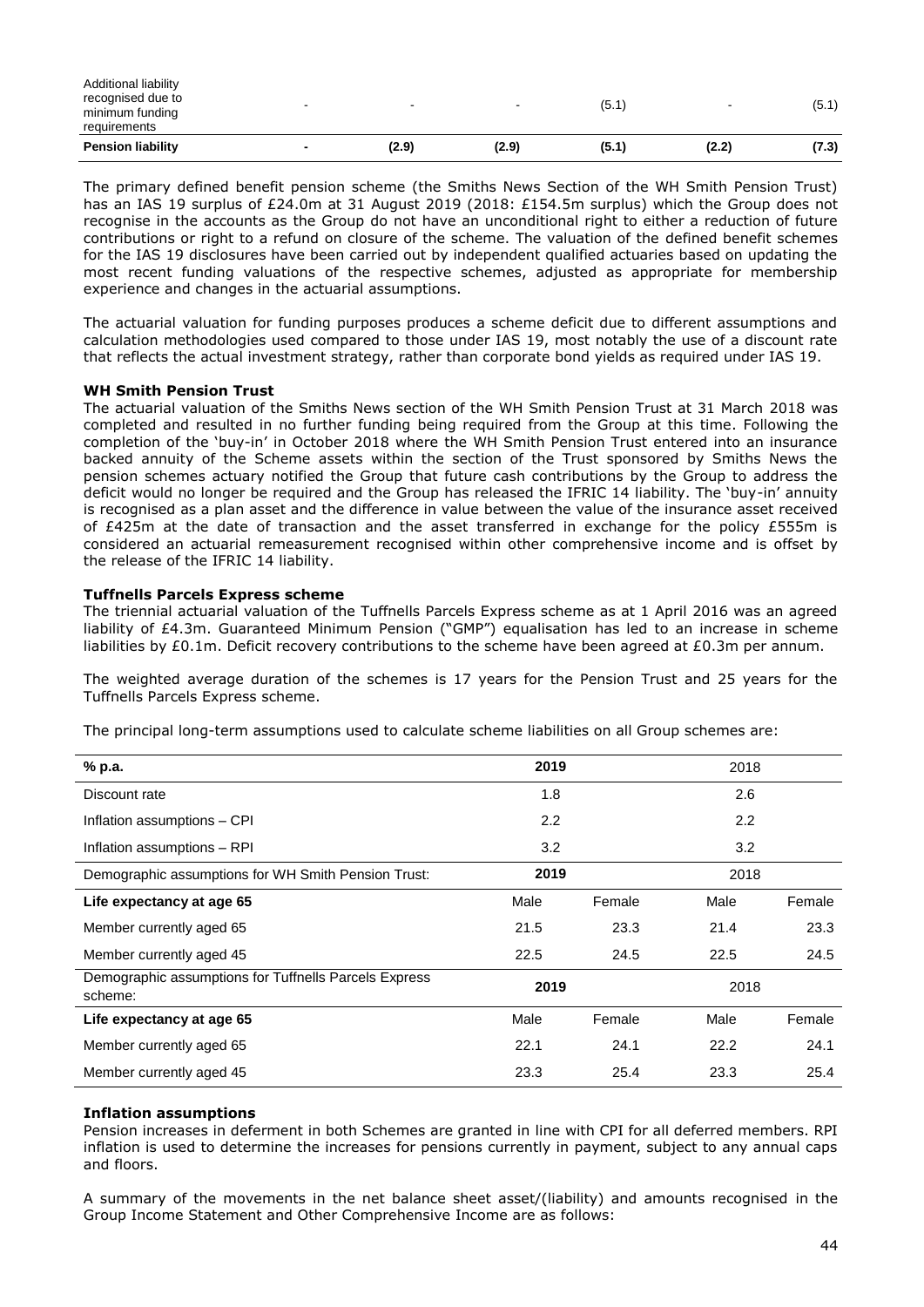| £m                                                                                     | <b>Fair value</b><br>of scheme<br>assets | <b>Defined</b><br>benefit<br>obligation | Impact of IFRIC 14<br>on defined benefit<br>pension schemes | Total  |
|----------------------------------------------------------------------------------------|------------------------------------------|-----------------------------------------|-------------------------------------------------------------|--------|
| At 31 August 2017                                                                      | 620.1                                    | (473.6)                                 | (158.0)                                                     | (11.5) |
| Current service cost                                                                   |                                          | (0.1)                                   |                                                             | (0.1)  |
| Net interest cost                                                                      | 14.4                                     | (10.9)                                  | (3.7)                                                       | (0.2)  |
| Administration expenses                                                                | (0.2)                                    |                                         |                                                             | (0.2)  |
| Total amount recognised in income statement                                            | 14.2                                     | (11.0)                                  | (3.7)                                                       | (0.5)  |
| Actual return on scheme assets (excluding amounts<br>included in net interest expense) | (23.4)                                   |                                         | (1.7)                                                       | (25.1) |
| Actuarial gains arising from experience                                                |                                          | (3.1)                                   |                                                             | (3.1)  |
| Actuarial gains arising from changes in financial<br>assumptions                       |                                          | 21.9                                    |                                                             | 21.9   |
| Actuarial gains arising from changes in demographic<br>assumptions                     |                                          | 2.5                                     |                                                             | 2.5    |
| Change in surplus not recognised                                                       |                                          |                                         | 3.8                                                         | 3.8    |
| Amount recognised in other comprehensive income                                        | (23.4)                                   | 21.3                                    | 2.1                                                         |        |
| <b>Employer contributions</b>                                                          | 4.7                                      |                                         |                                                             | 4.7    |
| Employee contributions                                                                 |                                          |                                         |                                                             |        |
| Benefit payments                                                                       | (22.9)                                   | 22.9                                    |                                                             |        |
| Amounts included in cash flow statement                                                | (18.2)                                   | 22.9                                    |                                                             | 4.7    |
| At 31 August 2018                                                                      | 592.7                                    | (440.4)                                 | (159.6)                                                     | (7.3)  |
| Current service cost                                                                   |                                          |                                         | ÷,                                                          |        |
| Net interest cost                                                                      | 14.9                                     | (11.0)                                  | (4.1)                                                       | (0.2)  |
| Past service cost                                                                      |                                          | (0.1)                                   |                                                             | (0.1)  |
| Administration expenses                                                                | (0.4)                                    |                                         |                                                             | (0.4)  |
| Total amount recognised in income statement                                            | 14.5                                     | (11.1)                                  | (4.1)                                                       | (0.7)  |
| Actual return on scheme assets (excluding amounts<br>included in net interest expense) | (83.0)                                   |                                         | 5.2                                                         | (77.8) |
| Actuarial gains/(loss) arising from experience                                         |                                          | 7.3                                     |                                                             | 7.3    |
| Actuarial gains/(loss) arising from changes in financial<br>assumptions                |                                          | (60.1)                                  |                                                             | (60.1) |
| Actuarial gains/(loss) arising from changes in<br>demographic assumptions              |                                          | (0.4)                                   |                                                             | (0.4)  |
| Change in surplus not recognised                                                       |                                          |                                         | 134.5                                                       | 134.5  |
| Amount recognised in other comprehensive income                                        | (83.0)                                   | (53.2)                                  | 139.7                                                       | 3.5    |
| <b>Employer contributions</b>                                                          | 1.6                                      |                                         |                                                             | 1.6    |
| Employee contributions                                                                 |                                          |                                         |                                                             |        |
| Benefit payments                                                                       | (21.1)                                   | 21.1                                    |                                                             |        |
| Amounts included in cash flow statement                                                | (19.5)                                   | 21.1                                    | $\overline{\phantom{0}}$                                    | 1.6    |
| <b>At 31 August 2019</b>                                                               | 504.7                                    | (483.6)                                 | (24.0)                                                      | (2.9)  |
|                                                                                        |                                          |                                         |                                                             |        |
| <b>Included within Current liabilities</b>                                             |                                          |                                         |                                                             | (0.4)  |
| <b>Included within Non-current liabilities</b>                                         |                                          |                                         |                                                             | (2.5)  |

The charge for the current service cost is included within administrative expenses. 'Net interest costs' are calculated by applying a discount rate to the net defined benefit asset or liability scheme assets and are included within finance income and expense.

An analysis of the assets at the balance sheet date is detailed below:

| £m                        |                     | 2019                     | 2018  |
|---------------------------|---------------------|--------------------------|-------|
| Gilts and swaps portfolio | Quoted and Unquoted | 10.8                     | 362.9 |
| Corporate bonds           | Quoted and Unquoted | $\overline{\phantom{0}}$ | 216.0 |
| Equity funds              | Unquoted            | 10.5                     | 9.6   |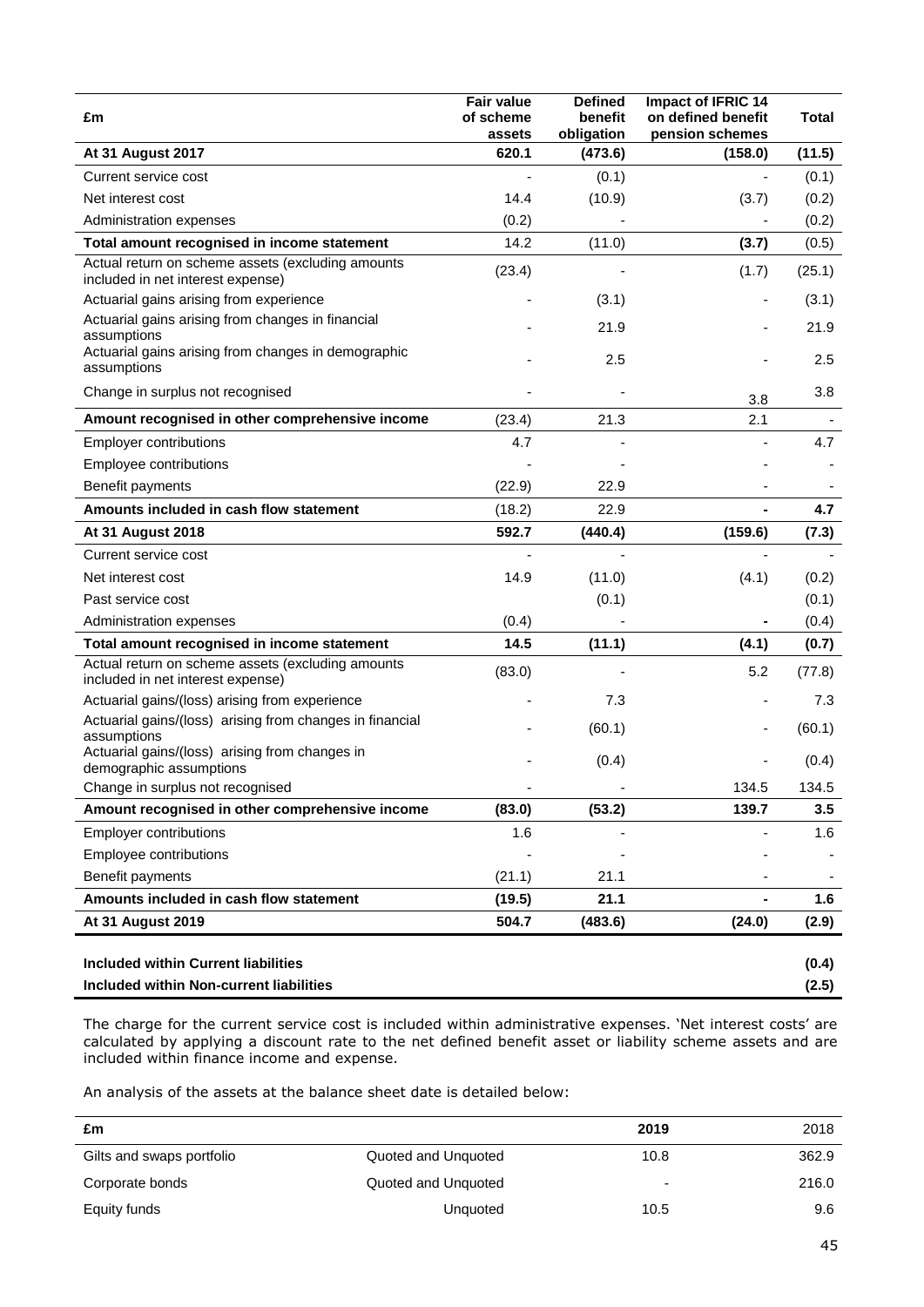|                  |          | 504.7 | 592.7                    |
|------------------|----------|-------|--------------------------|
| Cash and other   | Unquoted | 13.2  | 4.2                      |
| Insurance policy | Unquoted | 470.2 | $\overline{\phantom{0}}$ |

The return on scheme assets during 2019 was a loss of £83.0m (2018: a loss of £23.4m) due to a change in investment strategy to purchase an insurance policy for the WH Smith Pension Trust.

The value of the assets held by the Trust in Connect Group PLC issued financial instruments is £nil (2018: £nil).

Sensitivity of results to changes in the main assumptions:

| <b>Assumption</b> | Change in assumption | Impact on IAS 19 liabilities |
|-------------------|----------------------|------------------------------|
| Discount rate     | $+/- 0.5\%$          | $(E41.8m)/+E35.5m$           |
| Rate of inflation | $+/- 0.5\%$          | £41.3m/ $+(E36m)$            |
| Life expectancy   | $+/- 1$ year         | £22.4m/ $+(£15.5m)$          |

The sensitivity analysis for each significant actuarial assumption has been determined based on reasonably possible changes to the assumptions at the end of the reporting period. It is based on a change in the key assumption while holding all other assumptions constant. The effect of a change in more than one assumption will be different to the sum of the individual changes. When calculating the sensitivities, the same methodology used to calculate the liability recognised in the balance sheet has been applied. The methodology and types of assumptions used in preparing the sensitivity analysis is consistent with the previous period.

The cumulative amount of actuarial gains and losses recognised in the statement of comprehensive income since the adoption of IFRS is a loss of £26.8m (2018: a loss of £30.5m). The Group's defined benefit pension plans have a number of areas of risk, the most significant of which are set out below:

Life expectancy

The majority of the plans' obligations are to provide a pension for the life of the member, so increases in life expectancy will result in an increase in the plans' liabilities.

- Inflation risk
- The plans' benefit obligations are linked to inflation and higher inflation will lead to higher liabilities.
- Changes in bond yields

Falling bond yields tend to increase the funding and accounting liabilities. The schemes both hold investments in corporate and government bonds which offer a degree of matching, i.e. the movement in assets arising from changes in bond yields partially matches the movement in the funding or accounting liabilities. In this way, the exposure to movements in bond yields is reduced.

However, as the WH Smith Pension Trust entered into an insurance backed annuity 'buy-in' of the Scheme assets, within the section of the Trust sponsored by Smiths News, which minimises the Group's exposure to future pension obligations.

# **Defined contribution schemes**

The Group operates a number of defined contribution schemes. For the year ended 31 August 2019, contributions from the respective employing company for continuing operations totalled £1.9m (2018: £1.9m) which is included in the Income Statement.

A defined contribution plan is a pension plan under which the group pays contributions to an independently administered fund – such contributions are based upon a fixed percentage of employees' pay. The group has no legal or constructive obligations to pay further contributions to the fund once the contributions have been paid. Members' benefits are determined by the amount of contributions paid by the Company and the member, together with investment returns earned on the contributions arising from the performance of each individual's chosen investments and the type of pension the member chooses to buy at retirement. As a result, actuarial risk (that benefits will be lower than expected) and investment risk (that assets invested in will not perform in line with expectations) fall on the employee.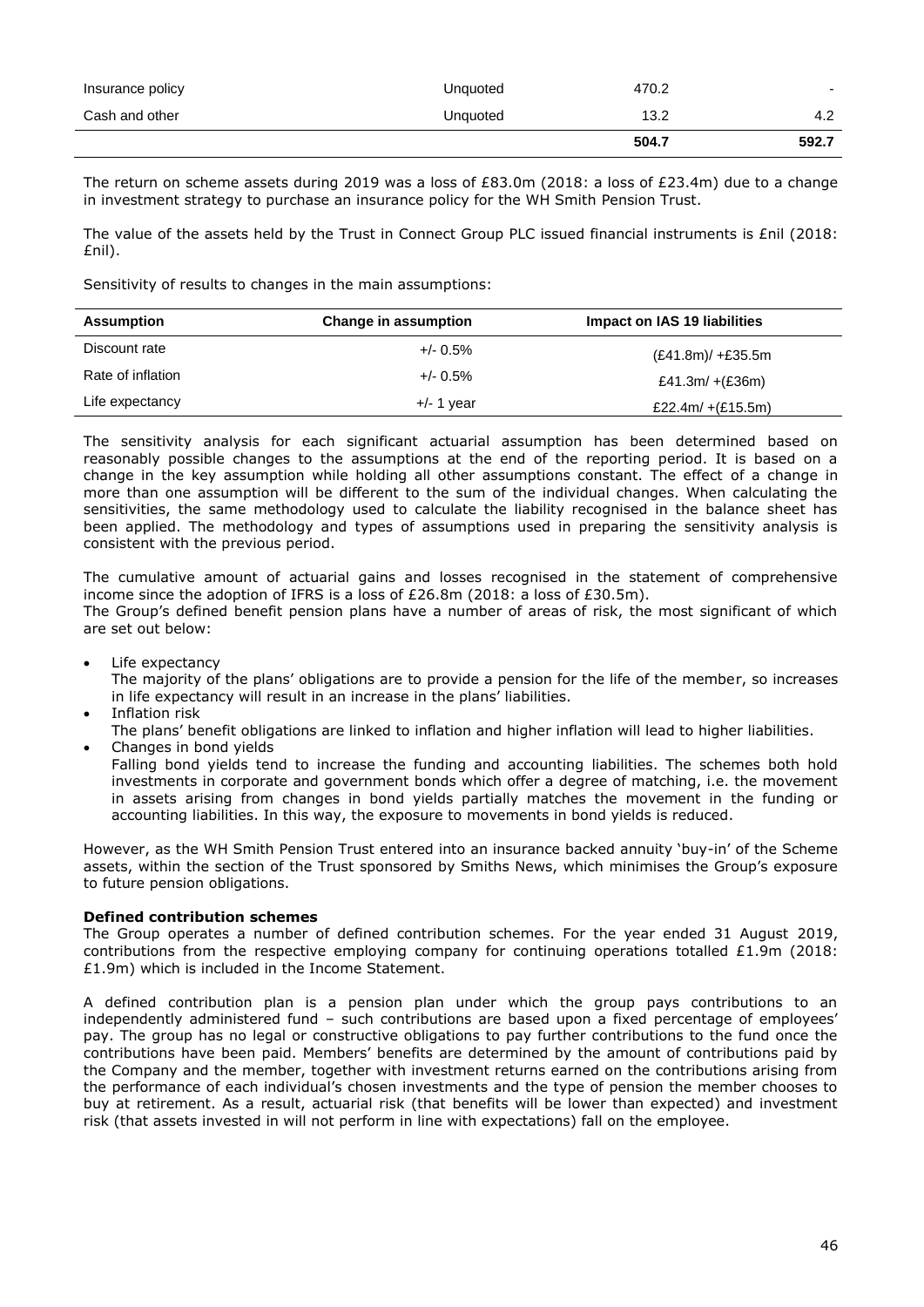# **7. Finance costs**

| £m                                                             | <b>Note</b> | 2019  | 2018  |
|----------------------------------------------------------------|-------------|-------|-------|
| <b>Continuing operations</b>                                   |             |       |       |
| Interest on bank overdrafts and loans                          |             | (5.1) | (4.1) |
| Amortisation of loan arrangement fees                          |             | (0.5) | (0.5) |
| Interest payable on finance leases                             |             | (0.1) | (0.6) |
| Total interest cost on financial liabilities at amortised cost |             | (5.7) | (5.2) |
| Net interest expense on defined benefit obligation             | 6           | (0.2) | (0.2) |
| Unwinding of discount on provisions – trading                  | 24          | (0.4) | (0.1) |
| Finance costs - continuing operations                          |             | (6.3) | (5.5) |
| Finance costs – continuing and discontinued operations         |             | (6.3) | (5.5) |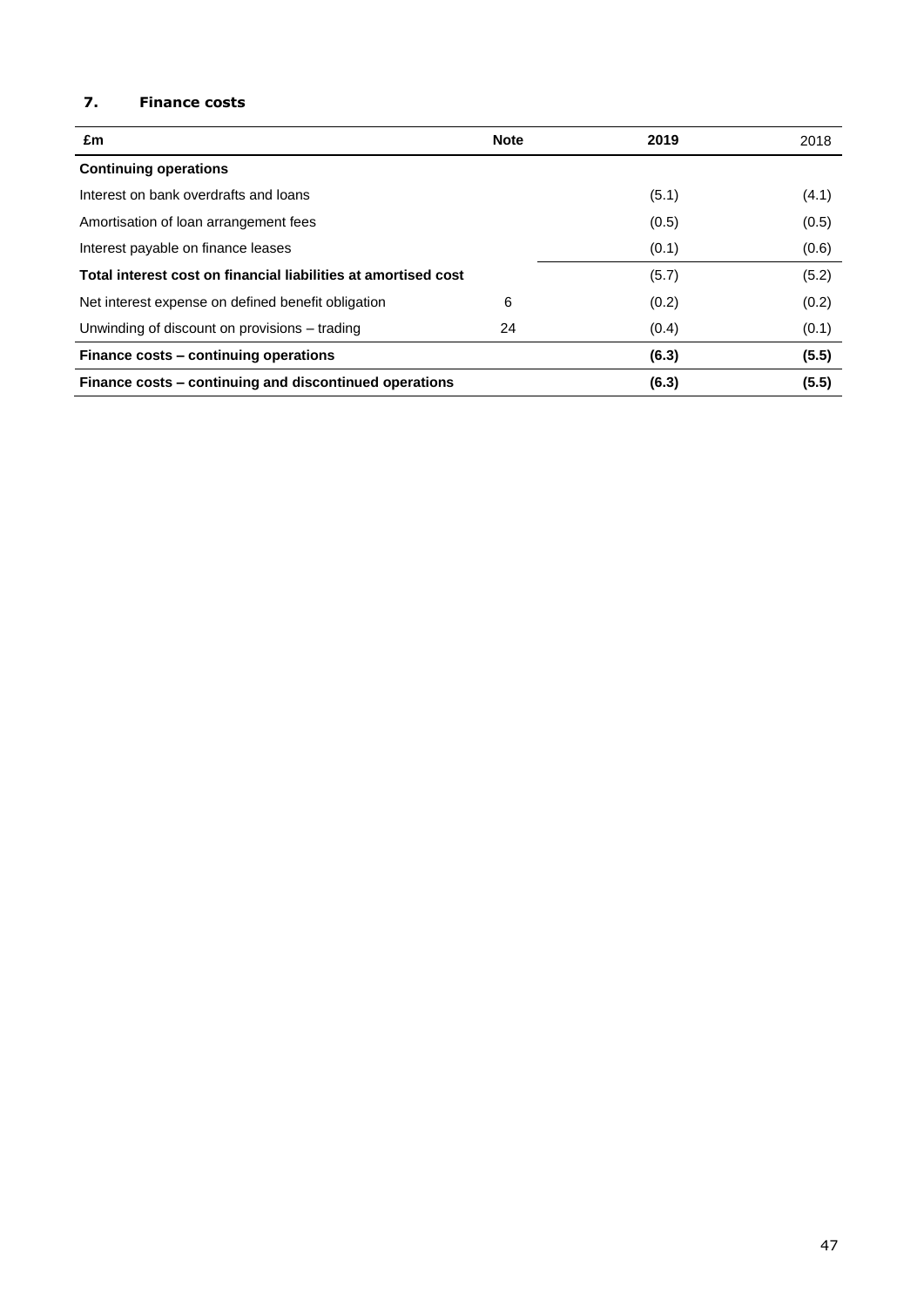# **8. Income tax expense**

| £m                                                     |          |                   | 2019         |                          |                   | 2018   |
|--------------------------------------------------------|----------|-------------------|--------------|--------------------------|-------------------|--------|
| <b>Continuing operations</b>                           | Adjusted | Adjusted<br>items | <b>Total</b> | Adjusted                 | Adjusted<br>items | Total  |
| Current tax                                            | 2.9      | (1.4)             | 1.5          | 5.6                      | (1.9)             | 3.7    |
| Adjustment in respect of prior year                    | 0.9      |                   | 0.9          | (1.0)                    |                   | (1.0)  |
| Total current tax charge                               | 3.8      | (1.4)             | 2.4          | 4.6                      | (1.9)             | 2.7    |
| Deferred tax - current year                            | (0.1)    | (9.1)             | (9.2)        | 0.6                      | (1.0)             | (0.4)  |
| Deferred tax - prior year                              | 0.1      |                   | 0.1          | 0.3                      |                   | 0.3    |
| Deferred tax – impact of rate<br>change                |          | 0.6               | 0.6          | $\overline{\phantom{0}}$ |                   |        |
| Total tax (credit)/charge -<br>continuing operations   | 3.8      | (9.9)             | (6.1)        | 5.5                      | (2.9)             | 2.6    |
| Effective tax rate                                     | 16.4%    |                   | $(16.2)\%$   | 19.4%                    |                   | (7.3%) |
| Tax charge - discontinued<br>operations                |          |                   |              | 0.4                      | (0.4)             |        |
| Tax charge – continuing and<br>discontinued operations | 3.8      | (9.9)             | (6.1)        | 5.9                      | (3.3)             | 2.6    |

The effective adjusted income tax rate for continuing operations in the year was 16.4% (2018: 19.4%). After the impact of Adjusted items of £9.9m (2018: £2.9m), the effective statutory income tax rate for continuing operations was (16.2)% (2018: (7.3)%).

Corporation tax is calculated at the main rates of UK corporation tax, those being 19.0% (2018: 19.0%). Taxation for other jurisdictions is calculated at the rates prevailing in the respective jurisdictions.

The impairment of Tuffnells goodwill creates a disallowable expense, the impairment of acquired intangibles has resulted in the release of  $£4.5m$  deferred tax liability as a credit to adjusted items income tax. A deferred tax asset of £2.5m has been recognised which has credited adjusted items income tax as a result of the impairment of the other assets. See note 4 and 13 for details relating to the impairments. The tax charge for the year can be reconciled to the loss in the income statement as follows:

| £m                                                                              | 2019   | 2018   |
|---------------------------------------------------------------------------------|--------|--------|
| Loss before tax                                                                 | (37.6) | (35.5) |
| Tax on profit at the standard rate of UK corporation tax 19.0% (2018:<br>19.0%) | (7.1)  | (6.7)  |
| Expenses not deductible for tax purposes                                        | 1.3    | 9.8    |
| Non-taxable income                                                              | ۰      | (0.5)  |
| Share based payments                                                            |        | 0.6    |
| Adjustment in respect of prior years                                            | (1.0)  | (0.6)  |
| Impact of change in UK tax rate                                                 | 0.6    |        |
| Impact of higher overseas tax rates                                             | 0.1    |        |
| Tax (credit)/charge                                                             | (6.1)  | 2.6    |

Expenses not deductible for tax purposes are comprised mainly of the tax effect of the impairment of Goodwill in Tuffnells. See note 4.

# **Tax charges to other comprehensive income and directly in equity**

| £m<br><b>Continuing operations</b>                         | 2019  | 2018  |
|------------------------------------------------------------|-------|-------|
| Current tax relating to the defined benefit pension scheme | (0.3) | (0.7) |
| Deferred tax relating to retirement benefit obligations    | 1.0   |       |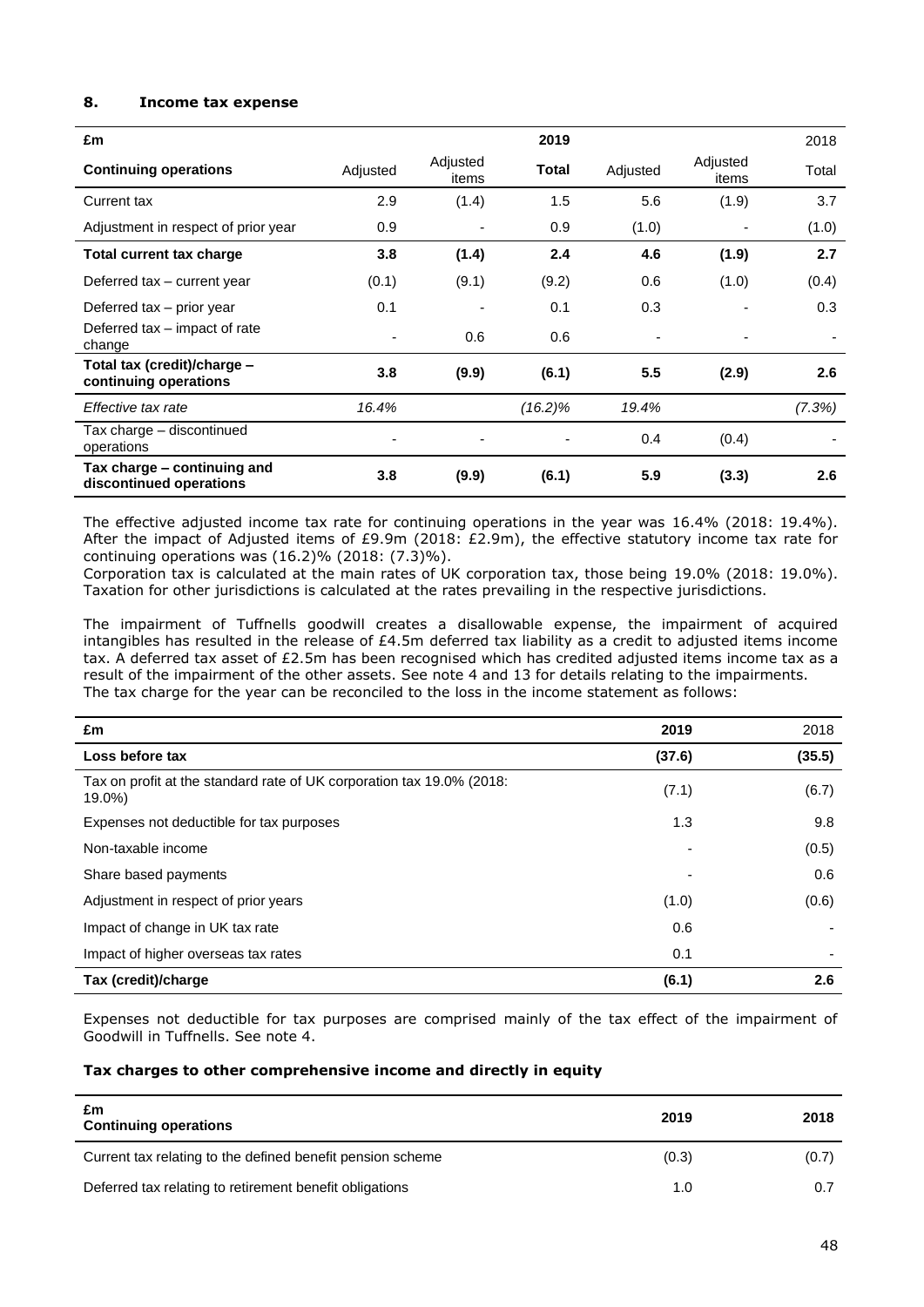| Tax charge/(credit) to other comprehensive income and directly in<br>equity - continuing operations                  | 0.7 |  |
|----------------------------------------------------------------------------------------------------------------------|-----|--|
| Tax charge to other comprehensive income and directly in equity –<br>discontinued operations                         |     |  |
| Tax charge/(credit) to other comprehensive income and directly in<br>equity - continuing and discontinued operations | 0.7 |  |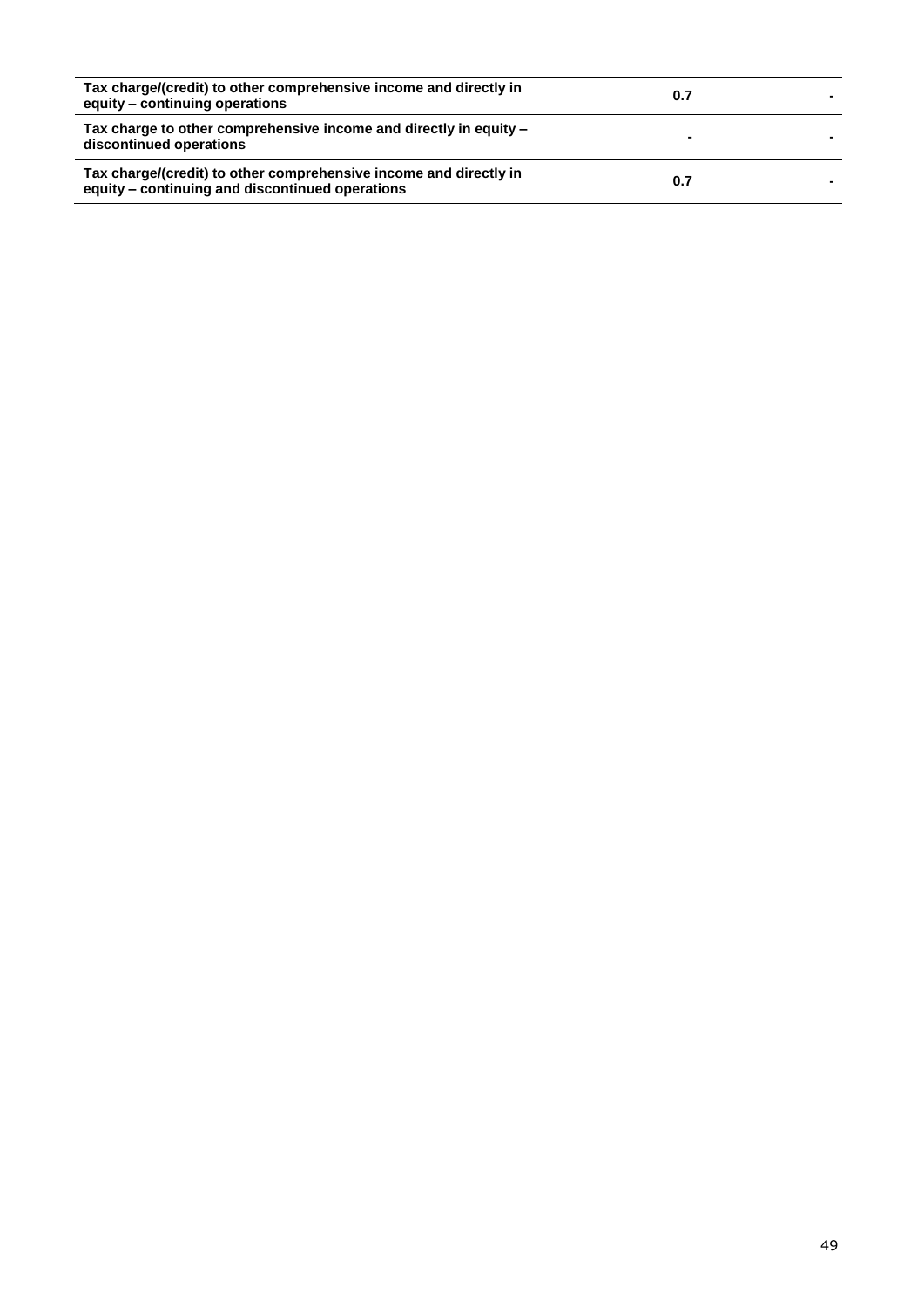# **9. Dividends**

Amounts paid and proposed as distributions to equity shareholders in the years:

|                                        | 2019             | 2018             | 2019 | 2018 |
|----------------------------------------|------------------|------------------|------|------|
| Paid & proposed dividends for the year | Per share        | Per share        | £m   | £m   |
| Interim dividend - paid                |                  | 3.1 <sub>p</sub> | -    | 7.6  |
| Final dividend – proposed              | 1.0 <sub>p</sub> |                  | 2.5  |      |
|                                        | 1.0 <sub>p</sub> | 3.1 <sub>p</sub> | 2.5  | 7.6  |
| Recognised dividends for the year      |                  |                  |      |      |
| Final dividend - prior year            |                  | 6.7p             |      | 16.5 |
| Interim dividend - current year        |                  | 3.1 <sub>p</sub> |      | 7.6  |
|                                        |                  | 9.8 <sub>p</sub> |      | 24.1 |

There is a proposed final dividend of 1.0p per share for the year ended 31 August 2019 (2018: nil).

# **10. Earnings per share**

| £m<br>Pence<br>£m<br><b>Pence</b><br>per share<br>per share<br><b>Earnings</b><br>Weighted<br><b>Earnings</b><br>Weighted<br>average<br>average<br>number<br>number<br>of shares<br>of shares<br>million<br>million<br>247.7<br>247.7<br>Weighted average number of shares in issue<br>Shares held by the ESOP (weighted)<br>(1.3)<br>(1.7)<br>Basic earnings per share (EPS)<br><b>Continuing operations</b><br>Adjusted earnings attributable to ordinary<br>19.4<br>246.4<br>22.9<br>7.9p<br>246.0<br>9.3p<br>shareholders<br>(50.9)<br>(61.0)<br>Adjusted items<br>(31.5)<br>246.4<br>(12.9p)<br>246.0<br>(15.5p)<br>Earnings attributable to ordinary shareholders<br>(38.1)<br><b>Discontinued operations</b><br>Earnings attributable to ordinary shareholder<br>246.4<br>1.3<br>246.0<br>0.5p<br><b>Total - Continuing and discontinued</b><br>operations<br>Adjusted earnings attributable to ordinary<br>19.4<br>246.4<br>7.9 <sub>p</sub><br>24.2<br>246.0<br>9.8 <sub>p</sub><br>shareholders<br>(50.9)<br>(71.2)<br>Adjusted items<br>246.4<br>Earnings attributable to ordinary shareholders<br>(31.5)<br>(12.9p)<br>246.0<br>(19.1p)<br>(47.0)<br>Diluted earnings per share (EPS)<br>Effect of dilutive share options<br>$\blacksquare$<br>$\overline{a}$<br>Effect of dilutive share options adjusting<br>0.7<br>0.7<br><b>Continuing operations</b><br>19.4<br>247.1<br>22.9<br>246.7<br>7.9p<br>9.3 <sub>p</sub><br>Diluted adjusted EPS<br><b>Diluted EPS</b><br>246.4<br>(31.5)<br>(12.9p)<br>(38.1)<br>246.0<br>(15.5p) |  | 2019 |  | 2018 |  |
|-----------------------------------------------------------------------------------------------------------------------------------------------------------------------------------------------------------------------------------------------------------------------------------------------------------------------------------------------------------------------------------------------------------------------------------------------------------------------------------------------------------------------------------------------------------------------------------------------------------------------------------------------------------------------------------------------------------------------------------------------------------------------------------------------------------------------------------------------------------------------------------------------------------------------------------------------------------------------------------------------------------------------------------------------------------------------------------------------------------------------------------------------------------------------------------------------------------------------------------------------------------------------------------------------------------------------------------------------------------------------------------------------------------------------------------------------------------------------------------------------------------------------------------------------|--|------|--|------|--|
|                                                                                                                                                                                                                                                                                                                                                                                                                                                                                                                                                                                                                                                                                                                                                                                                                                                                                                                                                                                                                                                                                                                                                                                                                                                                                                                                                                                                                                                                                                                                               |  |      |  |      |  |
|                                                                                                                                                                                                                                                                                                                                                                                                                                                                                                                                                                                                                                                                                                                                                                                                                                                                                                                                                                                                                                                                                                                                                                                                                                                                                                                                                                                                                                                                                                                                               |  |      |  |      |  |
|                                                                                                                                                                                                                                                                                                                                                                                                                                                                                                                                                                                                                                                                                                                                                                                                                                                                                                                                                                                                                                                                                                                                                                                                                                                                                                                                                                                                                                                                                                                                               |  |      |  |      |  |
|                                                                                                                                                                                                                                                                                                                                                                                                                                                                                                                                                                                                                                                                                                                                                                                                                                                                                                                                                                                                                                                                                                                                                                                                                                                                                                                                                                                                                                                                                                                                               |  |      |  |      |  |
|                                                                                                                                                                                                                                                                                                                                                                                                                                                                                                                                                                                                                                                                                                                                                                                                                                                                                                                                                                                                                                                                                                                                                                                                                                                                                                                                                                                                                                                                                                                                               |  |      |  |      |  |
|                                                                                                                                                                                                                                                                                                                                                                                                                                                                                                                                                                                                                                                                                                                                                                                                                                                                                                                                                                                                                                                                                                                                                                                                                                                                                                                                                                                                                                                                                                                                               |  |      |  |      |  |
|                                                                                                                                                                                                                                                                                                                                                                                                                                                                                                                                                                                                                                                                                                                                                                                                                                                                                                                                                                                                                                                                                                                                                                                                                                                                                                                                                                                                                                                                                                                                               |  |      |  |      |  |
|                                                                                                                                                                                                                                                                                                                                                                                                                                                                                                                                                                                                                                                                                                                                                                                                                                                                                                                                                                                                                                                                                                                                                                                                                                                                                                                                                                                                                                                                                                                                               |  |      |  |      |  |
|                                                                                                                                                                                                                                                                                                                                                                                                                                                                                                                                                                                                                                                                                                                                                                                                                                                                                                                                                                                                                                                                                                                                                                                                                                                                                                                                                                                                                                                                                                                                               |  |      |  |      |  |
|                                                                                                                                                                                                                                                                                                                                                                                                                                                                                                                                                                                                                                                                                                                                                                                                                                                                                                                                                                                                                                                                                                                                                                                                                                                                                                                                                                                                                                                                                                                                               |  |      |  |      |  |
|                                                                                                                                                                                                                                                                                                                                                                                                                                                                                                                                                                                                                                                                                                                                                                                                                                                                                                                                                                                                                                                                                                                                                                                                                                                                                                                                                                                                                                                                                                                                               |  |      |  |      |  |
|                                                                                                                                                                                                                                                                                                                                                                                                                                                                                                                                                                                                                                                                                                                                                                                                                                                                                                                                                                                                                                                                                                                                                                                                                                                                                                                                                                                                                                                                                                                                               |  |      |  |      |  |
|                                                                                                                                                                                                                                                                                                                                                                                                                                                                                                                                                                                                                                                                                                                                                                                                                                                                                                                                                                                                                                                                                                                                                                                                                                                                                                                                                                                                                                                                                                                                               |  |      |  |      |  |
|                                                                                                                                                                                                                                                                                                                                                                                                                                                                                                                                                                                                                                                                                                                                                                                                                                                                                                                                                                                                                                                                                                                                                                                                                                                                                                                                                                                                                                                                                                                                               |  |      |  |      |  |
|                                                                                                                                                                                                                                                                                                                                                                                                                                                                                                                                                                                                                                                                                                                                                                                                                                                                                                                                                                                                                                                                                                                                                                                                                                                                                                                                                                                                                                                                                                                                               |  |      |  |      |  |
|                                                                                                                                                                                                                                                                                                                                                                                                                                                                                                                                                                                                                                                                                                                                                                                                                                                                                                                                                                                                                                                                                                                                                                                                                                                                                                                                                                                                                                                                                                                                               |  |      |  |      |  |
|                                                                                                                                                                                                                                                                                                                                                                                                                                                                                                                                                                                                                                                                                                                                                                                                                                                                                                                                                                                                                                                                                                                                                                                                                                                                                                                                                                                                                                                                                                                                               |  |      |  |      |  |
|                                                                                                                                                                                                                                                                                                                                                                                                                                                                                                                                                                                                                                                                                                                                                                                                                                                                                                                                                                                                                                                                                                                                                                                                                                                                                                                                                                                                                                                                                                                                               |  |      |  |      |  |
|                                                                                                                                                                                                                                                                                                                                                                                                                                                                                                                                                                                                                                                                                                                                                                                                                                                                                                                                                                                                                                                                                                                                                                                                                                                                                                                                                                                                                                                                                                                                               |  |      |  |      |  |
|                                                                                                                                                                                                                                                                                                                                                                                                                                                                                                                                                                                                                                                                                                                                                                                                                                                                                                                                                                                                                                                                                                                                                                                                                                                                                                                                                                                                                                                                                                                                               |  |      |  |      |  |
|                                                                                                                                                                                                                                                                                                                                                                                                                                                                                                                                                                                                                                                                                                                                                                                                                                                                                                                                                                                                                                                                                                                                                                                                                                                                                                                                                                                                                                                                                                                                               |  |      |  |      |  |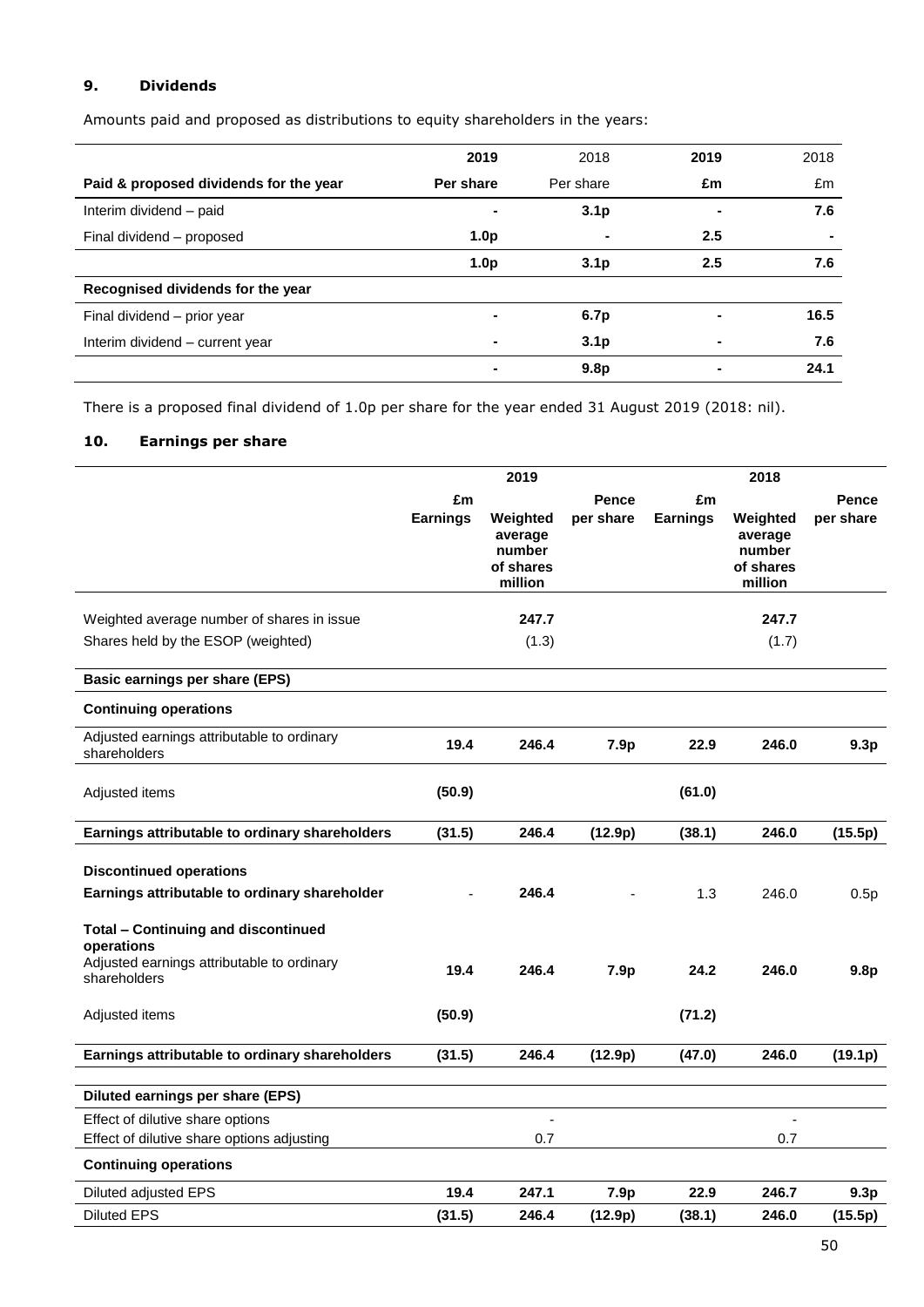| <b>Discontinued operations - Diluted EPS</b>             | $\sim$ | 247.1 | $\blacksquare$   | (8.9)  | 246.0 | (3.6p)           |
|----------------------------------------------------------|--------|-------|------------------|--------|-------|------------------|
|                                                          |        |       |                  |        |       |                  |
| <b>Total - Continuing and discontinued</b><br>operations |        |       |                  |        |       |                  |
| Diluted adjusted EPS                                     | 19.4   | 247.1 | 7.9 <sub>p</sub> | 24.2   | 246.7 | 9.8 <sub>p</sub> |
| <b>Diluted EPS</b>                                       | (31.5) | 246.4 | (12.9p)          | (47.0) | 246.0 | (19.1p)          |
|                                                          |        |       |                  |        |       |                  |

Dilutive shares increase the basic number of shares at 31 August 2019 by 0.7m to 246.4m (31 August 2018: 246.7m).

The calculation of diluted EPS reflects the potential dilutive effect of employee incentive schemes of 0.7m dilutive shares (31 August 2018: 0.7m).

Dilutive shares are only dilutive for the purposes of the Group's adjusted measure, where a profit is recognised. The application of the dilutive shares to the adjusted profits measure reduces the profit per share. Where the Group's statutory measures are loss making, the potential dilutive effect of employee incentive schemes is antidilutive, in that they would reduce the loss per share. Accordingly, they are not applied to the statutory calculation with basic and dilutive EPS being the same.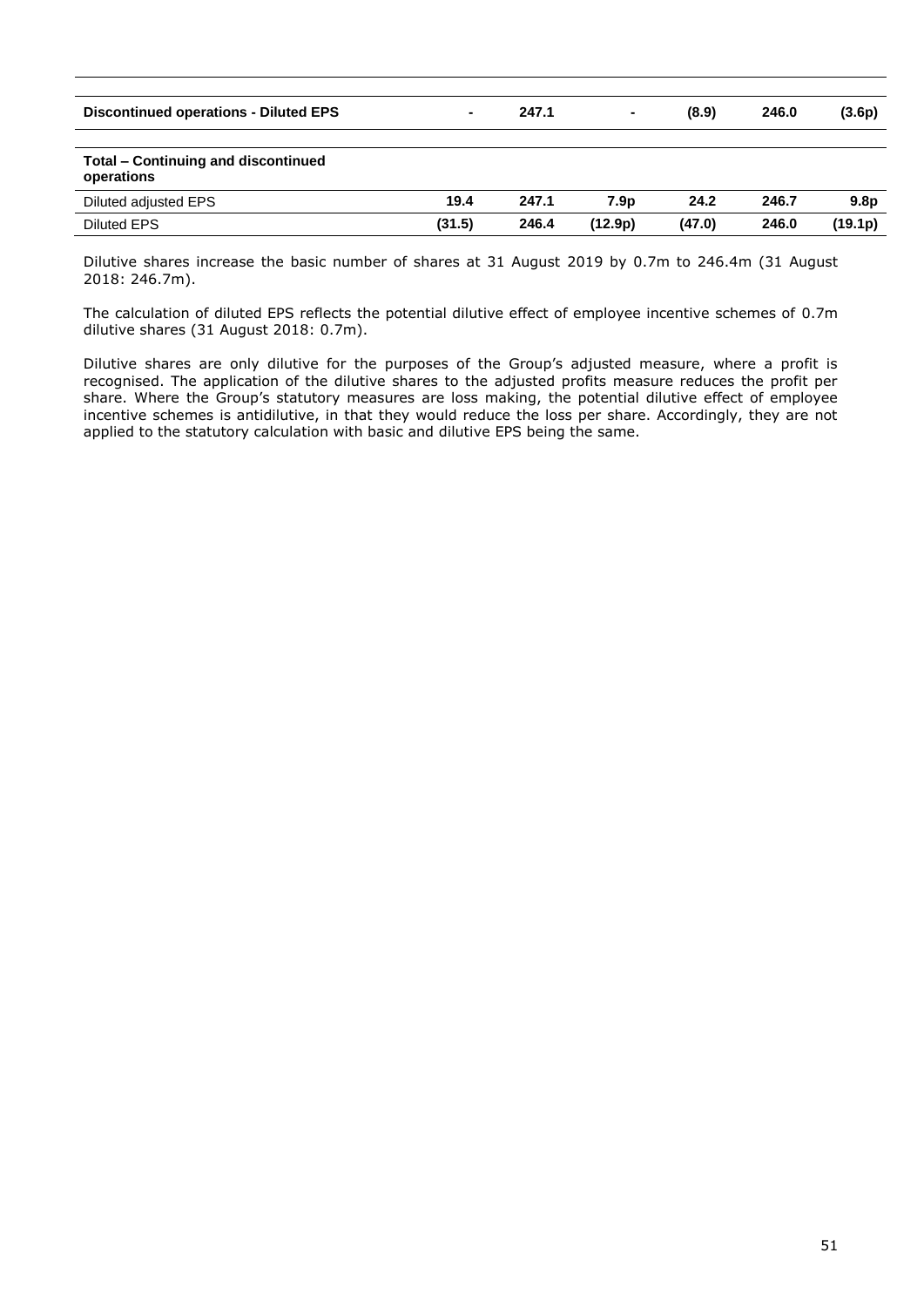# **11. Discontinued Operations and assets held for sale**

| £m                               | 2010<br>20 I J | 2018 |
|----------------------------------|----------------|------|
| Non-current assets held for sale | 1 C<br>v.o     | ∪.⊾  |

# *Tuffnells property portfolio*

In January 2019 the Group took the decision to enter into a sale and leaseback arrangement for the "Tuffnells property portfolio" made up 12 freehold and 3 long leasehold properties including related assets, the portfolio has net book value of £16.8m being: £13.6m freehold property, £1.1m long term leasehold property, £0.1m short leasehold, £0.5m fixtures and fittings and £1.5m of equipment.

On 23 September 2019, the Group's subsidiary, Tuffnells Parcels Express Limited (Tuffnells), exchanged contracts in respect of the proposed sale and leaseback of 6 distribution depots, of which three were freehold and three were long leasehold properties, to Urban Logistics Prop Co 1 (AC) Limited (Urban Logistics), a subsidiary of Urban Logistics REIT plc. Completion subsequently took place on 27 September 2019.

The sale price received from Urban Logistics was £9.9m. At completion, this first tranche of properties was subsequently leased back from Urban Logistics on 20 year lease terms, with market rent payable at £0.7m per annum, subject to market inflation. In each case, the leases are guaranteed by the Company. The expected impact under IFRS 16 will be to recognise a gain on disposal of  $E0.7m$ , a lease creditor of £8.0m, a right of use asset of £3.2m, annual depreciation of £0.2m and year 1 interest of £0.4m.

The Group continues to market the remaining properties and expect to sell the properties by February 2020. Further information is included within note 32.

# *Jack's Beans*

In January 2019, the Group sold the assets relating to the Jack's Beans division for consideration of £0.5m. The division was not considered to meet the definition of a discontinued operation given the size of the operation making up less than 1% of the Groups total revenue. The decision made to sell the division was made in August 2018, to enable the Group to focus on its core businesses, the bids received indicated an excess of net book value of £1.0m, therefore, the Group impaired the assets down to £0.5m in the prior financial year and moved them into non-current assets held for sale.

#### *Books*

The Books business was classified as held for sale on 31 August 2017 as the Group was actively marketing the business. It subsequently disposed of the business on 14 February 2018. As such, the results of the Books business are also classified as discontinued.

The results of discontinued operations, which have been included within the consolidated income statement, are as follows:

| £m                                            | 12 months to Aug 2019 |                       |                          | 12 months to Aug 2018 |                |         |
|-----------------------------------------------|-----------------------|-----------------------|--------------------------|-----------------------|----------------|---------|
|                                               | Adjusted              | <b>Adjusted items</b> | <b>Total</b>             | Adjusted              | Adjusted items |         |
|                                               |                       |                       |                          |                       |                |         |
| Revenue                                       |                       |                       | ٠                        | 114.3                 | ۰              | 114.3   |
| Expenses                                      |                       |                       | $\overline{\phantom{a}}$ | (112.5)               | (10.6)         | (123.1) |
| <b>Operating profit</b>                       |                       |                       | ٠                        | 1.8                   | (10.6)         | (8.8)   |
| Finance costs                                 |                       |                       | ٠                        | (0.1)                 |                | (0.1)   |
| Profit before tax                             |                       |                       | ٠                        | 1.7                   | (10.6)         | (8.9)   |
| Income tax expense                            |                       |                       | ٠                        | (0.4)                 | 0.4            |         |
| <b>Profit from discontinued</b><br>operations |                       |                       | ٠                        | 1.3                   | (10.2)         | (8.9)   |

During the year cash outflow from operating activities attributed to discontinued operations amounted to £nil (2018: inflow £8.8m) and paid £nil (2018: £4.3m) in respect of investing activities. There were no cash flows associated with financing activities attributable to discontinued operations.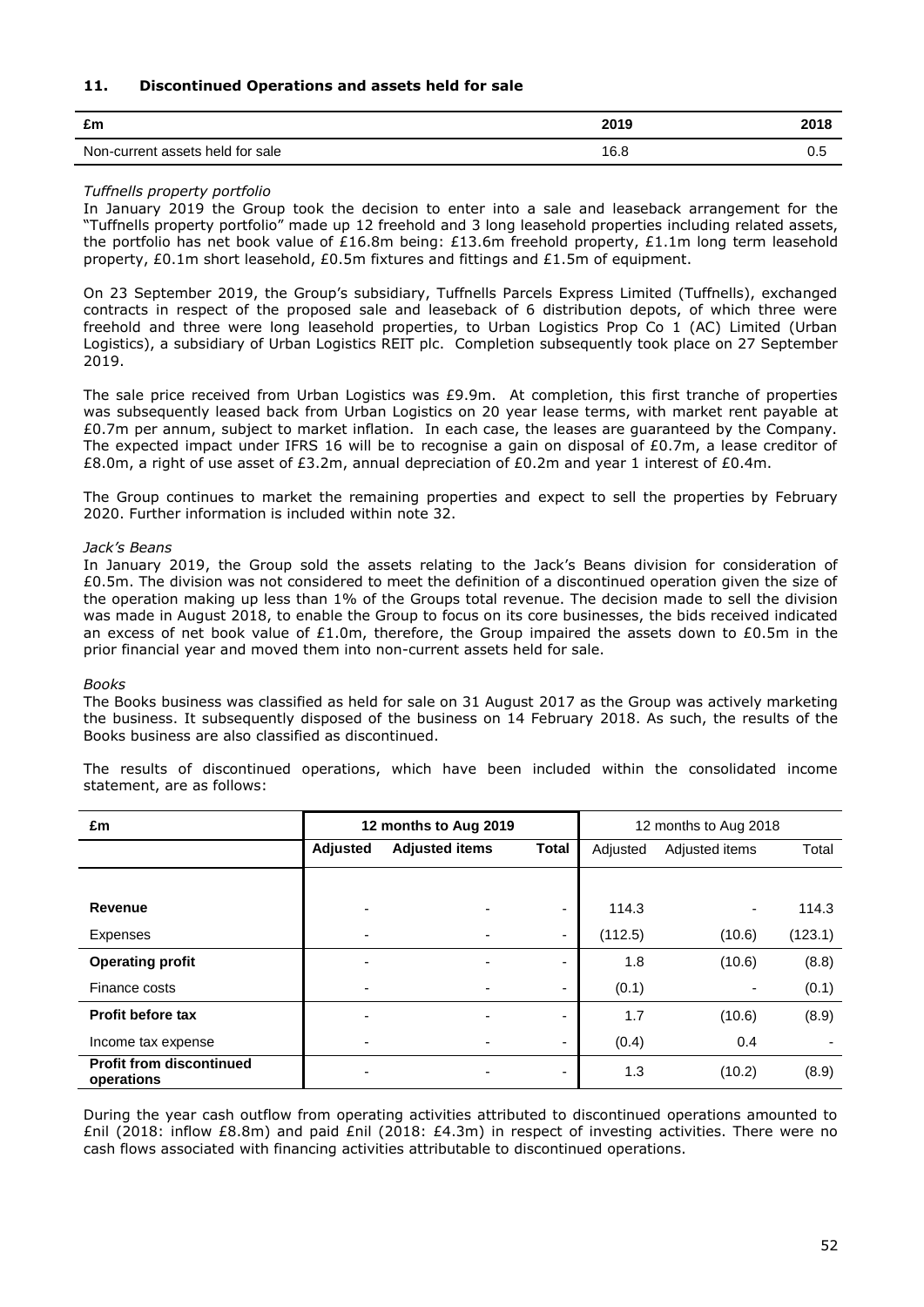# **12. Disposal of subsidiaries**

The Group disposed of the Books business on 14 February 2018. The net assets of the business at the date of disposal were:

|                                                                                                                                         | 2018   |
|-----------------------------------------------------------------------------------------------------------------------------------------|--------|
|                                                                                                                                         | £m     |
| Goodwill                                                                                                                                | 9.7    |
| Intangible assets                                                                                                                       | 3.6    |
| Property, plant and equipment                                                                                                           | 4.1    |
| Inventories                                                                                                                             | 20.7   |
| Trade and other receivables                                                                                                             | 32.7   |
| Cash and bank balances                                                                                                                  | 4.6    |
| Trade and other payables                                                                                                                | (45.9) |
| Corporation tax liability                                                                                                               | (0.1)  |
| Deferred tax liabilities                                                                                                                | (0.3)  |
| Provisions                                                                                                                              | (0.5)  |
| <b>Net assets disposed</b>                                                                                                              | 28.6   |
|                                                                                                                                         |        |
| Gross proceeds received                                                                                                                 | 18.7   |
| Disposal costs                                                                                                                          | (1.5)  |
| Release of deferred consideration liability                                                                                             | 0.9    |
| Net assets disposed                                                                                                                     | (28.6) |
| Loss on disposal                                                                                                                        | (10.5) |
|                                                                                                                                         |        |
| Total consideration                                                                                                                     |        |
| Satisfied by:                                                                                                                           |        |
| Cash                                                                                                                                    | 18.7   |
|                                                                                                                                         |        |
| Net cash inflow arising on disposal                                                                                                     |        |
| Equity consideration                                                                                                                    | 6.0    |
| Disposal proceeds to repay overdraft*                                                                                                   | 12.7   |
| Consideration received in cash and cash equivalents                                                                                     | 18.7   |
| Less: cash and cash deposits disposed                                                                                                   | (4.6)  |
| Less: cash disposal costs                                                                                                               | (1.5)  |
| Net cash inflow arising from disposal of Books business                                                                                 | 12.6   |
| *As part of the sale and purchase agreement a Group overdraft balance was settled which was intrinsically linked to the Books business. |        |
| The loss on disposal is included in the 2018 profit for the year from discontinued operations.                                          |        |
| Net cash inflow arising from disposal of Books business                                                                                 | 12.6   |
| Cash consideration received in the year ending 31 August 2018 arising from disposal of Education & Care                                 | 0.3    |

**Net cash inflow arising from disposals 12.9**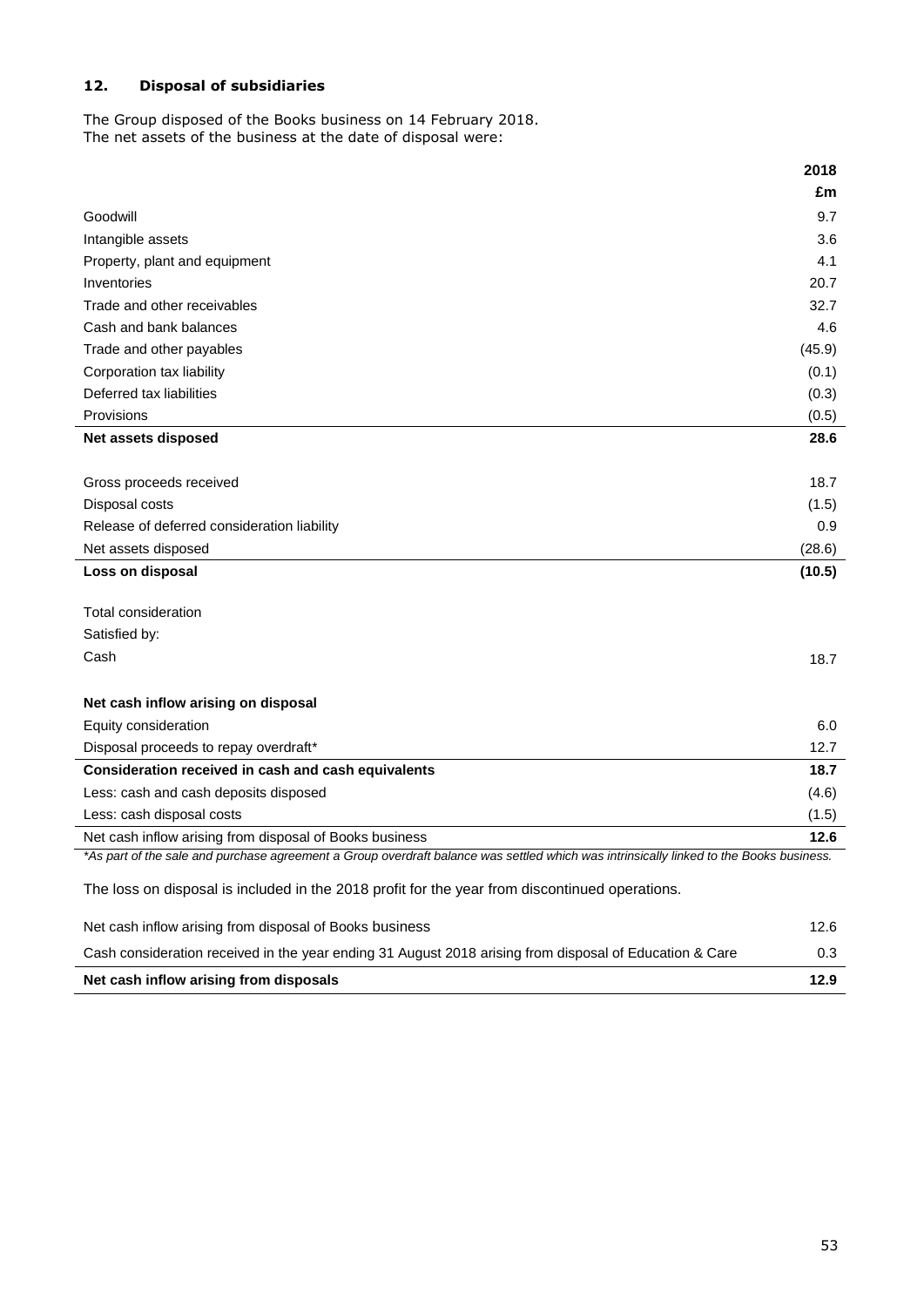|                                     |          |                                  | <b>Acquired Intangibles</b> |                          | Internally                        | Computer                 |         |
|-------------------------------------|----------|----------------------------------|-----------------------------|--------------------------|-----------------------------------|--------------------------|---------|
| £m                                  | Goodwill | <b>Customer</b><br>relationships | <b>Trade</b><br>name        | <b>Software</b>          | generated<br>development<br>costs | software<br>costs        | Total   |
| Cost:                               |          |                                  |                             |                          |                                   |                          |         |
| At 1 September 2018                 | 57.8     | 29.3                             | 30.7                        | 0.8                      | 7.1                               | 12.5                     | 138.2   |
| <b>Additions</b>                    |          |                                  |                             |                          | 0.4                               | 1.0                      | 1.4     |
| <b>Disposals</b>                    |          | ÷,                               | ÷,                          |                          | (0.1)                             | (2.1)                    | (2.2)   |
| At 31 August 2019                   | 57.8     | 29.3                             | 30.7                        | 0.8                      | 7.4                               | 11.4                     | 137.4   |
| <b>Accumulated</b><br>amortisation: |          |                                  |                             |                          |                                   |                          |         |
| At 1 September 2018                 | (46.1)   | (15.3)                           | (11.4)                      | (0.8)                    | (5.4)                             | (8.5)                    | (87.5)  |
| Amortisation charge                 |          | (3.7)                            | (3.1)                       |                          | (0.6)                             | (1.8)                    | (9.2)   |
| Disposals                           |          |                                  |                             |                          | $\overline{\phantom{m}}$          | 2.3                      | 2.3     |
| Impairment                          | (6.0)    | (10.3)                           | (16.2)                      |                          | $\blacksquare$                    | (0.4)                    | (32.9)  |
| <b>At 31 August 2019</b>            | (52.1)   | (29.3)                           | (30.7)                      | (0.8)                    | (6.0)                             | (8.4)                    | (127.3) |
| Net book value at 31<br>August 2019 | 5.7      | -                                | $\blacksquare$              | $\overline{\phantom{0}}$ | 1.4                               | 3.0                      | 10.1    |
| Cost:                               |          |                                  |                             |                          |                                   |                          |         |
| At 1 September 2017                 | 57.8     | 29.3                             | 30.7                        | 0.8                      | 6.4                               | 11.5                     | 136.5   |
| Additions                           |          | ä,                               |                             |                          | 0.7                               | 1.1                      | 1.8     |
| <b>Disposals</b>                    |          | $\frac{1}{2}$                    | ä,                          | $\overline{\phantom{a}}$ | $\blacksquare$                    | (0.1)                    | (0.1)   |
| At 31 August 2018                   | 57.8     | 29.3                             | 30.7                        | 0.8                      | 7.1                               | 12.5                     | 138.2   |
| <b>Accumulated</b><br>amortisation: |          |                                  |                             |                          |                                   |                          |         |
| At 1 September 2017                 |          | (11.3)                           | (8.3)                       | (0.7)                    | (3.9)                             | (5.8)                    | (30.0)  |
| Amortisation charge                 |          | (4.0)                            | (3.1)                       | (0.1)                    | (0.4)                             | (2.7)                    | (10.3)  |
| <b>Disposals</b>                    |          |                                  |                             |                          |                                   |                          |         |
| Impairment                          | (46.1)   | $\qquad \qquad \blacksquare$     | $\blacksquare$              | $\blacksquare$           | (1.0)                             | $\overline{\phantom{a}}$ | (47.1)  |
| At 31 August 2018                   | (46.1)   | (15.3)                           | (11.4)                      | (0.8)                    | (5.4)                             | (8.5)                    | (87.4)  |
| Net book value at 31<br>August 2018 | 11.7     | 14.0                             | 19.3                        |                          | 1.8                               | 4.0                      | 50.8    |

# **13. Intangible assets**

The Group leases software under various finance lease arrangements. The net book value of finance leases contained within the software balance above is £nil (2018: £0.2m).

The net book value of the Group's acquired intangibles split by CGU is included in the table below.

|                    |                          | Goodwill                 |                   | <b>Acquired Intangibles</b> |                          |                   | <b>Total</b> |      |                    |
|--------------------|--------------------------|--------------------------|-------------------|-----------------------------|--------------------------|-------------------|--------------|------|--------------------|
| £m                 | 2019                     | 2018                     | On<br>acquisition | 2019                        | 2018                     | On<br>acquisition | 2019         | 2018 | On.<br>acquisition |
| <b>DMD</b>         | 5.7                      | 5.7                      | 5.7               | $\blacksquare$              | 0.2                      | 2.6               | 5.7          | 5.9  | 8.3                |
| <b>Smiths News</b> | $\overline{\phantom{0}}$ | $\overline{\phantom{0}}$ |                   | ٠                           | $\overline{\phantom{0}}$ | 0.3               |              |      | 0.3                |
| <b>Tuffnells</b>   | ٠                        | 6.0                      | 52.1              | ۰                           | 33.1                     | 58.1              | ۰            | 39.1 | 110.2              |
|                    | 5.7                      | 11.7                     | 57.8              | $\overline{\phantom{a}}$    | 33.3                     | 61.0              | 5.7          | 45.0 | 118.8              |

# **Impairment tests goodwill**

Goodwill is not amortised, but tested annually for impairment or more frequently if there are indications that goodwill might be impaired with the recoverable amount being determined from value in use calculations. The recoverable amounts of the combined cash generating units are determined from the value in use calculations. The Group prepares cash flow forecasts derived from the most recent plan for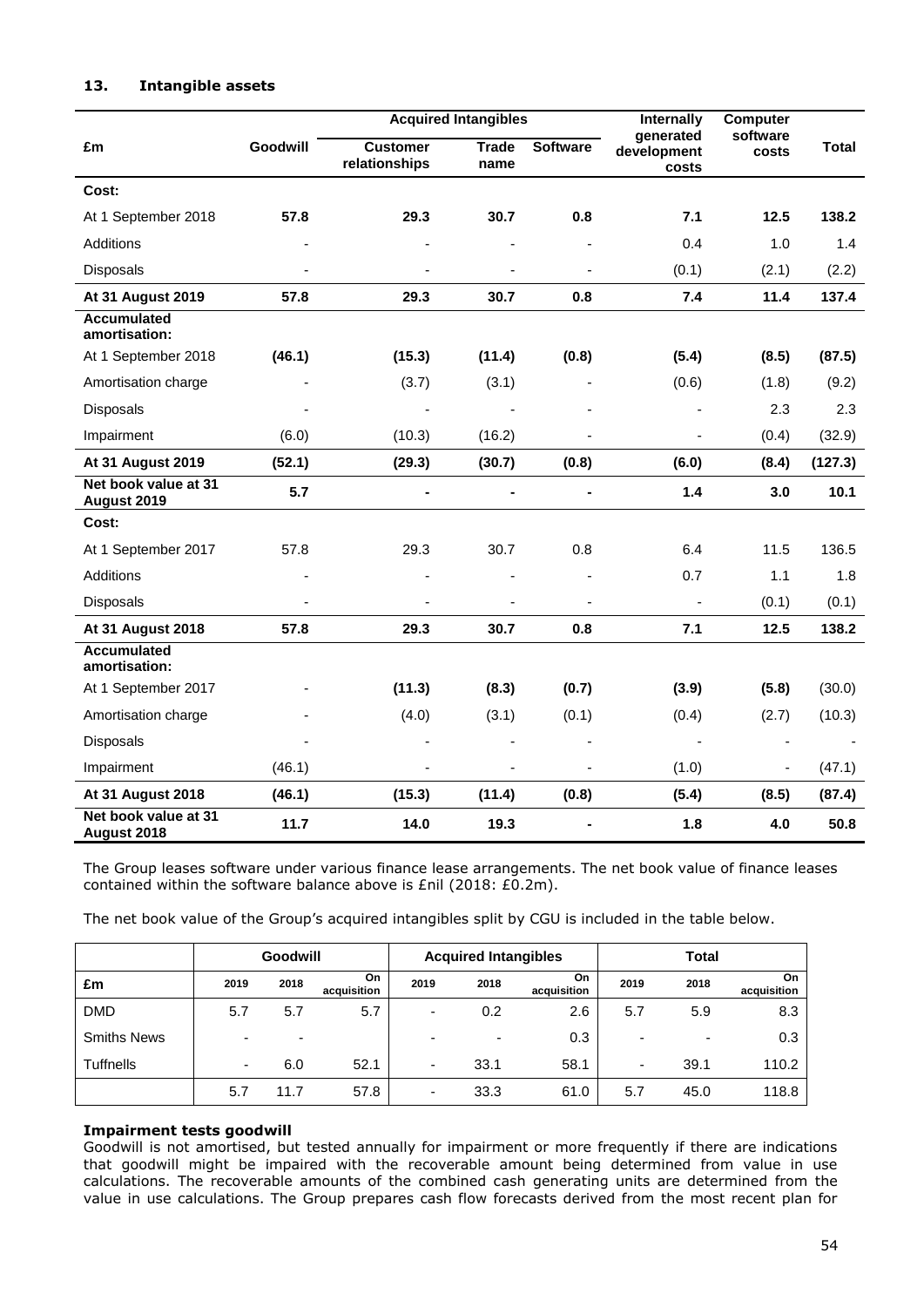the following as approved by the Board and extrapolates these cash flows on an estimated growth rate into perpetuity.

The rate used to discount the forecast cash flows is included in the table below, being the Group's weighted average cost of capital adjusted for industry and market risk.

The table below includes the key assumptions used to calculate the Group's cash generating unit value in use:

|                             | <b>Tuffnells</b> |      | <b>DMD</b> |         |  |
|-----------------------------|------------------|------|------------|---------|--|
|                             | 2019             | 2018 | 2019       | 2018    |  |
| Average plan revenue growth | 2.2%             | 1.4% | $2.5\%$ *  | $0.0\%$ |  |
| Post tax discount rate      | 11.5%            | 9.5% | 10.5%      | 9.5%    |  |
| Pre tax discount rate       | 20.0%            | 8.1% | 19.9%      | 8.7%    |  |
| Long term growth rate       | 2.0%             | 2.0% | $0.0\%$    | $0.0\%$ |  |

\*Average growth of revenue relates to years FY21-FY23

In generating these budgets the Board has considered the overall strategy of the Group, the principal and emerging risks and uncertainties inherent within the business, as well as making a number of key strategic planning assumptions which are noted below:

- 1. No significant impact on trading as a result of the EU Exit or other political change;
- 2. Modest revenue growth in Tuffnells in the assessment period;
- 3. Delivery of margin improvement in Tuffnells, driven by efficiencies both in operating and overhead costs in the assessment period; and
- 4. Continued decline in sales of printed media during the assessment period offset by overhead efficiencies in the assessment period.

Consistent with IAS 36 revenues in relation to enhancement of assets has not been included.

#### **Sensitivity to changes in key assumptions**

Impairment testing is dependent on management's estimates and judgements, particularly as they relate to the forecasting of future cash flows, the discount rates selected and expected long-term growth rates.

The Group has conducted sensitivity analysis on the impairment test of each of the CGU's classified within continuing operations.

#### **Tuffnells**

The continued deterioration of performance which was, in part due, to the weakening of consignment volumes in comparison to the prior year has resulted in losses of £14.1m in the Tuffnells business unit (2018: £5.0m). This weakening has impacted the future outlook and has negatively impacted the value in use of the Tuffnells CGU and resulted in the Group recording an impairment of £6.0m against the value of the goodwill as it is considered to have no recoverable basis.

The Tuffnells CGU has a recoverable amount of negative  $E0.6m$  based on the assumptions in the table above; the effect of a reasonably possible change in the assumptions is disclosed in the table below. This valuation has resulted in in the valuation basis for remaining assets to be the lower of their net book value or the fair value less costs to sell. This has resulted in further impairments beyond that of goodwill for further details see section on other assets below and note 14. While the CGU recoverable amount will be impacted by the changes in the assumptions below it would not result in further impairments to other assets.

|                            | <b>Plan scenario</b> | Change     | Effect on value in use<br>£m |
|----------------------------|----------------------|------------|------------------------------|
| Long term growth rate (%)  | %                    | $-/- 0.5%$ | 2.1/(1.9)                    |
| Post tax discount rate (%) | %                    | $-/-1%$    | 5.8/(4.5)                    |
| Average revenue growth     | %                    | $-0.2%$    | (16.7)                       |
| Reduction in cost savings  | £m                   | 3.0        | (8.2)                        |

#### **DMD**

The DMD CGU has a recoverable amount of £7.1m which provides headroom of £1.4m above the carrying value of goodwill based on the assumptions in the table above; the effect of a reasonably possible change in the assumptions is disclosed in the table below.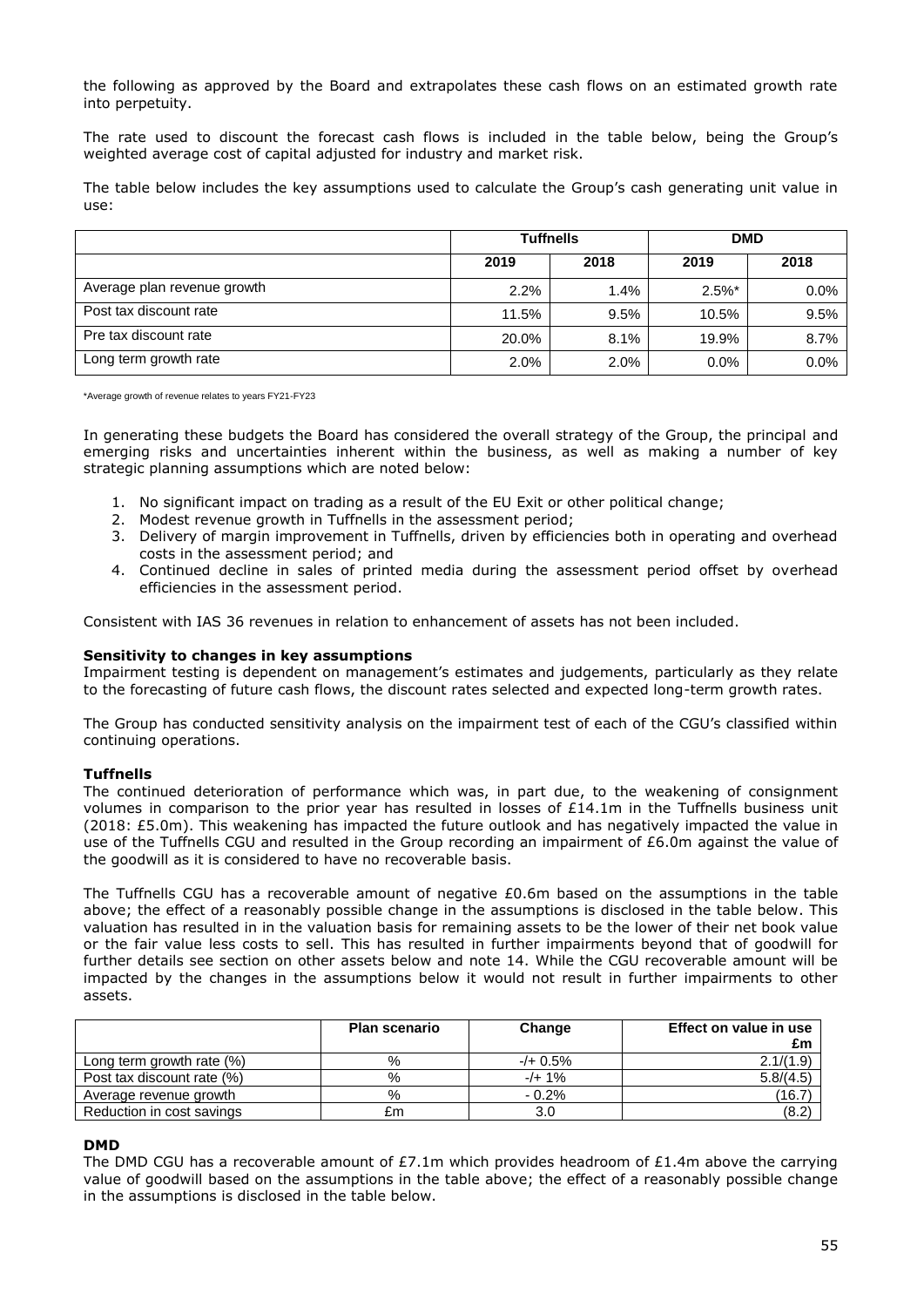|                            | <b>Plan scenario</b> | Change  | Effect on value in use<br>£m |
|----------------------------|----------------------|---------|------------------------------|
| Long term growth rate (%)  | %                    | $-/-1%$ | 0.6 / (0.5)                  |
| Post tax discount rate (%) | %                    | $-/-1%$ | (0.7)/0.8                    |
| Reduction in CGU profit    | %                    | $-10%$  | $^{\prime}$ 1.2.             |

# **Other Intangibles**

# **Tuffnells Parcels Express**

The value in use calculation performed for the Tuffnells business unit no longer supports the intangible assets relating to the this business unit, see above for details of the assumptions used and reason for this decline in value.

The Group has deemed the fair value less cost to sell to be £nil. As both the fair value and value in use no longer support these assets, an impairment charge of £26.9m (2018: nil) has been recognised split; acquired intangibles £26.5m and computer software £0.4m.

# **Pass My Parcel**

Included within cost of sales is £nil (2018: £1.0m) in relation to the impairment of intangible assets in the PMP division. This is included with the Smiths News CGU, further details of which are included within note 4.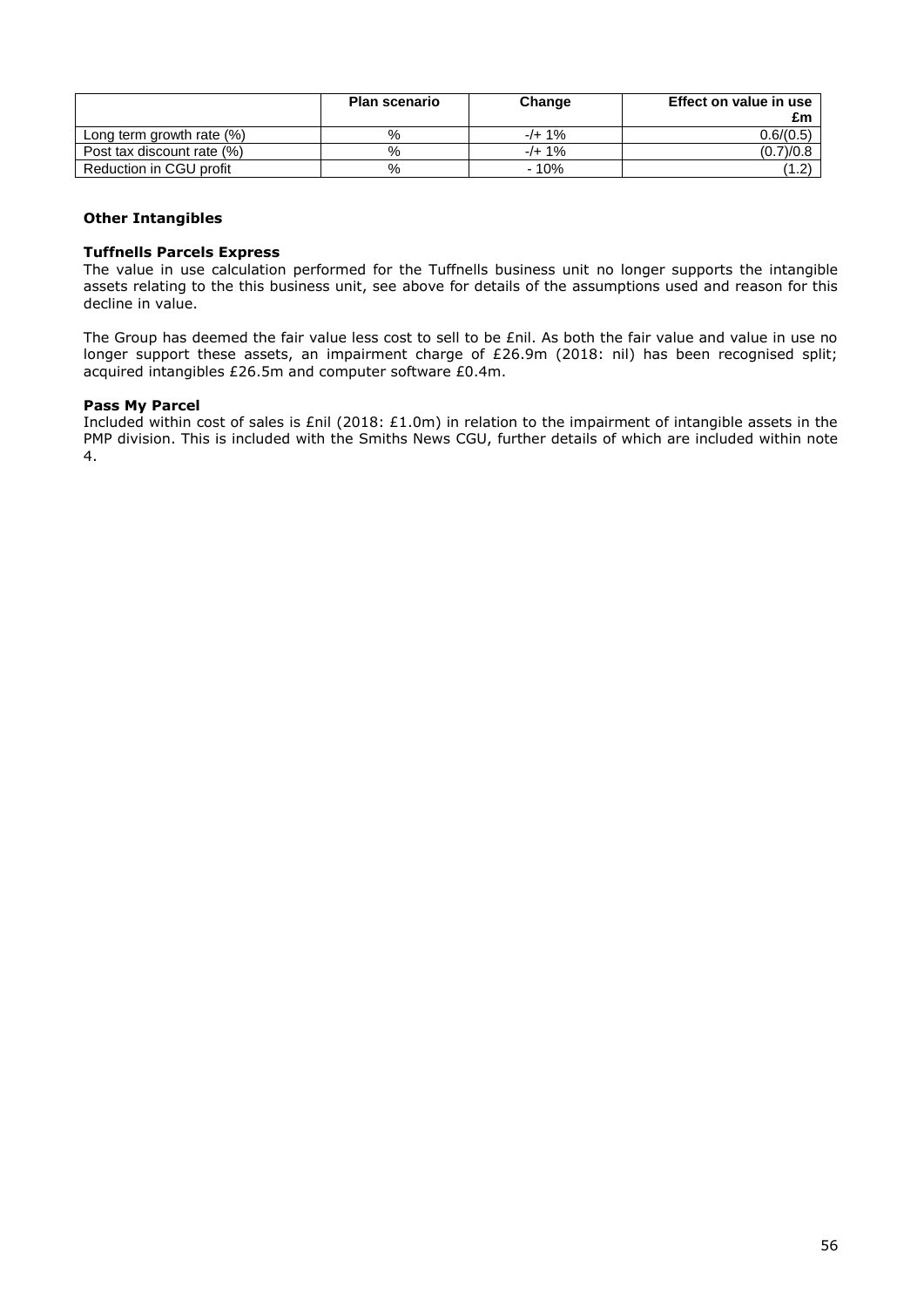# **14. Property, plant and equipment**

| £m                                  | <b>Land &amp; Buildings</b> |                              |                         |                                   |                                |              |
|-------------------------------------|-----------------------------|------------------------------|-------------------------|-----------------------------------|--------------------------------|--------------|
|                                     | Freehold<br>properties      | Long term<br>leasehold       | Short term<br>leasehold | <b>Fixtures &amp;</b><br>fittings | <b>Equipment</b><br>& vehicles | <b>Total</b> |
| Cost:                               |                             |                              |                         |                                   |                                |              |
| At 1 September 2018                 | 14.0                        | 1.3                          | 13.6                    | 5.4                               | 42.2                           | 76.5         |
| Additions                           | 0.2                         | 0.3                          | 0.2                     | 0.7                               | 7.4                            | 8.8          |
| <b>Disposals</b>                    |                             |                              | (0.2)                   | (0.4)                             | (11.3)                         | (11.9)       |
| Classified as held for sale         | (14.0)                      | (1.3)                        | (0.2)                   | (1.2)                             | (2.6)                          | (19.3)       |
| At 31 August 2019                   | 0.2                         | 0.3                          | 13.4                    | 4.5                               | 35.7                           | 54.1         |
| <b>Accumulated depreciation:</b>    |                             |                              |                         |                                   |                                |              |
| At 1 September 2018                 | (0.2)                       | (0.3)                        | (8.7)                   | (3.6)                             | (24.9)                         | (37.7)       |
| Depreciation charge                 |                             | (0.4)                        | (0.6)                   | (1.3)                             | (4.6)                          | (6.9)        |
| Transfer between asset classes      |                             | 0.3                          | (0.4)                   | 0.6                               | (0.6)                          | (0.1)        |
| Disposals                           | 0.1                         |                              | 0.2                     | 0.4                               | 10.9                           | 11.6         |
| Impairments                         | (0.5)                       |                              | (1.7)                   | (0.9)                             | (9.5)                          | (12.6)       |
| Classified as held for sale         | 0.6                         | 0.1                          | 0.1                     | 0.7                               | 1.0                            | 2.5          |
| <b>At 31 August 2019</b>            | $\blacksquare$              | (0.3)                        | (11.1)                  | (4.1)                             | (27.7)                         | (43.2)       |
| Net book value at 31 August<br>2019 | 0.2                         | $\blacksquare$               | 2.3                     | 0.4                               | 8.0                            | 10.9         |
| Cost:                               |                             |                              |                         |                                   |                                |              |
| At 1 September 2017                 | 14.1                        | 1.5                          | 12.6                    | 4.9                               | 42.7                           | 75.8         |
| Additions                           |                             |                              | 1.3                     | 0.9                               | 6.9                            | 9.1          |
| Transfer between asset classes      |                             |                              |                         |                                   |                                |              |
| Disposals                           | (0.1)                       | (0.2)                        | (0.3)                   | (0.4)                             | (4.0)                          | (5.0)        |
| Classified as held for sale         |                             |                              |                         |                                   | (3.4)                          | (3.4)        |
| At 31 August 2018                   | 14.0                        | $1.3$                        | 13.6                    | 5.4                               | 42.2                           | 76.5         |
| <b>Accumulated depreciation:</b>    |                             |                              |                         |                                   |                                |              |
| At 1 September 2017                 | $\overline{\phantom{a}}$    | (0.4)                        | (7.7)                   | (3.5)                             | (22.9)                         | (34.5)       |
| Depreciation charge                 | (0.2)                       |                              | (1.0)                   | (1.3)                             | (6.1)                          | (8.6)        |
| Transfers between asset classes     |                             |                              |                         | 0.6                               | (0.6)                          |              |
| Disposals                           |                             | 0.1                          |                         | 0.6                               | 3.8                            | 4.5          |
| Impairments                         |                             |                              |                         |                                   | (2.0)                          | (2.0)        |
| Classified as held for sale         |                             | $\qquad \qquad \blacksquare$ | ٠                       | $\overline{\phantom{a}}$          | 2.9                            | 2.9          |
| <b>At 31 August 2018</b>            | (0.2)                       | (0.3)                        | (8.7)                   | (3.6)                             | (24.9)                         | (37.7)       |
| Net book value at 31 August<br>2018 | 13.8                        | 1.0                          | 4.9                     | 1.8                               | 17.3                           | 38.8         |

The Group leases plant and equipment under a number of finance lease arrangements and has the option to purchase the equipment at the end of each lease. The net book value of finance leases contained within these balances is £0.2m at 31 August 2019 (2018: £3.7m).

# **Tuffnells**

The value in use calculation performed for the Tuffnells business unit resulted in a value in use of negative £0.6m, therefore the assets relating to the this business unit are considered to be no longer supported, see note 13 for details of the assumptions used and reason for this decline in value.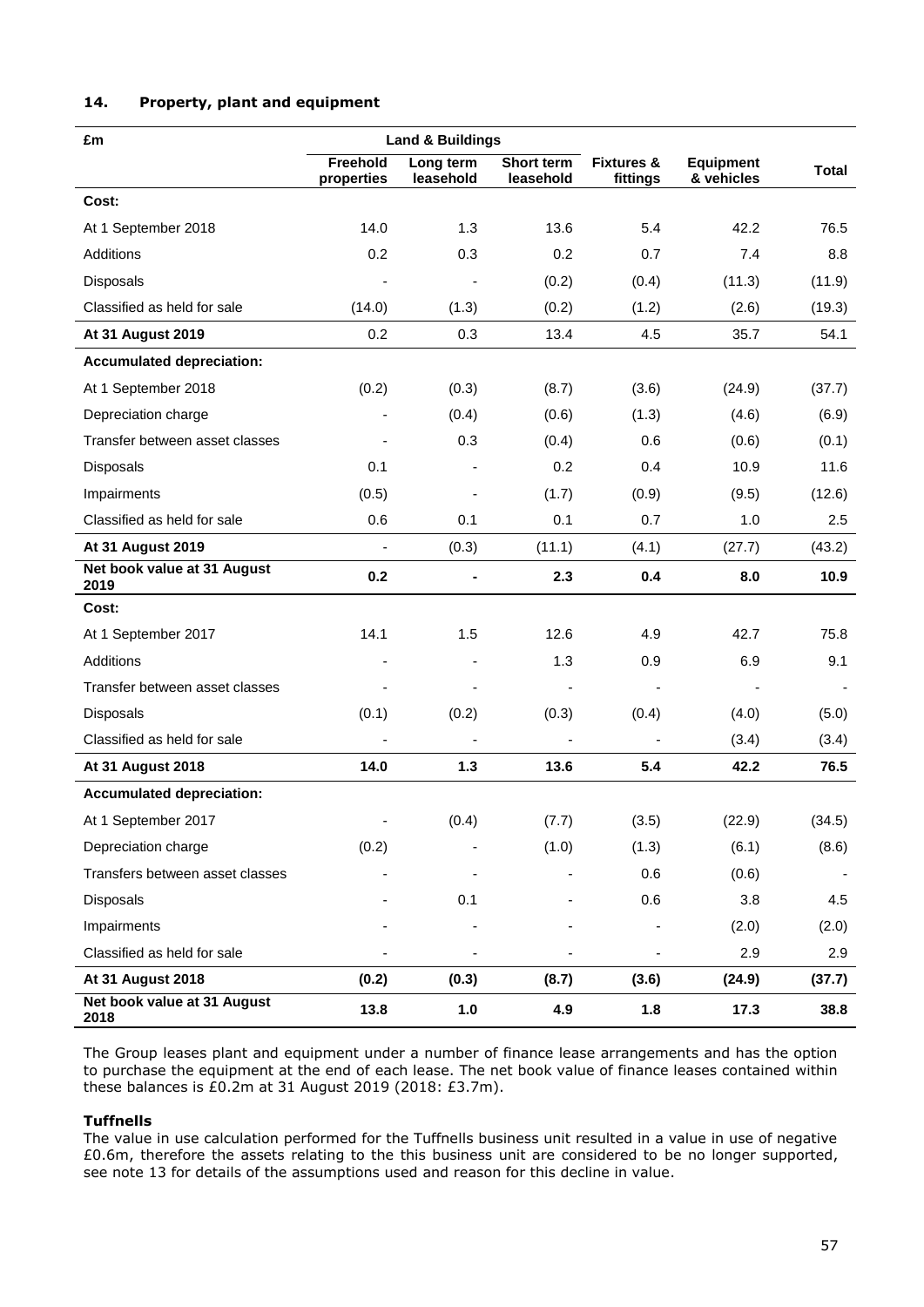The Group has therefore deemed a more appropriate valuation methodology to be the lower of net book value or fair value less costs to sell. The property plant and equipment relating to the Tuffnells business unit has been valued at £1.6m therefore resulting in an impairment charge of £12.6m (2018: £nil).

# **Other**

Impairments of £1.0m and £1.0m were recognised in the prior year relating to the write down of Jack's Beans and write off of the Pass My Parcel assets respectively to their NBV, further detail is included within note 4.

# **15. Interests in joint ventures**

The Group's share of the results, assets and liabilities of joint ventures is as follows:

| £m                         | 2019  | 2018  |
|----------------------------|-------|-------|
|                            |       |       |
| Revenue                    | 5.4   | 5.1   |
| Profit after tax           | 0.5   | 0.5   |
|                            |       |       |
| Non-current assets         | 1.8   | 1.5   |
| Current assets             | 2.8   | 2.5   |
| <b>Total assets</b>        | 4.6   | 4.0   |
|                            |       |       |
| <b>Current liabilities</b> | (1.8) | (1.8) |
| Non-current liabilities    | (0.4) |       |
| <b>Total liabilities</b>   | (2.2) | (1.8) |
|                            |       |       |
| Goodwill                   | 2.9   | 2.9   |
| Share of net assets        | 5.3   | 5.1   |

Dividends of £0.1m (2018: £0.2m) were received in the year to 31 August 2019 from joint ventures.

The Group has a 50% interest in the ordinary shares of Rascal Solutions Limited, a company incorporated in England (2018: 50%), which in turn owns 100% of the ordinary shares of Open-Projects Limited. The latest statutory accounts of Rascal Solutions Limited were drawn up to 31 August 2019. The Group also has a 50% investment in FMD Limited, the holding company of Worldwide Magazine Distribution Limited, a company incorporated in England (2018: 50%). The latest statutory accounts of FMD Limited were drawn up to 31 July 2018. Both FMD Limited and Worldwide Magazine Distribution Limited are currently in the process of liquidation.

# **16. Inventories**

| £m                            | 2019 | 2018 |
|-------------------------------|------|------|
| Goods held for resale         | 15.5 | 12.4 |
| Raw materials and consumables | 0.7  | 0.9  |
| <b>Inventories</b>            | 16.2 | 13.3 |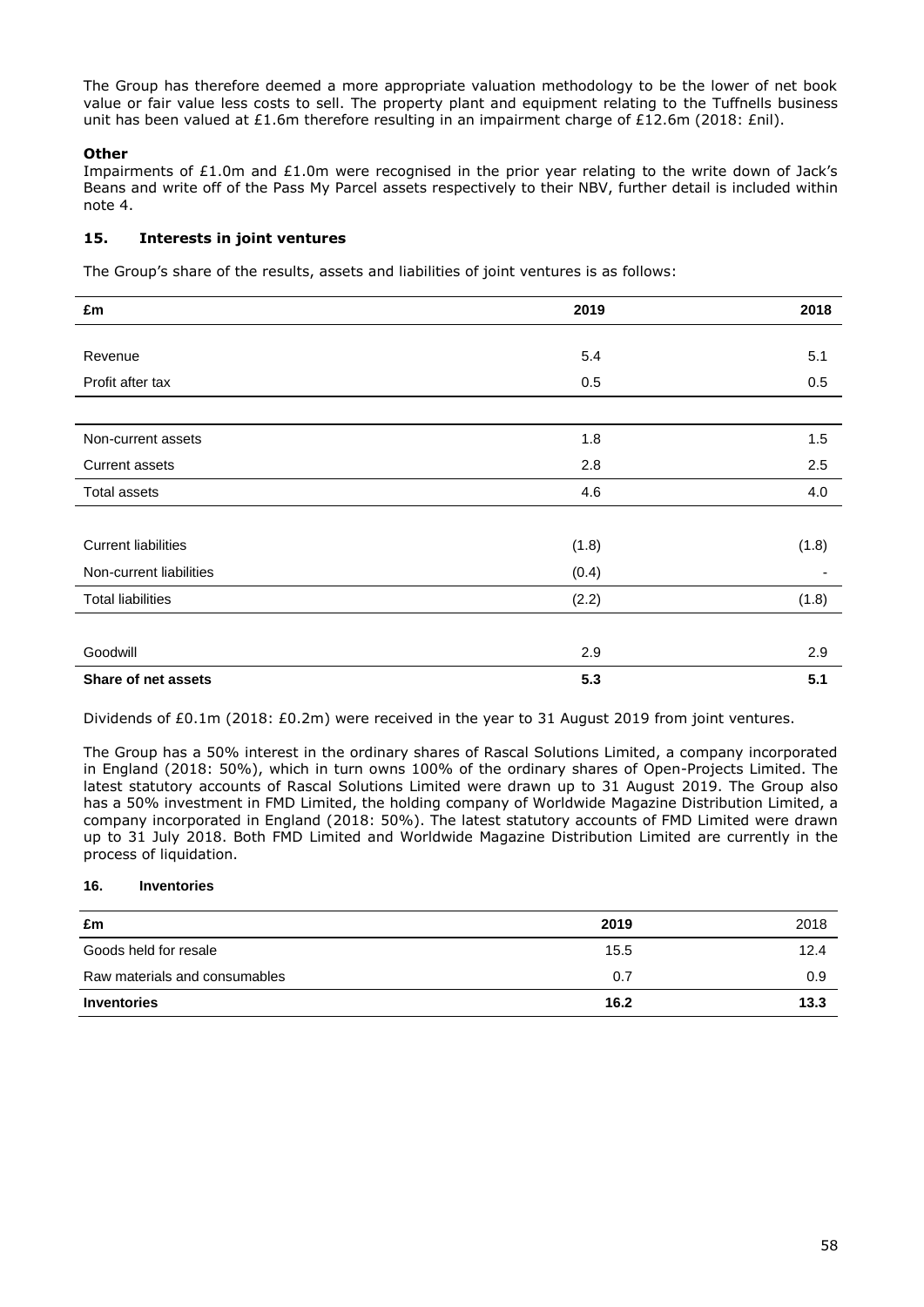# **17. Trade and other receivables**

| £m                                   | 2019  | Restated*<br>2018 |
|--------------------------------------|-------|-------------------|
| Trade receivables                    | 87.2  | 86.9              |
| Provision for expected credit losses | (0.3) | (0.5)             |
|                                      | 86.9  | 86.4              |
| Other debtors                        | 32.1  | 36.7              |
| Prepayments                          | 2.8   | 3.9               |
| Accrued income                       | 2.4   | 2.7               |
| Trade and other receivables          | 124.2 | 129.7             |

\* The balances have been restated to reflect the returns reserve accrual of £23.4m (2018: £25.5m) previously net off against trade receivables within other creditors and the returns reserve asset of £20.2m (2018: £22.5m) net off against trade payables included within other debtors. See note 36 for further information.

#### **Trade receivables**

The average credit period taken on sale is 22 days (2018: 20 days). Trade receivables are generally noninterest bearing.

The following table provides information about the Group's exposure to credit risk and ECLs against customer balances as at 31 August 2019 under IFRS 9:

| £m                    | 2019              |                   |                          |                   | $2018^1$                 |                        |
|-----------------------|-------------------|-------------------|--------------------------|-------------------|--------------------------|------------------------|
|                       | Gross<br>carrying | Loss<br>allowance | <b>Net</b><br>carrying   | Gross<br>carrying | Bad debt<br>provision    | <b>Net</b><br>carrying |
| Current (not overdue) | 84.5              | (0.1)             | 84.4                     | 83.8              | $\overline{\phantom{a}}$ | 83.8                   |
| 30-60 days overdue    | 2.0               | (0.1)             | 1.9                      | 2.0               | $\overline{\phantom{0}}$ | 2.0                    |
| 61-90 days overdue    | 0.4               | ٠                 | 0.4                      | 0.4               | $\overline{\phantom{a}}$ | 0.4                    |
| 91-120 days overdue   | ٠                 | ۰                 | $\overline{\phantom{a}}$ | 0.5               | (0.3)                    | 0.2                    |
| Over 120 days overdue | 0.3               | (0.1)             | 0.2                      | 0.2               | (0.2)                    | ٠                      |
|                       | 87.2              | (0.3)             | 86.9                     | 86.9              | (0.5)                    | 86.4                   |

*Note:*

*1. The table above provides information about the ageing of trade receivables as at 31 March 2018 under IAS 39. The Group has adopted IFRS 9 starting 1*  September 2018 using the transition option available in the standard by disclosing the impact as an adjustment to opening retained earnings at the date of *initial application. Under this option, the comparative information is not restated.*

The following table provides information about the Group's loss rates applied against customer balances as at 31 August 2019 under IFRS 9:

| %                     | 2019 |
|-----------------------|------|
| Current (not overdue) | 0.1  |
| 30-60 days overdue    | 2.9  |
| 61-90 days overdue    | 6.1  |
| 91-120 days overdue   |      |
| Over 120 days overdue | 18.4 |

Of the trade receivables balance at the end of the year:

- One customer (2018: one) had an individual balance that represented more than 10% of the total trade receivables balance. The total of this was £13.0m (2018: £13.2m); and
- A further three customers (2018: seven) had individual balances that represented more than 5% of the total trade receivables balance. The total of these was £17.0m (2018: £32.8m).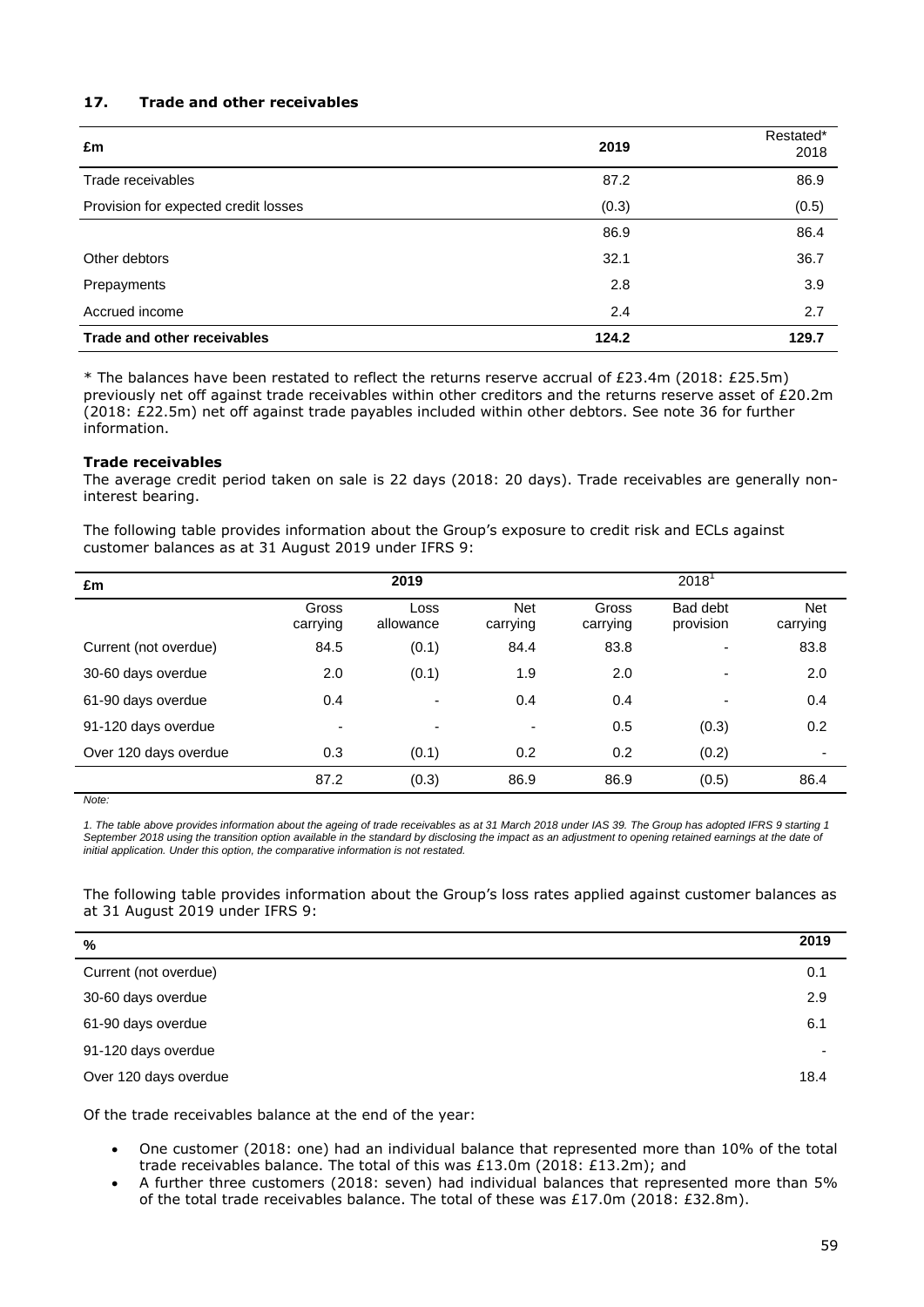Movement in the allowance for doubtful debts:

| £m                                   | 2019  | 2018           |
|--------------------------------------|-------|----------------|
| At 1 September                       | 0.5   | 0.5            |
| Impairment losses recognised         | (0.1) | 0.5            |
| Amounts written off as uncollectible | (0.3) | (0.4)          |
| Amounts recovered during the year    | 0.2   | (0.1)          |
| Amounts released during the year     | ٠     | $\overline{a}$ |
| At 31 August                         | 0.3   | 0.5            |

The directors consider that the carrying amount of trade and other receivables approximates their fair value which is considered to be a level 2 methodology of valuing them.

# **Other debtors and prepayments**

The largest items included within this balance are £20.2m (2018: £22.5m) returns reserve asset, £7.9m (2018: £6.8m) of publisher debtors.

# **18. Trade and other payables**

| £m              | 2019    | Restated*<br>2018 |
|-----------------|---------|-------------------|
| Trade payables  | (114.4) | (116.3)           |
| Other creditors | (47.0)  | (43.0)            |
| Accruals        | (12.1)  | (16.1)            |
| Deferred income | (0.2)   | (0.2)             |
|                 | (173.7) | (175.6)           |

\* The balances have been restated to reflect the returns reserve accrual previously net off against trade receivables within other creditors and the returns reserve asset net off against trade payables included within other debtors. See note 2 for further information.

Included within other creditors is a balance of £23.4m (2018: £25.5m) relating to the returns reserve accrual.

Trade and other payables principally comprise amounts outstanding for trade purchases and on-going costs. The average credit period taken for trade purchases is 31 days (2018: 31 days). No interest is charged on trade payables. The directors consider that the carrying amount of trade and other payables approximates to their fair value using a level 2 valuation.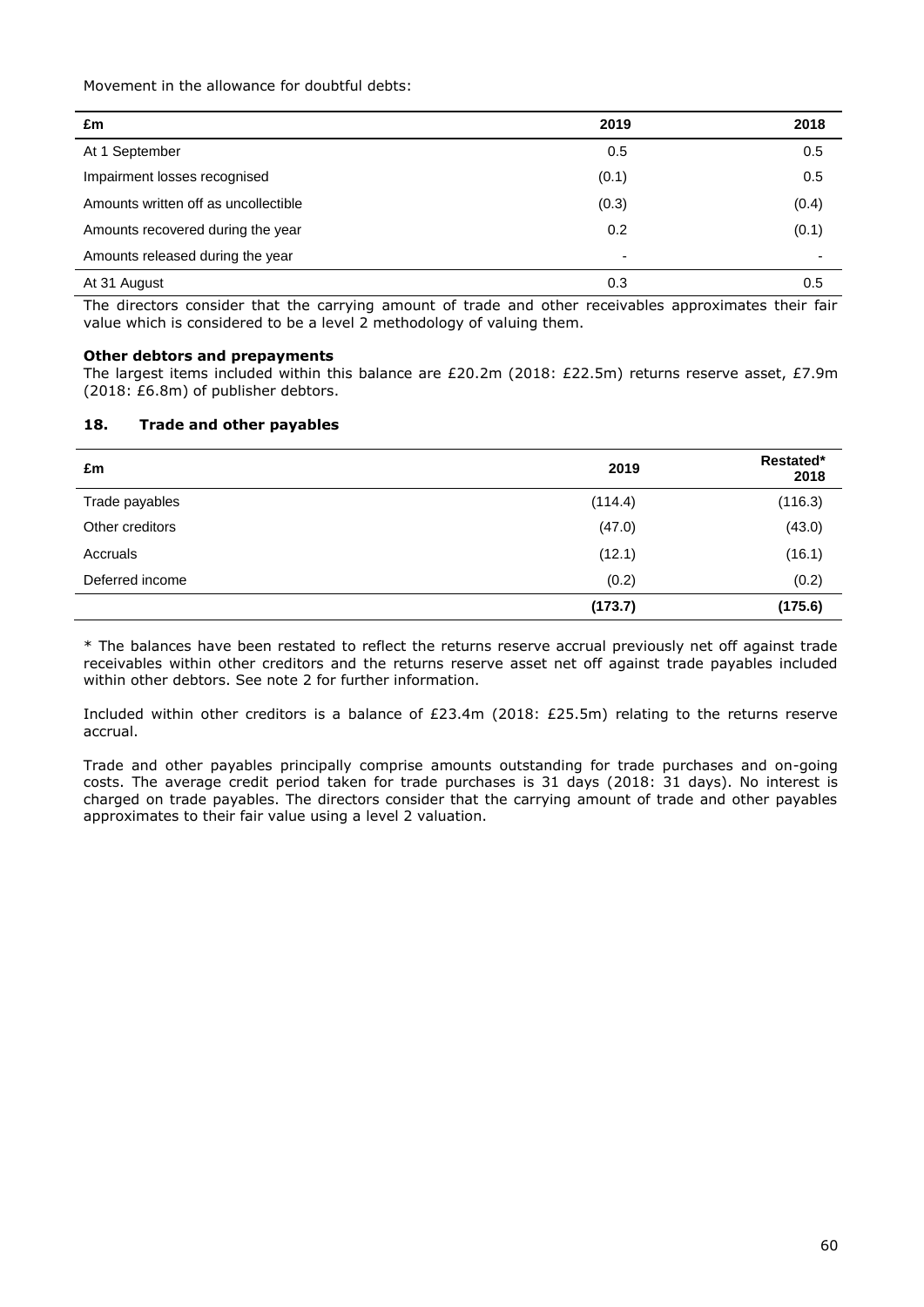# **19. Cash and borrowings**

Cash and borrowings by currency (Sterling equivalent) are as follows:

| £m                                                                  | <b>Sterling</b> | Euro | <b>US Dollar</b> | <b>Other</b>   | <b>Total</b><br>2019 | 2018   |
|---------------------------------------------------------------------|-----------------|------|------------------|----------------|----------------------|--------|
| Cash and bank deposits                                              | 20.9            | 1.9  | 0.8              | 0.4            | 24.0                 | 18.0   |
| Overdrafts                                                          | (16.1)          |      |                  | ٠              | (16.1)               | (9.3)  |
| Net Cash and cash equivalents                                       | 4.8             | 1.9  | 0.8              | 0.4            | 7.9                  | 8.7    |
| Revolving credit facility - disclosed within<br>current liabilities | (30.0)          |      |                  | $\overline{a}$ | (30.0)               | (38.0) |
| Term loan - disclosed within non-current<br>liabilities             | (49.3)          |      |                  |                | (49.3)               | (48.8) |
| <b>Total borrowings</b>                                             | (95.4)          |      |                  |                | (95.4)               | (96.0) |
| <b>Net borrowings</b>                                               | (74.5)          | 1.9  | 0.8              | 0.4            | (71.4)               | (78.1) |
| <b>Total borrowings</b>                                             |                 |      |                  |                |                      |        |
| Amount due for settlement within 12<br>months                       | (46.1)          |      |                  |                | (46.1)               | (47.2) |
| Amount due for settlement after 12<br>months                        | (49.3)          |      |                  | -              | (49.3)               | (48.8) |
|                                                                     | (95.4)          |      |                  |                | (95.4)               | (96.1) |

Cash and bank deposits comprise cash held by the Group and short-term bank deposits with an original maturity of three months or less. The carrying amount of these assets approximates their fair value.

In October 2017, the Group entered into banking facilities of £175.0m with six relationship banks with a term which runs until January 2021. The facility comprises of a term loan of £50.0m with no amortisation and a revolving credit facility (RCF) for £125.0m (see note 20). The £46.0m due for settlement within 12 months relates to the RCF and overdraft.

Available Group bank facilities are outlined in note 20. Interest payable under the facility in place at 31 August 2019 is calculated as the cost of one month LIBOR plus an interest margin of between 1.35% and 2.35% dependent on the net debt/ adjusted EBITDA covenant ratio. The weighted average interest rate for the year was 5.5% (2018 : 4.9%).

#### **Reconciliation of liabilities arising from financing activities**

The table below details changes in the Group's liabilities arising from financing activities, including both cash and non-cash changes. Liabilities arising from financing activities are those for which cash flows were, or future cash flows will be, classified in the Group's consolidated statement of cash flows as cash flows from financing activities.

| £m                        | <b>Note</b> | 01/09/2018 | <b>Financing</b><br>cash<br>flows | <b>New</b><br>finance<br>leases | Other<br>changes         | 31/08/2019 |
|---------------------------|-------------|------------|-----------------------------------|---------------------------------|--------------------------|------------|
| Term Loan                 | 19          | 48.8       | $\blacksquare$                    | $\overline{\phantom{a}}$        | 0.5                      | 49.3       |
| Revolving credit facility | 19          | 38.0       | (8.0)                             | $\overline{\phantom{0}}$        | $\overline{\phantom{0}}$ | 30.0       |
| Finance leases            |             | 5.3        | (2.8)                             | $\overline{\phantom{0}}$        | $\overline{\phantom{a}}$ | 2.5        |
| <b>Total</b>              |             | 92.1       | (10.8)                            | ۰                               | 0.5                      | 81.8       |

| £m                        | <b>Note</b> | 01/09/2017               | <b>Financing</b><br>cash<br>flows | <b>New</b><br>finance<br>leases | Other<br>changes | 31/08/2018 |
|---------------------------|-------------|--------------------------|-----------------------------------|---------------------------------|------------------|------------|
| Term Loan                 | 19          | 80.0                     | (30.0)                            | $\overline{\phantom{0}}$        | (1.2)            | 48.8       |
| Revolving credit facility | 19          | $\overline{\phantom{0}}$ | 24.1                              | ۰.                              | 13.9             | 38.0       |
| Finance leases            |             | 8.5                      | (3.8)                             | $\overline{\phantom{0}}$        | 0.6              | 5.3        |
| <b>Total</b>              |             | 88.5                     | (9.7)                             | $\blacksquare$                  | 13.3             | 92.1       |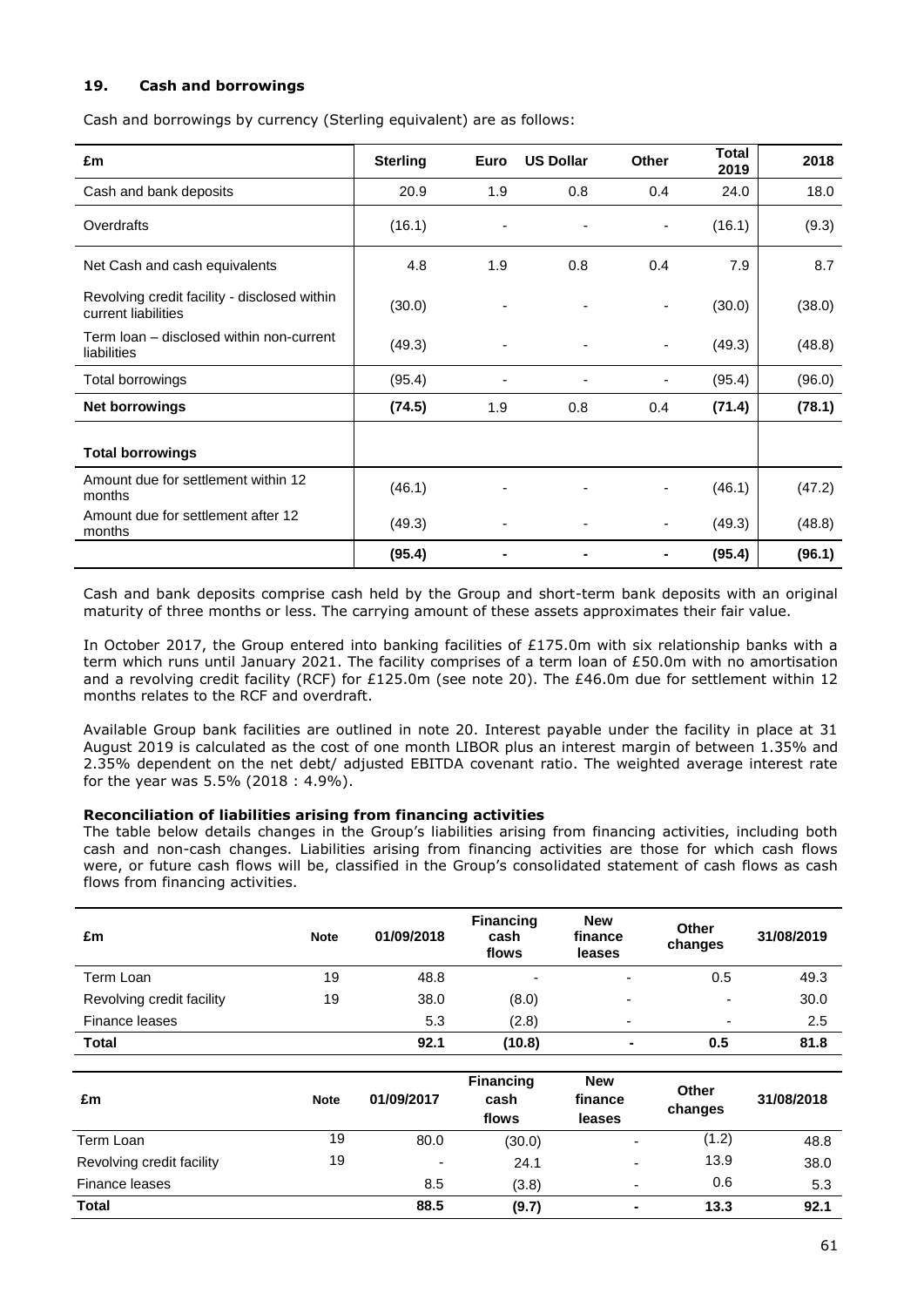Other changes include interest accruals, payments.

# **Analysis of net debt**

| £m                        | <b>Note</b> | 2019   | 2018   |
|---------------------------|-------------|--------|--------|
| Cash and cash equivalents | 19          | 7.9    | 8.7    |
| Current borrowings        | 19          | (30.0) | (38.0) |
| Non-current borrowings    | 19          | (49.3) | (48.8) |
| <b>Net borrowings</b>     |             | (71.4) | (78.1) |
| Finance lease liabilities | 21          | (2.5)  | (5.3)  |
| Net debt                  |             | (73.9) | (83.4) |

The movement in net debt in the period includes £0.5m loan fee amortisation.

Cash and cash equivalents includes cash of £24.0m (2018: £18.0m) offset by £16.0m (2018:£9.2m) of overdrafts.

# **20. Financial Instruments**

# **Treasury policy**

The Group operates a centralised treasury function to manage the Group's funding requirements and financial risks in line with the Board approved treasury policies and procedures and their delegated authorities. Treasury's role is to ensure that appropriate financing is available for running the businesses of the Group on a day to day basis, whilst minimising interest cost. No transactions of a speculative nature are undertaken. Dealings are restricted to those banks with suitable credit ratings and counterparty risk and credit exposure is monitored frequently.

# **Capital risk management**

The Group manages its capital to ensure that entities in the Group will be able to continue as a going concern while maximising the return to stakeholders through the optimisation of the debt and equity balance. The capital structure of the Group consists of debt, which includes the borrowings, cash and cash equivalents as disclosed in note 19 and equity attributable to equity holders of the parent, comprising issued capital, reserves and retained earnings as disclosed in the Group Statement of Changes in Equity.

The only externally imposed capital requirements for the Group are debt to EBITDA, fixed charge cover and interest cover under the terms of the bank facilities, with which the Group has fully complied during both the current year and the prior year. To maintain or adjust its capital structure, the Group may adjust the dividend payment to shareholders and/or issue new shares. The Group's capital is only restricted by distributable reserves.

The Board regularly reviews the capital structure. As part of this review, the Board considers the cost of capital and the risks associated with each class of capital. The Group intends to take a more prudent and disciplined approach to capital management. We expect free cash from operations to be sufficient to fund the investment needed for recovery, with the surplus used to reduce net debt while also maintaining an attractive total shareholder return. The Group is targeting a reduced net debt/EBITDA ratio of 1x by 2021, with repayment achieved through a combination of surplus free cash from operations as well as proceeds from the sale and leaseback of selected freehold and long lease properties. The Group's facilities include a frozen GAAP clause and the net/EBITDA is stated on this basis.

# **Liquidity risk**

The Group manages liquidity risk by maintaining adequate reserves and banking facilities and by monitoring forecast and actual cash flows. The facilities that the Group has at its disposal to further reduced liquidity risk are described below.

As at 31 August 2019, the Group had £175.0m committed bank facilities in place (2018: £175.0m). Bank facilities comprised:

- a £50.0m syndicated term loan; and
- a £125.0m syndicated revolving credit facility,
- which together expire in January 2021.

The facility described above is subject to the following covenants which are subject to a frozen GAAP clause:

 Leverage cover - the net debt: adjusted EBITDA ratio which must remain below 2.75x. At 31 August 2019 the ratio was 1.9x (2018: 1.8x);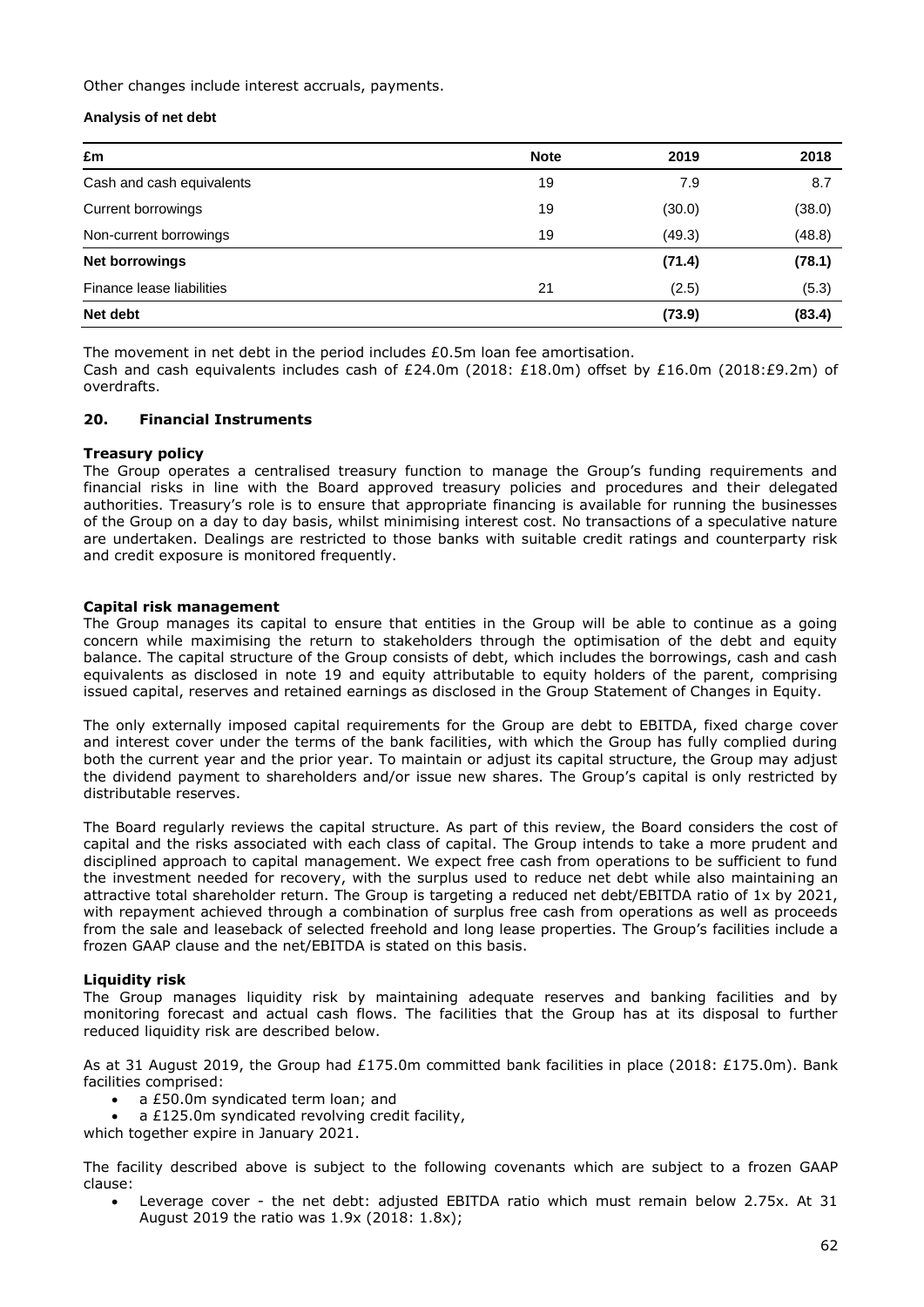- Interest cover the consolidated net interest: adjusted EBITDA ratio which must remain above 4.0x. As at 31 August 2019 the ratio was 7.2x (2018: 9.6x);
- Fixed charge cover the ratio of adjusted EBITDA to consolidated fixed charges is not less than 1.75x to 1. As at 31 August 2019 the ratio was 2.1x (2018: 2.3x); and
- Guarantor cover The annual turnover, gross assets and pre-tax profits of the Guarantors contribute at any time 80 per cent or more of the annual consolidated turnover, gross assets and pre-tax profits of the Group for each of its financial years. The guarantors, which are all 100% owned or wholly owned subsidiaries of the Connect Group PLC, are each of Connect Group PLC, Smiths News Holdings Limited, Smiths News Trading Limited and Tuffnells Parcels Express Limited.

At 31 August 2019, the Group had available £95.0m (2018: £87.0m) of undrawn committed borrowing facilities. There were no breaches of loan agreements during either the current or prior years.

As the Group is cash generative its liquidity risk is considered low. The Group's cash generation allows it to meet all loan commitments as they fall due as well as sustain a negative working capital position.

The Group invests significant resources in the forecasting and management of its cash flows. This is critical given a routine cash cycle at Smiths News that results in significant predictable swings within each month of around £40.0m, which utilises the Revolving Credit Facility of £125.0m.

The following is an analysis of the undiscounted contractual cash flows payable under financial liabilities and derivatives. The undiscounted cash flows will differ from both the carrying value and fair value. Floating rate interest is estimated using the prevailing rate at the balance sheet date.

| £m                                                                  | Due within 1<br>Year | Due between 1<br>and 2 years | Due between 2<br>and 3 years | Greater than 3<br>years |
|---------------------------------------------------------------------|----------------------|------------------------------|------------------------------|-------------------------|
| <b>At 31 August 2019</b><br>Non derivative financial<br>liabilities |                      |                              |                              |                         |
| Bank and other borrowings                                           | (38.0)               | (50.0)                       |                              |                         |
| Finance leases                                                      | (2.2)                | (0.3)                        |                              |                         |
| <b>Total</b>                                                        | (40.2)               | (50.3)                       |                              |                         |
| <b>At 31 August 2018</b><br>Non derivative financial<br>liabilities |                      |                              |                              |                         |
| Bank and other borrowings                                           | (47.2)               |                              | (50.0)                       |                         |
| Finance leases                                                      | (2.8)                | (1.7)                        | (0.4)                        | (0.6)                   |
| Total                                                               | (50.0)               | (1.7)                        | (50.4)                       | (0.6)                   |

# **Counterparty risk**

Dealings are restricted to those banks with suitable credit ratings and counterparty risk and credit exposure is monitored.

# **Foreign currency risk**

- The majority of the Group's transactions are carried out in the functional currencies of its operations, and so transactional exposure is limited.
- The majority of the Group's net liabilities are held in Sterling, with only £3.2m (2018: £1.0m) of net assets held in overseas currencies. Translation exposure arises on the re-translation of overseas subsidiaries profits and net assets into sterling for financial reporting purposes and is not seen as significant.
- Note 19 denotes borrowings by currency.
- There are no material currency exposures to disclose.

#### **Interest rate risk**

The Group monitors its exposure to interest rate in light of the Group's debt exposure, consideration of the macroeconomic environment and sensitivity to potential interest rate rises. The Group avoids the use of derivatives or other financial instruments in circumstances when the outcome would effectively be largely dependent upon speculation on future rate movements.

#### **Hedge accounting**

It is, and has been throughout the period of review, the Group's policy that no trading in derivative financial instruments shall be undertaken.

All financial assets are classified under loans and receivables and other financial liabilities are held at amortised cost.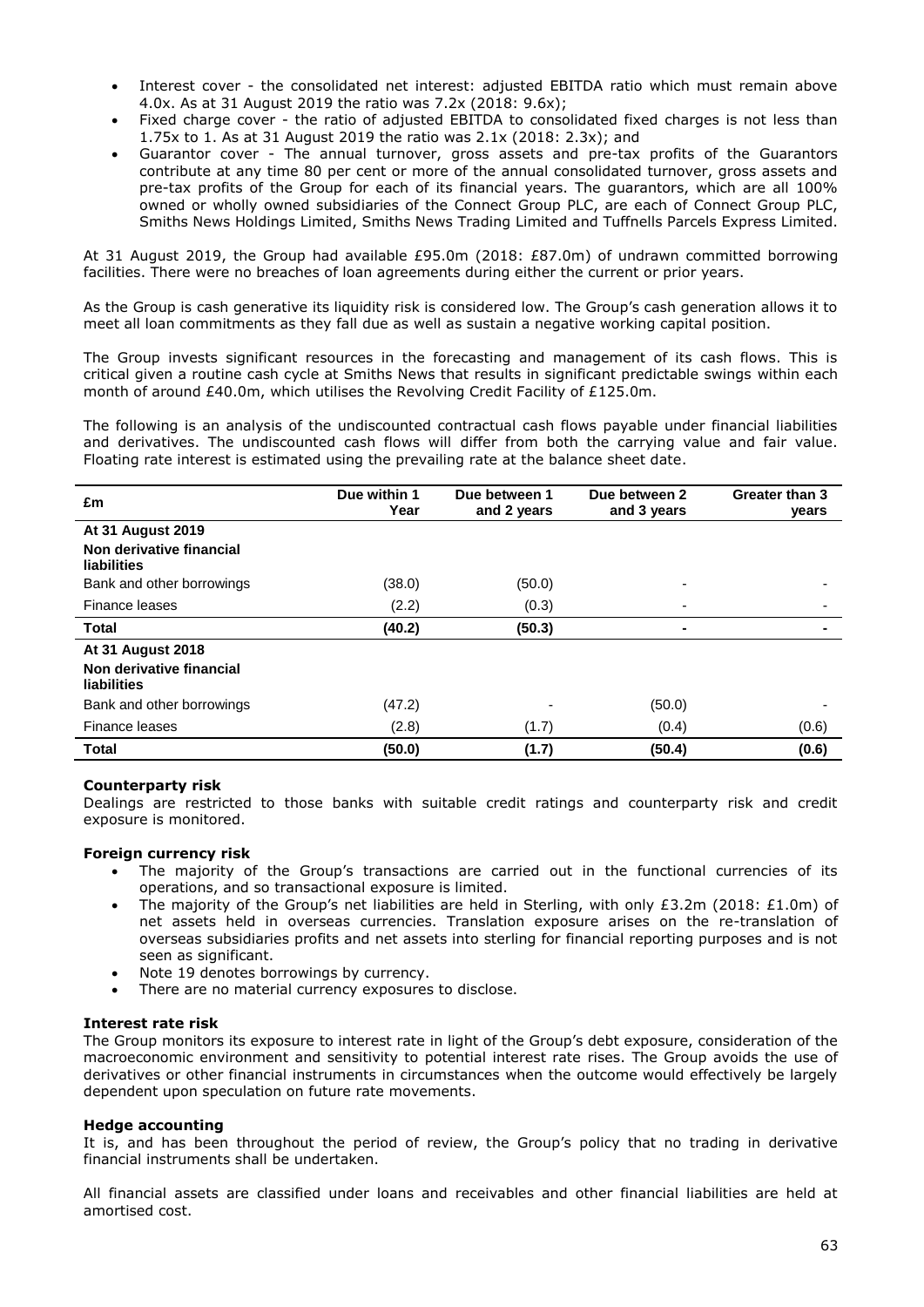# **Interest rate sensitivity analysis**

Based on the assumption that the liabilities outstanding at the balance sheet date were outstanding for the whole year, if interest rates had been 0.5% higher/lower and all other variables were held constant, the Group's profit and equity for the year ended 31 August 2019 would decrease/increase by £0.5m (2018: £0.4m).

# **Credit risk**

The Group considers its exposure to credit risk at 31 August 2019 to be as follows:

| £m                          | 2019  | 2018  |
|-----------------------------|-------|-------|
| Bank deposits               | 23.9  | 17.9  |
| Trade and other receivables | 124.2 | 129.4 |
|                             | 148.1 | 147.3 |

Further detail on the Group's policy relating to trade receivables can be found in note 17.

# **21. Obligations under finance leases**

| £m                                                                                       |                                     | 2019                                                                              | 2018  |                                                         |
|------------------------------------------------------------------------------------------|-------------------------------------|-----------------------------------------------------------------------------------|-------|---------------------------------------------------------|
|                                                                                          | <b>Minimum</b><br>lease<br>payments | <b>Present value of</b><br>Minimum lease<br>minimum lease<br>payments<br>payments |       | <b>Present value</b><br>of minimum<br>lease<br>payments |
| Amount payable under finance<br>leases:                                                  |                                     |                                                                                   |       |                                                         |
| Within one year                                                                          | 2.2                                 | 2.2                                                                               | 2.8   | 2.8                                                     |
| In the second to fifth years inclusive                                                   | 0.3                                 | 0.3                                                                               | 2.7   | 2.5                                                     |
| Total                                                                                    | 2.5                                 | 2.5                                                                               | 5.5   | 5.3                                                     |
| Less: future finance charges                                                             |                                     |                                                                                   | (0.2) |                                                         |
| Present value of lease obligations                                                       | 2.5                                 | 2.5                                                                               | 5.3   | 5.3                                                     |
| Less: amount due for settlement within<br>12 months (shown under current<br>liabilities) |                                     | (2.2)                                                                             |       | (2.8)                                                   |
| Amount due for settlement after 12<br>months                                             |                                     | 0.3                                                                               |       | 2.5                                                     |

Group policy is to acquire certain items of its fixtures, equipment and software under finance leases. The average lease term is 3 years. Interest rates are fixed at the contract date. All leases are on a fixed repayment basis and no arrangements have been entered into for contingent rental payments.

The fair value of the Group's lease obligations approximates to their carrying amount.

# **22. Other non-current liabilities**

| £m                       | 2019                    | 2018  |
|--------------------------|-------------------------|-------|
| <br>Other u<br>creditors | $\sim$<br>, I<br>$\sim$ | (0.6) |

The balance disclosed as other creditors within non-current liabilities relates to operating lease incentives which are being recognised over the lease term.

# **23. Deferred tax**

Deferred tax assets and liabilities are attributable to the following:

| £m                  | Accelerated<br>tax<br>depreciation | Other | Share<br>based<br>payments | Intangible<br>assets | Retirement<br>benefits   | <b>Total</b> |
|---------------------|------------------------------------|-------|----------------------------|----------------------|--------------------------|--------------|
| At 1 September 2018 | 1.9                                | 0.2   | -                          | (5.9)                | 1.3                      | (2.5)        |
| Charge to income    | 2.7                                | (0.2) |                            | 5.9                  | $\overline{\phantom{0}}$ | 8.4          |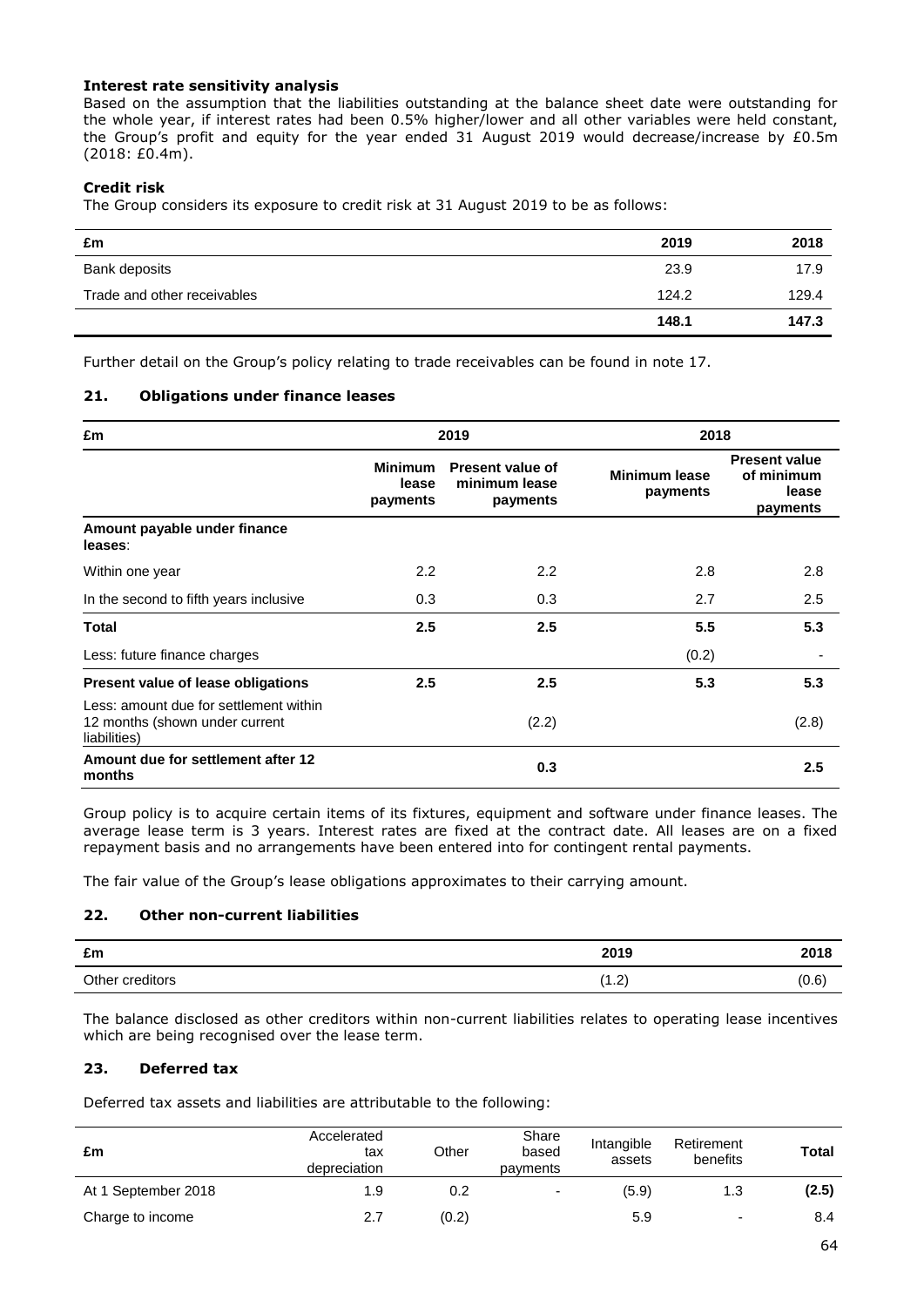| Charge to other comprehensive<br>income and directly in equity |     | ٠     | 0.1                      |       | (0.8) | (0.7) |
|----------------------------------------------------------------|-----|-------|--------------------------|-------|-------|-------|
| At 31 August 2019                                              | 4.6 |       | 0.1                      |       | 0.5   | 5.2   |
|                                                                |     |       |                          |       |       |       |
| Deferred tax assets                                            | 4.6 | ٠     | 0.1                      |       | 0.5   | 5.2   |
| Deferred tax liabilities                                       |     |       |                          |       |       |       |
|                                                                |     |       |                          |       |       |       |
| At 1 September 2017                                            | 1.8 | 0.9   | 0.7                      | (7.2) | 2.0   | (1.8) |
| Charge to income                                               | 0.1 | (0.7) | (0.7)                    | 1.3   |       |       |
| Charge to other comprehensive<br>income and directly in equity |     |       |                          |       | (0.7) | (0.7) |
| <b>At 31 August 2018</b>                                       | 1.9 | 0.2   | ۰                        | (5.9) | 1.3   | (2.5) |
|                                                                |     |       |                          |       |       |       |
| Deferred tax assets                                            | 1.9 | 0.2   | $\overline{\phantom{a}}$ |       | 1.3   | 3.4   |
| Deferred tax liabilities                                       |     |       |                          | (5.9) |       | (5.9) |

The Group has recognised the net balance of deferred tax as the liability and asset are with the same tax authority and unwind over the same time period. The deferred tax assets have been deemed recoverable as they are offset by a liability and the Group forecasts that it will continue to make profits against which the assets can be utilised.

The Group has capital losses carried forward of £28.2m (2018: £28.2m). Deferred tax assets have not been recognised in respect of the capital losses carried forward due to the uncertainty of their utilisation.

Changes to the UK corporation tax rates were substantively enacted as part of Finance Bill 2017 (on 6 September 2016). These include reductions to the main rate to reduce the rate to 17% from 1 April 2020. Deferred taxed at the balance sheet date have been measured using these enacted tax rates and reflected in these financial statements.

| £m                                      | <b>Regulatory</b>        | <b>Re-organisation</b><br>provisions | <b>Insurance</b><br>and legal<br>provision | <b>Property</b><br>provisions | <b>Total</b> |
|-----------------------------------------|--------------------------|--------------------------------------|--------------------------------------------|-------------------------------|--------------|
| At 1 September 2018                     | (2.8)                    | (4.0)                                | (1.9)                                      | (5.6)                         | (14.3)       |
| Charged to income statement             |                          | (2.6)                                | (1.2)                                      |                               | (3.8)        |
| Credited to income statement            | 0.7                      | 0.5                                  |                                            | 0.6                           | 1.8          |
| Utilised in period                      | 2.1                      | 2.5                                  | 0.8                                        |                               | 5.4          |
| Unwinding of discount utilisation       | ٠                        | ۰                                    |                                            | (0.4)                         | (0.4)        |
| At 31 August 2019                       | $\overline{\phantom{a}}$ | (3.6)                                | (2.3)                                      | (5.4)                         | (11.3)       |
| £m                                      |                          |                                      |                                            | 2019                          | 2018         |
| Included within current liabilities     |                          |                                      |                                            | (7.3)                         | (9.5)        |
| Included within non-current liabilities |                          |                                      |                                            | (4.0)                         | (4.8)        |
| Total                                   |                          |                                      |                                            | (11.3)                        | (14.3)       |

# **24. Provisions**

Included within non-current liabilities is £4.0m (2018: £4.8m) relating to Property provisions.

Regulatory provisions brought forward included £1.3m in relation to legal costs and estimated historical underpayment of national minimum wage compliance, see note 4 for further information, £0.7m of this provision has been released and the remaining liability settled in full. A further £1.5m of the balance brought forward was settled in full on 3 October 2018 following Tuffnells prosecution on 11 September 2018 relating to a fatality at its Brierley Hill depot and an offence under S2(1) of the Health and Safety at Work Act.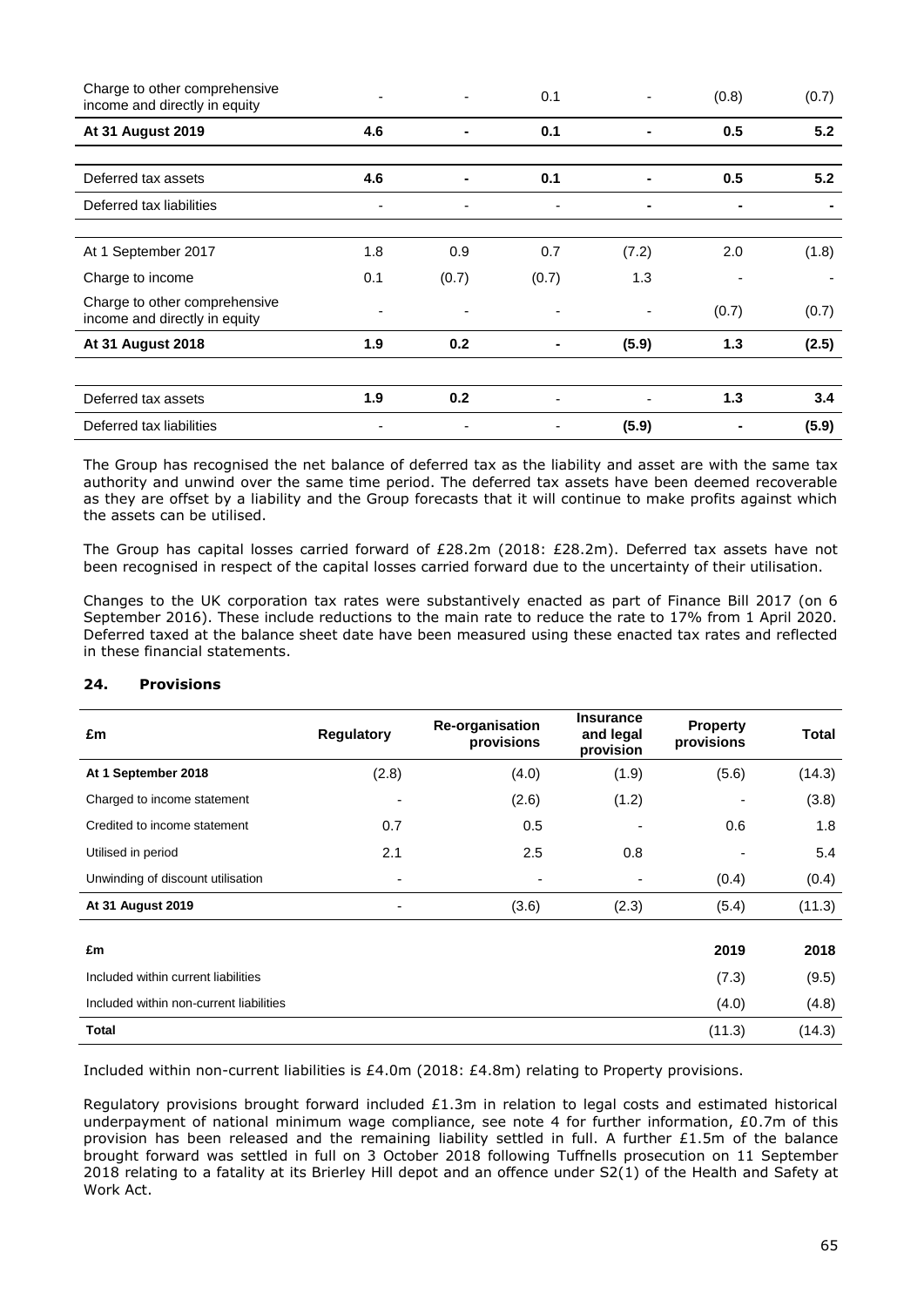Re-organisation provisions include £1.0m relating to the closure of Pass My Parcel. £2.6m of redundancy costs have been accrued as part of the Group's strategy to offshore its shared service centres, the transition had been announced prior to the year end and the total amount is expected to be utilised during the following financial year (see note 4 for further information).

Insurance & legal provisions represent the expected future costs of employer's liability, public liability, motor accident claims and legal claims.

The property provision represents the estimated future cost of the Group's onerous leases on non-trading properties and for potential dilapidation costs across the Group. These provisions have been discounted at a risk adjusted rate and this discount will be unwound over the life of the leases. The provisions cover the period to 2036, however, a significant portion of the potential liability falls within five years. Included within the provision are amounts of £0.4m in relation to estimated PMP related property costs (see note 4 for further information).

# **25. Contingent liabilities and capital commitments**

| £m                              | 2019 | 2018 |
|---------------------------------|------|------|
| Bank and other loans guaranteed |      |      |

Other potential liabilities that could crystallise are in respect of previous assignments of leases where the liability could revert to the Group if the lessee defaulted. Pursuant to the terms of the Demerger Agreement from WH Smith PLC, any such contingent liability in respect of assignment prior to demerger, which becomes an actual liability, will be apportioned between Connect Group PLC and WH Smith PLC in the ratio 35:65 (provided that the actual liability of Connect Group PLC in any 12 month period does not exceed £5m). The Company's share of these leases has an estimated future cumulative gross rental commitment at 31 August 2019 of £0.8m (2018: £1.3m).

Contracts placed for future capital expenditure approved by the directors but not provided for amount to: £2.3m (2018: £nil).

The Group have approved letter of credit of  $E7.8m$  to the insurers of the Group for the motor insurance and employer liability insurance policy. The letter of credit covers the employer deductible element of the insurance policy for insurance claims.

# **26. Operating lease commitments**

# **The Group as lessee:**

Minimum lease payments under non-cancellable operating leases are as follows:

| <b>Continuing</b>                         |                     | 2019                    |              | 2018                |                         |              |
|-------------------------------------------|---------------------|-------------------------|--------------|---------------------|-------------------------|--------------|
| £m                                        | Land &<br>buildings | Equipment<br>& vehicles | <b>Total</b> | Land &<br>buildings | Equipment<br>& vehicles | <b>Total</b> |
| Within one year                           | 10.0                | 9.2                     | 19.2         | 12.1                | 13.3                    | 25.4         |
| In the second to fifth years<br>inclusive | 27.7                | 15.7                    | 43.4         | 30.4                | 18.6                    | 49.0         |
| In more than five years                   | 16.2                | 0.5                     | 16.7         | 22.3                | 2.3                     | 24.6         |
|                                           | 53.9                | 25.4                    | 79.3         | 64.8                | 34.2                    | 99.0         |

The Group leases various distribution properties and plant and equipment under non-cancellable operating lease agreements. The leases have varying terms, escalation clauses and renewal rights.

# **The Group as lessor:**

At the balance sheet date, the Group had contracted with tenants for the following future minimum lease payments:

| £m                                     | 2019 | 2018 |
|----------------------------------------|------|------|
| Within one year                        | 0.2  | 0.1  |
| In the second to fifth years inclusive | 0.7  | -    |
| More than five years                   | 0.2  | -    |
|                                        | 1.1  | 0.7  |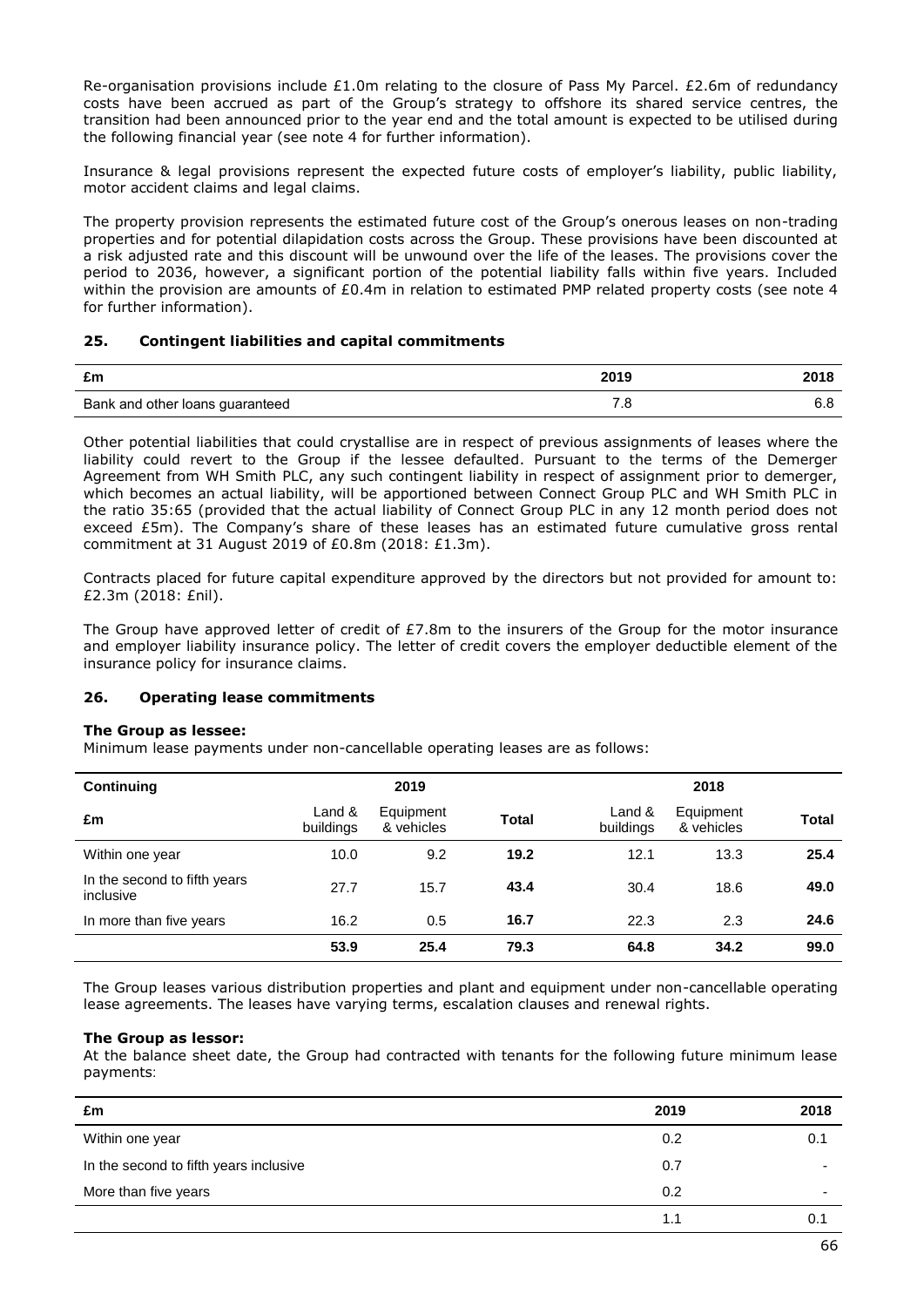Property rental income earned during the year was £0.3m (2018: £0.2m).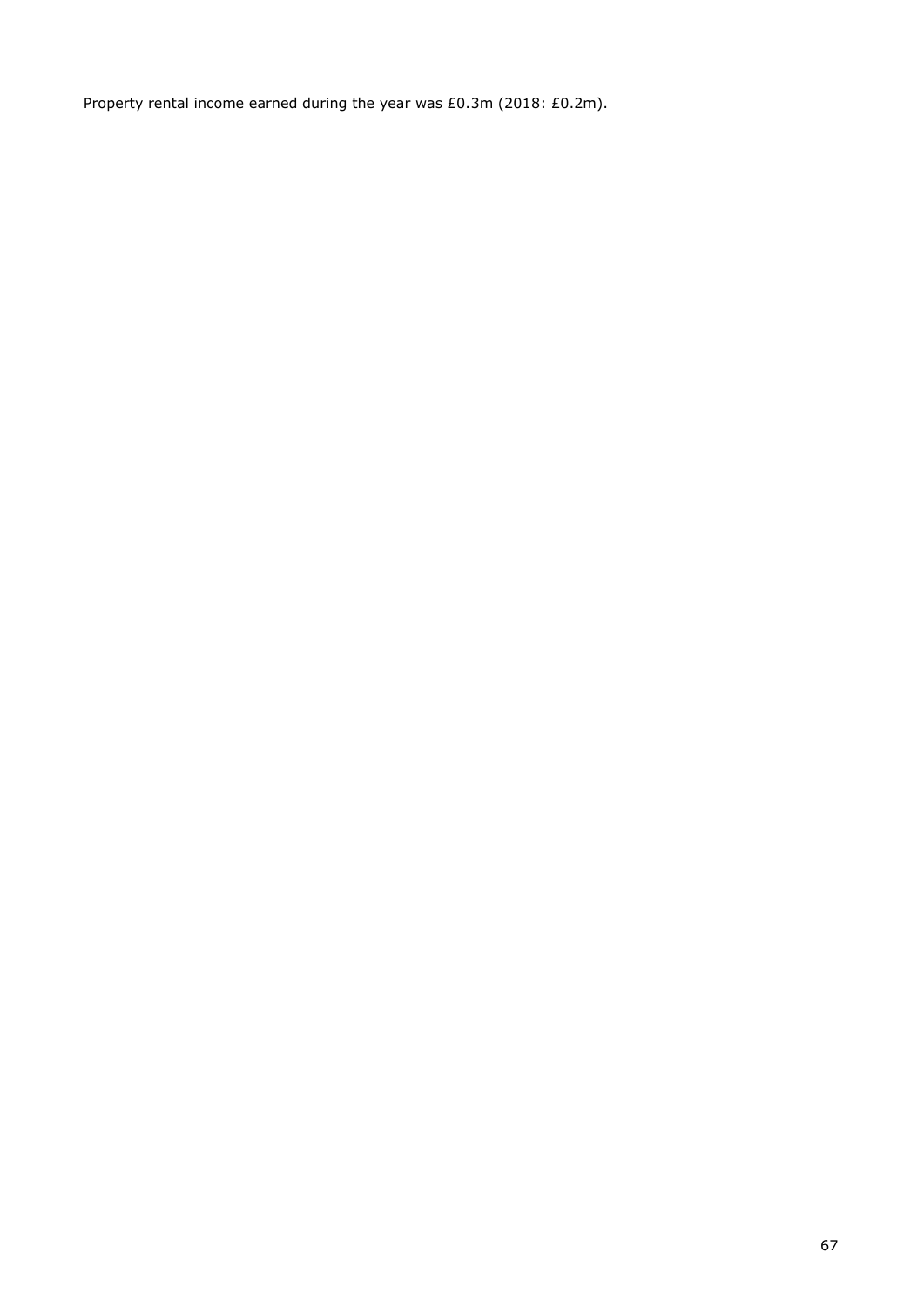| £m                                                                                       | <b>Note</b>               | 2019   | 2018   |
|------------------------------------------------------------------------------------------|---------------------------|--------|--------|
| Operating (loss)/profit - continuing                                                     | 3                         | (31.3) | (30.0) |
| Operating (loss)/profit - discontinued                                                   | $\ensuremath{\mathsf{3}}$ |        | (8.8)  |
| Operating (loss)/profit - total                                                          |                           | (31.3) | (38.8) |
| Losses on disposal of assets                                                             |                           | 0.2    | 0.5    |
| Impairment of assets held for sale                                                       | 4                         |        | 1.1    |
| Impairment of tangible assets                                                            | 4                         |        | 1.0    |
| Share of profits of joint ventures                                                       |                           | (0.4)  | (0.5)  |
| Loss on disposal of subsidiary                                                           | 12                        |        | 10.5   |
| Adjustment for pension funding                                                           |                           | (1.2)  | (4.2)  |
| Depreciation of property, plant and equipment                                            |                           | 6.9    | 8.6    |
| Amortisation of intangible assets                                                        | 4                         | 9.2    | 11.4   |
| Impairment of Tuffnells assets                                                           | 4                         | 45.5   | 46.1   |
| Share based payments                                                                     |                           | 0.2    | (0.3)  |
| (Increase)/decrease in inventories                                                       |                           | (2.8)  | 0.5    |
| Decrease in receivables                                                                  |                           | 5.3    | 17.7   |
| Decrease in payables                                                                     |                           | (2.9)  | (10.2) |
| Decrease in provisions                                                                   |                           | (3.5)  | (0.3)  |
| Non cash pension costs                                                                   |                           | 0.4    | 0.3    |
| Amortisation of loan arrangement fees                                                    | 7                         |        | 0.6    |
| Income tax paid                                                                          |                           | (2.6)  | (6.5)  |
| Net cash inflow from operating activities                                                |                           | 23.0   | 37.5   |
| Net cash flow from operating activities is stated after the<br>following adjusted items: |                           |        |        |
| Re-organisation & restructuring costs                                                    |                           | (4.0)  | (4.7)  |
| PMP exit costs                                                                           |                           | (0.8)  | (2.1)  |
| Pension                                                                                  |                           | (2.0)  |        |
| IPR settlement                                                                           |                           | 0.5    |        |
| <b>Brierley Hill settlement</b>                                                          |                           | (1.7)  |        |
| NMW settlement                                                                           |                           | (0.3)  |        |
| Fees relating to disposal activity                                                       |                           |        | (1.5)  |
|                                                                                          |                           | (8.3)  | (8.3)  |

# **27. Net cash inflow from operating activities**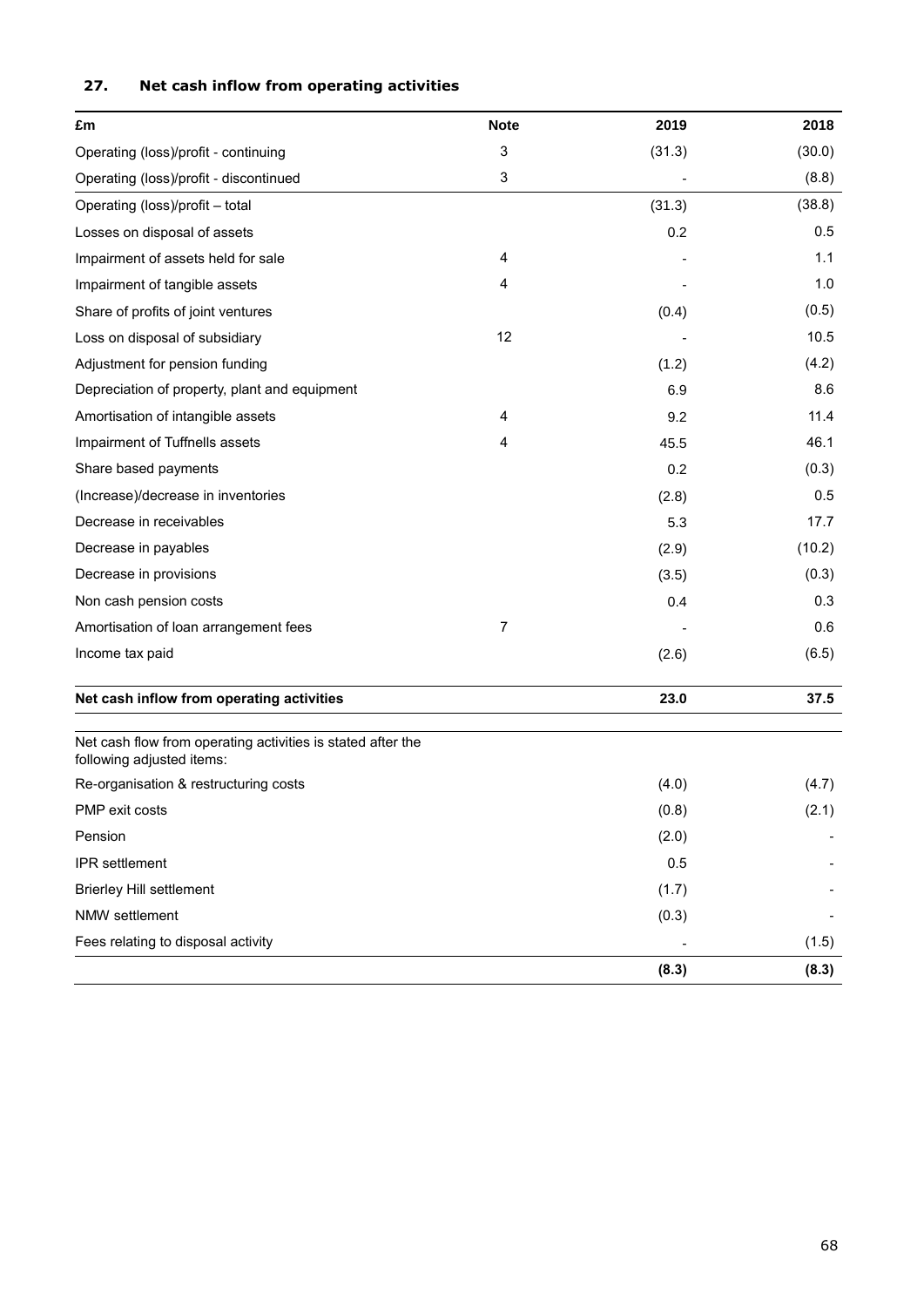# **28. Share Capital**

# **(a) Share capital**

| £m                                               | 2019 | 2018 |
|--------------------------------------------------|------|------|
| Issued and fully paid:                           |      |      |
| At 1 September                                   | 12.4 | 12.4 |
| Shares issued during the year                    | -    |      |
| 247.7m ordinary shares of 5p each (2018: 247.7m) | 12.4 | 12.4 |

# **(b) Movement in share capital**

| Number (m)                    | <b>Ordinary shares</b><br>of 5p each |
|-------------------------------|--------------------------------------|
| 31 August 2018                | 247.7                                |
| Shares issued during the year |                                      |
| At 31 August 2019             | 247.7                                |

The holders of ordinary shares are entitled to receive dividends as declared from time to time and are entitled to one vote per share at the general meetings of the Company. The Company has one class of ordinary shares, which carry no right to fixed income.

No shares were issued during the year to 31 August 2019. During the year to 31 August 2018 125 ordinary 5p shares were issued to satisfy share scheme exercises.

# **(c) Share premium**

| £m                                        | 2019 | 2018 |
|-------------------------------------------|------|------|
| Balance at 1 September                    | 60.5 | 60.5 |
| Premium arising on issue of equity shares | -    |      |
| Balance at 31 August                      | 60.5 | 60.5 |

# **29. Reserves**

# **(a) Demerger reserve**

| £m             | 2019    | 2018    |
|----------------|---------|---------|
| At 1 September | (280.1) | (280.1) |
| At 31 August   | (280.1) | (280.1) |

This relates to reserves created following the capital re-organisation undertaken as part of the demerger of WH Smith PLC in 2006. The balance represented the difference between the share capital and reserves of the Group restated on a pro-forma basis as at 31 August 2004 and the previously reported share capital.

# **(b) Own shares reserve**

| £m                                 | 2019                     | 2018  |
|------------------------------------|--------------------------|-------|
| Balance at 1 September             | (2.1)                    | (3.1) |
| Acquired in the period             | $\overline{\phantom{0}}$ |       |
| Disposed of on exercise of options | 0.4                      | 1.0   |
| Balance at 31 August               | (1.7)                    | (2.1) |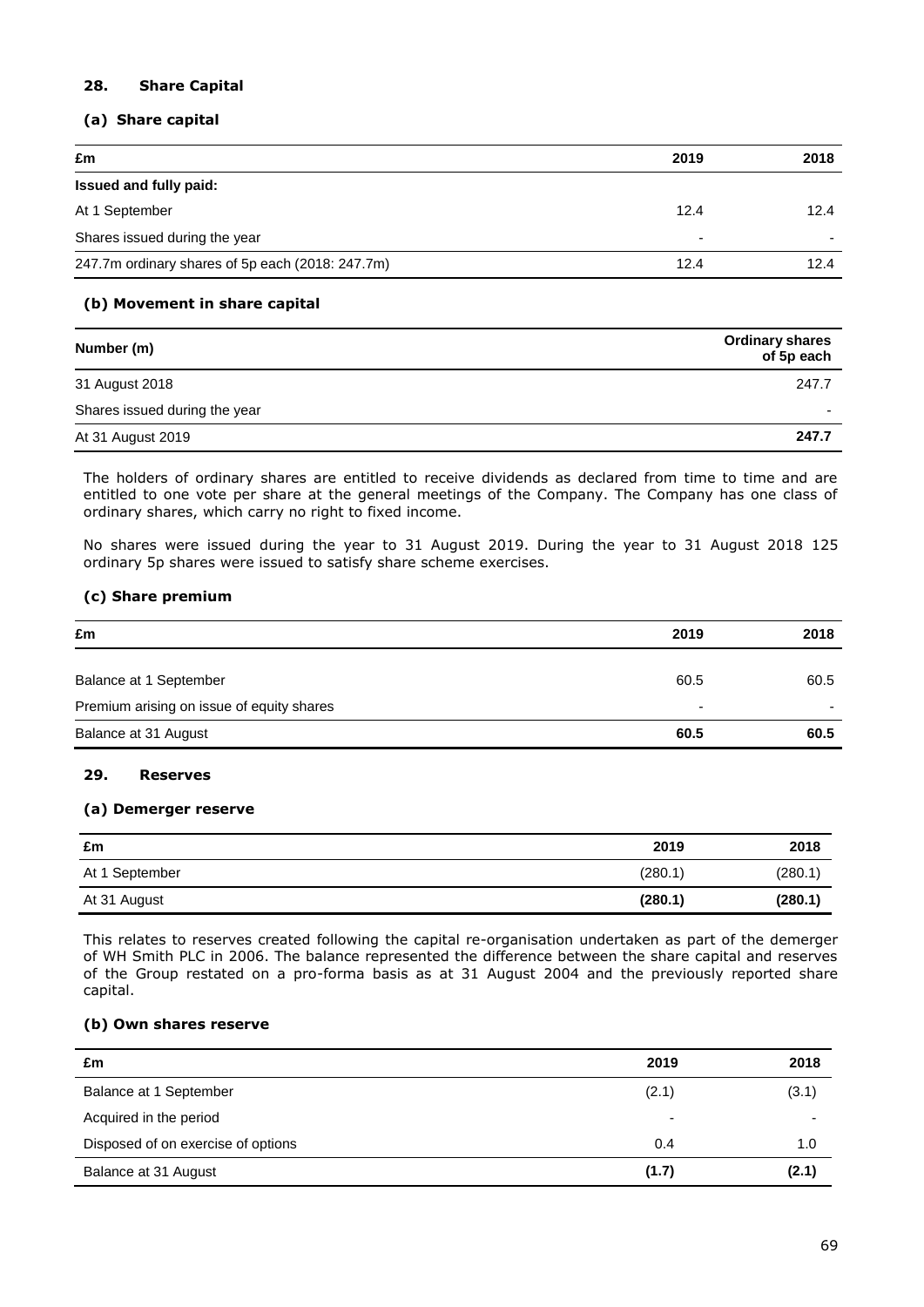The reserve represents the cost of shares in Connect Group PLC purchased in the market and held by the Smiths News Employee Benefit Trust to satisfy awards and options granted under the Group's Executive Share Schemes (see note 31). The number of ordinary shares held by the Trust as at 31 August 2019 was 1,188,537 (2018: 1,506,850). In accordance with IAS 32, these shares are deducted from shareholders' funds. Under the terms of the Trust, the Trustee has waived all dividends on the shares it holds.

# **(c) Hedging & translation reserve**

| £m                                                                   | 2019 | 2018  |
|----------------------------------------------------------------------|------|-------|
| Balance at 1 September                                               | 0.2  | 0.5   |
| Settlement on termination                                            |      |       |
| Net movement in cash flow hedges                                     |      |       |
| Exchange differences on translating net assets of foreign operations | 0.1  | (0.3) |
| Balance at 31 August                                                 | 0.3  | 0.2   |

The hedging reserve represents the cumulative amount of gains and losses on hedging instruments deemed effective in cash flow hedges. The cumulative deferred gain or loss on the hedging instrument is recognised in the profit or loss only when the hedged transaction ceases to be effective.

# **30. Retained Earnings**

J.

|                                                   | £m     |
|---------------------------------------------------|--------|
| <b>Balance at 31 August 2017</b>                  | 234.9  |
| Amounts recognised in Total comprehensive income  | (47.0) |
| Dividends paid                                    | (24.1) |
| Employee share schemes                            | (1.0)  |
| Equity-settled share based payments, net of tax   | 0.4    |
| Balance at 31 August 2018                         | 163.2  |
| Amounts recognised in Total comprehensive expense | (28.6) |
| Dividends paid                                    |        |
| Employee share schemes                            | (0.4)  |
| Equity-settled share based payments, net of tax   | 0.1    |
| <b>Balance at 31 August 2019</b>                  | 134.3  |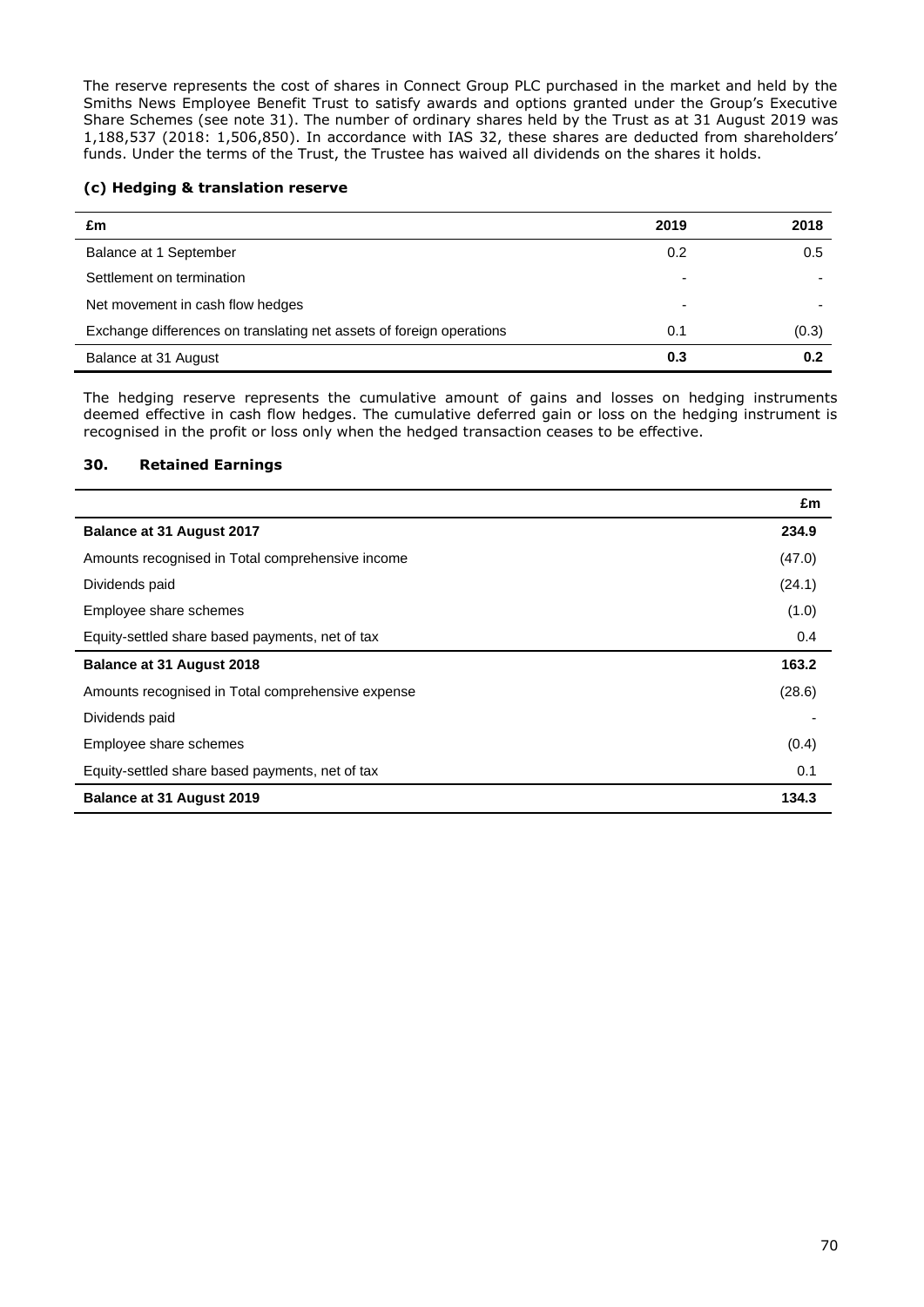# **31. Share-based payments**

In 2019, the Group recognised a total charge of £0.4m related to equity-settled share-based payment transactions. In 2018 there was a total credit of £0.4m. The average share price throughout the year was 37.4p (2018: 72.0p).

| The order operates the rollowing share internate sendines. |                                                                                                                                                                                                                                                                                                                                                                                                                                                                                                                                                                                                                                                                                                                                                                                |
|------------------------------------------------------------|--------------------------------------------------------------------------------------------------------------------------------------------------------------------------------------------------------------------------------------------------------------------------------------------------------------------------------------------------------------------------------------------------------------------------------------------------------------------------------------------------------------------------------------------------------------------------------------------------------------------------------------------------------------------------------------------------------------------------------------------------------------------------------|
| Sharesave Scheme                                           | Under the terms of the Connect Group Sharesave Scheme, the Board<br>may grant options to purchase ordinary shares in the Company to eligible<br>employees who enter into an HM Revenue & Customs approved Save-<br>As-You-Earn ('SAYE') savings contract for a term of three years. Options<br>are granted at a 20% discount to the market price of the shares on the day<br>preceding the date of offer and are normally exercisable for a period of six<br>months after completion of the SAYE contract.                                                                                                                                                                                                                                                                     |
| <b>Executive Share Option Scheme</b><br>(ESOS)             | Under the terms of the Connect Group Executive Share Option Scheme,<br>the Board may grant options to purchase ordinary shares in the Company<br>to executives up to an annual limit of 200% of base salary. The exercise of<br>options is conditional on the achievement of adjusted profit after a three<br>year period, which is determined by the Remuneration Committee at the<br>time of grant. Provided that the target is met, options are normally<br>exercisable until the day preceding the 10 <sup>th</sup> anniversary of the date of<br>grant.                                                                                                                                                                                                                   |
| LTIP                                                       | Under the terms of the Connect Group LTIP, executive directors and key<br>senior executives may be awarded each year conditional entitlements to<br>ordinary shares in the Company (which may be in the form of nil cost<br>options or conditional awards) or, in order to retain flexibility and at the<br>Company's discretion, a cash sum linked to the value of a notional award<br>of shares up to a value of 200% of base salary. The vesting of awards is<br>subject to the satisfaction of a three year performance condition, which is<br>determined by the Remuneration Committee at the time of grant. Subject<br>to the satisfaction of the performance condition, awards are normally<br>exercisable until the 10 <sup>th</sup> anniversary of the date of grant. |
| Deferred Bonus Plan (DBP)                                  | Under the terms of the Connect Group Deferred Bonus Plan, executive<br>directors and key senior executives may be granted each year share<br>awards (in the form of nil cost options) dependent on the achievement of<br>the Annual Bonus Plan performance targets. Awards are normally<br>exercisable after two years subject to continued employment.                                                                                                                                                                                                                                                                                                                                                                                                                        |

#### The Group operates the following share incentive schemes:

# Details of the options/awards are as follows:

|                 |                                              | <b>ESOS</b>      |                                              | <b>LTIP</b>     |                                              | <b>DBP</b>      |                                          |
|-----------------|----------------------------------------------|------------------|----------------------------------------------|-----------------|----------------------------------------------|-----------------|------------------------------------------|
| No of<br>shares | Weighted<br>average<br>exercise<br>price (p) | No of<br>shares  | Weighted<br>average<br>exercise<br>price (p) | No of<br>shares | Weighted<br>average<br>exercise<br>price (p) | No of<br>shares | Weighted<br>average<br>exercise<br>price |
| 3,565,191       | 118.1                                        | 6,097,269        | 144.8                                        | 3,006,029       | ۰                                            | 910,524         |                                          |
| 3,154,226       | 43.6                                         | 1,353,061        | 108.8                                        | 2,137,786       | ٠                                            | 338,976         |                                          |
| (9,846)         | 101.3                                        | (114, 935)       | 86.3                                         |                 | ۰                                            | (676, 941)      |                                          |
| (2,787,326)     | 115.1                                        | (705, 876)       | 165.0                                        | (2,039,058)     |                                              | (92, 705)       |                                          |
| 3,922,245       | 60.4                                         | 6,629,519        | 136.3                                        | 3,104,757       |                                              | 479,854         |                                          |
| 3,104,452       | 30.40                                        |                  |                                              | 8,561,924       |                                              | 416,378         |                                          |
|                 |                                              |                  |                                              |                 | -                                            | (158, 785)      |                                          |
| (1,908,532)     | 79.40                                        | (2, 290, 577)    | 154.5                                        | (1,786,330)     | ۰                                            | (92, 297)       |                                          |
| 5,118,165       | 45.42                                        | 4,338,942        | 126.7                                        | 9,880,351       | ۰                                            | 645,150         |                                          |
|                 |                                              |                  |                                              |                 |                                              |                 |                                          |
| 16,312          | 110.3                                        | 152,209          | 159.8                                        |                 |                                              |                 |                                          |
| 253,052         | 128.4                                        | 2,753,725        | 134.3                                        |                 |                                              |                 |                                          |
|                 |                                              | <b>Sharesave</b> |                                              |                 |                                              |                 |                                          |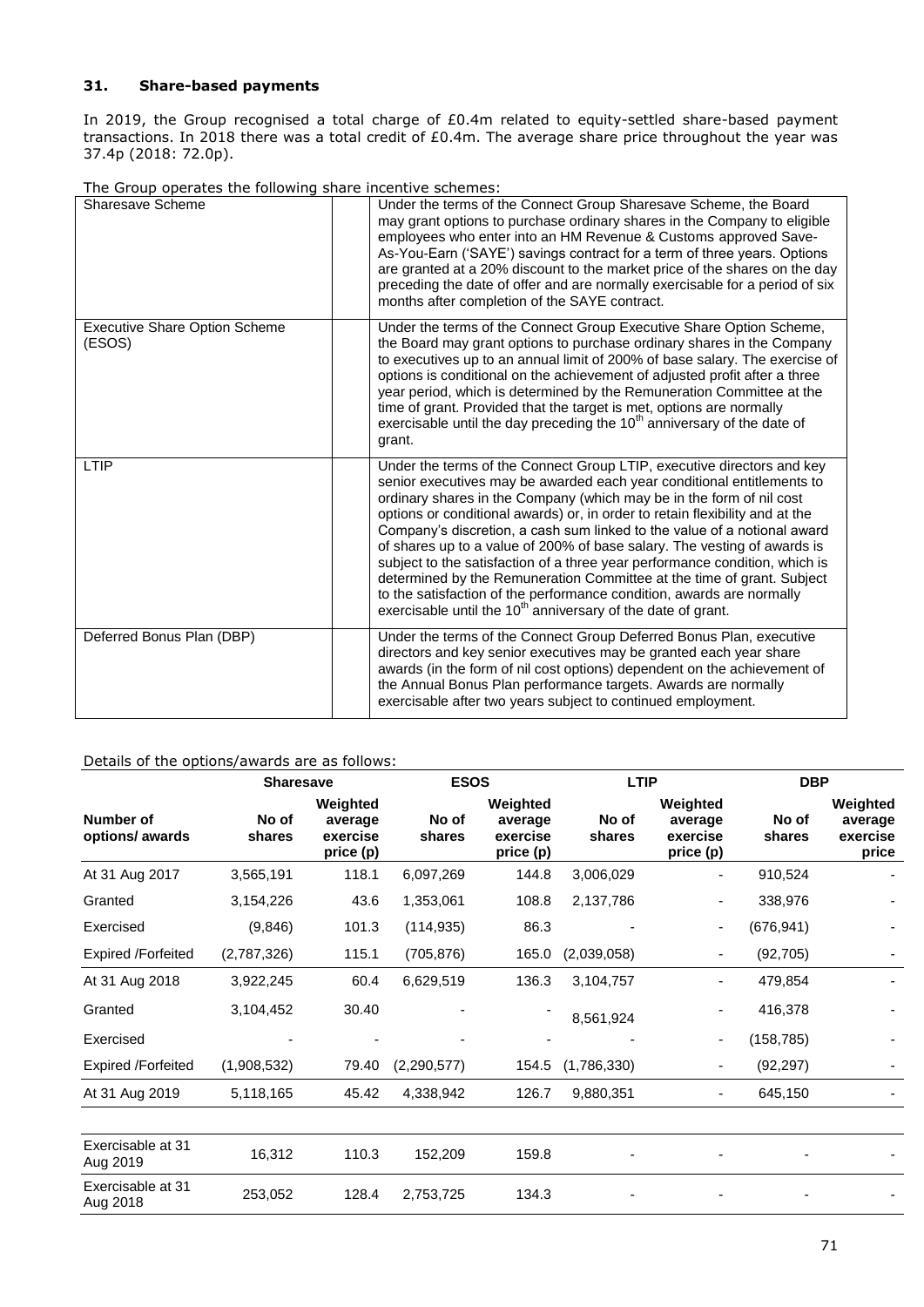The weighted average remaining contractual life in years of options/awards is as follows:

|                               | <b>Sharesave</b> | <b>ESOS</b> | ∟TIP. | <b>DBP</b> |
|-------------------------------|------------------|-------------|-------|------------|
| Outstanding at 31 August 2019 | 2.5              | 6.8         | 1.9   | 1.3        |
| Outstanding at 31 August 2018 | 2.6              | 6.6         | 8.6   |            |

Details of the options/awards granted or commencing during the current and comparative year are as follows:

|                                                                       | <b>Sharesave</b> | <b>ESOS</b> | <b>LTIP</b>          | <b>DBP</b> |
|-----------------------------------------------------------------------|------------------|-------------|----------------------|------------|
| During 2019:                                                          |                  |             |                      |            |
| Effective date of grant or commencement date                          | Jun 2019         |             | Dec 2018<br>May 2019 |            |
| Average fair value at date of grant or scheme<br>commencement - pence | 8.0              |             | 36.5                 |            |
| During 2018:                                                          |                  |             |                      |            |
| Effective date of grant or commencement date                          | Jun 2018         | Dec 17      | Dec 17               | Dec 17     |
| Average fair value at date of grant or scheme<br>commencement - pence | 13.9             | 11.6        |                      | 109        |

The options outstanding at 31 August 2019 had exercise prices ranging from nil to 189.5p (2018: nil to 189.5p).

The weighted average share price on the date of exercise was 37p (2018: 108p).

The Sharesave options granted during each period have been valued using the Black-Scholes model, the LTIP and DBP schemes are valued by reference to the share price at the date of grant.

The inputs to the Black-Scholes model are as follows:

|                                     | <b>Sharesave</b> | <b>ESOS</b> | <b>LTIP</b> | <b>LTIP</b> | <b>DBP</b> |
|-------------------------------------|------------------|-------------|-------------|-------------|------------|
| 2019 options/awards:                |                  |             | May 19      | Dec 18      | Dec 18     |
| Share price at grant date - pence   | 38.0             |             | 37.4        | 36.25       | 36.25      |
| Exercise price – pence              | 30.4             |             |             |             |            |
| Expected volatility - per cent      | 39%              |             |             |             |            |
| Expected life - years               | 3.0              |             |             |             |            |
| Risk free rate – per cent           | 0.4%             |             |             |             |            |
| Expected dividend yield - per cent  | 2.6%             |             |             |             |            |
| Weighted average fair value - pence | 8.0              |             | 37.4        | 36.25       | 36.25      |
|                                     |                  |             |             |             |            |
| 2018 options/awards:                |                  | Dec 2017    |             |             |            |
| Share price at grant date - pence   | 52.3             | 109         |             | 109         | 109        |
| Exercise price - pence              | 42.0             | 109         |             |             |            |
| Expected volatility - per cent      | 50%              | 33%         |             |             |            |
| Expected life - years               | 3.0              | 3.0         |             |             |            |
| Risk free rate – per cent           | 0.94%            | 0.78%       |             |             |            |
| Expected dividend yield - per cent  | 1.9%             | 9.1%        |             |             |            |
| Weighted average fair value - pence | 13.9             | 11.6        |             | 109         | 109        |

# **32. Post balance sheet events**

On 23 September 2019, the Group's subsidiary, Tuffnells Parcels Express Limited (Tuffnells), exchanged contracts in respect of the proposed sale and leaseback of 6 distribution depots, of which three were freehold and three were long leasehold properties, to Urban Logistics Prop Co 1 (AC) Limited (Urban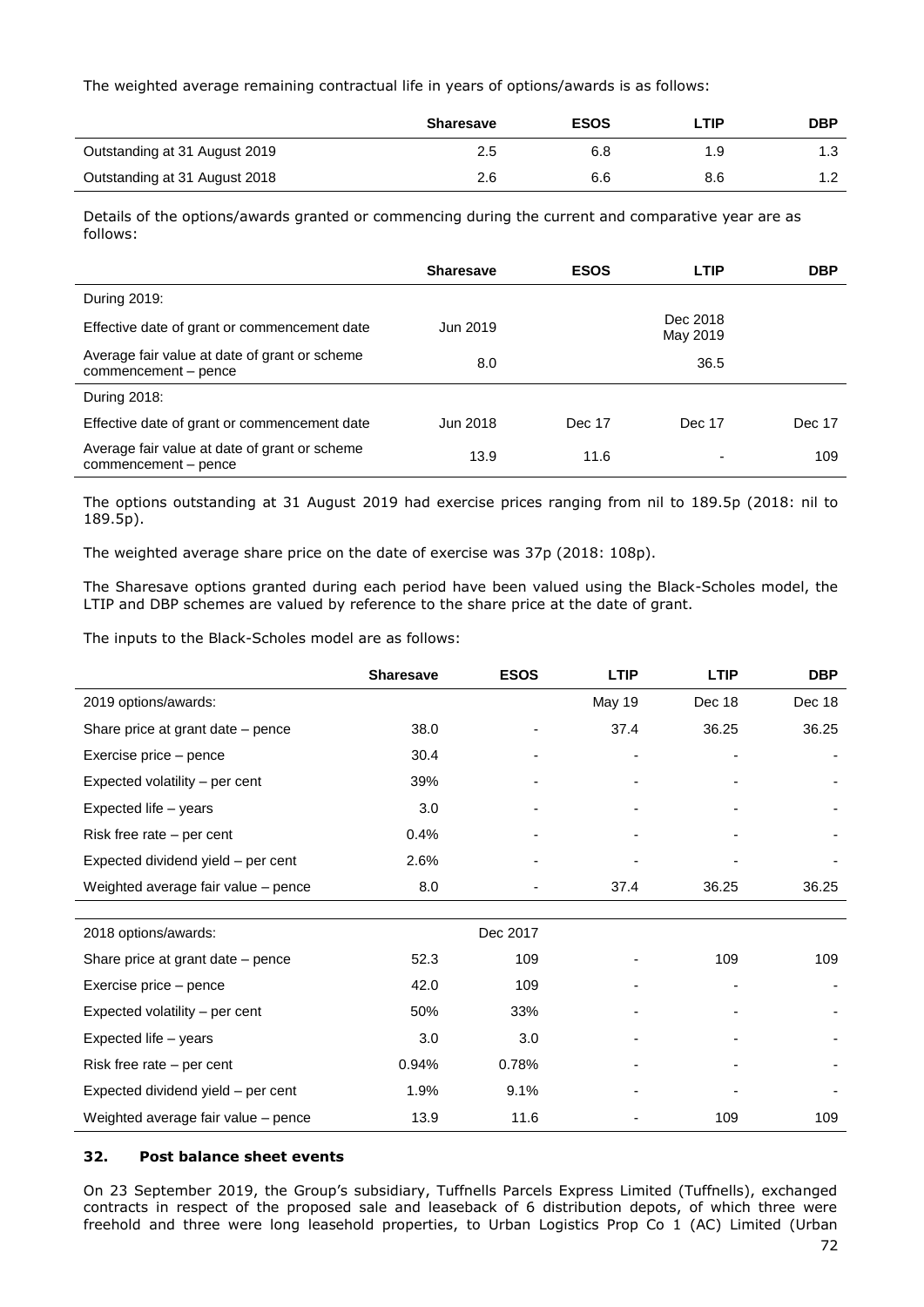Logistics), a subsidiary of Urban Logistics REIT plc. Completion subsequently took place on 27 September 2019.

The sale price received from Urban Logistics was £9.9m. At completion, this first tranche of properties was subsequently leased back from Urban Logistics on 20 year lease terms, with market rent payable at £0.7m per annum, subject to market inflation. In each case, the leases are guaranteed by the Company. The expected impact under IFRS 16 will be to recognise a gain on disposal of  $E0.7m$ , a lease creditor of £8.0m, a right of use asset of £3.2m, annual depreciation of £0.2m and year 1 interest of £0.4m.

# **33. Related party transactions**

Transactions between businesses within the Group which are related parties have been eliminated on consolidation and are not disclosed in this note.

Transactions with the Group's pension schemes are disclosed in note 6.

#### **Trading transactions**

|                |      |      | Sales to related parties Amounts owed by related parties |      |
|----------------|------|------|----------------------------------------------------------|------|
| £m             | 2019 | 2018 | 2019                                                     | 2018 |
| Joint ventures | 2.6  | 3.5  | 0.5                                                      | 0.8  |

Sales to related parties are for management fees, payment is due on the last day of the month following the date of invoice.

# **Non-trading transactions**

|                |      | Loans to related parties |
|----------------|------|--------------------------|
| £m             | 2019 | 2018                     |
| Joint ventures | 0.6  | $\overline{\phantom{0}}$ |

## **Aggregate remuneration of key management personnel**

The remuneration of the directors and the Executive Team, who are the key management personnel of the continuing Group, is set out below in aggregate for each of the categories specified in IAS 24 '*Related Party Disclosures.'*

| £m                           | 2019 | 2018  |
|------------------------------|------|-------|
| Short-term employee benefits | 2.9  | 2.1   |
| Post-employment benefits     | ۰    | 0.4   |
| <b>Termination benefits</b>  | 0.3  |       |
| Share based payments         | 0.2  | (0.1) |
|                              | 3.4  | 2.4   |

Mark Cashmore, the Group's former Chief Executive Officer, continued to receive his basic salary, benefits and pension, subject to offset against earnings received elsewhere from any other executive role, until 30 June 2019. This totalled £0.6m up to June 2019. (2018: £0.5m).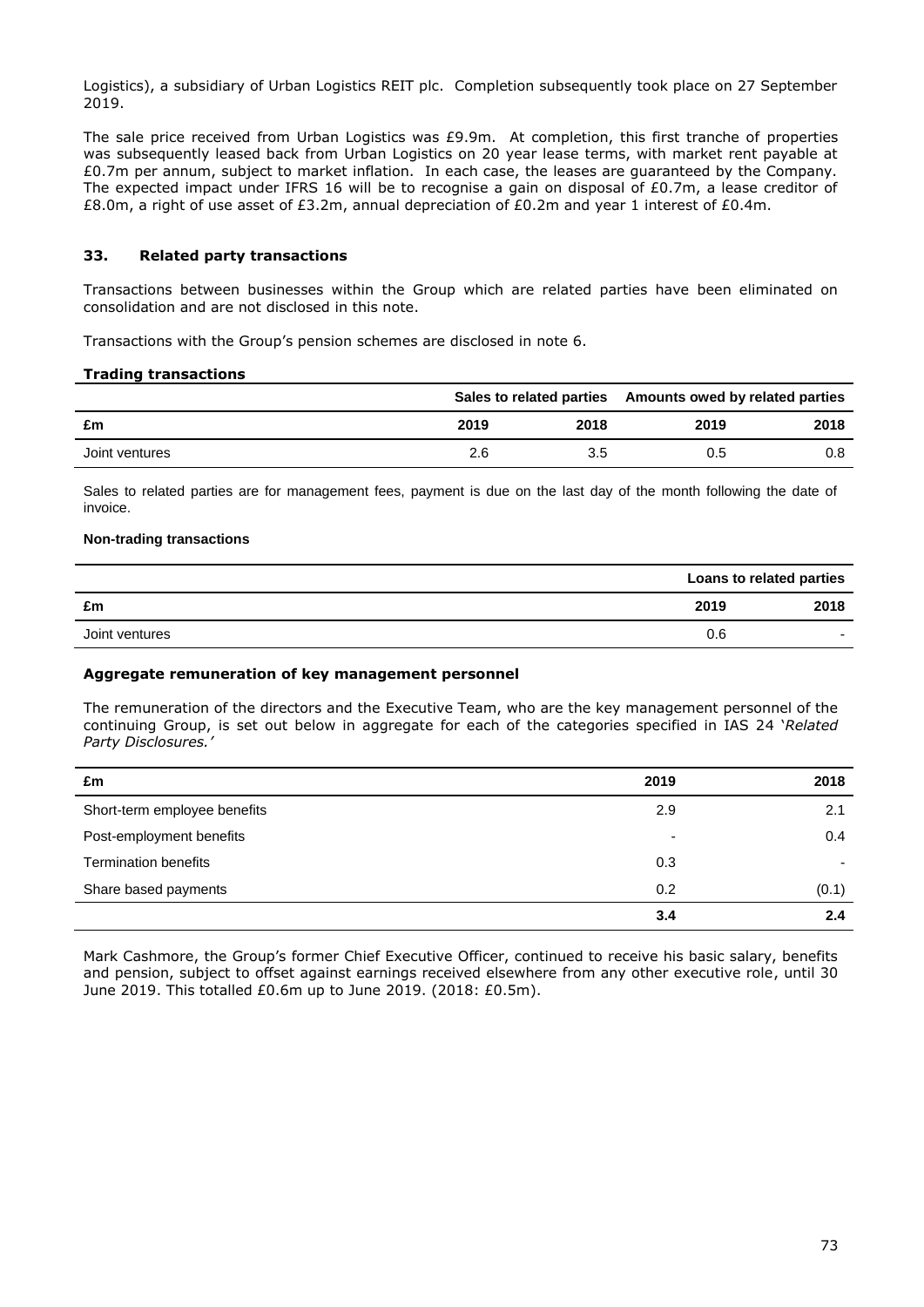# **34. Subsidiary and associated undertakings**

| Company name/<br>(number)                                                            | <b>Share Class</b>     | Group % | Company name/<br>(number)                                                                                 | <b>Share Class</b>       | Group % |
|--------------------------------------------------------------------------------------|------------------------|---------|-----------------------------------------------------------------------------------------------------------|--------------------------|---------|
| <b>United Kingdom</b>                                                                |                        |         |                                                                                                           |                          |         |
| Rowan House, Cherry Orchard North, Kembrey Park, Swindon SN2 8UH                     |                        |         |                                                                                                           |                          |         |
| <b>Connect Limited</b><br>02008952                                                   | <b>Ordinary Shares</b> | 100%    | <b>Martin-Lavell Limited</b><br>02654521 (*)                                                              | <b>Ordinary Shares</b>   | 100%    |
| <b>Connect Logistics Limited</b>                                                     | <b>Ordinary Shares</b> | 100%    | Pass My Parcel Limited                                                                                    | <b>Ordinary Shares</b>   | 100%    |
| 09172965<br>Connect News & Media Limited<br>08572634                                 | <b>Ordinary Shares</b> | 100%    | 09172022<br><b>Phantom Media Limited</b><br>03805661 (*)                                                  | <b>Ordinary Shares</b>   | 100%    |
| <b>Connect Parcel Freight Limited</b><br>09295023                                    | <b>Ordinary Shares</b> | 100%    | Smiths News Holdings Limited<br>04236079                                                                  | <b>Ordinary Shares</b>   | 100%    |
| <b>Connect Parcels Limited</b><br>09172850                                           | <b>Ordinary Shares</b> | 100%    | Smiths News Instore Limited<br>03364589                                                                   | <b>Ordinary Shares</b>   | 100%    |
| <b>Connect Services Limited</b><br>08522170                                          | <b>Ordinary Shares</b> | 100%    | <b>Smiths News Investments</b><br>Limited<br>06831284                                                     | <b>Ordinary Shares</b>   | 100%    |
| <b>Connect Specialist Distribution</b><br><b>Group Limited</b><br>08458801           | <b>Ordinary Shares</b> | 100%    | <b>Smiths News Limited</b><br>08506961                                                                    | <b>Ordinary Shares</b>   | 100%    |
| Connect2U Limited<br>03920619                                                        | <b>Ordinary Shares</b> | 100%    | Smiths News Trading Limited<br>00237811                                                                   | <b>Ordinary Shares</b>   | 100%    |
| Dawson Media Services Limited<br>06882722                                            | <b>Ordinary Shares</b> | 100%    | The Big Green Euro Machine<br>Limited 02496549                                                            | <b>Ordinary Shares</b>   | 100%    |
| Dawson Guarantee Company<br>Limited 06882393                                         | <b>Ordinary Shares</b> | 100%    | The Big Green Parcel Group<br>Limited 05356630                                                            | <b>Ordinary Shares</b>   | 100%    |
| Dawson Holdings Ltd<br>00034273                                                      | <b>Ordinary Shares</b> | 100%    | The Big Green Parcel Holding<br>Company Ltd 06459283                                                      | <b>Ordinary Shares</b>   | 100%    |
| Dawson Limited<br>03433262                                                           | <b>Ordinary Shares</b> | 100%    | The Big Green Parcel Machine<br>Limited 03125293                                                          | <b>Ordinary Shares</b>   | 100%    |
| Dawson Media Direct Limited<br>06882366                                              | <b>Ordinary Shares</b> | 100%    | <b>Tuffnells Parcels Express</b><br>Limited 00319964                                                      | <b>Ordinary Shares</b>   | 100%    |
| Two Snowhill, Snow Hill, Birmingham, B4 6GA                                          |                        |         |                                                                                                           |                          |         |
| Worldwide Magazine<br>Distribution Limited 01206287                                  | Ordinary Shares        | 50%     | <b>FMD Limited</b><br>03729720                                                                            | Ordinary A shares        | 50%     |
| 27 Kings Road, Berkhamsted, Hertfordshire, HP4 3BH                                   |                        |         |                                                                                                           |                          |         |
| Fresh On The Go Limited<br>08775703                                                  | <b>Ordinary Shares</b> | 30%     |                                                                                                           |                          |         |
| Estantia House, Pitreavie Drive, Pitreavie Business Park, Dunfermline, Fife KY11 8US |                        |         |                                                                                                           |                          |         |
| <b>Bluebox Aviation Systems Ltd</b><br>SC267388                                      | <b>Ordinary Shares</b> | 36.1%   | <b>Bluebox Systems Group</b><br>Limited SC544863                                                          | <b>Ordinary A Shares</b> | 36.1%   |
| Inflight House, Hurricane Way, Langley, SL3 8AG                                      |                        |         |                                                                                                           |                          |         |
| <b>Bluebox Avionics Limited</b><br>05684001                                          | <b>Ordinary Shares</b> | 36.1%   |                                                                                                           |                          |         |
| Silbury Court, 420 Silbury Boulevard, Milton Keynes MK9 2AF                          |                        |         |                                                                                                           |                          |         |
| Open-Projects Limited<br>02422753                                                    | <b>Ordinary Shares</b> | 50%     | <b>Rascal Solutions Limited</b><br>05191277                                                               | Ordinary A Shares        | 50%     |
| <b>France</b>                                                                        |                        |         |                                                                                                           |                          |         |
| Dawson Media Direct SAS<br>450 101 340 RCS Bobigny                                   | <b>Ordinary Shares</b> | 100%    | 11 rue Léopold Bellan, 75000 Paris, France                                                                |                          |         |
| <b>Spain</b>                                                                         |                        |         |                                                                                                           |                          |         |
| Dawson Media Direct Iberica SL<br>CIF-B84692904                                      | <b>Ordinary Shares</b> | 100%    | Avendida de la Industria 38, Nave C-17, 28223 Coslada, Spain                                              |                          |         |
| Germany                                                                              |                        |         |                                                                                                           |                          |         |
| Dawson Media Direct GmbH<br><b>HRB 99445</b>                                         | <b>Ordinary Shares</b> | 100%    | Auf der Roos 6-12, 65795 Hattersheim am Main, Germany                                                     |                          |         |
| <b>Belgium</b>                                                                       |                        |         |                                                                                                           |                          |         |
| Dawson Media Direct NV<br>474.114323                                                 | <b>Ordinary Shares</b> | 99%     | Brixtonlaan 1E, 1930 Nossengem, Belgium                                                                   |                          |         |
| <b>Turkey</b>                                                                        |                        |         |                                                                                                           |                          |         |
| Dawson Media Direct Anonim<br>Sirketi                                                | <b>Ordinary Shares</b> | 100%    | Parima Plaza Maltepe Mahallesi Eski Cirpici Yolu Sok No:8 K:14-<br>176 Merter-Zeytinburnu Istanbul Turkey |                          |         |
| 14449-5<br><b>Australia</b>                                                          |                        |         |                                                                                                           |                          |         |
|                                                                                      |                        |         |                                                                                                           |                          |         |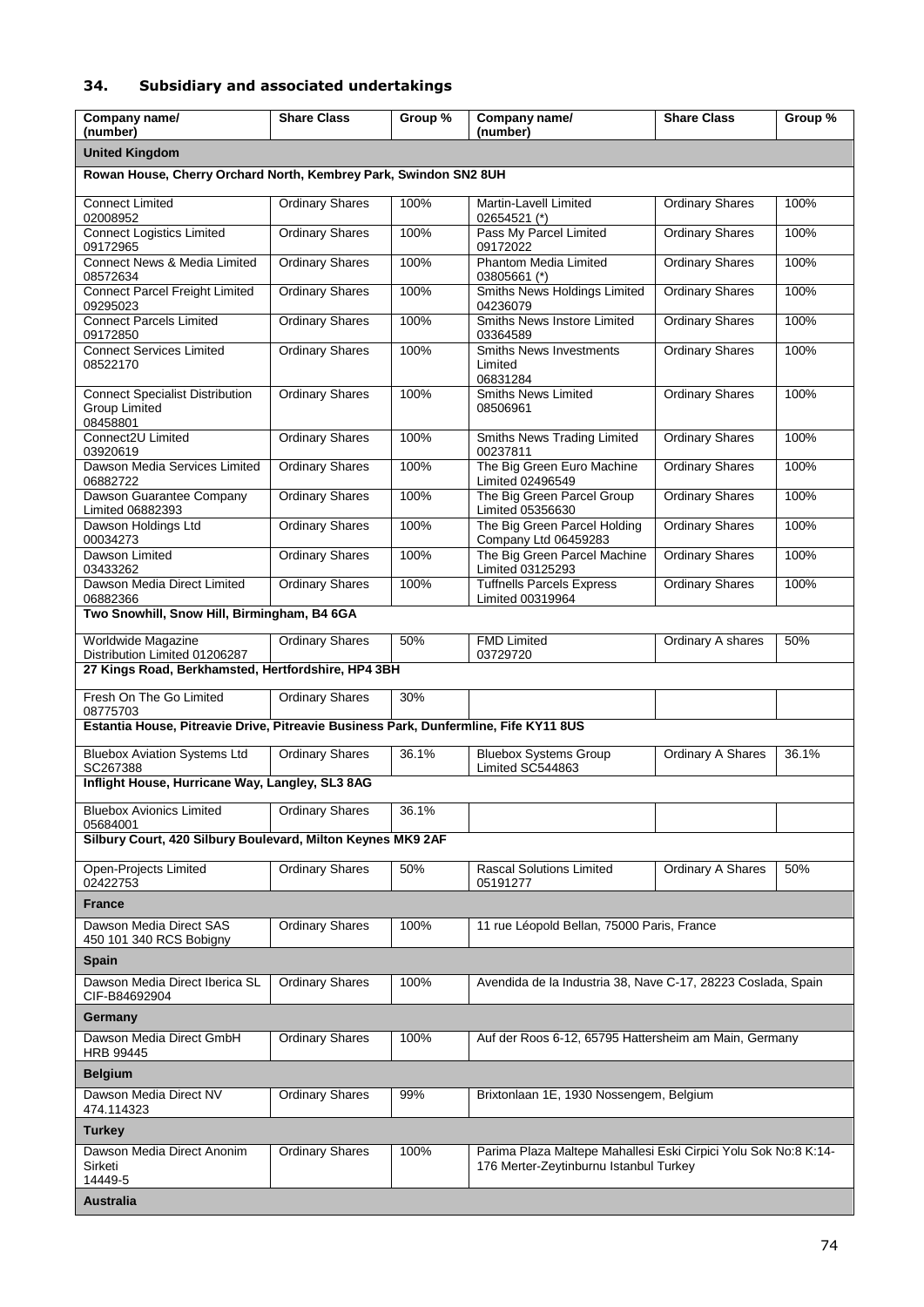| Dawson Media Direct Australia<br>Pty Limited<br>615545545 | <b>Ordinary Shares</b> | 100%  | C/O Grant Thornton Australia Level 17, 383 Kent Street, Sydney<br>NSW 2000, Australia                                        |  |
|-----------------------------------------------------------|------------------------|-------|------------------------------------------------------------------------------------------------------------------------------|--|
| <b>Hong Kong</b>                                          |                        |       |                                                                                                                              |  |
| Dawson Media Direct China<br>Limited<br>1167911           | <b>Ordinary Shares</b> | 100%  | Flat/Rm 5008 50/F, Central Plaza, 18 Harbour Road, Wanchai,<br>Hong Kong                                                     |  |
| <b>Thailand</b>                                           |                        |       |                                                                                                                              |  |
| Dawson Media Direct Co. Ltd<br>105558138385               | <b>Ordinary Shares</b> | 48.9% | 87 M Thai Tower, All Seasons Place, 23rd Floor, Wittayu Road,<br>Lumpini Sub-District, Pathumwan District, Bangkok, Thailand |  |
| <b>United Arab Emirates</b>                               |                        |       |                                                                                                                              |  |
| DMD Holdings Limited (JAFZA)<br>OF3596                    | <b>Ordinary Shares</b> | 100%  | PO Box 7992, Dubai, United Arab Emirates                                                                                     |  |
| <b>United States</b>                                      |                        |       |                                                                                                                              |  |
| Dawson Media Direct Holdings<br><b>Inc</b><br>4056281     | <b>Common Stock</b>    | 100%  | Corporation Trust Centre, 1209 Orange Street, Wilmington IL<br>DE19801, United States                                        |  |
| Dawson Media Direct Inc.<br>4056283                       | Common Stock           | 100%  | 40 Wall Street, 28 <sup>th</sup> Floor, New York, NY 10005, USA                                                              |  |

# **\* Audit exemption statement**

For the year ended 31 August 2019, the companies as indicated in the table by '(\*)' above were entitled to exemption from audit under section 479A of the Companies Act 2006 relating to subsidiary companies. As such, Connect Group PLC has provided a guarantee against all debts and liabilities in these subsidiaries as at 31 August 2019. The members of these companies have not required them to obtain an audit of their financial statements for the year ended 31 August 2019.

Bluebox Systems Group Limited, Bluebox Aviation Systems Limited and Bluebox Avionics Limited are associated undertakings. Rascal Solutions Limited, Open-Projects Limited, FMD Limited and Worldwide Magazine Distribution Limited are joint ventures (see note 15).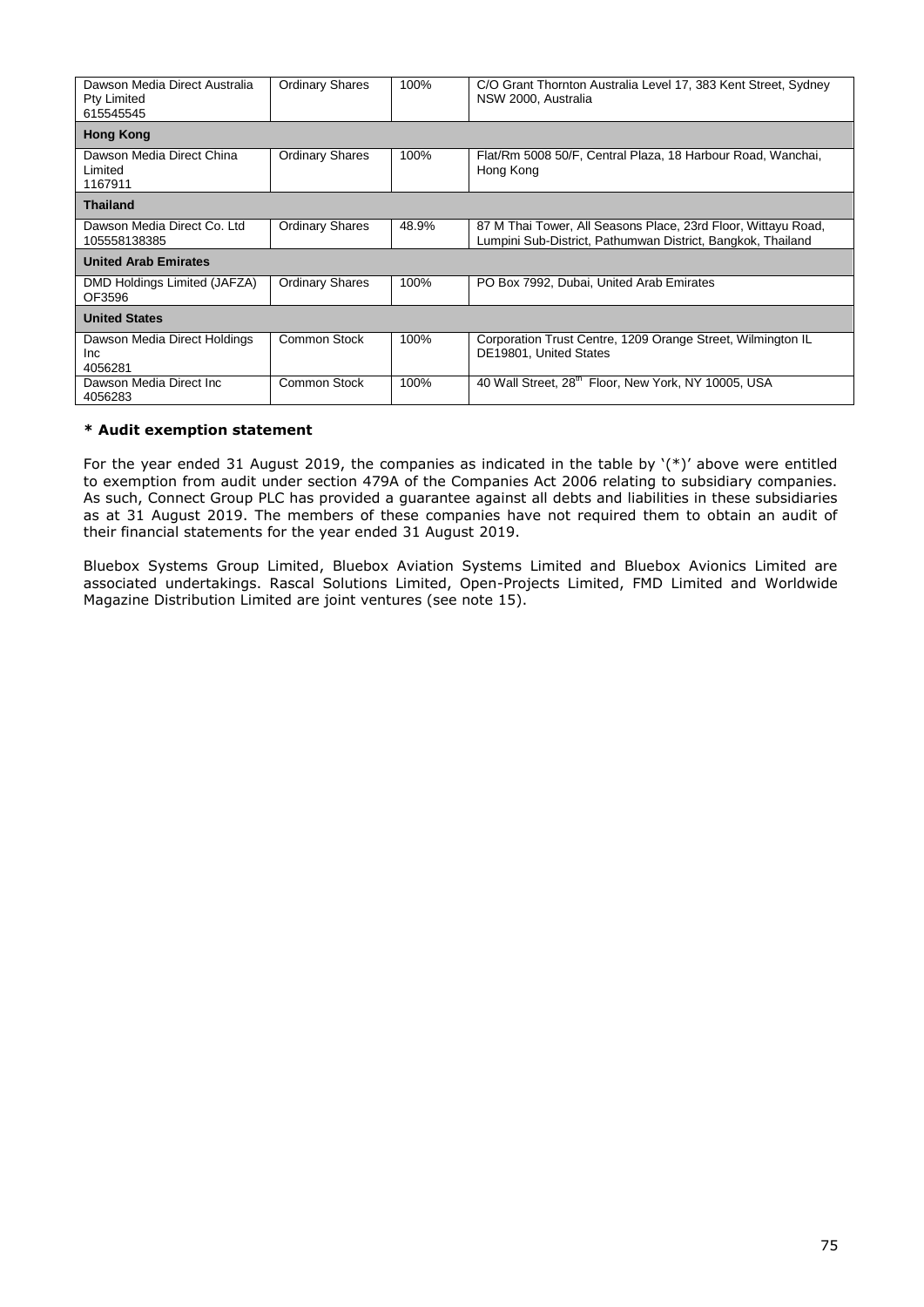# **35. Reconciliation of Free cash flow to net movement in cash and cash equivalents**

A reconciliation between free cash flow and the net increase/ (decrease) in cash and cash equivalents is shown below:

| £m                                                        | 2019  | 2018   |
|-----------------------------------------------------------|-------|--------|
| Net (decrease) /increase in cash & cash equivalents       | (0.8) | 2.5    |
| Dividend paid                                             |       | 24.1   |
| Proceeds on sale of subsidiary (net of<br>disposal costs) |       | (12.9) |
| Decrease in borrowings                                    | 8.0   | 5.9    |
| <b>Adjustment for pension funding</b>                     | 1.2   | 4.7    |
| Dividends received from associates                        | (0.1) | (0.2)  |
| <b>Total Free cash flow</b>                               | 8.3   | 24.1   |
| Discontinued free cash flow                               |       | (3.9)  |
| Continuing free cash flow                                 | 8.3   | 20.2   |

# **36. Adoption of new accounting standards**

In the current year, the Group has adopted and applied the following accounting standards issued by the International Accounting Standards Board that are relevant to the operations of the Group.

- IFRS 9 'Financial Instruments'
- IFRS 15 'Revenue from Contracts with Customers'

The impact of the adoption of these new standards on the Group's financial statements is explained below. Neither of these standards has had a material impact on the income statement or the net assets/(liabilities) of the Group.

# **IFRS 9 'Financial Instruments'**

IFRS 9 became effective for accounting periods beginning on or after 1 January 2018 and replaced IAS 39 'Financial Instruments: Recognition and Measurement'. IFRS 9 introduced new requirements for the classification and measurement of financial instruments, impairment of financial assets using an expected credit loss (ECL) model, and hedge accounting.

The adoption of IFRS 9 did not have a material impact on the Group financial statements, the effect being limited to a change in the methodology used to calculate impairment of the Group's financial assets. This change did not have a material impact on the net assets or profit for the year of the Group. The Group has elected not to restate comparative information for the effect of applying IFRS 9 on the basis that the change is immaterial.

# **Classification and measurement of financial assets**

The directors have reviewed and assessed the Group's financial assets and concluded that the application of IFRS 9 does not have an impact. Trade and other receivables, cash and cash equivalents will continue to be classified at amortised cost.

## **Impairment of financial assets**

IFRS 9 requires an expected credit loss approach to impairment rather than the incurred credit loss model under IAS 39. The Group has applied the simplified approach to measuring expected credit losses. This uses a lifetime expected loss allowance for all trade receivables and contract receivables.

Balances have been grouped based on shared credit risk characteristics and the days past due. On this basis there is no significant impact compared to those previously recognised under IAS 39 Financial Instruments Recognition and Measurement.

## **Classification and measurement of financial liabilities**

All the Group's financial liabilities are held at amortised cost. The IFRS 9 requirements regarding the classification and measurement of financial liabilities are broadly consistent with the previous standard, IAS 39. Accordingly, the adoption of IFRS 9 has had no impact on the classification and measurement of the Group's financial liabilities.

## **IFRS 15 Revenue from Contracts with Customers**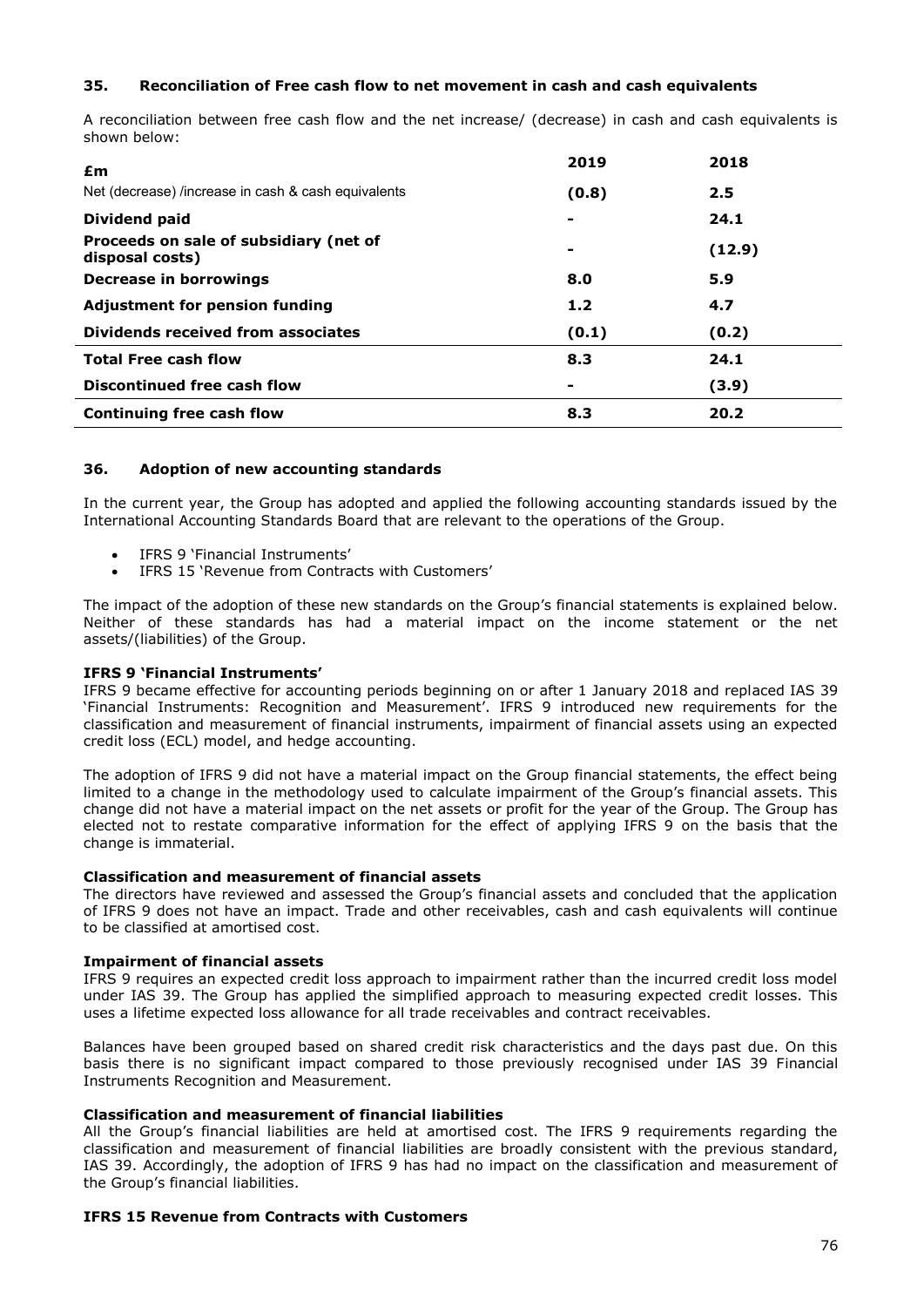IFRS 15 Revenue from Contracts with Customers was issued by the IASB in May 2014 and became effective for the Group from 1 September 2018. The Group has applied the fully retrospective approach; therefore comparative periods have been restated.

IFRS 15 'Revenue from Contracts with Customers' is a new standard based on a five-step model framework, which replaces all existing revenue recognition standards. The standard requires revenue to represent the transfer of promised goods or services to customers in an amount that reflects the consideration to which the entity expects to be entitled in exchange for those goods or services. The Group adopted IFRS 15 from 1 September 2018 using a fully retrospective approach. The Group considered that the current segmental split of revenue to be appropriately disaggregated in line with IFRS 15. There is no change to the Group's revenue recognition under IFRS 15; however there are other impacts to the Group which are set out in the table below.

| As at<br>Aug 2018                        | <b>Trade and</b><br>other<br>receivables<br>£m | <b>Trade and</b><br>other<br>payables<br>£m | <b>Net Assets</b><br>£m |
|------------------------------------------|------------------------------------------------|---------------------------------------------|-------------------------|
| <b>Balance without IFRS15 adjustment</b> | 81.7                                           | (127.6)                                     | (45.9)                  |
| <b>IFRS15 Adjustments:</b>               |                                                |                                             |                         |
| A – Returns reserve accrual              | 25.5                                           | (25.5)                                      |                         |
| B - Returns reserve asset                | 22.5                                           | (22.5)                                      | $\blacksquare$          |
| As reported total                        | 129.7                                          | (175.6)                                     | (45.9)                  |

# **Adjustment A – Returns reserve accrual**

Under IFRS 15 a right of return is not a separate performance obligation and the Group is required to recognise revenue net of estimated returns. A returns reserve accrual and a corresponding asset representing the right to recover products from the customer is also recognised. The Group previously recognised these items on a net basis on adoption of IFRS 15 the Group was required to adjust trade receivables to gross out the returns reserve accrual with the offset now included within other creditors.

## **Adjustment B - Returns reserve asset**

The asset representing the right to return discussed in Adjustment A has now been recognised within other debtors where it was previously offset against trade payables.

## **Glossary – Alternative performance measures**

## **Introduction**

In the reporting of financial information, the directors have adopted various APMs.

These measures are not defined by International Financial Reporting Standards (IFRS) and therefore may not be directly comparable with other companies' APMs, including those in the Group's industry.

APMs should be considered in addition to, and are not intended to be a substitute for, or superior to, IFRS measurements.

## **Purpose**

The directors believe that these APMs assist in providing additional useful information on the underlying trends, performance and position of the Group.

APMs are also used to enhance the comparability of information between reporting periods and business units by adjusting for non-recurring or uncontrollable factors which affect IFRS measures, to aid users in understanding the Group's performance.

Consequently, APMs are used by the directors and management for performance analysis, planning, reporting and incentive-setting purposes.

The key APMs that the Group has focused on and changes to APMs within the period can be found in note 1.

| <b>APM</b>              | <b>Closest</b><br>equivalent<br><b>IFRS</b><br>measure | <b>Adjustments to</b><br>reconcile<br>to IFRS measure | Note/page<br>reference for<br>reconciliation | Definition and purpose                                          |
|-------------------------|--------------------------------------------------------|-------------------------------------------------------|----------------------------------------------|-----------------------------------------------------------------|
| <b>Income Statement</b> |                                                        |                                                       |                                              |                                                                 |
| Adiusted                | No direct                                              | N/A                                                   | Note 4                                       | Are items of income or expense that are excluded in arriving at |
|                         |                                                        |                                                       |                                              |                                                                 |